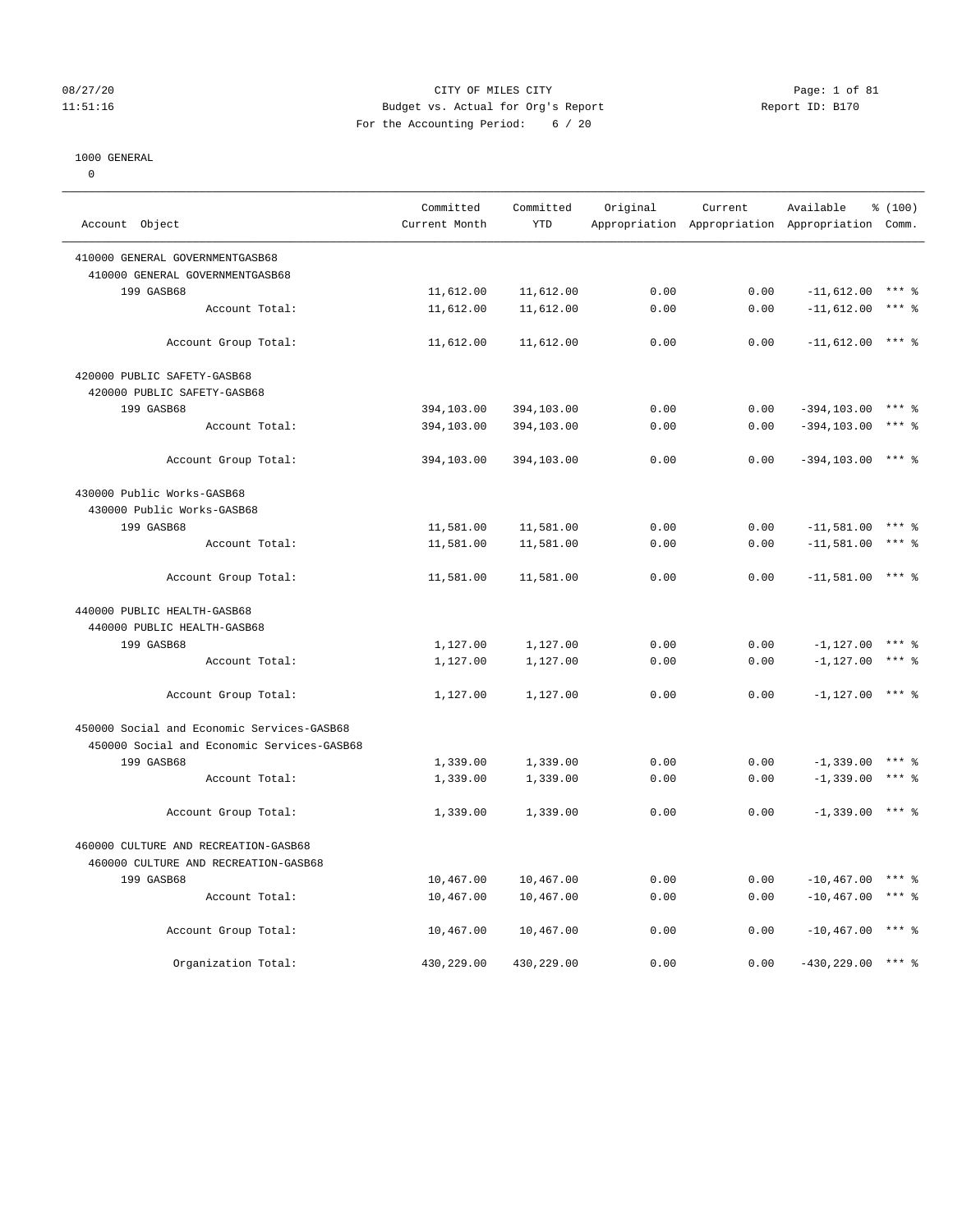# 08/27/20 Page: 2 of 81 11:51:16 Budget vs. Actual for Org's Report Report ID: B170 For the Accounting Period: 6 / 20

### 1000 GENERAL

1 Mayor

| Object<br>Account                  | Committed<br>Current Month | Committed<br><b>YTD</b> | Original  | Current<br>Appropriation Appropriation | Available<br>Appropriation | % (100)<br>Comm. |
|------------------------------------|----------------------------|-------------------------|-----------|----------------------------------------|----------------------------|------------------|
| 410000 GENERAL GOVERNMENTGASB68    |                            |                         |           |                                        |                            |                  |
| 410200 Executive Services (01)     |                            |                         |           |                                        |                            |                  |
| 111 Salaries and Wages - Permanent | 1,833.34                   | 22,000.08               | 21,996.00 | 21,996.00                              | $-4.08$                    | $100*$           |
| 142 Workers' Compensation          | 7.40                       | 88.80                   | 94.00     | 94.00                                  | 5.20                       | $94$ %           |
| 144 FICA                           | 140.24                     | 1,682.88                | 1,683.00  | 1,683.00                               | 0.12                       | $100*$           |
| 210 Office Supplies and Materials  | 0.00                       | 101.00                  | 125.00    | 125.00                                 | 24.00                      | 81 %             |
| 345 Telephone                      | 43.17                      | 363.97                  | 550.00    | 550.00                                 | 186.03                     | 66 %             |
| 350 Professional Services          | 15.56                      | 137.56                  | 150.00    | 150.00                                 | 12.44                      | $92$ $%$         |
| 360 Contr R & M                    | 148.44                     | 1,037.48                | 775.00    | 775.00                                 | $-262.48$                  | $134$ $%$        |
| 380 Training Services              | 0.00                       | 0.00                    | 400.00    | 400.00                                 | 400.00                     | 0 <sup>8</sup>   |
| Account Total:                     | 2,188.15                   | 25, 411.77              | 25,773.00 | 25,773.00                              | 361.23                     | 99 <sub>8</sub>  |
| Account Group Total:               | 2,188.15                   | 25, 411.77              | 25,773.00 | 25,773.00                              | 361.23                     | 99 <sup>8</sup>  |
| Organization Total:                | 2,188.15                   | 25, 411.77              | 25,773.00 | 25,773.00                              | 361.23                     | 99 <sup>8</sup>  |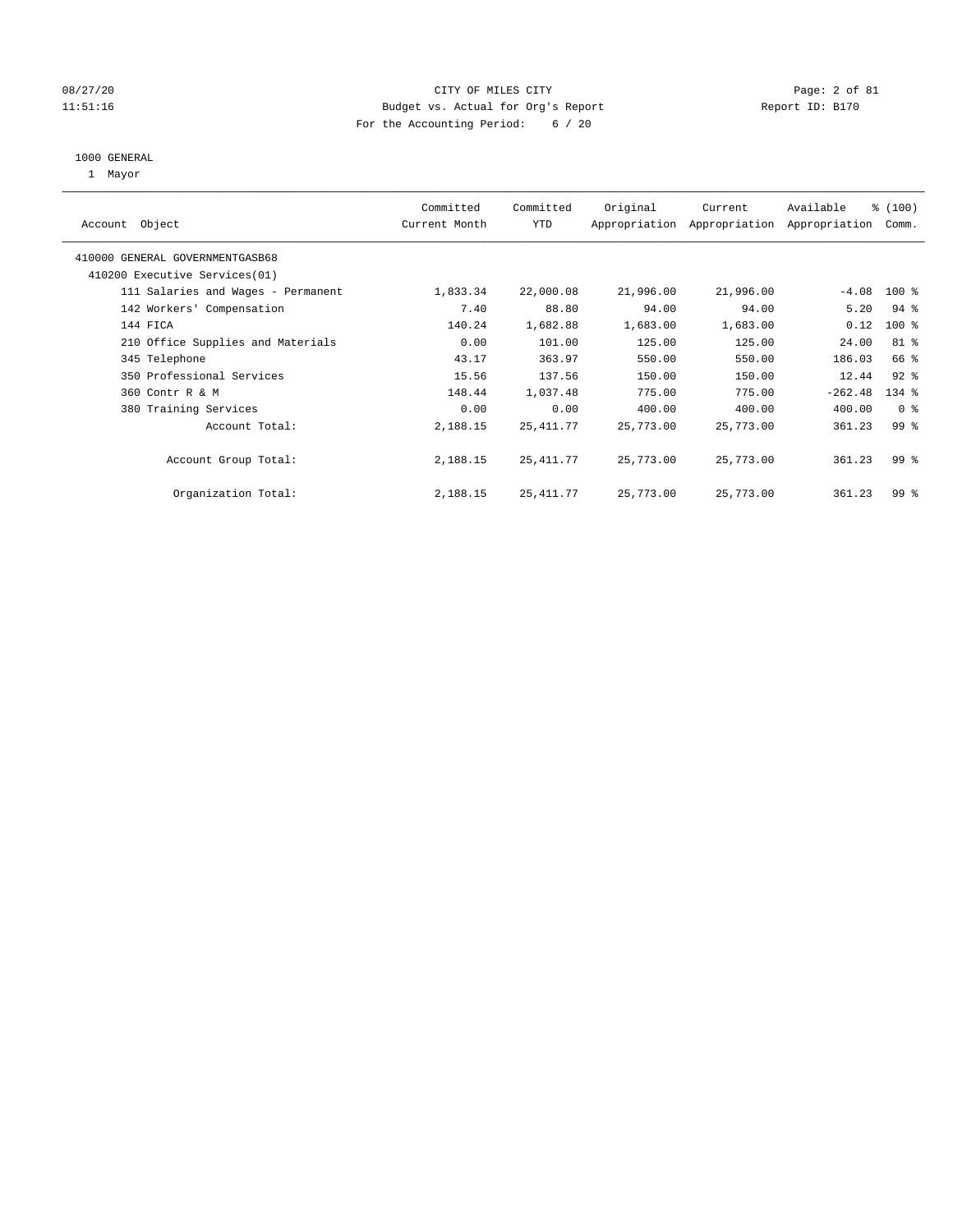# 08/27/20 Page: 3 of 81 11:51:16 Budget vs. Actual for Org's Report Changer Report ID: B170 For the Accounting Period: 6 / 20

# 1000 GENERAL

2 City Council

| Account Object                           | Committed<br>Current Month | Committed<br><b>YTD</b> | Original  | Current<br>Appropriation Appropriation Appropriation | Available | % (100)<br>Comm. |
|------------------------------------------|----------------------------|-------------------------|-----------|------------------------------------------------------|-----------|------------------|
| 410000 GENERAL GOVERNMENTGASB68          |                            |                         |           |                                                      |           |                  |
| 410100 Legislative Services(02)          |                            |                         |           |                                                      |           |                  |
| 111 Salaries and Wages - Permanent       | 2,333.38                   | 31, 167.29              | 31,968.00 | 31,968.00                                            | 800.71    | 97%              |
| 142 Workers' Compensation                | 9.38                       | 125.29                  | 136.00    | 136.00                                               | 10.71     | $92$ $%$         |
| 144 FICA                                 | 178.50                     | 2,384.25                | 2,445.00  | 2,445.00                                             | 60.75     | 98 %             |
| 145 PERS                                 | 0.00                       | 173.40                  | 346.00    | 346.00                                               | 172.60    | $50*$            |
| 220 Operating Expenses                   | 0.00                       | 170.80                  | 100.00    | 100.00                                               | $-70.80$  | $171$ %          |
| 370 Travel                               | 0.00                       | 52.20                   | 380.00    | 380.00                                               | 327.80    | $14*$            |
| 380 Training Services                    | 0.00                       | 0.00                    | 500.00    | 500.00                                               | 500.00    | 0 <sup>8</sup>   |
| Account Total:                           | 2,521.26                   | 34,073.23               | 35,875.00 | 35,875.00                                            | 1,801.77  | 95%              |
| 410105 Safety Culture-Supplies           |                            |                         |           |                                                      |           |                  |
| 230 Repair and Maintenance Supplies      | 0.00                       | 0.00                    | 250.00    | 250.00                                               | 250.00    | 0 <sup>8</sup>   |
| Account Total:                           | 0.00                       | 0.00                    | 250.00    | 250.00                                               | 250.00    | 0 <sup>8</sup>   |
| Account Group Total:                     | 2,521.26                   | 34,073.23               | 36,125.00 | 36,125.00                                            | 2,051.77  | 94%              |
| 470000 Housing and Community Development |                            |                         |           |                                                      |           |                  |
| 470300 Ecomonic Development              |                            |                         |           |                                                      |           |                  |
| 350 Professional Services                | 0.00                       | 15,492.00               | 15,492.00 | 15,492.00                                            | 0.00      | $100*$           |
| Account Total:                           | 0.00                       | 15,492.00               | 15,492.00 | 15,492.00                                            | 0.00      | $100*$           |
| Account Group Total:                     | 0.00                       | 15,492.00               | 15,492.00 | 15,492.00                                            | 0.00      | $100*$           |
| Organization Total:                      | 2,521.26                   | 49,565.23               | 51,617.00 | 51,617.00                                            | 2,051.77  | 96 <sup>8</sup>  |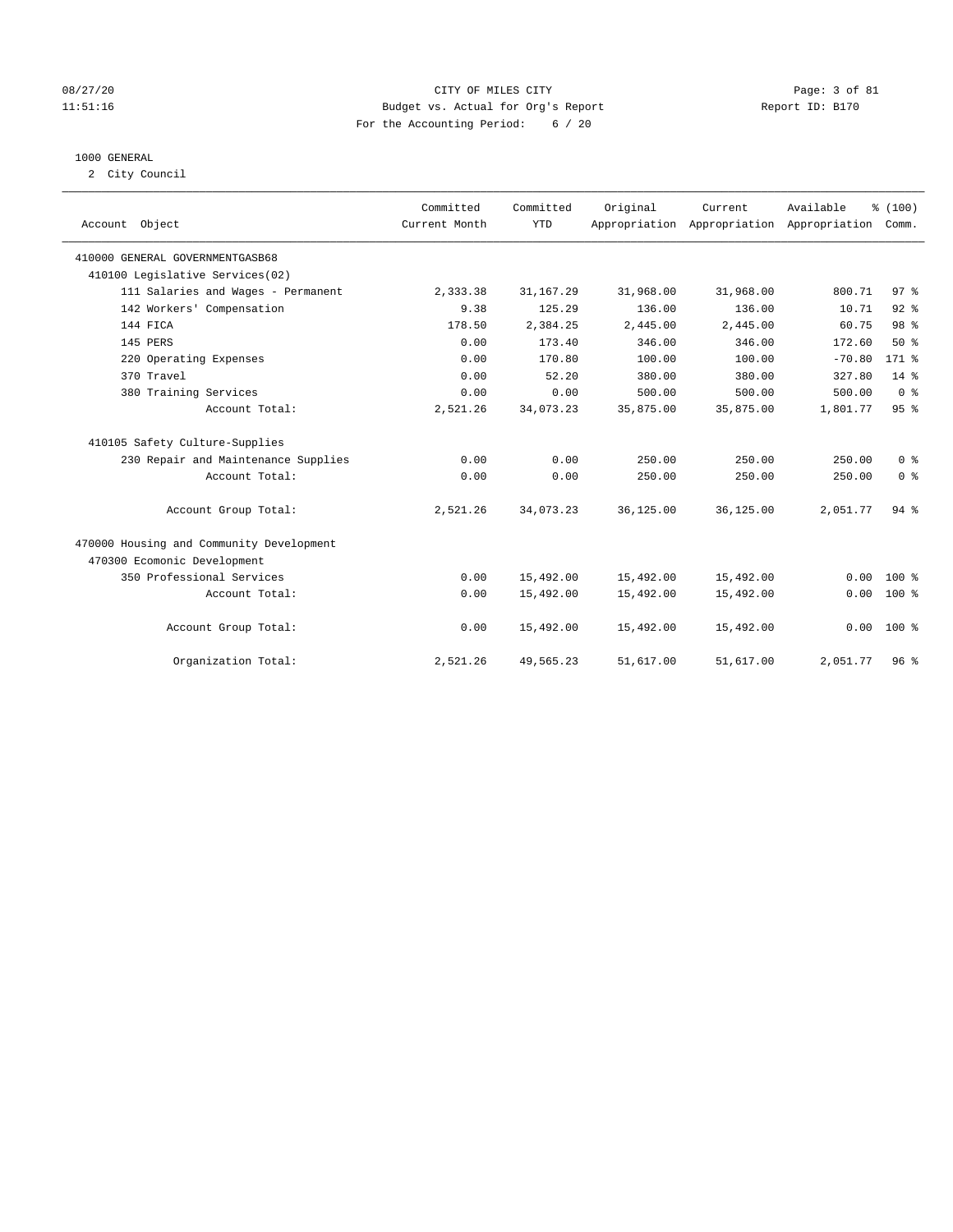# 08/27/20 Page: 4 of 81 11:51:16 Budget vs. Actual for Org's Report Report ID: B170 For the Accounting Period: 6 / 20

# 1000 GENERAL

3 City Clerk

| Account Object                             | Committed<br>Current Month | Committed<br><b>YTD</b> | Original   | Current    | Available<br>Appropriation Appropriation Appropriation Comm. | % (100)         |
|--------------------------------------------|----------------------------|-------------------------|------------|------------|--------------------------------------------------------------|-----------------|
| 410000 GENERAL GOVERNMENTGASB68            |                            |                         |            |            |                                                              |                 |
| 410500 Financial Services(03)              |                            |                         |            |            |                                                              |                 |
| 111 Salaries and Wages - Permanent         | 10,001.86                  | 112,597.93              | 113,048.00 | 113,048.00 | 450.07                                                       | $100*$          |
| 131 VACATION                               | 0.00                       | 6,024.07                | 7,100.00   | 7,100.00   | 1,075.93                                                     | 85%             |
| 132 SICK LEAVE                             | 333.36                     | 4,275.81                | 4,100.00   | 4,100.00   | $-175.81$                                                    | $104$ %         |
| 133 OTHER LEAVE PAY                        | 1,865.29                   | 2,364.91                | 3,360.00   | 3,360.00   | 995.09                                                       | 70 %            |
| 141 Unemployment Insurance                 | 18.32                      | 188.66                  | 191.00     | 191.00     | 2.34                                                         | 99 <sup>8</sup> |
| 142 Workers' Compensation                  | 71.02                      | 765.53                  | 1,562.00   | 1,562.00   | 796.47                                                       | 49 %            |
| 143 Health Insurance                       | 2,478.00                   | 27,821.86               | 27,656.00  | 27,656.00  | $-165.86$                                                    | 101 %           |
| 144 FICA                                   | 931.00                     | 9,587.46                | 9,762.00   | 9,762.00   | 174.54                                                       | 98 %            |
| 145 PERS                                   | 896.06                     | 10,698.58               | 11,064.00  | 11,064.00  | 365.42                                                       | 97 <sup>°</sup> |
| 196 CLOTHING ALLOTMENT                     | 0.00                       | 435.00                  | 450.00     | 450.00     | 15.00                                                        | 97 <sub>8</sub> |
| 210 Office Supplies and Materials          | 28.17                      | 1,533.98                | 2,200.00   | 2,200.00   | 666.02                                                       | 70 %            |
| 214 Small Items of Equipment               | $-2,629.66$                | $-291.20$               | 1,800.00   | 1,800.00   | 2,091.20                                                     | $-16$ %         |
| 220 Operating Expenses                     | 128.99                     | 2,088.29                | 2,500.00   | 2,500.00   | 411.71                                                       | 84 %            |
| 311 Postage, Box Rent, Etc.                | 829.10                     | 492.42                  | 1,500.00   | 1,500.00   | 1,007.58                                                     | 33%             |
| 320 Printing, Duplicating, Typing &        | 0.00                       | 0.00                    | 100.00     | 100.00     | 100.00                                                       | 0 <sup>8</sup>  |
| 330 Publicity, Subscriptions & Dues        | 152.00                     | 1,032.74                | 2,200.00   | 2,200.00   | 1,167.26                                                     | 47.8            |
| 334 Memberships, Registrations & Dues      | 0.00                       | 3,205.41                | 3,200.00   | 3,200.00   | $-5.41$                                                      | 100%            |
| 345 Telephone                              | 69.37                      | 577.04                  | 650.00     | 650.00     | 72.96                                                        | 89 %            |
| 347 Internet                               | 8.70                       | 223.42                  | 250.00     | 250.00     | 26.58                                                        | 89 %            |
| 350 Professional Services                  | 321.48                     | 25, 257.18              | 33,850.00  | 33,850.00  | 8,592.82                                                     | 75 %            |
| 360 Contr R & M                            | 445.32                     | 13,589.81               | 18,606.00  | 18,606.00  | 5,016.19                                                     | 73 %            |
| 370 Travel                                 | 0.00                       | 792.64                  | 2,500.00   | 2,500.00   | 1,707.36                                                     | 328             |
| 380 Training Services                      | 0.00                       | 450.00                  | 1,600.00   | 1,600.00   | 1,150.00                                                     | 28 <sup>8</sup> |
| 382 Books                                  | 0.00                       | 0.00                    | 350.00     | 350.00     | 350.00                                                       | 0 <sup>8</sup>  |
| 390 Other Purchased Services (Recorded     | 0.00                       | 18.30                   | 100.00     | 100.00     | 81.70                                                        | 18 %            |
| 513 Liability                              | 0.00                       | 91,300.05               | 91,301.00  | 91,301.00  | 0.95                                                         | $100*$          |
| 521 Surety Bonds for Officials & Employees | 0.00                       | 750.00                  | 750.00     | 750.00     | 0.00                                                         | $100*$          |
| 555 Bank Service Charges                   | 36.66                      | 336.62                  | 300.00     | 300.00     | $-36.62$                                                     | 112 %           |
| Account Total:                             | 15,985.04                  | 316, 116.51             | 342,050.00 | 342,050.00 | 25,933.49                                                    | 92%             |
| 411101 Labor Negotiations                  |                            |                         |            |            |                                                              |                 |
| 350 Professional Services                  | 1,490.25                   | 10,123.00               | 13,400.00  | 13,400.00  | 3,277.00                                                     | 76 %            |
| Account Total:                             | 1,490.25                   | 10,123.00               | 13,400.00  | 13,400.00  | 3,277.00                                                     | 76 %            |
| Account Group Total:                       | 17,475.29                  | 326,239.51              | 355,450.00 | 355,450.00 | 29,210.49                                                    | $92$ $%$        |
| Organization Total:                        | 17, 475.29                 | 326, 239.51             | 355,450.00 | 355,450.00 | 29, 210.49                                                   | $92$ $%$        |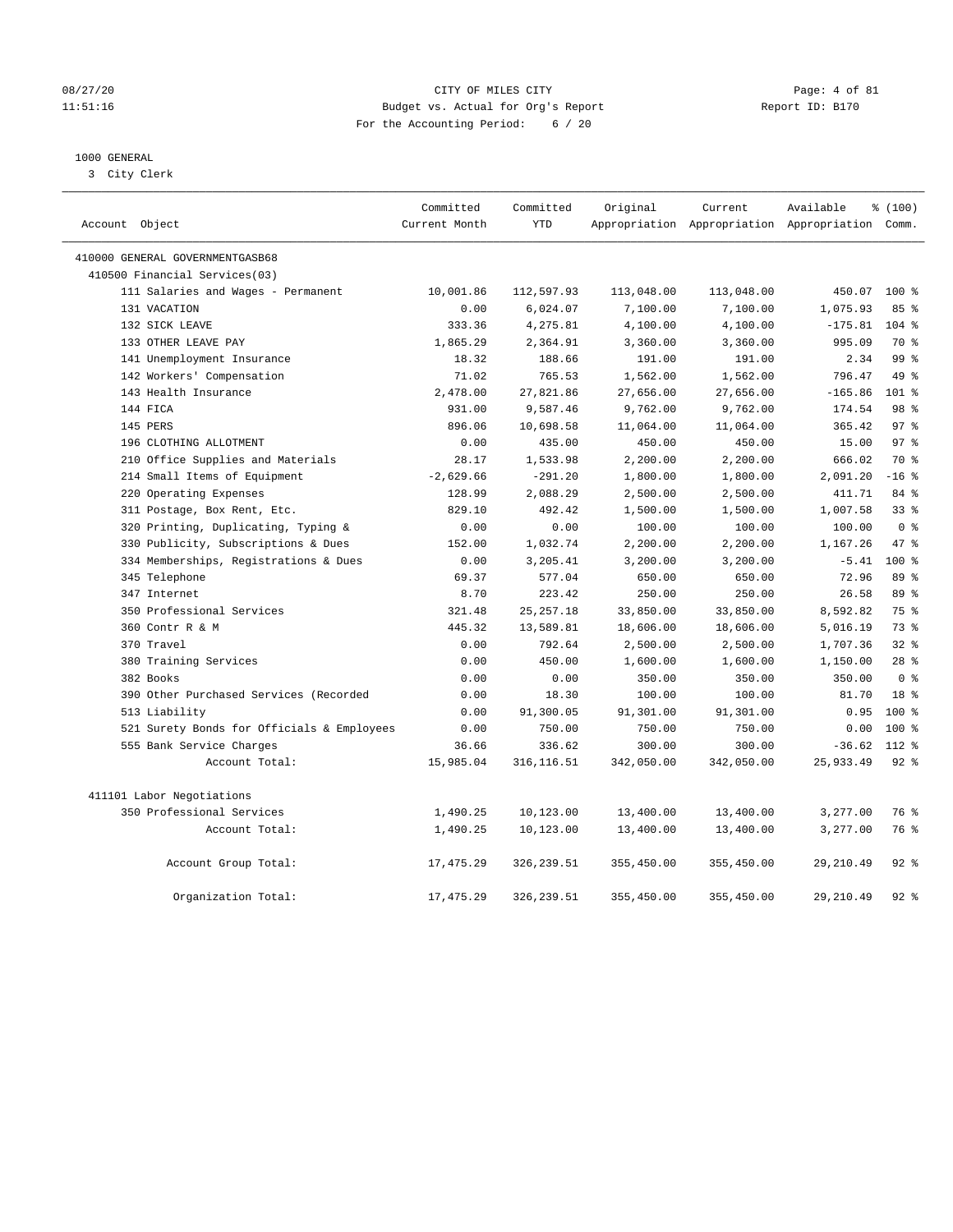# 08/27/20 Page: 5 of 81 11:51:16 Budget vs. Actual for Org's Report Report ID: B170 For the Accounting Period: 6 / 20

# 1000 GENERAL

4 Attorney

| Account Object                     | Committed<br>Current Month | Committed<br><b>YTD</b> | Original    | Current<br>Appropriation Appropriation Appropriation | Available    | % (100)<br>Comm. |  |
|------------------------------------|----------------------------|-------------------------|-------------|------------------------------------------------------|--------------|------------------|--|
| 410000 GENERAL GOVERNMENTGASB68    |                            |                         |             |                                                      |              |                  |  |
| 411100 Legal Services(04)          |                            |                         |             |                                                      |              |                  |  |
| 111 Salaries and Wages - Permanent | 6,674.99                   | 83,858.72               | 103,796.00  | 103,796.00                                           | 19,937.28    | 81 %             |  |
| 131 VACATION                       | 0.00                       | 2,627.06                | 2,700.00    | 2,700.00                                             | 72.94        | 97%              |  |
| 132 SICK LEAVE                     | 0.00                       | 1,872.72                | 1,900.00    | 1,900.00                                             | 27.28        | 99 %             |  |
| 141 Unemployment Insurance         | 10.02                      | 132.78                  | 163.00      | 163.00                                               | 30.22        | 81 %             |  |
| 142 Workers' Compensation          | 38.88                      | 570.71                  | 689.00      | 689.00                                               | 118.29       | 83%              |  |
| 143 Health Insurance               | 854.70                     | 9,596.40                | 9,536.00    | 9,536.00                                             | $-60.40$     | $101$ %          |  |
| 144 FICA                           | 496.68                     | 6,603.36                | 8,292.00    | 8,292.00                                             | 1,688.64     | 80%              |  |
| 145 PERS                           | 545.34                     | 7,347.21                | 9,398.00    | 9,398.00                                             | 2,050.79     | 78 %             |  |
| 196 CLOTHING ALLOTMENT             | 0.00                       | 150.00                  | 150.00      | 150.00                                               | 0.00         | 100 %            |  |
| 210 Office Supplies and Materials  | 0.00                       | 632.78                  | 1,000.00    | 1,000.00                                             | 367.22       | 63 %             |  |
| 214 Small Items of Equipment       | 0.00                       | 192.96                  | 1,000.00    | 1,000.00                                             | 807.04       | 19 <sup>8</sup>  |  |
| 220 Operating Expenses             | 119.97                     | 934.82                  | 1,000.00    | 1,000.00                                             | 65.18        | 93%              |  |
| 311 Postage, Box Rent, Etc.        | 19.60                      | 288.84                  | 500.00      | 500.00                                               | 211.16       | 58 %             |  |
| 345 Telephone                      | 77.75                      | 153.62                  | 100.00      | 100.00                                               | $-53.62$     | 154 %            |  |
| 350 Professional Services          | 438.06                     | 14,599.31               | 4,000.00    | 4,000.00                                             | $-10,599.31$ | $365$ %          |  |
| 360 Contr R & M                    | 0.00                       | 0.00                    | 207.00      | 207.00                                               | 207.00       | 0 <sup>8</sup>   |  |
| 370 Travel                         | 0.00                       | 0.00                    | 700.00      | 700.00                                               | 700.00       | 0 <sup>8</sup>   |  |
| Account Total:                     | 9,275.99                   | 129,561.29              | 145, 131.00 | 145, 131.00                                          | 15,569.71    | 89 %             |  |
| Account Group Total:               | 9,275.99                   | 129,561.29              | 145, 131.00 | 145, 131.00                                          | 15,569.71    | 89 %             |  |
| Organization Total:                | 9,275.99                   | 129,561.29              | 145,131.00  | 145,131.00                                           | 15,569.71    | 89 %             |  |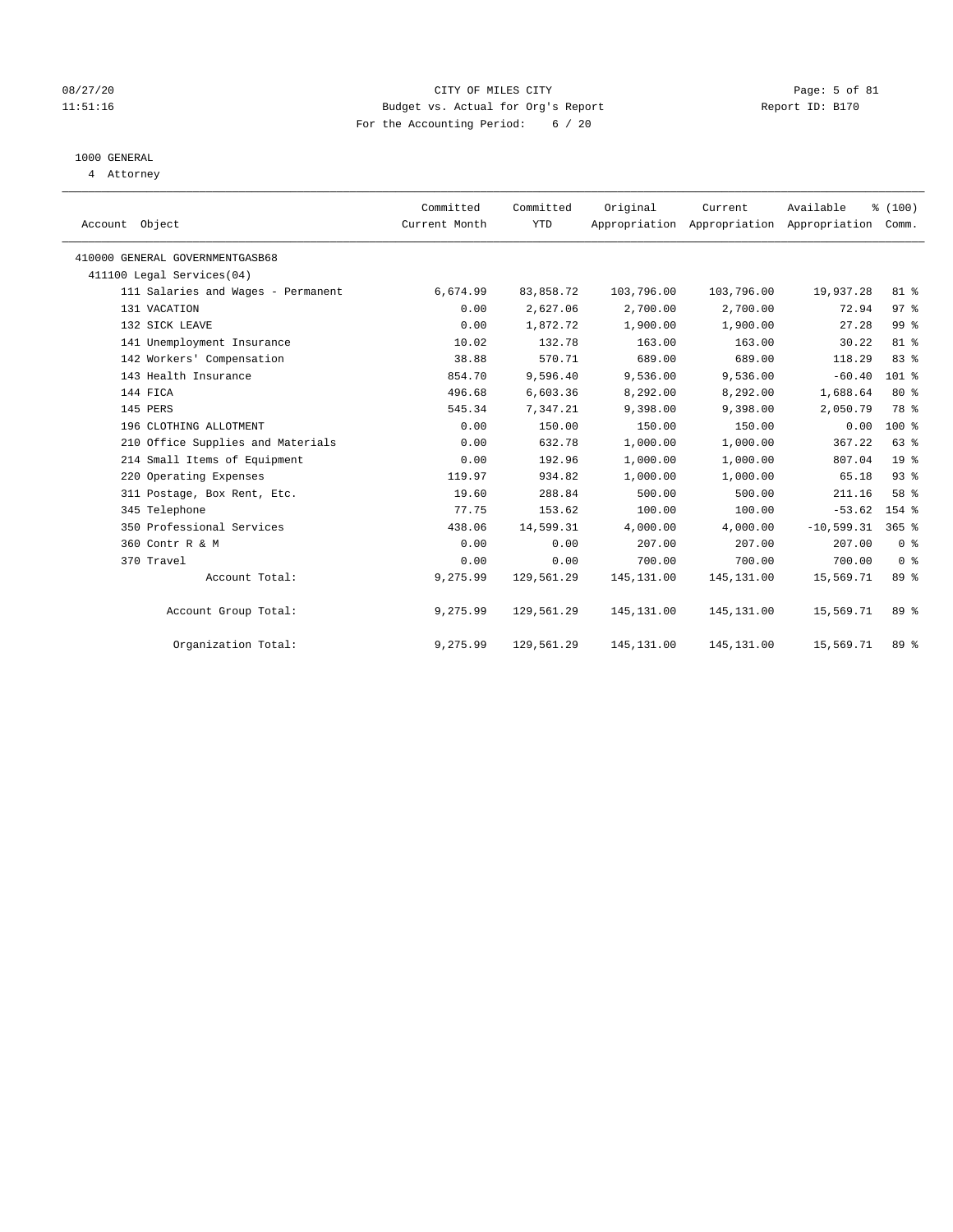# 08/27/20 Page: 6 of 81 11:51:16 Budget vs. Actual for Org's Report Report ID: B170 For the Accounting Period: 6 / 20

————————————————————————————————————————————————————————————————————————————————————————————————————————————————————————————————————

# 1000 GENERAL

5 Police

|                                            | Committed     | Committed                  | Original     | Current      | Available                                       | \$(100)          |  |
|--------------------------------------------|---------------|----------------------------|--------------|--------------|-------------------------------------------------|------------------|--|
| Account Object                             | Current Month | <b>YTD</b>                 |              |              | Appropriation Appropriation Appropriation Comm. |                  |  |
| 420000 PUBLIC SAFETY-GASB68                |               |                            |              |              |                                                 |                  |  |
| 420140 Crime Control and Investigation(05) |               |                            |              |              |                                                 |                  |  |
| 111 Salaries and Wages - Permanent         | 53,858.03     | 687,772.10                 | 668,624.00   | 680,624.00   | $-7, 148.10$                                    | $101$ %          |  |
| 121 OVERTIME-PERMANENT                     | 16,489.53     | 119, 177.88                | 30,000.00    | 30,000.00    | $-89, 177.88$                                   | 397 %            |  |
| 131 VACATION                               | 3,940.41      | 48, 121.49                 | 51,000.00    | 51,000.00    | 2,878.51                                        | 94 %             |  |
| 132 SICK LEAVE                             | 555.00        | 20,510.30                  | 25,000.00    | 25,000.00    | 4,489.70                                        | $82$ $%$         |  |
| 133 OTHER LEAVE PAY                        | 19, 413.73    | 53,559.93                  | 32, 372.00   | 32,372.00    | $-21, 187.93$ 165 %                             |                  |  |
| 134 HOLIDAY PAY                            | 0.00          | 0.00                       | 10,100.00    | 10,100.00    | 10,100.00                                       | 0 <sup>8</sup>   |  |
| 141 Unemployment Insurance                 | 141.35        | 1,411.07                   | 1,226.00     | 1,226.00     | $-185.07$ 115 %                                 |                  |  |
| 142 Workers' Compensation                  | 4,065.37      | 41,850.59                  | 38,997.00    | 38,997.00    | $-2,853.59$                                     | 107 %            |  |
| 143 Health Insurance                       | 11,964.75     | 147,846.20                 | 143,046.00   | 143,046.00   | $-4,800.20$                                     | $103$ %          |  |
| 144 FICA                                   | 1,338.07      | 13,466.74                  | 11,848.00    | 11,848.00    | $-1,618.74$                                     | 114 %            |  |
| 145 PERS                                   | 0.00          | 442.63                     | 600.00       | 600.00       | 157.37                                          | 74 %             |  |
| 146 Police Pension                         | 8,413.03      | 108,258.89                 | 108,619.00   | 108,619.00   | 360.11                                          | 100 %            |  |
| 196 CLOTHING ALLOTMENT                     | 0.00          | 11,595.00                  | 11,960.00    | 11,960.00    | 365.00                                          | 97%              |  |
| 210 Office Supplies and Materials          | 0.00          | 6,095.95                   | 6,500.00     | 6,500.00     | 404.05                                          | $94$ %           |  |
| 214 Small Items of Equipment               | 0.00          | 13,909.35                  | 12,500.00    | 12,500.00    | $-1,409.35$                                     | 111 %            |  |
| 220 Operating Expenses                     | 520.63        | 10,353.20                  | 18,000.00    | 18,500.00    | 8,146.80                                        | 56%              |  |
| 226 Clothing and Uniforms                  | 0.00          | 92.45                      | 500.00       | 500.00       | 407.55                                          | 18 %             |  |
| 227 Firearm Supplies                       | 0.00          | 3,500.00                   | 3,800.00     | 3,800.00     | 300.00                                          | $92$ %           |  |
| 230 Repair and Maintenance Supplies        | 648.00        | 8,747.40                   | 9,000.00     | 9,000.00     | 252.60                                          | 97%              |  |
| 231 Gas, Oil, Diesel Fuel, Grease, etc.    | 1,343.87      | 23,660.84                  | 25,000.00    | 25,000.00    | 1,339.16                                        | 95%              |  |
| 311 Postage, Box Rent, Etc.                | 18.00         | 531.85                     | 1,000.00     | 1,000.00     | 468.15                                          | 53%              |  |
| 334 Memberships, Registrations & Dues      | 0.00          | 2,066.00                   | 2,000.00     | 2,000.00     | $-66.00$                                        | 103 <sub>8</sub> |  |
| 345 Telephone                              | 299.88        | 3,688.91                   | 4,000.00     | 4,000.00     | 311.09                                          | $92$ %           |  |
| 347 Internet                               | 57.86         | 792.26                     | 800.00       | 800.00       | 7.74                                            | 99%              |  |
| 350 Professional Services                  | 9,657.23      | 29,130.27                  | 16,260.00    | 18,454.00    | $-10,676.27$                                    | 158 %            |  |
| 360 Contr R & M                            | 27.00         | 1,962.18                   | 600.00       | 600.00       | $-1, 362.18$                                    | $327$ $%$        |  |
| 366 R&M Vehicles - Police/Animal Control   | 1,890.00      | 25,004.52                  | 16,980.00    | 16,980.00    | $-8,024.52$                                     | 147 %            |  |
| 370 Travel                                 | 140.00        | 4,623.87                   | 4,500.00     | 4,500.00     | $-123.87$                                       | 103 <sub>8</sub> |  |
| 380 Training Services                      | 1,780.00      | 4,825.00                   | 6,600.00     | 6,600.00     | 1,775.00                                        | 73 %             |  |
| 511 Insurance on Buildings                 | 0.00          | 24.50                      | 25.00        | 25.00        | 0.50                                            | 98 %             |  |
| 512 Insurance on Vehicles & Equipment      | 0.00          | 1,203.63                   | 1,204.00     | 1,204.00     | 0.37                                            | 100 %            |  |
| 530 Rent                                   | 3,115.83      | 43,621.62                  | 37,380.00    | 37,380.00    | $-6, 241.62$                                    | 117.8            |  |
| 700 Grants, Contributions & Indemnities    | 0.00          | 4,000.00                   | 6,000.00     | 6,000.00     | 2,000.00                                        | 67%              |  |
| 790 K9 from contributions                  | 0.00          | 566.62                     | 3,000.00     | 3,000.00     | 2,433.38                                        | 19 <sup>°</sup>  |  |
| 940 Machinery & Equipment                  | $-7, 235.99$  | 0.00                       | 0.00         | 0.00         | 0.00                                            | 0 <sup>8</sup>   |  |
| Account Total:                             |               | 132, 441.58 1, 442, 413.24 | 1,309,041.00 | 1,323,735.00 | $-118,678.24$ 109 %                             |                  |  |
|                                            |               |                            |              |              |                                                 |                  |  |
| 420160 Communications-Dispatch             |               |                            |              |              |                                                 |                  |  |
| 111 Salaries and Wages - Permanent         | 20,033.16     | 237,592.36                 | 238,516.00   | 238,516.00   | 923.64 100 %                                    |                  |  |
| 121 OVERTIME-PERMANENT                     | 2,834.69      | 24,931.92                  | 24,800.00    | 24,800.00    | $-131.92$ 101 %                                 |                  |  |
| 131 VACATION                               | 1,452.59      | 8,046.16                   | 13,500.00    | 13,500.00    | 5,453.84                                        | 60 %             |  |
| 132 SICK LEAVE                             | 917.08        | 10,247.66                  | 7,400.00     | 7,400.00     | $-2,847.66$ 138 %                               |                  |  |
| 133 OTHER LEAVE PAY                        | 9,153.48      | 17,229.01                  | 5,266.00     | 5,266.00     | $-11,963.01$ 327 %                              |                  |  |
| 134 HOLIDAY PAY                            | 0.00          | 0.00                       | 3,400.00     | 3,400.00     | 3,400.00                                        | 0 <sup>8</sup>   |  |
| 141 Unemployment Insurance                 | 51.59         | 449.79                     | 431.00       | 431.00       | $-18.79$ 104 %                                  |                  |  |
| 142 Workers' Compensation                  | 1,573.67      | 13,723.17                  | 12,944.00    | 12,944.00    | $-779.17$                                       | $106$ %          |  |
| 143 Health Insurance                       | 4,277.35      | 48,028.20                  | 57,218.00    | 57,218.00    | 9,189.80                                        | 84 %             |  |
| 144 FICA                                   | 2,581.34      | 22,377.32                  | 22,003.00    | 22,003.00    | $-374.32$ 102 %                                 |                  |  |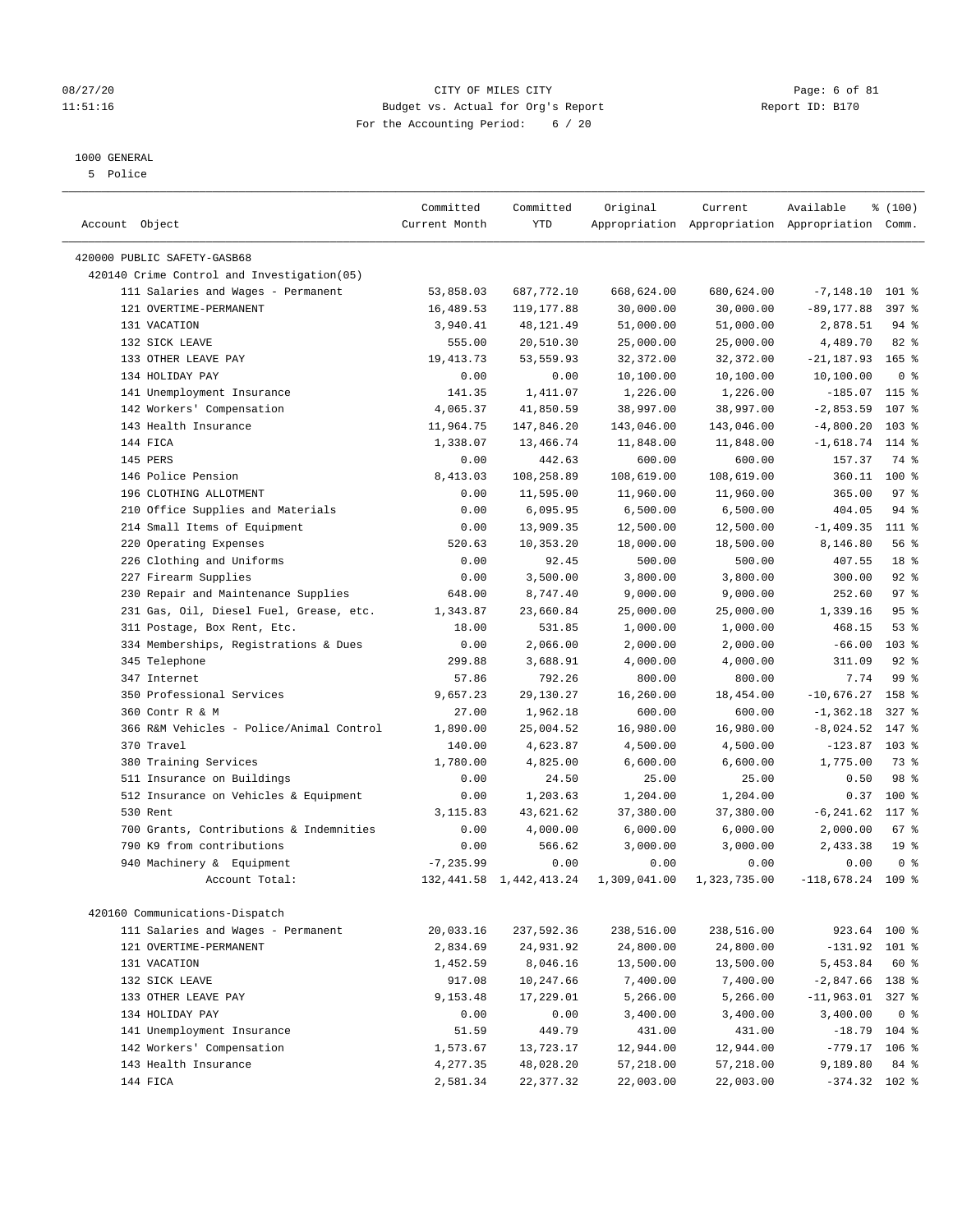# 08/27/20 Page: 7 of 81 11:51:16 Budget vs. Actual for Org's Report Report ID: B170 For the Accounting Period: 6 / 20

# 1000 GENERAL

5 Police

| Account Object                          | Committed<br>Current Month | Committed<br><b>YTD</b>    | Original     | Current<br>Appropriation Appropriation Appropriation | Available            | % (100)<br>Comm. |  |
|-----------------------------------------|----------------------------|----------------------------|--------------|------------------------------------------------------|----------------------|------------------|--|
| 145 PERS                                | 2,211.16                   | 24,776.44                  | 25,393.00    | 25,393.00                                            | 616.56               | 98 %             |  |
| 196 CLOTHING ALLOTMENT                  | 0.00                       | 1,750.00                   | 2,000.00     | 2,000.00                                             | 250.00               | 88 %             |  |
| 210 Office Supplies and Materials       | 110.82                     | 2,165.13                   | 2,000.00     | 2,000.00                                             | $-165.13$            | 108 %            |  |
| 214 Small Items of Equipment            | 0.00                       | 358.71                     | 1,500.00     | 1,500.00                                             | 1,141.29             | $24$ %           |  |
| 220 Operating Expenses                  | 0.00                       | 79.33                      | 1,000.00     | 1,000.00                                             | 920.67               | 8 %              |  |
| 231 Gas, Oil, Diesel Fuel, Grease, etc. | 0.00                       | 0.00                       | 600.00       | 600.00                                               | 600.00               | 0 <sup>8</sup>   |  |
| 311 Postage, Box Rent, Etc.             | 0.00                       | 0.00                       | 150.00       | 150.00                                               | 150.00               | 0 <sup>8</sup>   |  |
| 320 Printing, Duplicating, Typing &     | 0.00                       | 0.00                       | 300.00       | 300.00                                               | 300.00               | 0 <sup>8</sup>   |  |
| 330 Publicity, Subscriptions & Dues     | 0.00                       | 0.00                       | 100.00       | 100.00                                               | 100.00               | 0 <sup>8</sup>   |  |
| 334 Memberships, Registrations & Dues   | 0.00                       | 0.00                       | 500.00       | 500.00                                               | 500.00               | 0 <sup>8</sup>   |  |
| 345 Telephone                           | 664.02                     | 4,922.17                   | 5,000.00     | 5,000.00                                             | 77.83                | 98 %             |  |
| 350 Professional Services               | 169.58                     | 2,382.12                   | 1,500.00     | 1,500.00                                             | $-882.12$            | 159 %            |  |
| 360 Contr R & M                         | 0.00                       | 0.00                       | 100.00       | 100.00                                               | 100.00               | 0 <sup>8</sup>   |  |
| 370 Travel                              | 0.00                       | 1,190.94                   | 1,000.00     | 1,000.00                                             | $-190.94$            | 119 %            |  |
| 380 Training Services                   | 0.00                       | 250.00                     | 1,000.00     | 1,000.00                                             | 750.00               | $25$ %           |  |
| Account Total:                          | 46,030.53                  | 420,500.43                 | 427,621.00   | 427,621.00                                           | 7,120.57             | 98 %             |  |
| Account Group Total:                    |                            | 178, 472.11 1, 862, 913.67 | 1,736,662.00 | 1,751,356.00                                         | $-111, 557.67$ 106 % |                  |  |
| Organization Total:                     |                            | 178, 472.11 1, 862, 913.67 | 1,736,662.00 | 1,751,356.00                                         | $-111, 557.67$ 106 % |                  |  |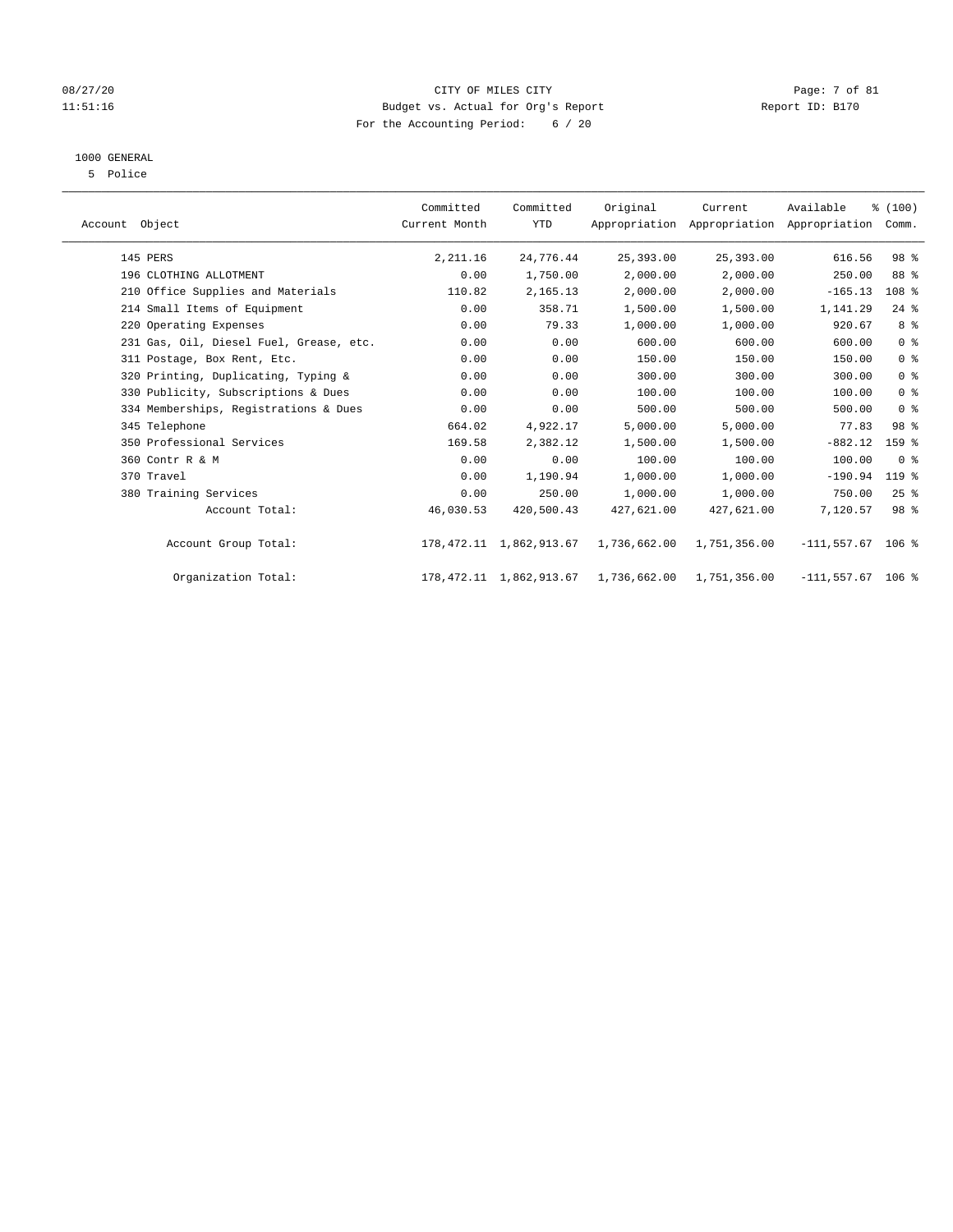# 08/27/20 Page: 8 of 81 11:51:16 Budget vs. Actual for Org's Report Report ID: B170 For the Accounting Period: 6 / 20

# 1000 GENERAL

6 Police Judge

| Account Object                        | Committed<br>Current Month | Committed<br><b>YTD</b> | Original   | Current    | Available<br>Appropriation Appropriation Appropriation Comm. | % (100)          |  |
|---------------------------------------|----------------------------|-------------------------|------------|------------|--------------------------------------------------------------|------------------|--|
| 410000 GENERAL GOVERNMENTGASB68       |                            |                         |            |            |                                                              |                  |  |
| 410300 Judicial Services(06)          |                            |                         |            |            |                                                              |                  |  |
| 111 Salaries and Wages - Permanent    | 8,157.90                   | 89,985.40               | 87,276.00  | 87,276.00  | $-2,709.40$                                                  | $103$ $%$        |  |
| 131 VACATION                          | 0.00                       | 2,660.84                | 4,000.00   | 4,000.00   | 1,339.16                                                     | 67%              |  |
| 132 SICK LEAVE                        | 159.12                     | 2,411.20                | 3,500.00   | 3,500.00   | 1,088.80                                                     | 69 %             |  |
| 141 Unemployment Insurance            | 9.74                       | 110.12                  | 140.00     | 140.00     | 29.88                                                        | 79 %             |  |
| 142 Workers' Compensation             | 85.20                      | 974.54                  | 1,009.00   | 1,009.00   | 34.46                                                        | 97 <sub>8</sub>  |  |
| 143 Health Insurance                  | 1,708.70                   | 19,579.47               | 19,073.00  | 19,073.00  | $-506.47$                                                    | 103 <sub>8</sub> |  |
| 144 FICA                              | 628.52                     | 7,202.01                | 7,250.00   | 7,250.00   | 47.99                                                        | 99 <sub>8</sub>  |  |
| 145 PERS                              | 721.09                     | 8,241.54                | 8,217.00   | 8,217.00   | $-24.54$                                                     | 100 %            |  |
| 196 CLOTHING ALLOTMENT                | 0.00                       | 300.00                  | 300.00     | 300.00     | 0.00                                                         | $100*$           |  |
| 210 Office Supplies and Materials     | 261.01                     | 1,661.38                | 800.00     | 800.00     | $-861.38$                                                    | $208$ %          |  |
| 214 Small Items of Equipment          | 0.00                       | 0.00                    | 600.00     | 600.00     | 600.00                                                       | 0 <sup>8</sup>   |  |
| 220 Operating Expenses                | 0.00                       | 31.88                   | 300.00     | 300.00     | 268.12                                                       | $11*$            |  |
| 230 Repair and Maintenance Supplies   | 0.00                       | 25.00                   | 100.00     | 100.00     | 75.00                                                        | 25%              |  |
| 311 Postage, Box Rent, Etc.           | 46.95                      | 613.55                  | 1,100.00   | 1,100.00   | 486.45                                                       | 56%              |  |
| 334 Memberships, Registrations & Dues | 70.00                      | 270.00                  | 1,100.00   | 1,100.00   | 830.00                                                       | 25%              |  |
| 345 Telephone                         | 157.03                     | 1,587.39                | 1,300.00   | 1,300.00   | $-287.39$                                                    | $122$ %          |  |
| 347 Internet                          | 30.15                      | 403.74                  | 700.00     | 700.00     | 296.26                                                       | 58 %             |  |
| 350 Professional Services             | 0.00                       | 0.00                    | 700.00     | 700.00     | 700.00                                                       | 0 <sup>8</sup>   |  |
| 360 Contr R & M                       | 0.00                       | 0.00                    | 1,100.00   | 1,100.00   | 1,100.00                                                     | 0 <sup>8</sup>   |  |
| 370 Travel                            | 0.00                       | 1,148.67                | 2,000.00   | 2,000.00   | 851.33                                                       | 57%              |  |
| 380 Training Services                 | 0.00                       | 600.00                  | 500.00     | 500.00     | $-100.00$                                                    | $120*$           |  |
| 382 Books                             | 0.00                       | 279.00                  | 600.00     | 600.00     | 321.00                                                       | 47 %             |  |
| 394 Jury and Witness Fees             | 0.00                       | 573.00                  | 500.00     | 500.00     | $-73.00$                                                     | $115$ %          |  |
| 533 Machinery and Equipment Rental    | 0.00                       | 40.88                   | 1,500.00   | 1,500.00   | 1,459.12                                                     | 3 <sup>8</sup>   |  |
| Account Total:                        | 12,035.41                  | 138,699.61              | 143,665.00 | 143,665.00 | 4,965.39                                                     | 97 <sub>8</sub>  |  |
| Account Group Total:                  | 12,035.41                  | 138,699.61              | 143,665.00 | 143,665.00 | 4,965.39                                                     | 97%              |  |
| Organization Total:                   | 12,035.41                  | 138,699.61              | 143,665.00 | 143,665.00 | 4,965.39                                                     | 97 <sub>8</sub>  |  |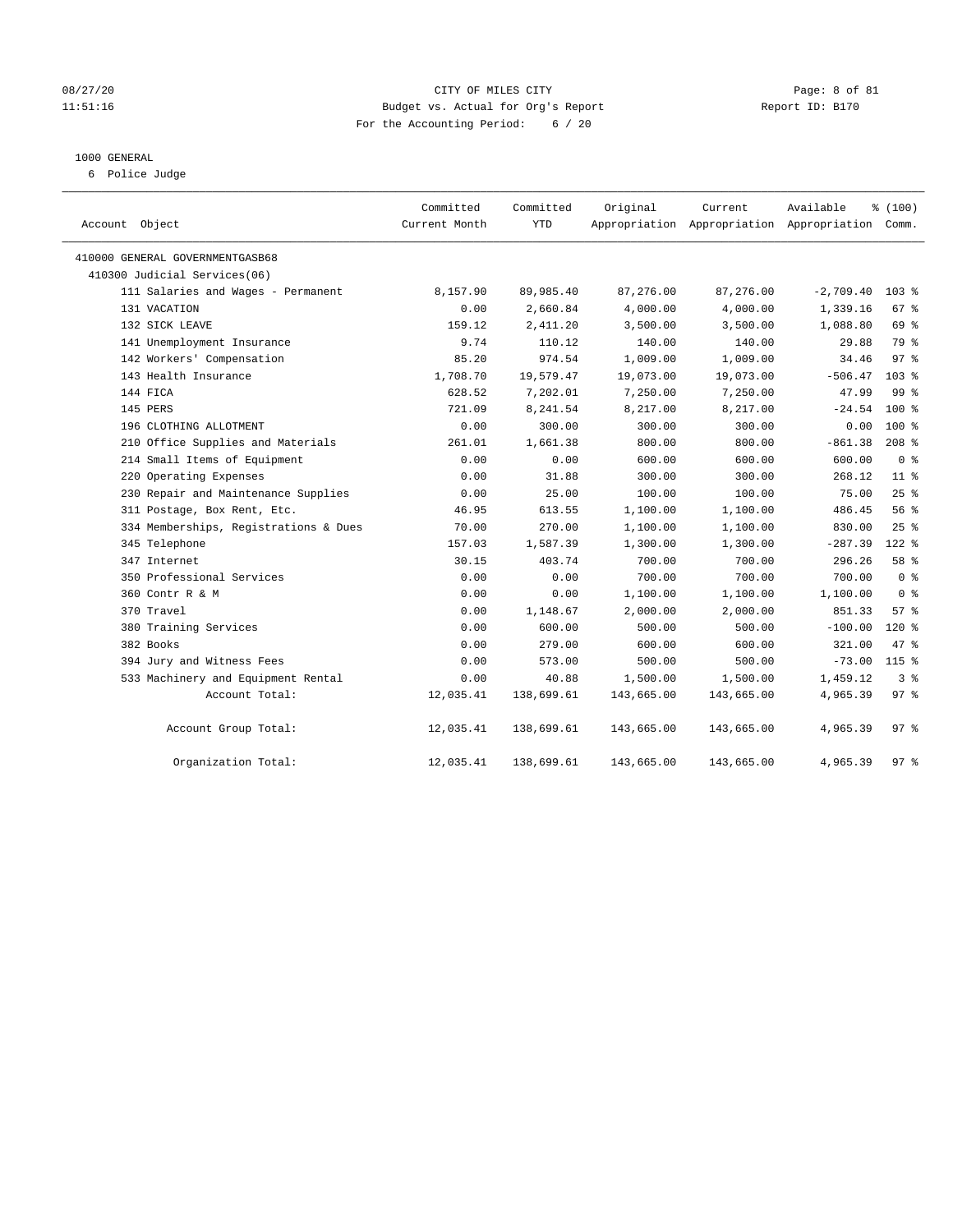# 08/27/20 Page: 9 of 81 11:51:16 Budget vs. Actual for Org's Report Report ID: B170 For the Accounting Period: 6 / 20

————————————————————————————————————————————————————————————————————————————————————————————————————————————————————————————————————

#### 1000 GENERAL

7 Fire

|                                         | Committed     | Committed              | Original     | Current      | Available                                       | % (100)         |  |
|-----------------------------------------|---------------|------------------------|--------------|--------------|-------------------------------------------------|-----------------|--|
| Account Object                          | Current Month | YTD                    |              |              | Appropriation Appropriation Appropriation Comm. |                 |  |
|                                         |               |                        |              |              |                                                 |                 |  |
| 420000 PUBLIC SAFETY-GASB68             |               |                        |              |              |                                                 |                 |  |
| 420460 Fire Suppression(07)             |               |                        |              |              |                                                 |                 |  |
| 111 Salaries and Wages - Permanent      | 40,198.95     | 501,714.41             | 460,572.00   | 460,572.00   | $-41, 142.41$ 109 %                             |                 |  |
| 112 SALARIES AND WAGES - PART PAID      | 304.00        | 2,454.00               | 6,480.00     | 6,480.00     | 4,026.00                                        | 38 <sup>8</sup> |  |
| 121 OVERTIME-PERMANENT                  | 3,847.51      | 63,281.81              | 40,712.00    | 40,712.00    | $-22,569.81$ 155 %                              |                 |  |
| 131 VACATION                            | 3,475.43      | 37,742.26              | 26,600.00    | 26,600.00    | $-11, 142.26$                                   | 142 %           |  |
| 132 SICK LEAVE                          | 2,714.53      | 25,371.97              | 10,600.00    | 10,600.00    | -14,771.97                                      | $239$ $%$       |  |
| 133 OTHER LEAVE PAY                     | 3,759.63      | 3,790.00               | 9,723.00     | 9,723.00     | 5,933.00                                        | 39 <sup>°</sup> |  |
| 134 HOLIDAY PAY                         | 1,096.33      | 10,670.75              | 12,000.00    | 12,000.00    | 1,329.25                                        | 89 %            |  |
| 141 Unemployment Insurance              | 83.08         | 966.64                 | 832.00       | 832.00       | $-134.64$ 116 %                                 |                 |  |
| 142 Workers' Compensation               | 3,453.89      | 40,148.29              | 31,061.00    | 31,061.00    | $-9,087.29$                                     | $129$ %         |  |
| 143 Health Insurance                    | 8,371.47      | 91,482.14              | 89,447.00    | 89,447.00    | $-2,035.14$                                     | $102$ %         |  |
| 144 FICA                                | 821.53        | 9,471.87               | 8,598.00     | 8,598.00     | $-873.87$                                       | 110 %           |  |
| 147 Firemen's Pension                   | 6,755.12      | 78,207.38              | 84,145.00    | 84,145.00    | 5,937.62                                        | $93$ $%$        |  |
| 149 Firemen's 457B Match                | 507.77        | 4,834.22               | 0.00         | 7,370.00     | 2,535.78                                        | 66 %            |  |
| 210 Office Supplies and Materials       | 24.31         | 5,479.54               | 11,500.00    | 11,500.00    | 6,020.46                                        | 48 %            |  |
| 211 Clothing Allotment                  | 2,025.00      | 7,777.00               | 9,600.00     | 9,600.00     | 1,823.00                                        | 81 %            |  |
| 214 Small Items of Equipment            | 11,348.39     | 15,765.05              | 14,500.00    | 14,500.00    | $-1, 265.05$ 109 %                              |                 |  |
| 217 Small Item Equ/Inspector            | 0.00          | 0.00                   | 500.00       | 500.00       | 500.00                                          | 0 <sup>8</sup>  |  |
| 220 Operating Expenses                  | 120.66        | 5,211.78               | 10,000.00    | 10,000.00    | 4,788.22                                        | $52$ $%$        |  |
| 223 Operating Exp/Inspector             | 0.00          | 744.92                 | 2,000.00     | 2,000.00     | 1,255.08                                        | 37%             |  |
| 226 Clothing and Uniforms               | 1,285.00      | 9,483.00               | 16,500.00    | 16,500.00    | 7,017.00                                        | 57%             |  |
| 230 Repair and Maintenance Supplies     | 201.08        | 4,213.90               | 3,500.00     | 3,500.00     | $-713.90$                                       | $120$ %         |  |
| 231 Gas, Oil, Diesel Fuel, Grease, etc. | 268.46        | 6,730.98               | 11,000.00    | 11,000.00    | 4,269.02                                        | 61 %            |  |
| 241 Consumable Tools                    | 0.00          | 199.22                 | 3,000.00     | 3,000.00     | 2,800.78                                        | 7 %             |  |
| 311 Postage, Box Rent, Etc.             | 0.00          | 64.81                  | 150.00       | 150.00       | 85.19                                           | $43$ %          |  |
| 320 Printing, Duplicating, Typing &     | 0.00          | $-93.53$               | 500.00       | 500.00       | 593.53                                          | $-19$ %         |  |
| 330 Publicity, Subscriptions & Dues     | 0.00          | 0.00                   | 300.00       | 300.00       | 300.00                                          | 0 <sup>8</sup>  |  |
| 334 Memberships, Registrations & Dues   | 0.00          | 185.00                 | 2,000.00     | 2,000.00     | 1,815.00                                        | 9%              |  |
| 341 Electric Utility Services           | 326.71        | 5,734.10               | 5,130.00     | 5,130.00     | $-604.10$                                       | 112 %           |  |
| 342 Water Utility Services              | 32.99         | 400.96                 | 500.00       | 500.00       | 99.04                                           | $80*$           |  |
| 343 Sewer Utility Services              | 46.43         | 499.20                 | 500.00       | 500.00       | 0.80                                            | $100*$          |  |
| 344 Gas Utility Service                 | 40.54         | 2,110.63               | 2,850.00     | 2,850.00     | 739.37                                          | 74 %            |  |
| 345 Telephone                           | 253.80        | 2,659.46               | 3,225.00     | 3,225.00     | 565.54                                          | $82$ $%$        |  |
| 346 Garbage Service                     | 47.41         | 637.41                 | 1,500.00     | 1,500.00     | 862.59                                          | 42 %            |  |
| 347 Internet                            | 50.69         | 1,595.01               | 1,850.00     | 1,850.00     | 254.99                                          | 86 %            |  |
| 350 Professional Services               | 233.33        | 10,964.66              | 28,710.00    | 28,710.00    | 17,745.34                                       | 38 <sup>8</sup> |  |
| 360 Contr R & M                         | 0.00          | 6,174.99               | 13,500.00    | 13,500.00    | 7,325.01                                        | 46 %            |  |
| 364 R&M Vehicles - Fire/Amb             | 720.00        | 14,459.34              | 33,000.00    | 33,000.00    | 18,540.66                                       | 44 %            |  |
| 370 Travel                              | 0.00          | 1,268.51               | 6,500.00     | 6,500.00     | 5,231.49                                        | $20*$           |  |
| 375 Travel/Inspector                    | 0.00          | 0.00                   | 1,000.00     | 1,000.00     | 1,000.00                                        | 0 <sup>8</sup>  |  |
| 380 Training Services                   | 0.00          | 3,794.00               | 10,500.00    | 10,500.00    | 6,706.00                                        | 36%             |  |
| 382 Books                               | 0.00          | 200.43                 | 2,500.00     | 2,500.00     | 2,299.57                                        | 8 %             |  |
| 400 BUILDING MATERIALS                  | 0.00          | 256.42                 | 2,500.00     | 2,500.00     | 2,243.58                                        | $10*$           |  |
| 511 Insurance on Buildings              | 0.00          | 1,381.46               | 1,382.00     | 1,382.00     | 0.54                                            | 100 %           |  |
| 512 Insurance on Vehicles & Equipment   | 0.00          | 4,621.12               | 4,621.00     | 4,621.00     | $-0.12$                                         | 100 %           |  |
| 940 Machinery & Equipment               | $-11, 335.00$ | 20,738.55              | 50,000.00    | 50,000.00    | 29, 261.45                                      | 41 %            |  |
| Account Total:                          |               | 81,079.04 1,003,393.66 | 1,035,588.00 | 1,042,958.00 | 39,564.34                                       | 96%             |  |
|                                         |               |                        |              |              |                                                 |                 |  |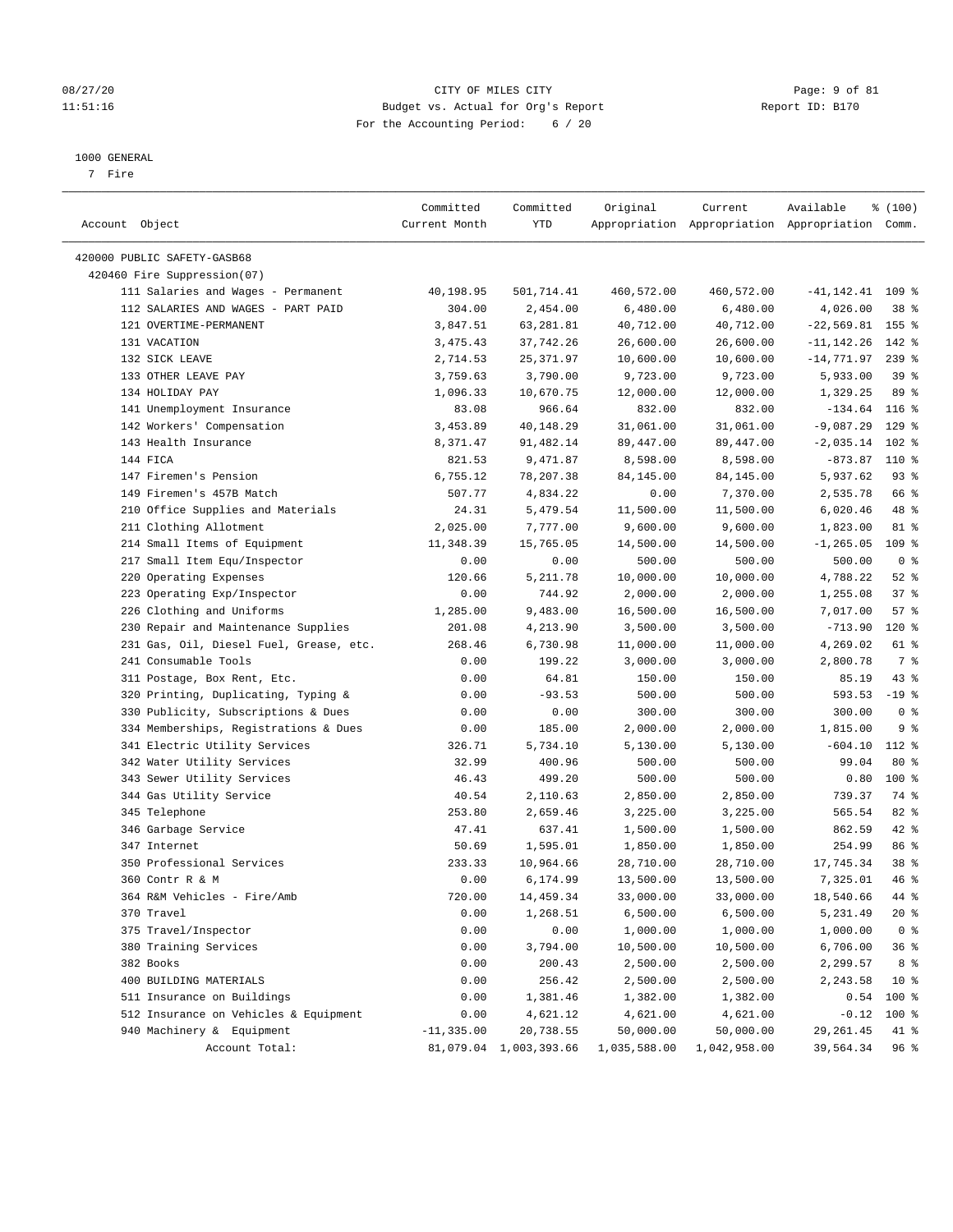# 08/27/20 Page: 10 of 81 11:51:16 Budget vs. Actual for Org's Report Changer Report ID: B170 For the Accounting Period: 6 / 20

## 1000 GENERAL

7 Fire

| Account Object                           | Committed<br>Current Month | Committed<br>YTD            | Original     | Current<br>Appropriation Appropriation | Available<br>Appropriation | % (100)<br>Comm. |  |
|------------------------------------------|----------------------------|-----------------------------|--------------|----------------------------------------|----------------------------|------------------|--|
| Account Group Total:                     |                            | 81,079.04 1,003,393.66      | 1,035,588.00 | 1,042,958.00                           | 39,564.34                  | $96$ %           |  |
| 490000 DEBT SERVICE                      |                            |                             |              |                                        |                            |                  |  |
| 490500 Other Debt Service Payments       |                            |                             |              |                                        |                            |                  |  |
| 654 Training Center- Principal           | 612.81                     | 6,706.54                    | 6,707.00     | 6,707.00                               |                            | $0.46$ 100 %     |  |
| 655 Training Center- Interest            | 550.15                     | 7,248.98                    | 7,252.00     | 7,252.00                               | 3.02                       | $100*$           |  |
| Account Total:                           | 1,162.96                   | 13,955.52                   | 13,959.00    | 13,959.00                              | 3.48                       | $100*$           |  |
| Account Group Total:                     | 1,162.96                   | 13,955.52                   | 13,959.00    | 13,959.00                              |                            | $3.48$ 100 %     |  |
| 520000 OTHER FINANCING USES              |                            |                             |              |                                        |                            |                  |  |
| 521000 Interfund Operating Transfers Out |                            |                             |              |                                        |                            |                  |  |
| 820 Transfers to Other Funds             | 1,900.00                   | 1,900.00                    | 0.00         | 0.00                                   | $-1,900.00$                | $***$ 2          |  |
| Account Total:                           | 1,900.00                   | 1,900.00                    | 0.00         | 0.00                                   | $-1,900,00$                | $***$ 2          |  |
| Account Group Total:                     | 1,900.00                   | 1,900.00                    | 0.00         | 0.00                                   | $-1,900,00$                | $***$ 2          |  |
| Organization Total:                      |                            | 84, 142, 00 1, 019, 249, 18 | 1,049,547.00 | 1,056,917.00                           | 37,667.82                  | $96$ %           |  |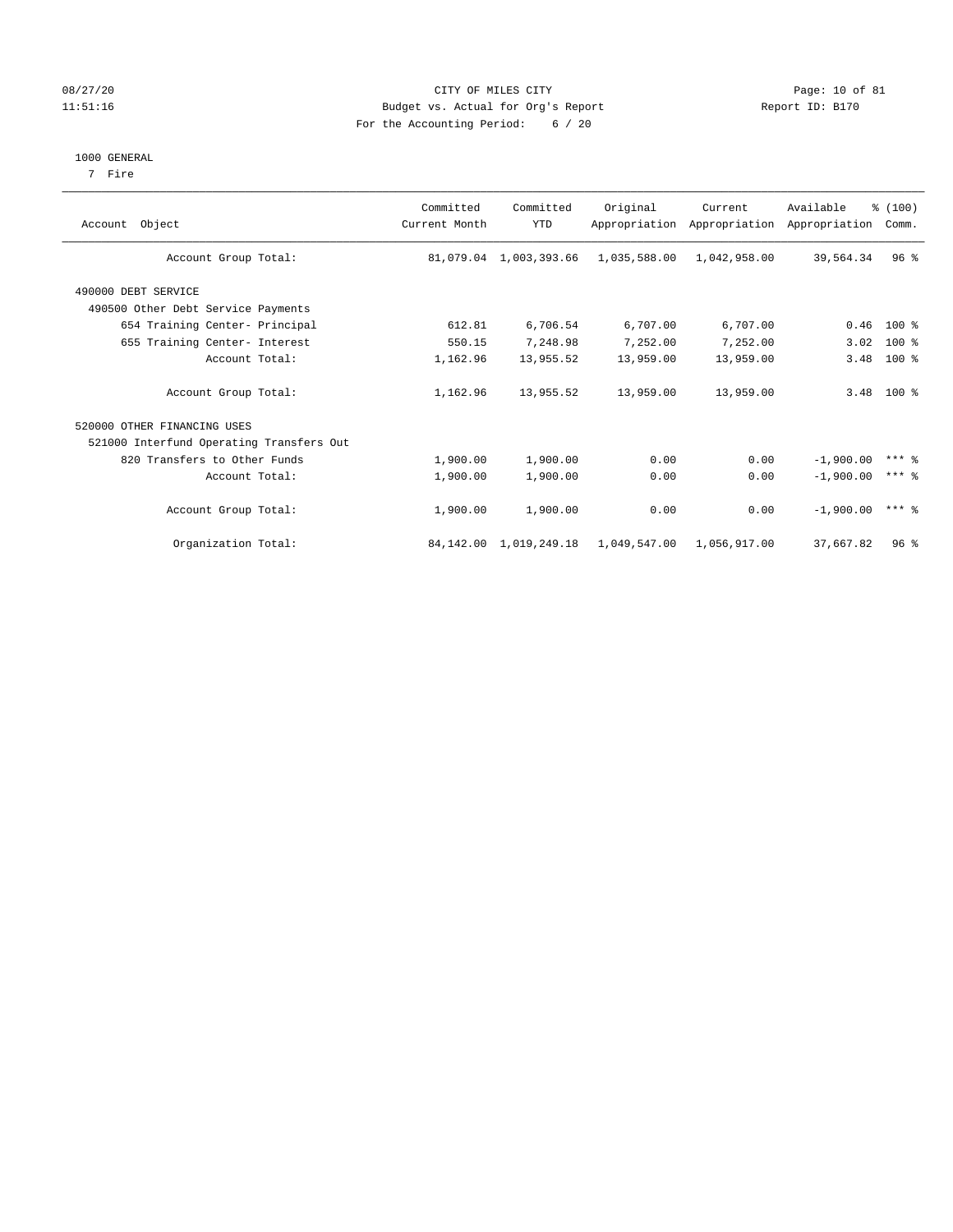# 08/27/20 Page: 11 of 81 11:51:16 Budget vs. Actual for Org's Report Report ID: B170 For the Accounting Period: 6 / 20

## 1000 GENERAL

8 City Hall Maintenance

| Account Object                      | Committed<br>Current Month | Committed<br>YTD | Original  | Current<br>Appropriation Appropriation Appropriation | Available | % (100)<br>Comm. |  |
|-------------------------------------|----------------------------|------------------|-----------|------------------------------------------------------|-----------|------------------|--|
| 410000 GENERAL GOVERNMENTGASB68     |                            |                  |           |                                                      |           |                  |  |
| 411230 City Hall                    |                            |                  |           |                                                      |           |                  |  |
| 214 Small Items of Equipment        | 0.00                       | 0.00             | 400.00    | 400.00                                               | 400.00    | 0 <sup>8</sup>   |  |
| 220 Operating Expenses              | 338.37                     | 2,217.14         | 2,000.00  | 2,000.00                                             | $-217.14$ | $111$ %          |  |
| 230 Repair and Maintenance Supplies | 0.00                       | 162.95           | 2,000.00  | 2,000.00                                             | 1,837.05  | 8 %              |  |
| 341 Electric Utility Services       | 410.32                     | 5,288.22         | 7,000.00  | 7,000.00                                             | 1,711.78  | 76 %             |  |
| 342 Water Utility Services          | 57.88                      | 694.34           | 750.00    | 750.00                                               | 55.66     | $93$ $%$         |  |
| 343 Sewer Utility Services          | 69.30                      | 828.90           | 600.00    | 600.00                                               | $-228.90$ | 138 %            |  |
| 344 Gas Utility Service             | 49.24                      | 2,456.32         | 2,500.00  | 2,500.00                                             | 43.68     | 98 %             |  |
| 346 Garbage Service                 | 47.41                      | 173.10           | 250.00    | 250.00                                               | 76.90     | 69 %             |  |
| 360 Contr R & M                     | 600.00                     | 11,640.25        | 15,900.00 | 15,900.00                                            | 4,259.75  | 73 %             |  |
| 511 Insurance on Buildings          | 0.00                       | 2,940.00         | 2,940.00  | 2,940.00                                             | 0.00      | $100$ %          |  |
| Account Total:                      | 1,572.52                   | 26,401.22        | 34,340.00 | 34,340.00                                            | 7,938.78  | $77*$            |  |
|                                     |                            |                  |           |                                                      |           |                  |  |
| Account Group Total:                | 1,572.52                   | 26,401.22        | 34,340.00 | 34,340.00                                            | 7,938.78  | $77*$            |  |
|                                     |                            |                  |           |                                                      |           |                  |  |
| Organization Total:                 | 1,572.52                   | 26,401.22        | 34,340.00 | 34,340.00                                            | 7,938.78  | $77*$            |  |
|                                     |                            |                  |           |                                                      |           |                  |  |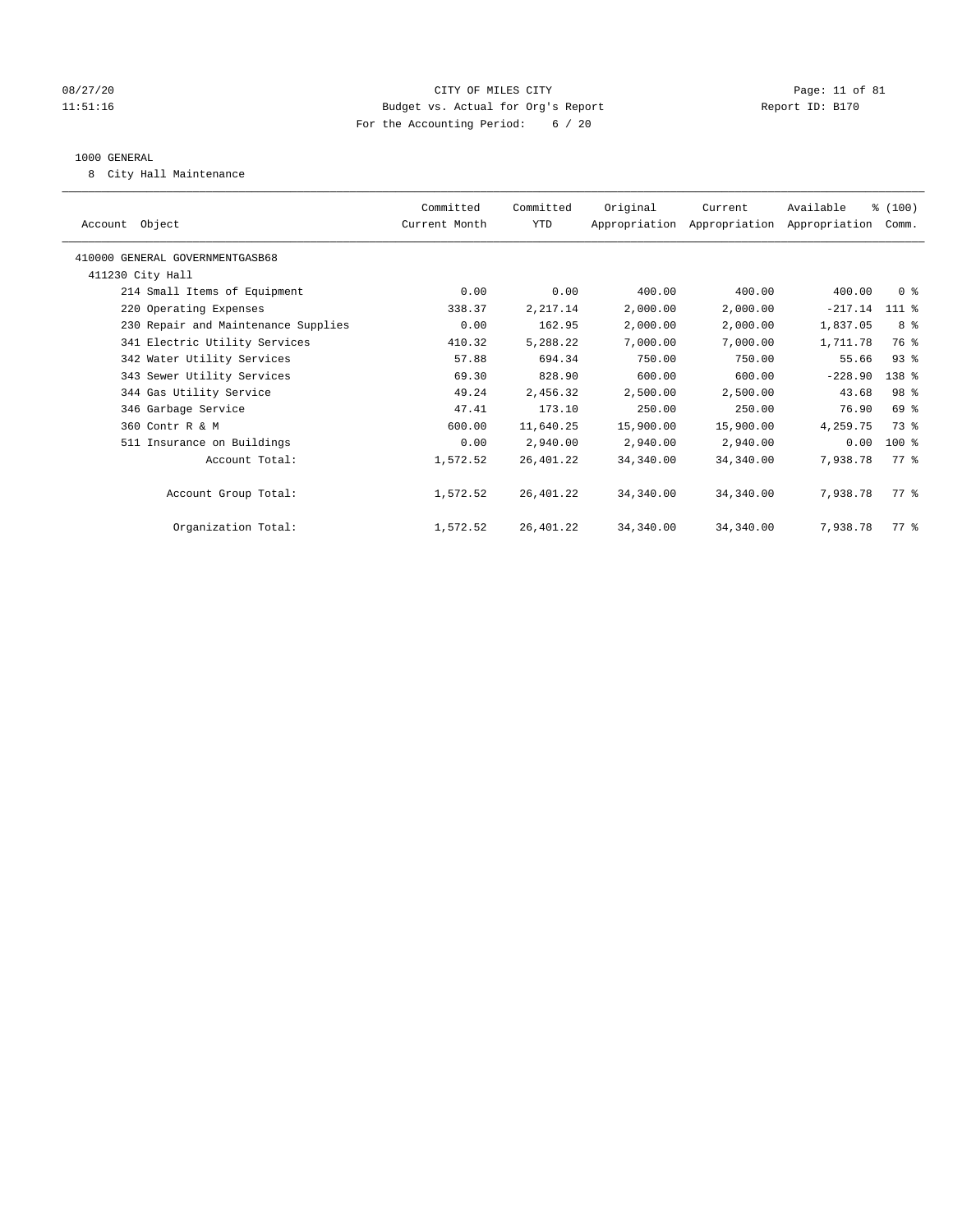# 08/27/20 Page: 12 of 81 11:51:16 Budget vs. Actual for Org's Report Report ID: B170 For the Accounting Period: 6 / 20

# 1000 GENERAL

9 Treasurer

| Object<br>Account                  | Committed<br>Current Month | Committed<br>YTD | Original  | Current<br>Appropriation Appropriation | Available<br>Appropriation | % (100)<br>Comm.    |  |
|------------------------------------|----------------------------|------------------|-----------|----------------------------------------|----------------------------|---------------------|--|
| 410000 GENERAL GOVERNMENTGASB68    |                            |                  |           |                                        |                            |                     |  |
| 410540 City Treasurer(09)          |                            |                  |           |                                        |                            |                     |  |
| 111 Salaries and Wages - Permanent | 1,833.34                   | 22,000.08        | 21,996.00 | 21,996.00                              | $-4.08$                    | $100*$              |  |
| 142 Workers' Compensation          | 7.40                       | 88.80            | 94.00     | 94.00                                  | 5.20                       | $94$ %              |  |
| 144 FICA                           | 140.24                     | 1,682.88         | 1,683.00  | 1,683.00                               | 0.12                       | $100$ %             |  |
| 145 PERS                           | 158.96                     | 1,907.52         | 1,907.00  | 1,907.00                               | $-0.52$                    | $100$ %             |  |
| 214 Small Items of Equipment       | 0.00                       | 1,100.00         | 1,200.00  | 1,200.00                               | 100.00                     | $92$ $%$            |  |
| 220 Operating Expenses             | 0.00                       | 273.03           | 0.00      | 0.00                                   | $-273.03$                  | $***$ $\frac{6}{9}$ |  |
| 345 Telephone                      | 24.61                      | 66.06            | 50.00     | 50.00                                  | $-16.06$                   | 132 %               |  |
| 350 Professional Services          | 15.56                      | 387.56           | 550.00    | 550.00                                 | 162.44                     | 70 %                |  |
| 360 Contr R & M                    | 148.44                     | 1,037.46         | 1,000.00  | 1,000.00                               | $-37.46$                   | $104$ %             |  |
| Account Total:                     | 2,328.55                   | 28,543.39        | 28,480.00 | 28,480.00                              | $-63.39$ 100 %             |                     |  |
| Account Group Total:               | 2,328.55                   | 28,543.39        | 28,480.00 | 28,480.00                              | $-63.39$ 100 %             |                     |  |
| Organization Total:                | 2,328.55                   | 28,543.39        | 28,480.00 | 28,480.00                              | $-63.39$ 100 %             |                     |  |
|                                    |                            |                  |           |                                        |                            |                     |  |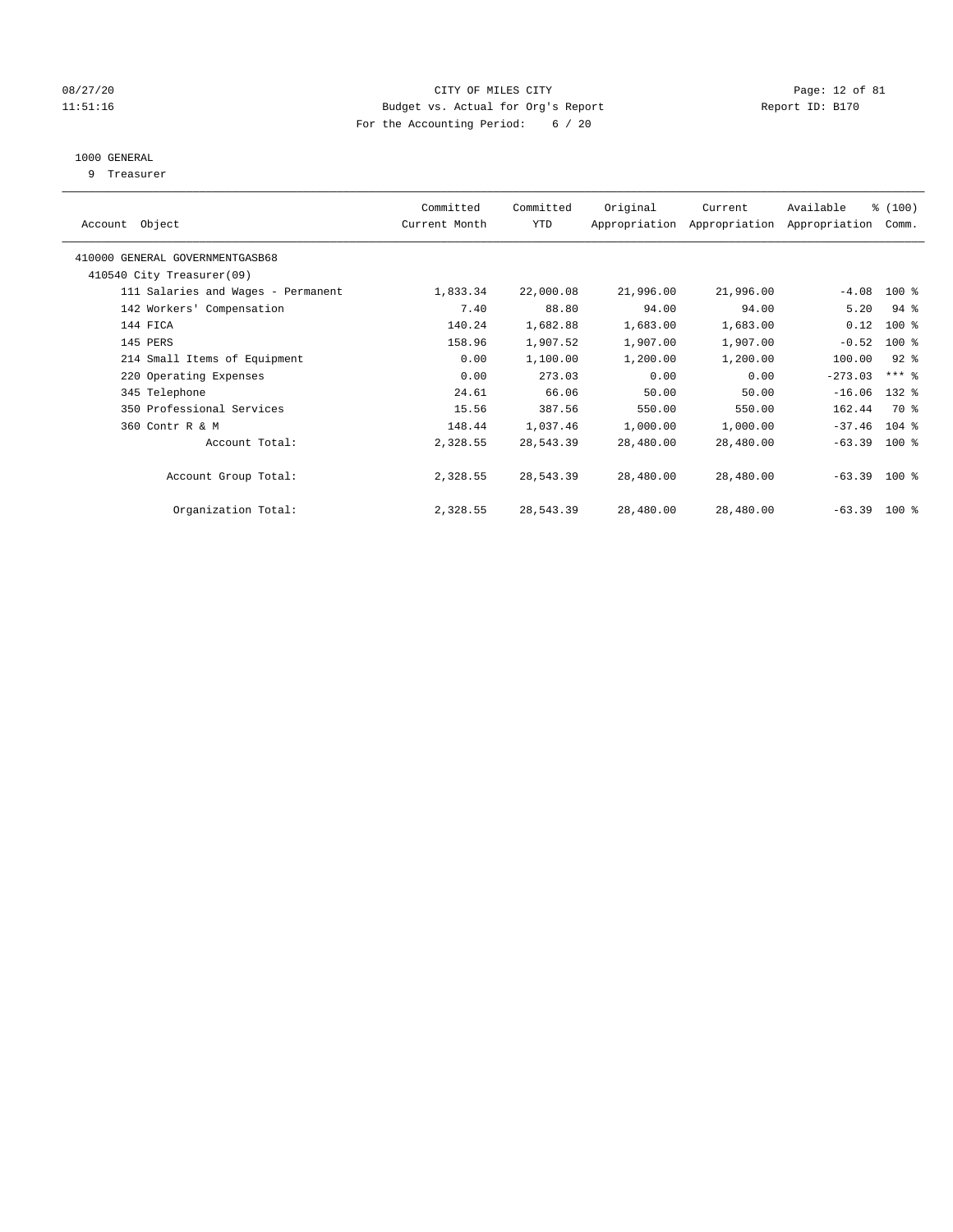# 08/27/20 Page: 13 of 81 11:51:16 Budget vs. Actual for Org's Report Report ID: B170 For the Accounting Period: 6 / 20

# 1000 GENERAL

11 Historic Preservation

| Object<br>Account                                                       | Committed<br>Current Month | Committed<br>YTD | Original<br>Appropriation | Current<br>Appropriation | Available<br>Appropriation | % (100)<br>Comm. |
|-------------------------------------------------------------------------|----------------------------|------------------|---------------------------|--------------------------|----------------------------|------------------|
| 520000 OTHER FINANCING USES<br>521000 Interfund Operating Transfers Out |                            |                  |                           |                          |                            |                  |
| 820 Transfers to Other Funds                                            | 0.00                       | 2,200.00         | 2,200.00                  | 2,200.00                 | 0.00                       | $100$ %          |
| Account Total:                                                          | 0.00                       | 2,200.00         | 2,200.00                  | 2,200.00                 | 0.00                       | $100*$           |
| Account Group Total:                                                    | 0.00                       | 2,200.00         | 2,200.00                  | 2,200,00                 | 0.00                       | $100*$           |
| Organization Total:                                                     | 0.00                       | 2,200.00         | 2,200.00                  | 2,200,00                 | 0.00                       | $100*$           |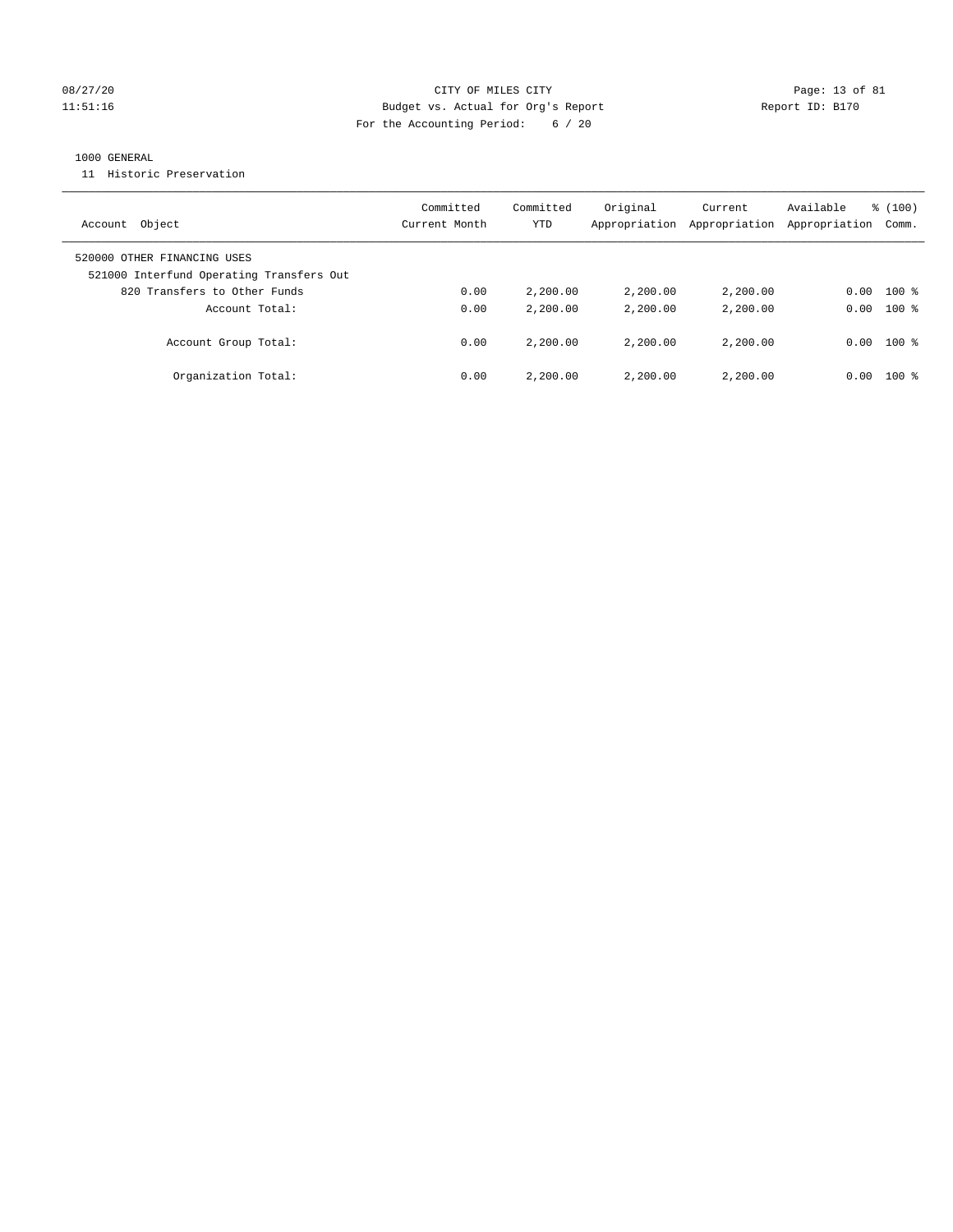# 08/27/20 Page: 14 of 81 11:51:16 Budget vs. Actual for Org's Report Report ID: B170 For the Accounting Period: 6 / 20

————————————————————————————————————————————————————————————————————————————————————————————————————————————————————————————————————

#### 1000 GENERAL

13 Park

|                                                                                   | Committed                | Committed          | Original           | Current            | Available                                       | % (100)               |
|-----------------------------------------------------------------------------------|--------------------------|--------------------|--------------------|--------------------|-------------------------------------------------|-----------------------|
| Account Object                                                                    | Current Month            | YTD                |                    |                    | Appropriation Appropriation Appropriation Comm. |                       |
| 460000 CULTURE AND RECREATION-GASB68                                              |                          |                    |                    |                    |                                                 |                       |
| 460433 Park Operations(13)                                                        |                          |                    |                    |                    |                                                 |                       |
| 111 Salaries and Wages - Permanent                                                | 19,201.99                | 185,656.12         | 183,328.00         | 183,328.00         | $-2,328.12$ 101 %                               |                       |
| 121 OVERTIME-PERMANENT                                                            | 183.27                   | 5,529.62           | 7,300.00           | 7,300.00           | 1,770.38                                        | 76 %                  |
| 131 VACATION                                                                      | 1,002.11                 | 13,712.77          | 12,100.00          | 12,100.00          | $-1,612.77$                                     | $113*$                |
| 132 SICK LEAVE                                                                    | 763.37                   | 3,491.69           | 9,400.00           | 9,400.00           | 5,908.31                                        | 37%                   |
| 133 OTHER LEAVE PAY                                                               | 472.79                   | 472.79             | 747.00             | 747.00             | 274.21                                          | 63 %                  |
| 134 HOLIDAY PAY                                                                   | 431.20                   | 3,913.34           | 5,500.00           | 5,500.00           | 1,586.66                                        | 71 %                  |
| 141 Unemployment Insurance                                                        | 33.09                    | 320.66             | 331.00             | 331.00             | 10.34                                           | 97%                   |
| 142 Workers' Compensation                                                         | 1,111.13                 | 10,801.97          | 11,790.00          | 11,790.00          | 988.03                                          | $92$ $%$              |
| 143 Health Insurance                                                              | 3,581.20                 | 40,207.51          | 39,958.00          | 39,958.00          | $-249.51$                                       | $101$ %               |
| 144 FICA                                                                          | 1,630.78                 | 15,712.87          | 16,859.00          | 16,859.00          | 1,146.13                                        | $93$ $%$              |
| 145 PERS                                                                          | 1,700.52                 | 17,863.97          | 19,107.00          | 19,107.00          | 1,243.03                                        | $93$ $%$              |
| 196 CLOTHING ALLOTMENT                                                            | 0.00                     | 978.50             | 950.00             | 950.00             | $-28.50$                                        | $103$ %               |
| 210 Office Supplies and Materials                                                 | 0.00                     | 95.54              | 350.00             | 350.00             | 254.46                                          | $27$ %                |
| 214 Small Items of Equipment                                                      | 0.00                     | 244.10             | 0.00               | 0.00               | $-244.10$                                       | $***$ $%$             |
| 220 Operating Expenses                                                            | 132.00                   | 2,470.25           | 2,500.00           | 2,500.00           | 29.75                                           | 99%                   |
| 222 Chemicals, Lab & Med Supplies                                                 | 1,340.37                 | 2,165.62           | 4,000.00           | 4,000.00           | 1,834.38                                        | 54 %                  |
| 226 Clothing and Uniforms                                                         | 0.00                     | 780.86             | 750.00             | 750.00             | $-30.86$                                        | $104$ %               |
| 230 Repair and Maintenance Supplies                                               | 1,385.54                 | 13,053.31          | 15,000.00          | 15,000.00          | 1,946.69                                        | 87%                   |
| 231 Gas, Oil, Diesel Fuel, Grease, etc.                                           | 352.11                   | 7,249.54           | 6,500.00           | 6,500.00           | $-749.54$                                       | 112 %                 |
| 334 Memberships, Registrations & Dues                                             | 0.00                     | 115.00             | 300.00             | 300.00             | 185.00                                          | 38 <sup>8</sup>       |
| 341 Electric Utility Services                                                     | 669.25                   | 9,994.64           | 11,400.00          | 11,400.00          | 1,405.36                                        | 88 %                  |
| 342 Water Utility Services                                                        | 81.89                    | 16, 193. 13        | 24,000.00          | 24,000.00          | 7,806.87                                        | 67%                   |
| 343 Sewer Utility Services                                                        | 45.48                    | 1,734.38           | 1,700.00           | 1,700.00           | $-34.38$                                        | $102$ %               |
| 344 Gas Utility Service                                                           | 90.02                    | 2,727.37           | 4,235.00           | 4,235.00           | 1,507.63                                        | 64 %                  |
| 345 Telephone                                                                     | 43.41                    | 435.53             | 500.00             | 500.00             | 64.47                                           | 87%                   |
|                                                                                   |                          | 866.28             |                    |                    | $-66.28$                                        | 108 %                 |
| 346 Garbage Service<br>347 Internet                                               | 237.06<br>26.82          | 440.42             | 800.00<br>450.00   | 800.00<br>450.00   | 9.58                                            | 98 %                  |
|                                                                                   |                          |                    |                    |                    |                                                 |                       |
| 350 Professional Services                                                         | 5,575.82                 | 7,289.53           | 8,000.00           | 8,000.00           | 710.47                                          | $91$ %                |
| 360 Contr R & M                                                                   | 0.00                     | 6,651.16           | 7,000.00           | 7,000.00           | 348.84                                          | 95%                   |
| 363 R&M Vehicles/Equip/Labor-PW                                                   | 90.00                    | 9,355.18           | 7,000.00           | 7,000.00           | $-2, 355.18$                                    | 134 %                 |
| 370 Travel                                                                        | 0.00                     | 0.00               | 600.00             | 600.00             | 600.00                                          | 0 <sup>8</sup>        |
| 380 Training Services                                                             | 0.00                     | 180.00             | 400.00             | 400.00             | 220.00                                          | $45$ %                |
| 511 Insurance on Buildings                                                        | 0.00                     | 3,197.51           | 3,198.00           | 3,198.00           | 0.49                                            | $100*$                |
| 512 Insurance on Vehicles & Equipment                                             | 0.00                     | 596.99             | 597.00             | 597.00             | 0.01                                            | $100*$                |
| 936 Parks and Recreation Facilities                                               | $-370.97$                | 0.00               | 0.00               | 0.00               | 0.00                                            | 0 <sup>8</sup>        |
| 940 Machinery & Equipment<br>Account Total:                                       | $-4,725.00$<br>35,085.25 | 0.00<br>384,498.15 | 0.00<br>406,650.00 | 0.00<br>406,650.00 | 0.00<br>22, 151.85                              | 0 <sup>8</sup><br>95% |
|                                                                                   |                          |                    |                    |                    |                                                 |                       |
| 460435 Florence Stacy Fountain                                                    |                          |                    |                    |                    |                                                 |                       |
| 350 Professional Services                                                         | $-584.43$                | $-584.43$          | 0.00               | 0.00               | 584.43                                          | $***$ 2               |
| Account Total:                                                                    | $-584.43$                | $-584.43$          | 0.00               | 0.00               | 584.43                                          | $***$ $%$             |
| 460436 Denton Complex Upgrades                                                    |                          |                    |                    |                    |                                                 |                       |
| 350 Professional Services                                                         | 584.43                   | 584.43             | 1,000.00           | 1,000.00           | 415.57                                          | 58 %                  |
| Account Total:                                                                    | 584.43                   | 584.43             | 1,000.00           | 1,000.00           | 415.57                                          | 58 %                  |
|                                                                                   |                          |                    |                    |                    |                                                 |                       |
| 460439 Riverside Park Tennis Court Project<br>230 Repair and Maintenance Supplies | 0.00                     | 0.00               | 200.00             | 200.00             | 200.00                                          | 0 <sup>8</sup>        |
|                                                                                   |                          |                    |                    |                    |                                                 |                       |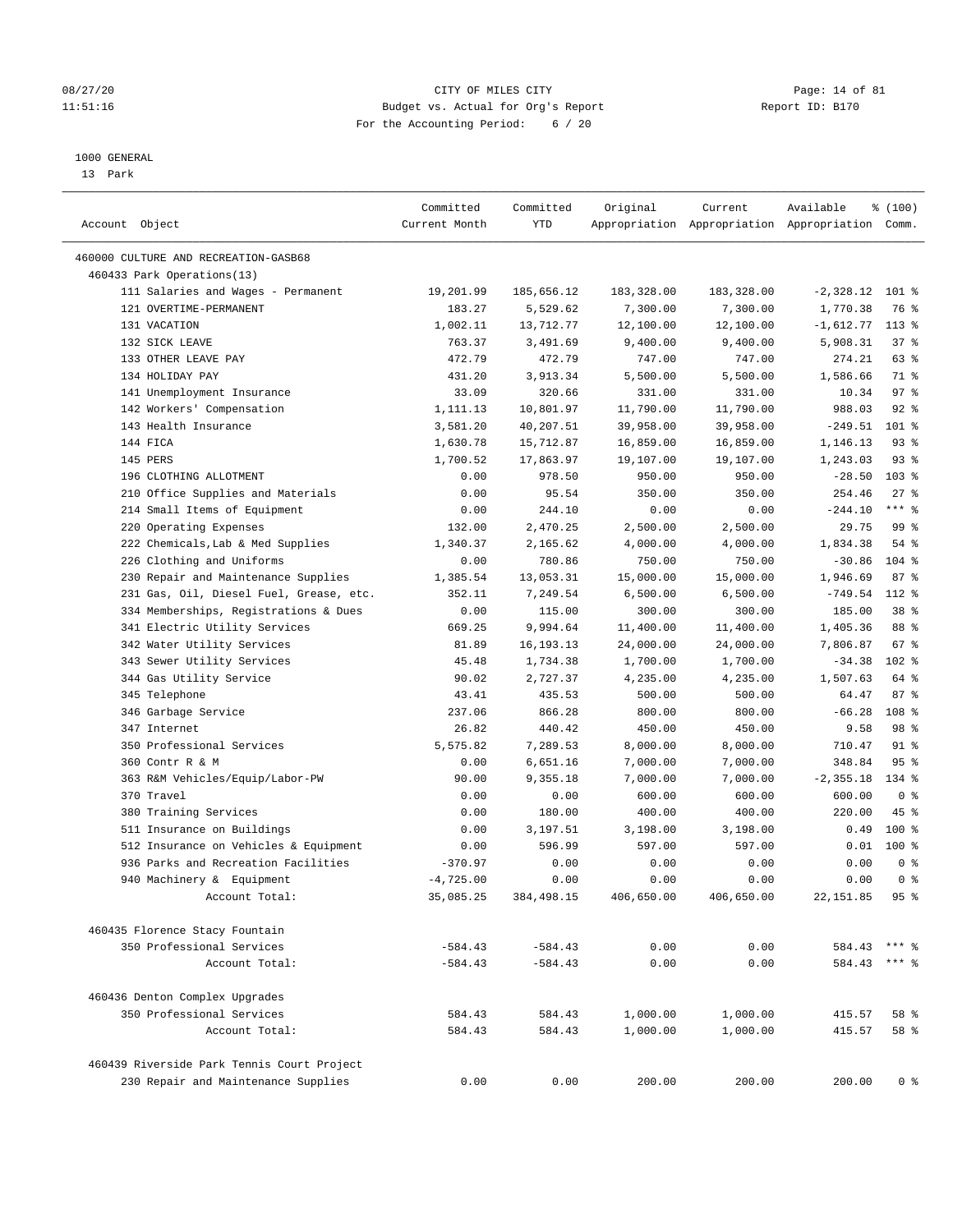# 08/27/20 Page: 15 of 81 11:51:16 Budget vs. Actual for Org's Report Changer Report ID: B170 For the Accounting Period: 6 / 20

#### 1000 GENERAL

13 Park

| Object<br>Account    | Committed<br>Current Month | Committed<br>YTD | Original<br>Appropriation | Current<br>Appropriation | Available<br>Appropriation Comm. | % (100)            |
|----------------------|----------------------------|------------------|---------------------------|--------------------------|----------------------------------|--------------------|
| Account Total:       | 0.00                       | 0.00             | 200.00                    | 200.00                   | 200.00                           | 0 %                |
| Account Group Total: | 35,085.25                  | 384,498.15       | 407,850.00                | 407,850.00               | 23,351.85                        | $94$ %             |
| Organization Total:  | 35,085.25                  | 384,498.15       | 407,850.00                | 407,850.00               | 23,351.85                        | $94$ $\frac{6}{3}$ |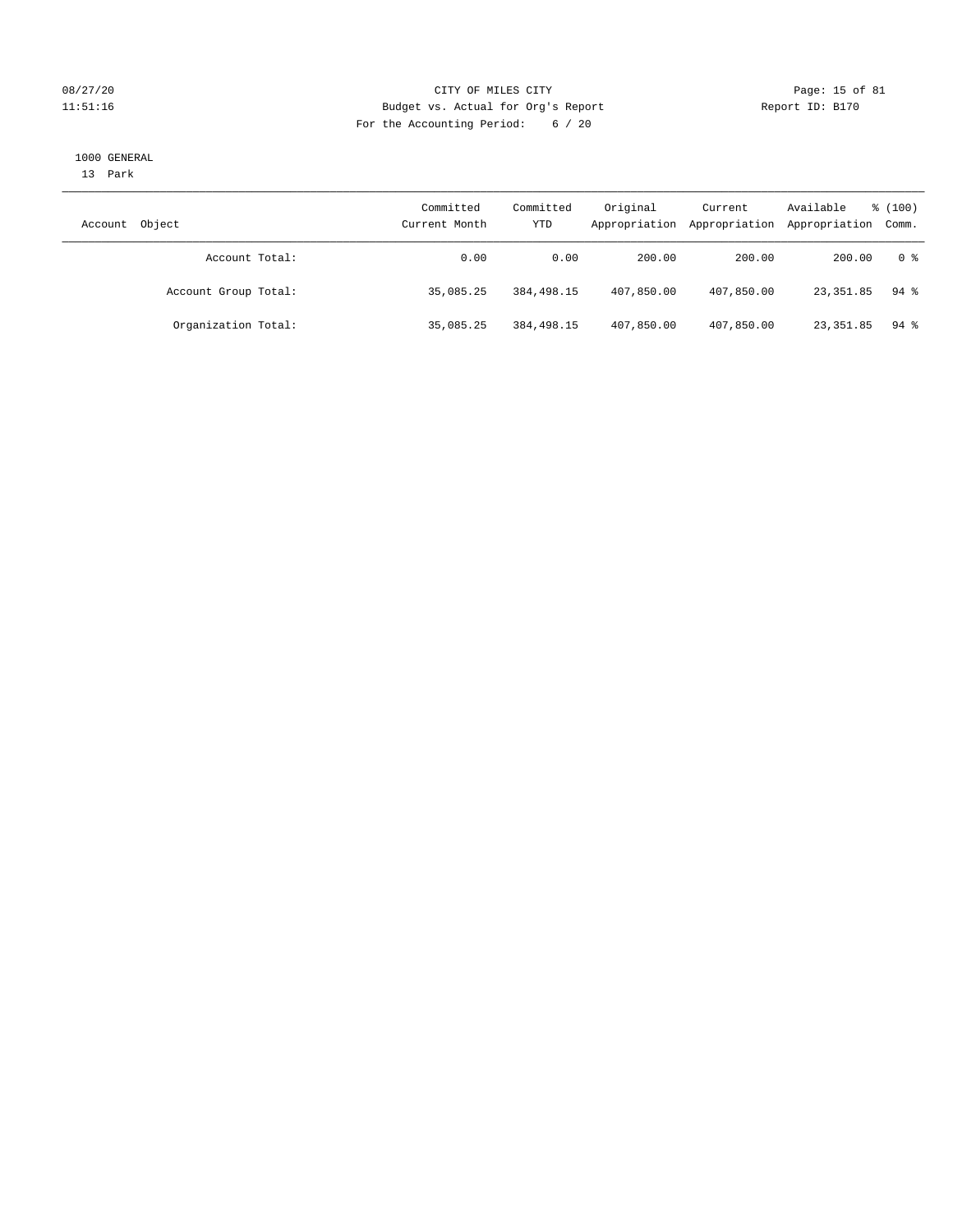# 08/27/20 Page: 16 of 81 11:51:16 Budget vs. Actual for Org's Report Report ID: B170 For the Accounting Period: 6 / 20

# 1000 GENERAL

14 Swim Pool

| Account Object                       | Committed<br>Current Month | Committed<br><b>YTD</b> | Original   | Current<br>Appropriation Appropriation Appropriation | Available | % (100)<br>Comm. |
|--------------------------------------|----------------------------|-------------------------|------------|------------------------------------------------------|-----------|------------------|
| 460000 CULTURE AND RECREATION-GASB68 |                            |                         |            |                                                      |           |                  |
| 460445 Swimming Pool                 |                            |                         |            |                                                      |           |                  |
| 111 Salaries and Wages - Permanent   | 15,014.31                  | 46,996.08               | 54, 315.00 | 54, 315.00                                           | 7,318.92  | $87 - 8$         |
| 121 OVERTIME-PERMANENT               | 0.00                       | 395.11                  | 0.00       | 0.00                                                 | $-395.11$ | $***$ $-$        |
| 141 Unemployment Insurance           | 22.49                      | 71.09                   | 82.00      | 82.00                                                | 10.91     | 87%              |
| 142 Workers' Compensation            | 820.16                     | 2,581.55                | 3,114.00   | 3,114.00                                             | 532.45    | 83%              |
| 144 FICA                             | 1,148.63                   | 3,625.53                | 4,156.00   | 4,156.00                                             | 530.47    | 87 <sup>°</sup>  |
| 145 PERS                             | 256.51                     | 694.95                  | 1,082.00   | 1,082.00                                             | 387.05    | 64 %             |
| 214 Small Items of Equipment         | 0.00                       | 0.00                    | 300.00     | 300.00                                               | 300.00    | 0 <sup>8</sup>   |
| 220 Operating Expenses               | 0.00                       | 0.00                    | 1,000.00   | 1,000.00                                             | 1,000.00  | 0 <sup>8</sup>   |
| 222 Chemicals, Lab & Med Supplies    | 3,474.99                   | 3,929.98                | 3,500.00   | 3,500.00                                             | $-429.98$ | $112*$           |
| 226 Clothing and Uniforms            | 446.16                     | 446.16                  | 550.00     | 550.00                                               | 103.84    | 81 %             |
| 230 Repair and Maintenance Supplies  | 0.00                       | 244.94                  | 500.00     | 500.00                                               | 255.06    | 49 %             |
| 341 Electric Utility Services        | 374.62                     | 2,401.09                | 1,568.00   | 1,568.00                                             | $-833.09$ | 153 %            |
| 342 Water Utility Services           | 0.00                       | 195.84                  | 300.00     | 300.00                                               | 104.16    | 65 %             |
| 343 Sewer Utility Services           | 0.00                       | 180.14                  | 200.00     | 200.00                                               | 19.86     | $90*$            |
| 345 Telephone                        | 96.62                      | 200.72                  | 150.00     | 150.00                                               | $-50.72$  | $134$ $%$        |
| 350 Professional Services            | 0.00                       | 0.00                    | 250.00     | 250.00                                               | 250.00    | 0 <sup>8</sup>   |
| 360 Contr R & M                      | 0.00                       | 0.00                    | 200.00     | 200.00                                               | 200.00    | 0 <sup>8</sup>   |
| 363 R&M Vehicles/Equip/Labor-PW      | 810.00                     | 810.00                  | 300.00     | 300.00                                               | $-510.00$ | $270*$           |
| 380 Training Services                | 0.00                       | 0.00                    | 700.00     | 700.00                                               | 700.00    | 0 <sup>8</sup>   |
| 540 Special Assessments              | 0.00                       | 0.00                    | 700.00     | 700.00                                               | 700.00    | 0 <sup>8</sup>   |
| Account Total:                       | 22, 464.49                 | 62,773.18               | 72,967.00  | 72,967.00                                            | 10,193.82 | 86 %             |
| Account Group Total:                 | 22, 464.49                 | 62,773.18               | 72,967.00  | 72,967.00                                            | 10,193.82 | 86 %             |
| Organization Total:                  | 22, 464.49                 | 62,773.18               | 72,967.00  | 72,967.00                                            | 10,193.82 | 86 %             |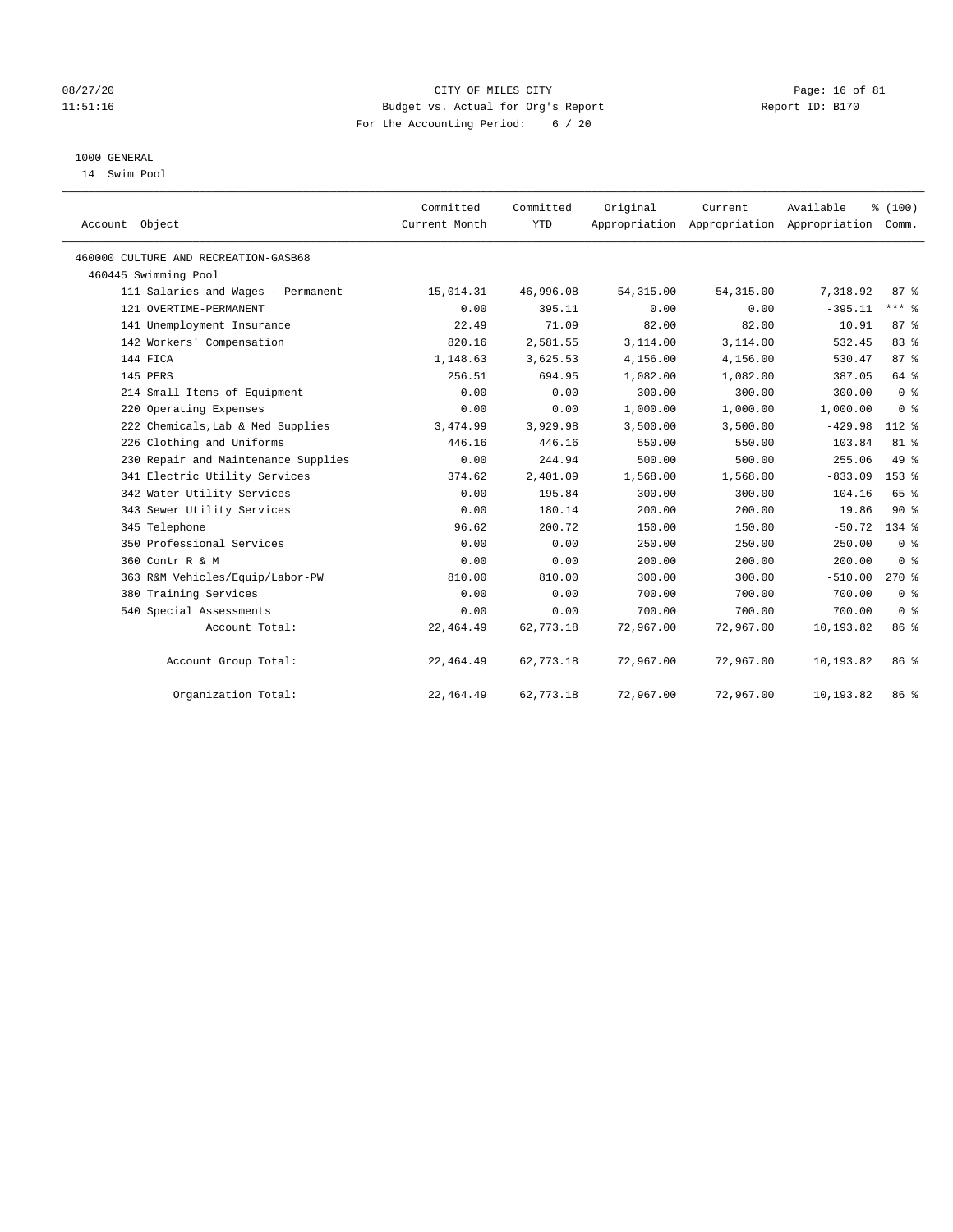# 08/27/20 Page: 17 of 81 11:51:16 Budget vs. Actual for Org's Report Report ID: B170 For the Accounting Period: 6 / 20

# 1000 GENERAL

16 Library

| Object<br>Account                                                       | Committed<br>Current Month | Committed<br>YTD | Original<br>Appropriation | Current<br>Appropriation | Available<br>Appropriation | % (100)<br>Comm. |
|-------------------------------------------------------------------------|----------------------------|------------------|---------------------------|--------------------------|----------------------------|------------------|
| 520000 OTHER FINANCING USES<br>521000 Interfund Operating Transfers Out |                            |                  |                           |                          |                            |                  |
| 820 Transfers to Other Funds                                            | 25,449.00                  | 305, 344, 00     | 305, 344, 00              | 305, 344, 00             | 0.00                       | $100*$           |
| Account Total:                                                          | 25,449.00                  | 305, 344, 00     | 305, 344, 00              | 305, 344, 00             | 0.00                       | $100$ %          |
| Account Group Total:                                                    | 25,449.00                  | 305, 344, 00     | 305, 344, 00              | 305, 344, 00             | 0.00                       | $100*$           |
| Organization Total:                                                     | 25,449.00                  | 305, 344, 00     | 305, 344, 00              | 305, 344, 00             | 0.00                       | $100*$           |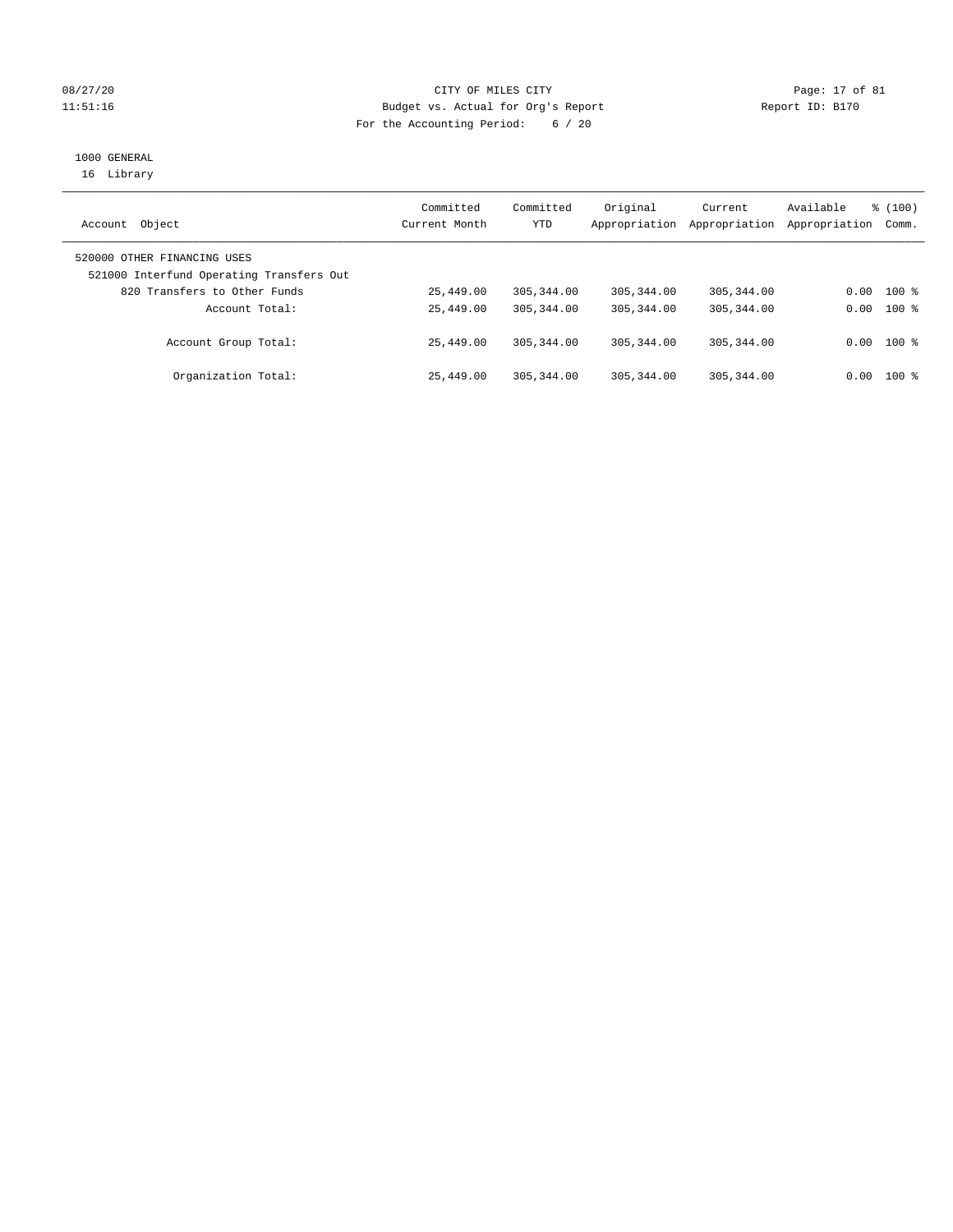# 08/27/20 Page: 18 of 81 11:51:16 Budget vs. Actual for Org's Report Report ID: B170 For the Accounting Period: 6 / 20

## 1000 GENERAL

21 Animal Control

| Account Object                           | Committed<br>Current Month | Committed<br>YTD | Original  | Current   | Available<br>Appropriation Appropriation Appropriation Comm. | % (100)        |  |
|------------------------------------------|----------------------------|------------------|-----------|-----------|--------------------------------------------------------------|----------------|--|
| 440000 PUBLIC HEALTH-GASB68              |                            |                  |           |           |                                                              |                |  |
| 440600 Animal Control Services(21)       |                            |                  |           |           |                                                              |                |  |
| 111 Salaries and Wages - Permanent       | 2,894.94                   | 38,979.57        | 42,860.00 | 42,860.00 | 3,880.43                                                     | 91 %           |  |
| 121 OVERTIME-PERMANENT                   | 0.00                       | 127.50           | 500.00    | 500.00    | 372.50                                                       | $26$ %         |  |
| 131 VACATION                             | 10.26                      | 2,359.26         | 1,500.00  | 1,500.00  | $-859.26$                                                    | 157 %          |  |
| 132 SICK LEAVE                           | 40.50                      | 40.50            | 700.00    | 700.00    | 659.50                                                       | 6 %            |  |
| 133 OTHER LEAVE PAY                      | 646.38                     | 1,891.76         | 500.00    | 500.00    | $-1,391.76$                                                  | 378 %          |  |
| 134 HOLIDAY PAY                          | 0.00                       | 0.00             | 300.00    | 300.00    | 300.00                                                       | 0 <sup>8</sup> |  |
| 141 Unemployment Insurance               | 5.39                       | 66.32            | 70.00     | 70.00     | 3.68                                                         | 95%            |  |
| 142 Workers' Compensation                | 170.70                     | 2,095.84         | 2,583.00  | 2,583.00  | 487.16                                                       | 81 %           |  |
| 143 Health Insurance                     | 854.70                     | 9,596.40         | 9,536.00  | 9,536.00  | $-60.40$                                                     | $101$ %        |  |
| 144 FICA                                 | 274.79                     | 3,384.10         | 3,547.00  | 3,547.00  | 162.90                                                       | 95%            |  |
| 145 PERS                                 | 311.43                     | 3,688.79         | 3,456.00  | 3,456.00  | $-232.79$                                                    | 107 %          |  |
| 196 CLOTHING ALLOTMENT                   | 0.00                       | 838.20           | 807.00    | 807.00    | $-31.20$                                                     | $104$ %        |  |
| 210 Office Supplies and Materials        | 0.00                       | 0.00             | 150.00    | 150.00    | 150.00                                                       | 0 <sup>8</sup> |  |
| 214 Small Items of Equipment             | 0.00                       | 68.81            | 400.00    | 400.00    | 331.19                                                       | $17*$          |  |
| 220 Operating Expenses                   | 61.24                      | 592.11           | 1,200.00  | 1,200.00  | 607.89                                                       | 49 %           |  |
| 230 Repair and Maintenance Supplies      | 0.00                       | 0.00             | 250.00    | 250.00    | 250.00                                                       | 0 <sup>8</sup> |  |
| 231 Gas, Oil, Diesel Fuel, Grease, etc.  | 50.95                      | 3,285.16         | 1,400.00  | 1,400.00  | $-1,885.16$                                                  | $235$ %        |  |
| 311 Postage, Box Rent, Etc.              | 20.50                      | 104.20           | 20.00     | 20.00     | $-84.20$                                                     | $521$ %        |  |
| 320 Printing, Duplicating, Typing &      | 0.00                       | 0.00             | 25.00     | 25.00     | 25.00                                                        | 0 <sup>8</sup> |  |
| 330 Publicity, Subscriptions & Dues      | 0.00                       | 0.00             | 25.00     | 25.00     | 25.00                                                        | 0 <sup>8</sup> |  |
| 341 Electric Utility Services            | 48.59                      | 728.92           | 529.00    | 529.00    | $-199.92$                                                    | 138 %          |  |
| 342 Water Utility Services               | 23.46                      | 282.66           | 350.00    | 350.00    | 67.34                                                        | 81 %           |  |
| 343 Sewer Utility Services               | 27.61                      | 330.24           | 150.00    | 150.00    | $-180.24$                                                    | $220$ %        |  |
| 344 Gas Utility Service                  | 27.37                      | 523.27           | 635.00    | 635.00    | 111.73                                                       | 82 %           |  |
| 345 Telephone                            | 42.06                      | 414.28           | 500.00    | 500.00    | 85.72                                                        | 83 %           |  |
| 347 Internet                             | 44.95                      | 134.95           | 560.00    | 560.00    | 425.05                                                       | 24%            |  |
| 350 Professional Services                | 114.20                     | 6,700.21         | 3,000.00  | 3,000.00  | $-3,700.21$                                                  | $223$ %        |  |
| 366 R&M Vehicles - Police/Animal Control | 0.00                       | 0.00             | 100.00    | 100.00    | 100.00                                                       | 0 <sup>8</sup> |  |
| 370 Travel                               | 0.00                       | 0.00             | 200.00    | 200.00    | 200.00                                                       | 0 <sup>8</sup> |  |
| 380 Training Services                    | 0.00                       | 0.00             | 100.00    | 100.00    | 100.00                                                       | 0 <sup>8</sup> |  |
| 511 Insurance on Buildings               | 0.00                       | 85.34            | 86.00     | 86.00     | 0.66                                                         | 99 %           |  |
| Account Total:                           | 5,670.02                   | 76, 318.39       | 76,039.00 | 76,039.00 | $-279.39$                                                    | 100%           |  |
| Account Group Total:                     | 5,670.02                   | 76,318.39        | 76,039.00 | 76,039.00 | $-279.39$                                                    | $100*$         |  |
| Organization Total:                      | 5,670.02                   | 76, 318.39       | 76,039.00 | 76,039.00 | $-279.39$                                                    | 100 %          |  |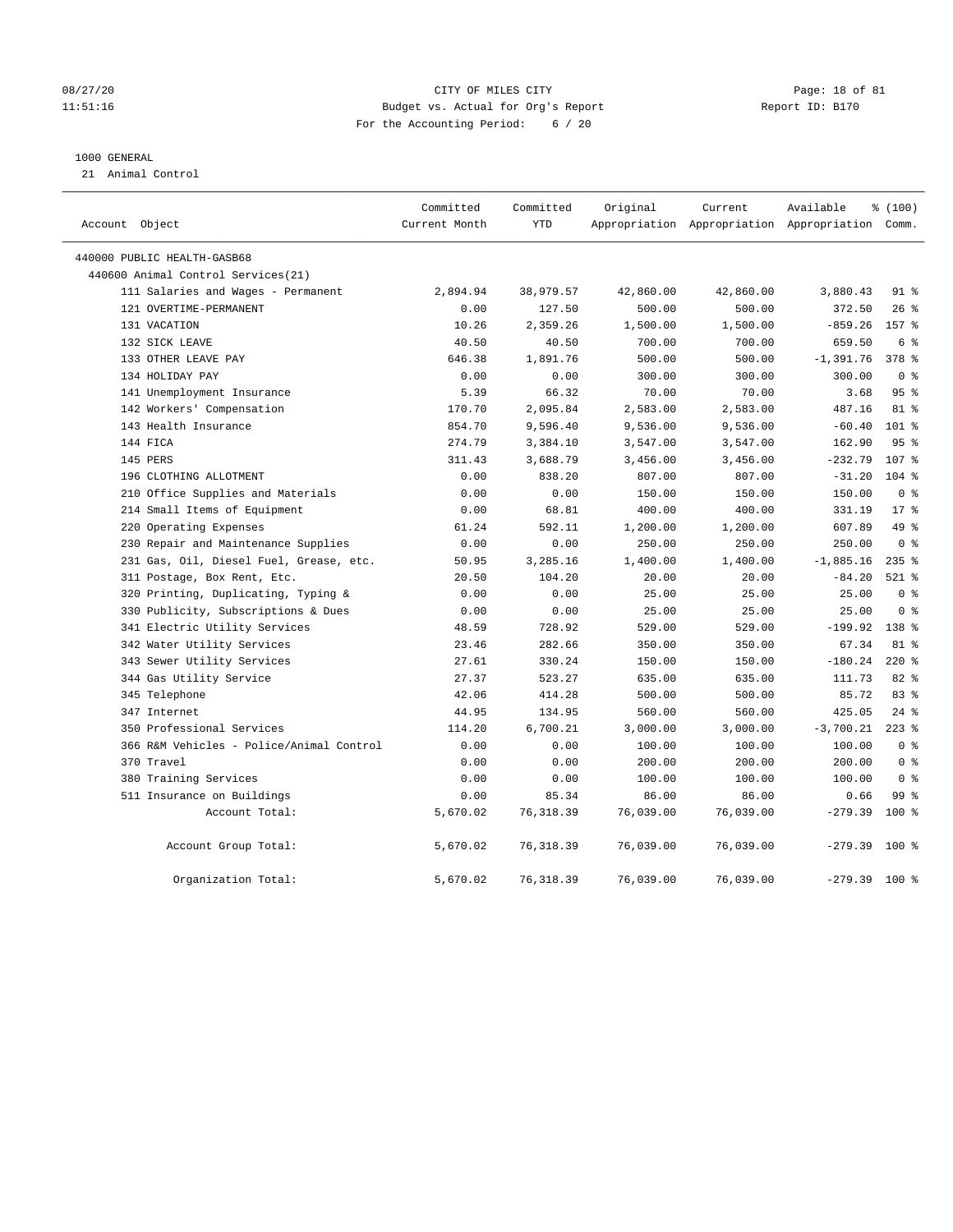# 08/27/20 Page: 19 of 81 11:51:16 Budget vs. Actual for Org's Report Report ID: B170 For the Accounting Period: 6 / 20

## 1000 GENERAL

36 Planning & Community Services

| Account Object                            | Committed<br>Current Month | Committed<br><b>YTD</b> | Original   | Current    | Available<br>Appropriation Appropriation Appropriation Comm. | % (100)         |
|-------------------------------------------|----------------------------|-------------------------|------------|------------|--------------------------------------------------------------|-----------------|
| 410000 GENERAL GOVERNMENTGASB68           |                            |                         |            |            |                                                              |                 |
| 411020 Community Services & Planning      |                            |                         |            |            |                                                              |                 |
| 111 Salaries and Wages - Permanent        | 3, 153. 29                 | 35,803.21               | 36,472.00  | 36,472.00  | 668.79                                                       | 98 %            |
| 121 OVERTIME-PERMANENT                    | 0.00                       | 45.51                   | 200.00     | 200.00     | 154.49                                                       | $23$ %          |
| 131 VACATION                              | 226.83                     | 2,757.32                | 2,800.00   | 2,800.00   | 42.68                                                        | 98 %            |
| 132 SICK LEAVE                            | 135.43                     | 1,651.63                | 1,300.00   | 1,300.00   | $-351.63$                                                    | $127$ %         |
| 133 OTHER LEAVE PAY                       | 966.87                     | 1,717.33                | 2,112.00   | 2,112.00   | 394.67                                                       | $81 - 8$        |
| 141 Unemployment Insurance                | 6.76                       | 63.30                   | 64.00      | 64.00      | 0.70                                                         | 99 %            |
| 142 Workers' Compensation                 | 20.52                      | 201.63                  | 215.00     | 215.00     | 13.37                                                        | 94%             |
| 143 Health Insurance                      | 465.48                     | 9,990.32                | 10,395.00  | 10,395.00  | 404.68                                                       | 96%             |
| 144 FICA                                  | 342.89                     | 3,223.35                | 3,281.00   | 3,281.00   | 57.65                                                        | 98 <sup>8</sup> |
| 145 PERS                                  | 320.68                     | 9,620.04                | 3,718.00   | 3,718.00   | $-5,902.04$                                                  | $259$ $%$       |
| 196 CLOTHING ALLOTMENT                    | 0.00                       | 163.50                  | 164.00     | 164.00     | 0.50                                                         | $100*$          |
| 210 Office Supplies and Materials         | 97.55                      | 289.79                  | 500.00     | 500.00     | 210.21                                                       | 58 %            |
| 214 Small Items of Equipment              | 232.97                     | 251.50                  | 800.00     | 800.00     | 548.50                                                       | $31$ %          |
| 220 Operating Expenses                    | 0.00                       | 0.00                    | 300.00     | 300.00     | 300.00                                                       | 0 <sup>8</sup>  |
| 311 Postage, Box Rent, Etc.               | 0.00                       | 74.10                   | 3,000.00   | 3,000.00   | 2,925.90                                                     | 2 <sup>°</sup>  |
| 320 Printing, Duplicating, Typing &       | 0.00                       | 97.50                   | 1,000.00   | 1,000.00   | 902.50                                                       | $10*$           |
| 327 Map Printing                          | 0.00                       | 10.00                   | 200.00     | 200.00     | 190.00                                                       | 5 <sup>°</sup>  |
| 330 Publicity, Subscriptions & Dues       | 0.00                       | 350.00                  | 500.00     | 500.00     | 150.00                                                       | 70 %            |
| 331 Publication of Formal & Legal Notices | 0.00                       | 117.00                  | 1,000.00   | 1,000.00   | 883.00                                                       | $12*$           |
| 334 Memberships, Registrations & Dues     | 0.00                       | 135.00                  | 1,200.00   | 1,200.00   | 1,065.00                                                     | 11 <sup>8</sup> |
| 345 Telephone                             | 9.65                       | 745.96                  | 900.00     | 900.00     | 154.04                                                       | 83%             |
| 347 Internet                              | 0.00                       | 0.00                    | 170.00     | 170.00     | 170.00                                                       | 0 <sup>8</sup>  |
| 350 Professional Services                 | 2,130.56                   | 11,840.56               | 36,000.00  | 36,000.00  | 24, 159. 44                                                  | 338             |
| 360 Contr R & M                           | 148.44                     | 2,802.48                | 10,000.00  | 10,000.00  | 7,197.52                                                     | $28$ $%$        |
| 370 Travel                                | 0.00                       | 2,274.82                | 1,500.00   | 1,500.00   | $-774.82$                                                    | $152$ %         |
| 380 Training Services                     | 0.00                       | 672.50                  | 2,000.00   | 2,000.00   | 1,327.50                                                     | $34$ $%$        |
| 382 Books                                 | 0.00                       | 0.00                    | 200.00     | 200.00     | 200.00                                                       | 0 <sup>8</sup>  |
| Account Total:                            | 8,257.92                   | 84,898.35               | 119,991.00 | 119,991.00 | 35,092.65                                                    | 71 %            |
| Account Group Total:                      | 8,257.92                   | 84,898.35               | 119,991.00 | 119,991.00 | 35,092.65                                                    | 71 %            |
| Organization Total:                       | 8,257.92                   | 84,898.35               | 119,991.00 | 119,991.00 | 35,092.65                                                    | 71 %            |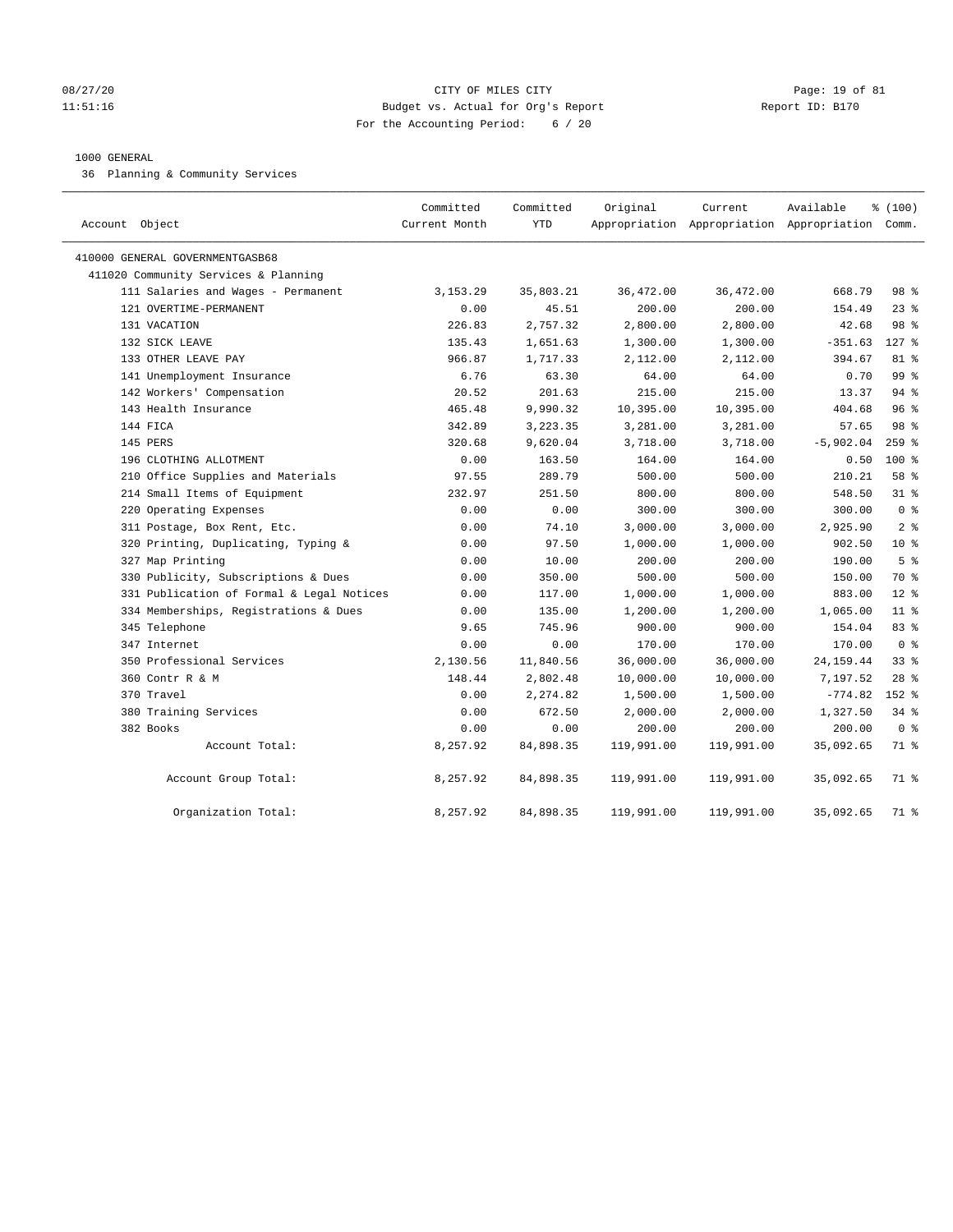# 08/27/20 Page: 20 of 81 11:51:16 Budget vs. Actual for Org's Report Report ID: B170 For the Accounting Period: 6 / 20

# 1000 GENERAL

37 CITY HEALTH

| Object<br>Account                                                       | Committed<br>Current Month | Committed<br>YTD | Original<br>Appropriation | Current<br>Appropriation | Available<br>Appropriation | % (100)<br>Comm. |
|-------------------------------------------------------------------------|----------------------------|------------------|---------------------------|--------------------------|----------------------------|------------------|
| 520000 OTHER FINANCING USES<br>521000 Interfund Operating Transfers Out |                            |                  |                           |                          |                            |                  |
| 820 Transfers to Other Funds                                            | 0.00                       | 11,500.00        | 11,500.00                 | 11,500.00                | 0.00                       | $100*$           |
| Account Total:                                                          | 0.00                       | 11,500.00        | 11,500.00                 | 11,500.00                | 0.00                       | $100$ %          |
| Account Group Total:                                                    | 0.00                       | 11,500.00        | 11,500.00                 | 11,500.00                |                            | $0.00$ 100 %     |
| Organization Total:                                                     | 0.00                       | 11,500.00        | 11,500.00                 | 11,500.00                | 0.00                       | $100$ %          |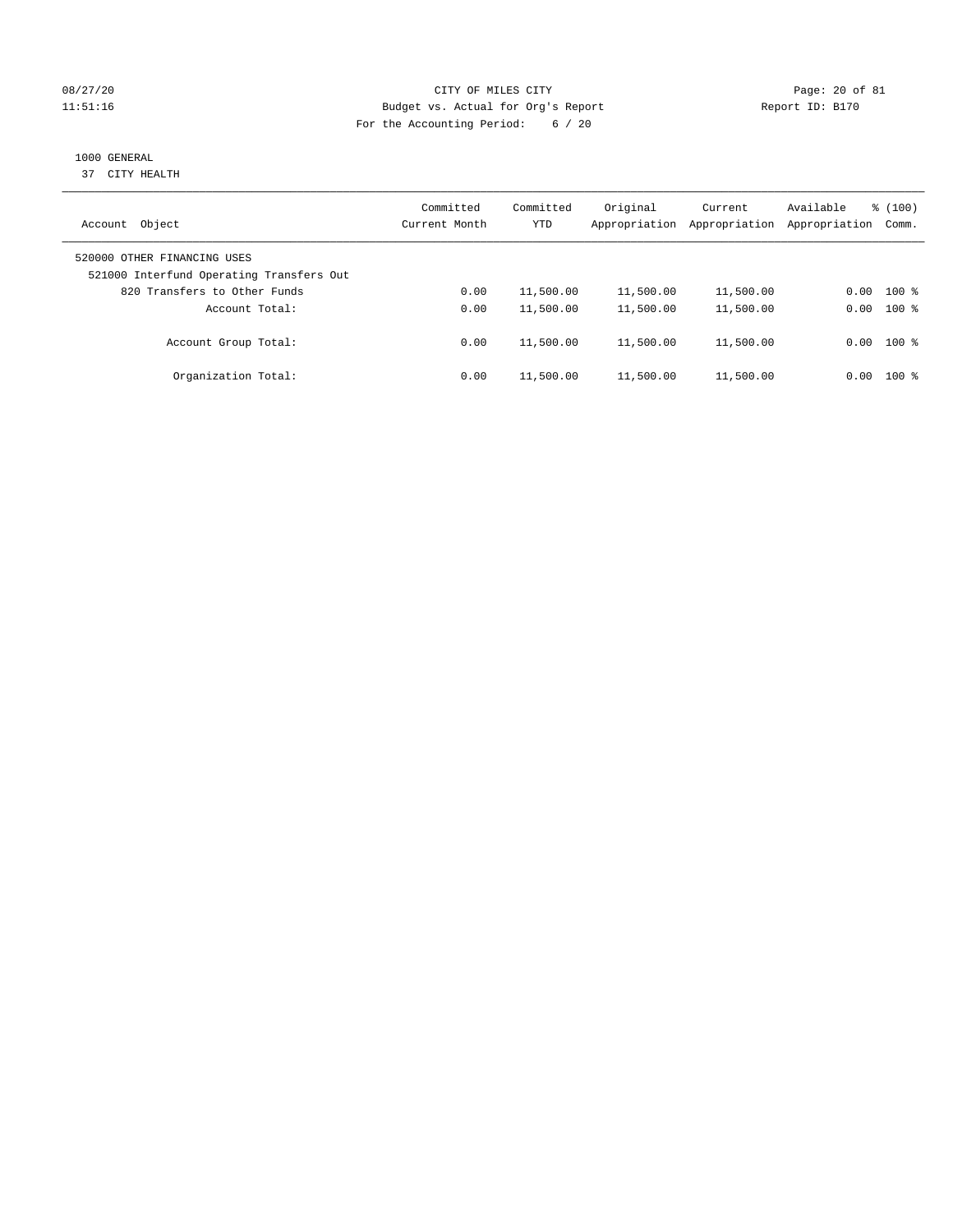# 08/27/20 Page: 21 of 81 11:51:16 Budget vs. Actual for Org's Report Report ID: B170 For the Accounting Period: 6 / 20

# 1000 GENERAL

201 Flood Prevention

| Account Object                            | Committed<br>Current Month | Committed<br><b>YTD</b> | Original   | Current    | Available<br>Appropriation Appropriation Appropriation Comm. | % (100)          |  |
|-------------------------------------------|----------------------------|-------------------------|------------|------------|--------------------------------------------------------------|------------------|--|
|                                           |                            |                         |            |            |                                                              |                  |  |
| 430000 Public Works-GASB68                |                            |                         |            |            |                                                              |                  |  |
| 431200 Flood Control                      |                            |                         |            |            |                                                              |                  |  |
| 111 Salaries and Wages - Permanent        | 1,416.69                   | 15,766.93               | 16,128.00  | 16,128.00  | 361.07                                                       | 98 %             |  |
| 131 VACATION                              | 29.22                      | 1,167.92                | 1,000.00   | 1,000.00   | $-167.92$                                                    | 117 %            |  |
| 132 SICK LEAVE                            | 22.95                      | 588.29                  | 500.00     | 500.00     | $-88.29$                                                     | $118*$           |  |
| 133 OTHER LEAVE PAY                       | 169.49                     | 242.79                  | 1,017.00   | 1,017.00   | 774.21                                                       | $24$ %           |  |
| 141 Unemployment Insurance                | 2.46                       | 26.76                   | 28.00      | 28.00      | 1.24                                                         | 96%              |  |
| 142 Workers' Compensation                 | 6.60                       | 71.86                   | 1,069.00   | 1,069.00   | 997.14                                                       | 7 <sup>°</sup>   |  |
| 143 Health Insurance                      | 341.88                     | 3,838.60                | 3,815.00   | 3,815.00   | $-23.60$                                                     | 101 <sub>8</sub> |  |
| 144 FICA                                  | 124.15                     | 1,349.46                | 1,426.00   | 1,426.00   | 76.54                                                        | 95 <sup>8</sup>  |  |
| 145 PERS                                  | 127.35                     | 1,525.48                | 1,616.00   | 1,616.00   | 90.52                                                        | $94$ $%$         |  |
| 196 CLOTHING ALLOTMENT                    | 0.00                       | 60.00                   | 60.00      | 60.00      | 0.00                                                         | $100*$           |  |
| 210 Office Supplies and Materials         | 0.00                       | 295.52                  | 400.00     | 400.00     | 104.48                                                       | 74 %             |  |
| 214 Small Items of Equipment              | 0.00                       | 656.86                  | 500.00     | 500.00     | $-156.86$                                                    | $131*$           |  |
| 220 Operating Expenses                    | 0.00                       | 316.10                  | 500.00     | 500.00     | 183.90                                                       | 63 %             |  |
| 231 Gas, Oil, Diesel Fuel, Grease, etc.   | 0.00                       | 0.00                    | 500.00     | 500.00     | 500.00                                                       | 0 <sup>8</sup>   |  |
| 311 Postage, Box Rent, Etc.               | 5.50                       | 197.43                  | 3,000.00   | 3,000.00   | 2,802.57                                                     | 7 <sup>°</sup>   |  |
| 330 Publicity, Subscriptions & Dues       | 0.00                       | 0.00                    | 100.00     | 100.00     | 100.00                                                       | 0 <sup>8</sup>   |  |
| 331 Publication of Formal & Legal Notices | 0.00                       | 1,404.00                | 2,000.00   | 2,000.00   | 596.00                                                       | 70 %             |  |
| 334 Memberships, Registrations & Dues     | 0.00                       | 245.00                  | 200.00     | 200.00     | $-45.00$                                                     | $123*$           |  |
| 345 Telephone                             | 20.82                      | 20.82                   | 50.00      | 50.00      | 29.18                                                        | $42$ $%$         |  |
| 350 Professional Services                 | 10,878.11                  | 46,907.03               | 58,000.00  | 58,000.00  | 11,092.97                                                    | 81 %             |  |
| 370 Travel                                | 0.00                       | 676.31                  | 1,000.00   | 1,000.00   | 323.69                                                       | 68 %             |  |
| 380 Training Services                     | 0.00                       | 0.00                    | 200.00     | 200.00     | 200.00                                                       | 0 <sup>8</sup>   |  |
| 382 Books                                 | 0.00                       | 0.00                    | 50.00      | 50.00      | 50.00                                                        | 0 <sup>8</sup>   |  |
| 532 Land Rental                           | 0.00                       | 0.00                    | 150.00     | 150.00     | 150.00                                                       | 0 <sup>8</sup>   |  |
| 540 Special Assessments                   | 0.00                       | 0.00                    | 300.00     | 300.00     | 300.00                                                       | 0 <sup>8</sup>   |  |
| Account Total:                            | 13, 145. 22                | 75, 357.16              | 93,609.00  | 93,609.00  | 18, 251.84                                                   | 81 %             |  |
| Account Group Total:                      | 13, 145. 22                | 75,357.16               | 93,609.00  | 93,609.00  | 18,251.84                                                    | 81 %             |  |
| 490000 DEBT SERVICE                       |                            |                         |            |            |                                                              |                  |  |
| 490500 Other Debt Service Payments        |                            |                         |            |            |                                                              |                  |  |
| 652 Principle- Flood Study Loan           | 0.00                       | 28,798.34               | 28,799.00  | 28,799.00  | 0.66                                                         | $100$ %          |  |
| 653 Interest- Flood Study Loan            | 0.00                       | 3,763.71                | 3,764.00   | 3,764.00   | 0.29                                                         | 100 %            |  |
| Account Total:                            | 0.00                       | 32,562.05               | 32,563.00  | 32,563.00  | 0.95                                                         | 100 %            |  |
| Account Group Total:                      | 0.00                       | 32,562.05               | 32,563.00  | 32,563.00  | 0.95                                                         | 100 %            |  |
| Organization Total:                       | 13, 145. 22                | 107,919.21              | 126,172.00 | 126,172.00 | 18,252.79                                                    | 86 %             |  |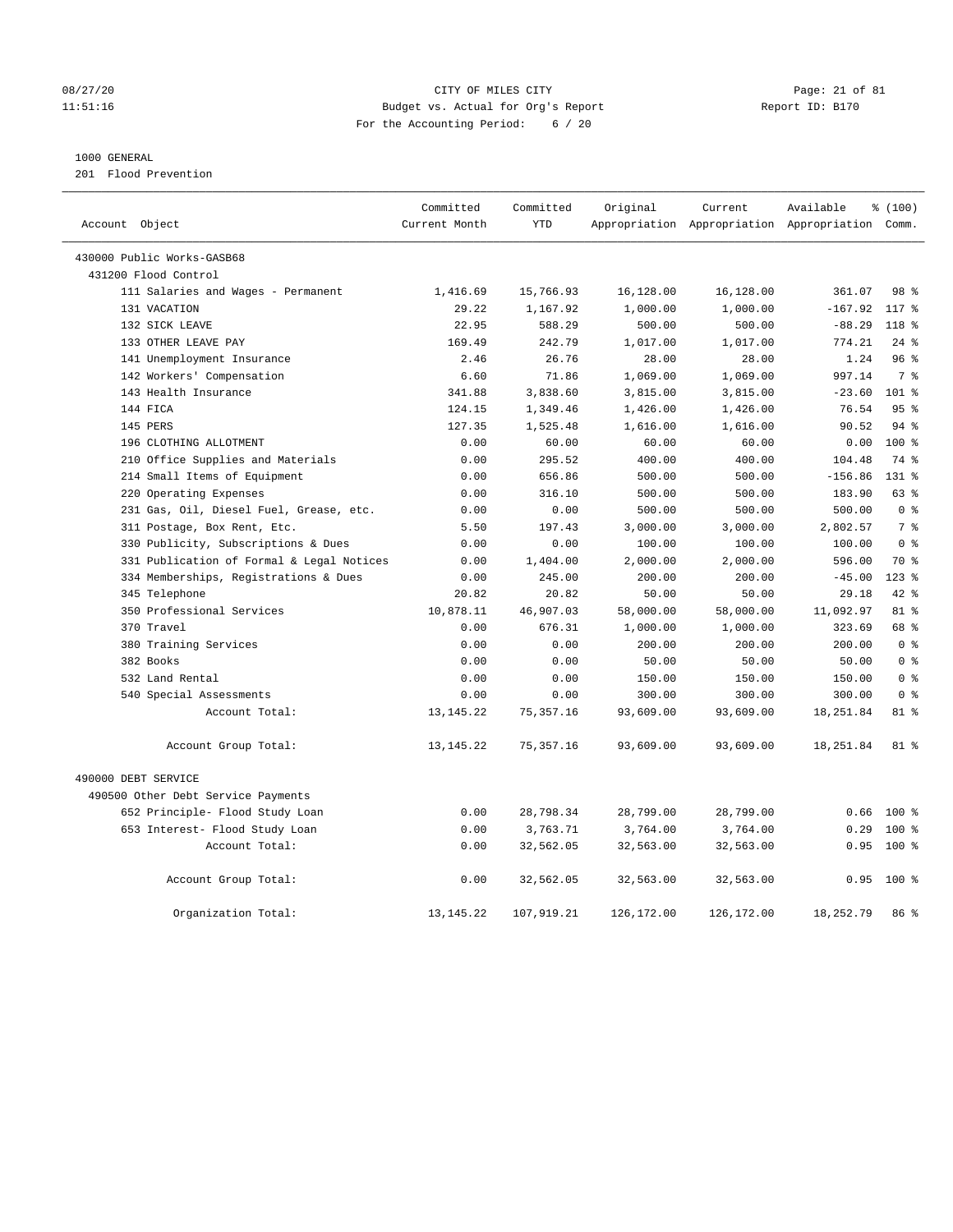## 08/27/20 Page: 22 of 81 11:51:16 Budget vs. Actual for Org's Report Report ID: B170 For the Accounting Period: 6 / 20

# 1000 GENERAL

301 Elections

| Object<br>Account                                   | Committed<br>Current Month | Committed<br>YTD | Original<br>Appropriation | Current<br>Appropriation | Available<br>Appropriation | % (100)<br>Comm. |
|-----------------------------------------------------|----------------------------|------------------|---------------------------|--------------------------|----------------------------|------------------|
| 410000 GENERAL GOVERNMENTGASB68<br>410600 Elections |                            |                  |                           |                          |                            |                  |
| PURCHASED SERVICES<br>300                           | 0.00                       | 9,858.74         | 10,000.00                 | 10,000.00                | 141.26                     | 99 %             |
| Account Total:                                      | 0.00                       | 9,858.74         | 10,000.00                 | 10,000.00                | 141.26                     | 99 %             |
| Account Group Total:                                | 0.00                       | 9,858.74         | 10,000.00                 | 10,000.00                | 141.26                     | 99 %             |
| Organization Total:                                 | 0.00                       | 9,858.74         | 10,000.00                 | 10,000.00                | 141.26                     | 99 <sup>8</sup>  |

Fund Total: 850,312.18 5,082,123.89 4,702,728.00 4,724,792.00 -357,331.89 108 %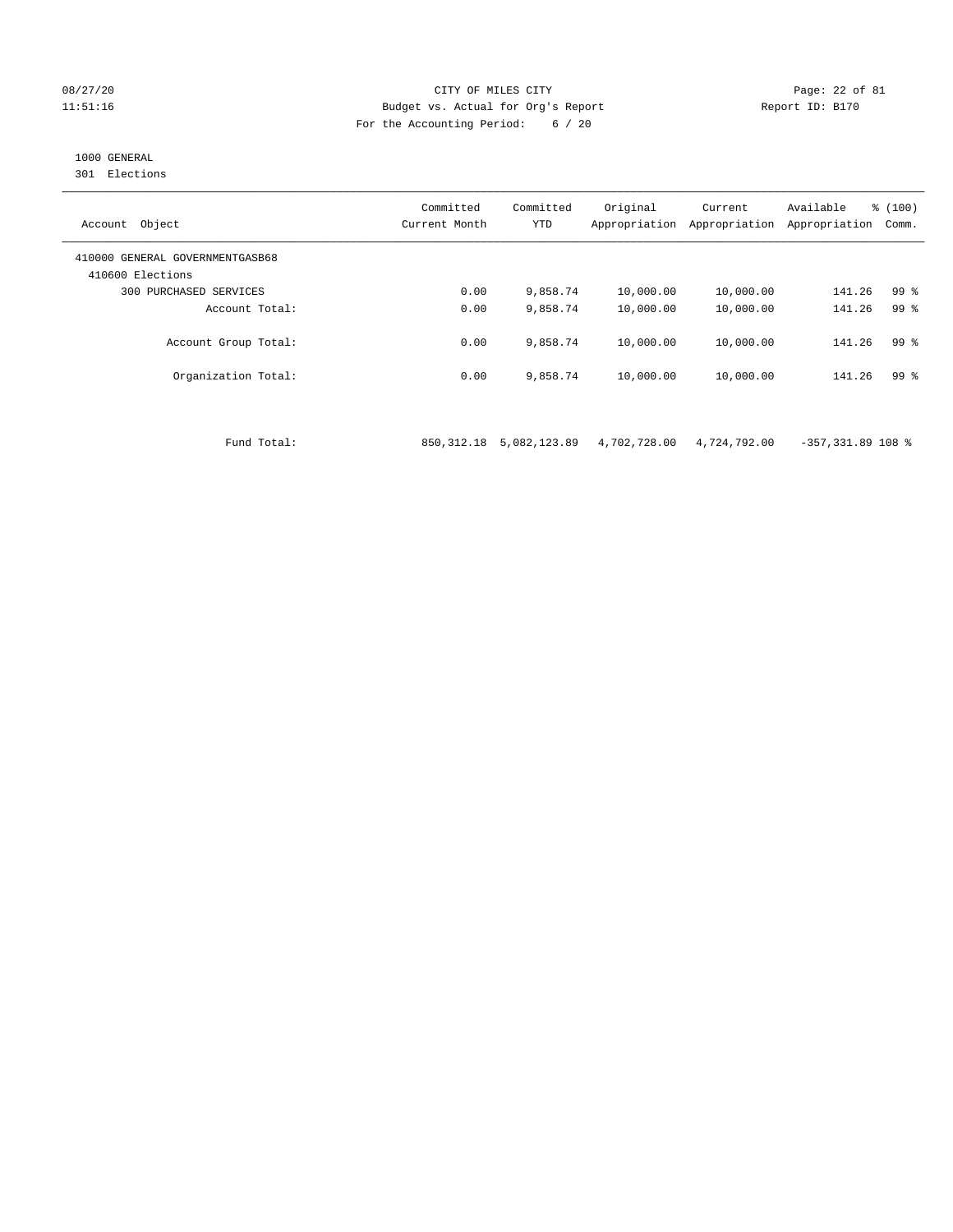# 08/27/20 Page: 23 of 81 11:51:16 Budget vs. Actual for Org's Report Report ID: B170 For the Accounting Period: 6 / 20

————————————————————————————————————————————————————————————————————————————————————————————————————————————————————————————————————

# 2220 LIBRARY

16 Library

|                |                                          | Committed     | Committed   | Original   | Current    | Available                                       | \$(100)        |  |
|----------------|------------------------------------------|---------------|-------------|------------|------------|-------------------------------------------------|----------------|--|
| Account Object |                                          | Current Month | <b>YTD</b>  |            |            | Appropriation Appropriation Appropriation Comm. |                |  |
|                | 460000 CULTURE AND RECREATION-GASB68     |               |             |            |            |                                                 |                |  |
|                | 460100 Library Services(16)              |               |             |            |            |                                                 |                |  |
|                | 111 Salaries and Wages - Permanent       | 12,656.09     | 163, 338.23 | 180,964.00 | 180,964.00 | 17,625.77                                       | 90%            |  |
|                | 121 OVERTIME-PERMANENT                   | 0.00          | 0.00        | 600.00     | 600.00     | 600.00                                          | 0 <sup>8</sup> |  |
|                | 131 VACATION                             | 670.28        | 9,432.46    | 16,000.00  | 16,000.00  | 6,567.54                                        | 59 %           |  |
|                | 132 SICK LEAVE                           | 0.00          | 2,710.11    | 7,300.00   | 7,300.00   | 4,589.89                                        | 37%            |  |
|                | 133 OTHER LEAVE PAY                      | 0.00          | 355.28      | 4,071.00   | 4,071.00   | 3,715.72                                        | 9 <sup>°</sup> |  |
|                | 141 Unemployment Insurance               | 20.00         | 264.76      | 731.00     | 731.00     | 466.24                                          | 36%            |  |
|                | 142 Workers' Compensation                | 53.72         | 1,408.33    | 887.00     | 887.00     | $-521.33$                                       | 159 %          |  |
|                | 143 Health Insurance                     | 3,418.10      | 40,763.40   | 47,682.00  | 47,682.00  | 6,918.60                                        | 85%            |  |
|                | 144 FICA                                 | 1,016.50      | 13, 415.82  | 15,983.00  | 15,983.00  | 2,567.18                                        | 84 %           |  |
|                | 145 PERS                                 | 1,155.38      | 15,244.95   | 18,115.00  | 18,115.00  | 2,870.05                                        | 84 %           |  |
|                | 196 CLOTHING ALLOTMENT                   | 0.00          | 600.00      | 750.00     | 750.00     | 150.00                                          | 80 %           |  |
|                | 210 Office Supplies and Materials        | 41.91         | 315.59      | 500.00     | 500.00     | 184.41                                          | 63 %           |  |
|                | 214 Small Items of Equipment             | 0.00          | 953.00      | 3,000.00   | 3,000.00   | 2,047.00                                        | 32%            |  |
|                | 220 Operating Expenses                   | 0.00          | 0.00        | 500.00     | 500.00     | 500.00                                          | 0 <sup>8</sup> |  |
|                | 224 Janitorial Supplies                  | 0.00          | 331.43      | 1,200.00   | 1,200.00   | 868.57                                          | $28$ %         |  |
|                | 311 Postage, Box Rent, Etc.              | 15.80         | 846.73      | 1,500.00   | 1,500.00   | 653.27                                          | 56%            |  |
|                | 320 Printing, Duplicating, Typing &      | 0.00          | 319.29      | 1,500.00   | 1,500.00   | 1,180.71                                        | $21$ %         |  |
|                | 330 Publicity, Subscriptions & Dues      | 0.00          | 58.80       | 0.00       | 0.00       | $-58.80$                                        | $***$ $_{8}$   |  |
|                | 334 Memberships, Registrations & Dues    | 0.00          | 0.00        | 250.00     | 250.00     | 250.00                                          | 0 <sup>8</sup> |  |
|                | 341 Electric Utility Services            | 397.15        | 6,732.87    | 9,000.00   | 9,000.00   | 2,267.13                                        | 75 %           |  |
|                | 342 Water Utility Services               | 23.46         | 328.94      | 750.00     | 750.00     | 421.06                                          | 44 %           |  |
|                | 343 Sewer Utility Services               | 27.61         | 372.09      | 800.00     | 800.00     | 427.91                                          | 47 %           |  |
|                | 344 Gas Utility Service                  | 36.92         | 2,111.60    | 5,000.00   | 5,000.00   | 2,888.40                                        | 42 %           |  |
|                | 345 Telephone                            | 90.76         | 1,256.43    | 1,750.00   | 1,750.00   | 493.57                                          | 72 %           |  |
|                | 346 Garbage Service                      | 0.00          | 0.00        | 400.00     | 400.00     | 400.00                                          | 0 <sup>8</sup> |  |
|                | 347 Internet                             | 315.43        | 2,320.41    | 2,500.00   | 2,500.00   | 179.59                                          | 93%            |  |
|                | 350 Professional Services                | 4,151.88      | 8,772.16    | 9,500.00   | 9,500.00   | 727.84                                          | $92$ %         |  |
|                | 360 Contr R & M                          | 1,293.15      | 10,649.76   | 10,000.00  | 10,000.00  | $-649.76$                                       | $106$ %        |  |
|                | 370 Travel                               | 0.00          | 105.00      | 1,500.00   | 1,500.00   | 1,395.00                                        | 7 %            |  |
|                | 380 Training Services                    | 0.00          | 0.00        | 1,000.00   | 1,000.00   | 1,000.00                                        | 0 <sup>8</sup> |  |
|                | 382 Books                                | 1,018.91      | 6,274.32    | 15,000.00  | 15,000.00  | 8,725.68                                        | $42$ %         |  |
|                | 511 Insurance on Buildings               | 0.00          | 2,994.06    | 2,995.00   | 2,995.00   | 0.94                                            | $100*$         |  |
|                | 513 Liability                            | 0.00          | 2,931.16    | 2,932.00   | 2,932.00   | 0.84                                            | 100%           |  |
|                | Account Total:                           | 26,403.05     | 295,206.98  | 364,660.00 | 364,660.00 | 69,453.02                                       | 81 %           |  |
|                | Account Group Total:                     | 26,403.05     | 295,206.98  | 364,660.00 | 364,660.00 | 69,453.02                                       | 81 %           |  |
|                | 520000 OTHER FINANCING USES              |               |             |            |            |                                                 |                |  |
|                | 521000 Interfund Operating Transfers Out |               |             |            |            |                                                 |                |  |
|                | 820 Transfers to Other Funds             | 1,748.00      | 20,976.00   | 20,972.00  | 20,972.00  | $-4.00$ 100 %                                   |                |  |
|                | Account Total:                           | 1,748.00      | 20,976.00   | 20,972.00  | 20,972.00  | $-4.00$ 100 %                                   |                |  |
|                |                                          |               |             |            |            |                                                 |                |  |
|                | Account Group Total:                     | 1,748.00      | 20,976.00   | 20,972.00  | 20,972.00  | $-4.00$ 100 %                                   |                |  |
|                | Organization Total:                      | 28,151.05     | 316,182.98  | 385,632.00 | 385,632.00 | 69,449.02                                       | 82 %           |  |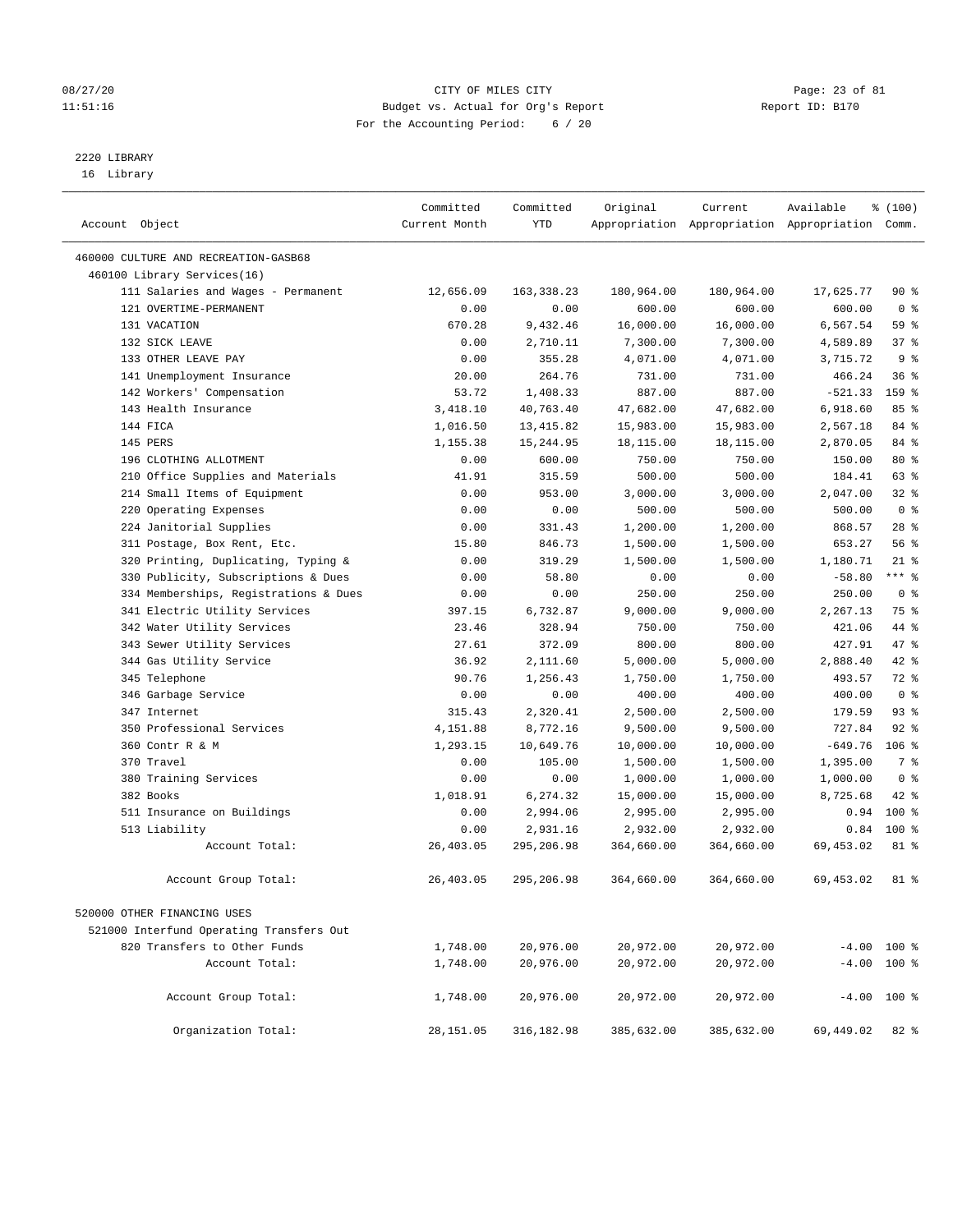# 08/27/20 Page: 24 of 81 11:51:16 Budget vs. Actual for Org's Report Report ID: B170 For the Accounting Period: 6 / 20

# 2220 LIBRARY

16 Library

| Account Object |             | Committed<br>Current Month | Committed<br><b>YTD</b> | Original   | Current    | Available<br>Appropriation Appropriation Appropriation Comm. | ៖ (100) |
|----------------|-------------|----------------------------|-------------------------|------------|------------|--------------------------------------------------------------|---------|
|                | Fund Total: | 28,151.05                  | 316,182.98              | 385,632.00 | 385,632.00 | 69,449.02 82 %                                               |         |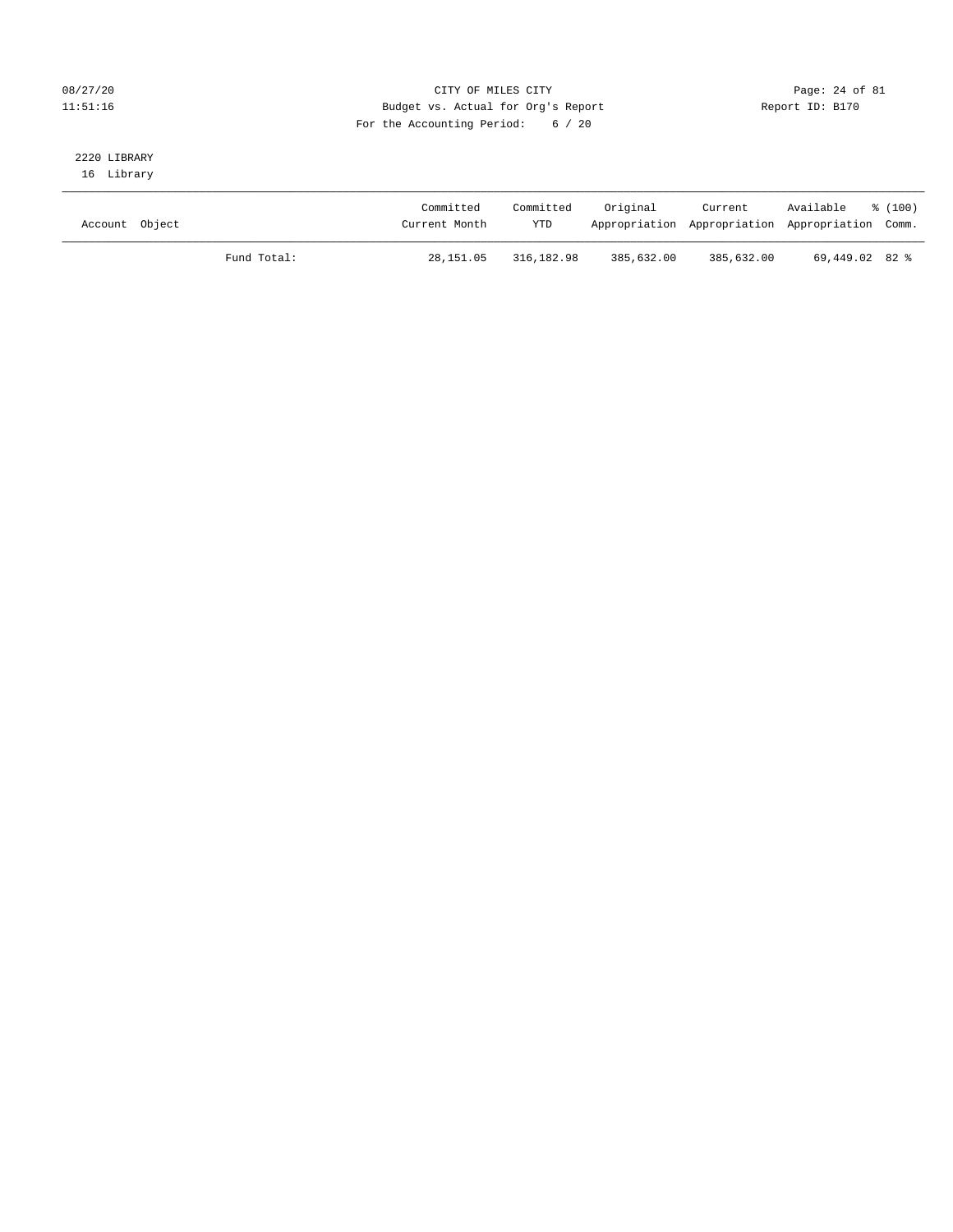# 08/27/20 Page: 25 of 81 11:51:16 Budget vs. Actual for Org's Report Changer Report ID: B170 For the Accounting Period: 6 / 20

# 2260 EMERGENCY DISASTER

201 Flood Prevention

| Account Object                                                          | Committed<br>Current Month | Committed<br><b>YTD</b> | Original | Current<br>Appropriation Appropriation | Available<br>Appropriation | % (100)<br>Comm. |
|-------------------------------------------------------------------------|----------------------------|-------------------------|----------|----------------------------------------|----------------------------|------------------|
| 520000 OTHER FINANCING USES<br>521000 Interfund Operating Transfers Out |                            |                         |          |                                        |                            |                  |
| 820 Transfers to Other Funds                                            | 0.00                       | 0.00                    | 549.00   | 549.00                                 | 549.00                     | 0 <sup>8</sup>   |
| Account Total:                                                          | 0.00                       | 0.00                    | 549.00   | 549.00                                 | 549.00                     | 0 <sup>8</sup>   |
| Account Group Total:                                                    | 0.00                       | 0.00                    | 549.00   | 549.00                                 | 549.00                     | 0 <sup>8</sup>   |
| Organization Total:                                                     | 0.00                       | 0.00                    | 549.00   | 549.00                                 | 549.00                     | 0 <sup>8</sup>   |
|                                                                         |                            |                         |          |                                        |                            |                  |
| Fund Total:                                                             | 0.00                       | 0.00                    | 549.00   | 549.00                                 | 549.00                     | 0 %              |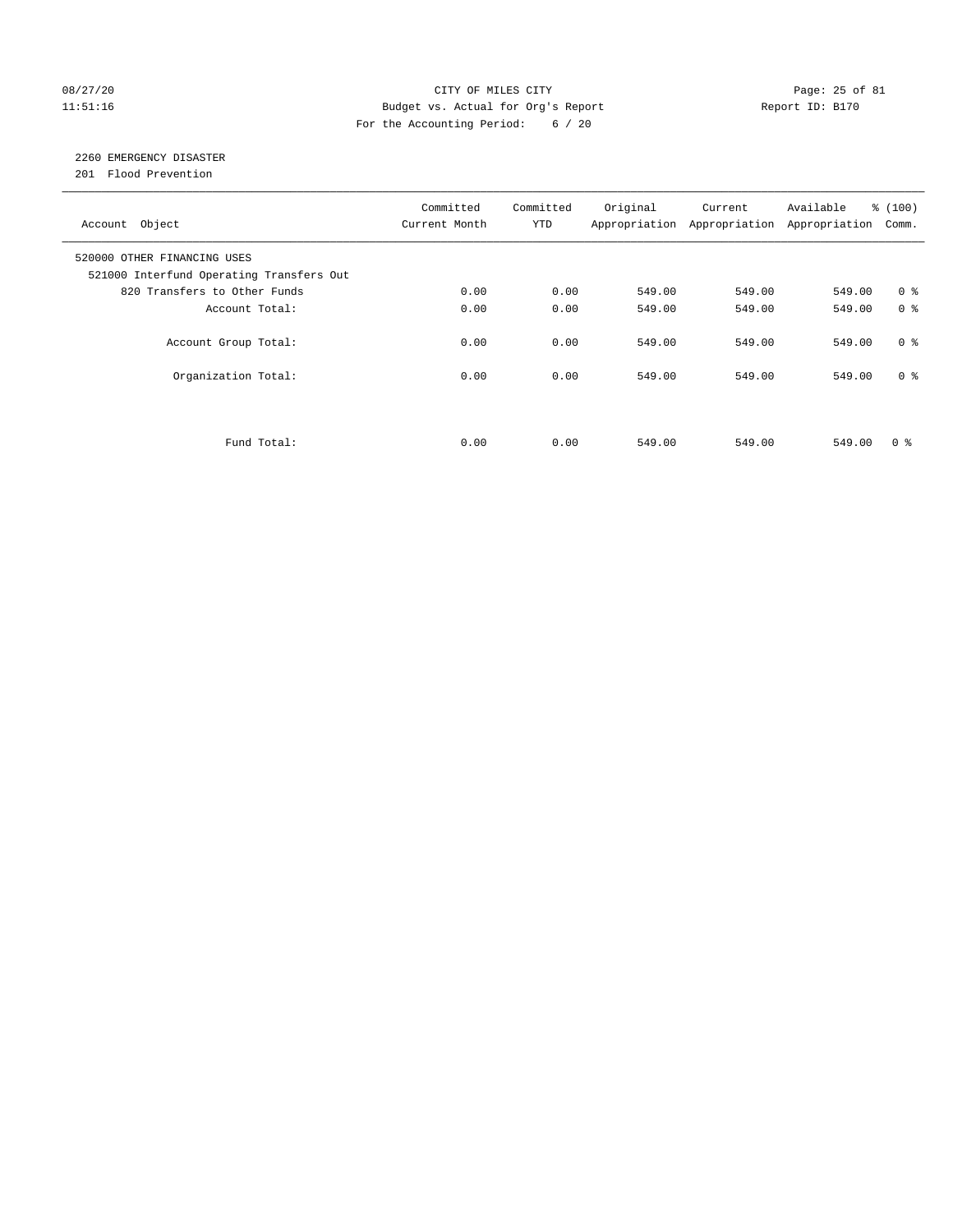# 08/27/20 Page: 26 of 81 11:51:16 Budget vs. Actual for Org's Report Changer Report ID: B170 For the Accounting Period: 6 / 20

## 2270 Health 37 CITY HEALTH

| Object<br>Account                  | Committed<br>Current Month | Committed<br><b>YTD</b> | Original<br>Appropriation | Current<br>Appropriation | Available<br>Appropriation | % (100)<br>Comm. |
|------------------------------------|----------------------------|-------------------------|---------------------------|--------------------------|----------------------------|------------------|
| 440000 PUBLIC HEALTH-GASB68        |                            |                         |                           |                          |                            |                  |
| 440140 Registration and Inspection |                            |                         |                           |                          |                            |                  |
| 350 Professional Services          | 13,595.25                  | 13,595.25               | 16,500.00                 | 16,500.00                | 2,904.75                   | $82$ $%$         |
| Account Total:                     | 13,595.25                  | 13,595.25               | 16,500.00                 | 16,500.00                | 2,904.75                   | 82 %             |
| Account Group Total:               | 13,595.25                  | 13,595.25               | 16,500.00                 | 16,500.00                | 2,904.75                   | $82*$            |
| Organization Total:                | 13,595.25                  | 13,595.25               | 16,500.00                 | 16,500.00                | 2,904.75                   | $82*$            |
|                                    |                            |                         |                           |                          |                            |                  |
| Fund Total:                        | 13,595.25                  | 13,595.25               | 16,500.00                 | 16,500.00                | $2,904.75$ 82 %            |                  |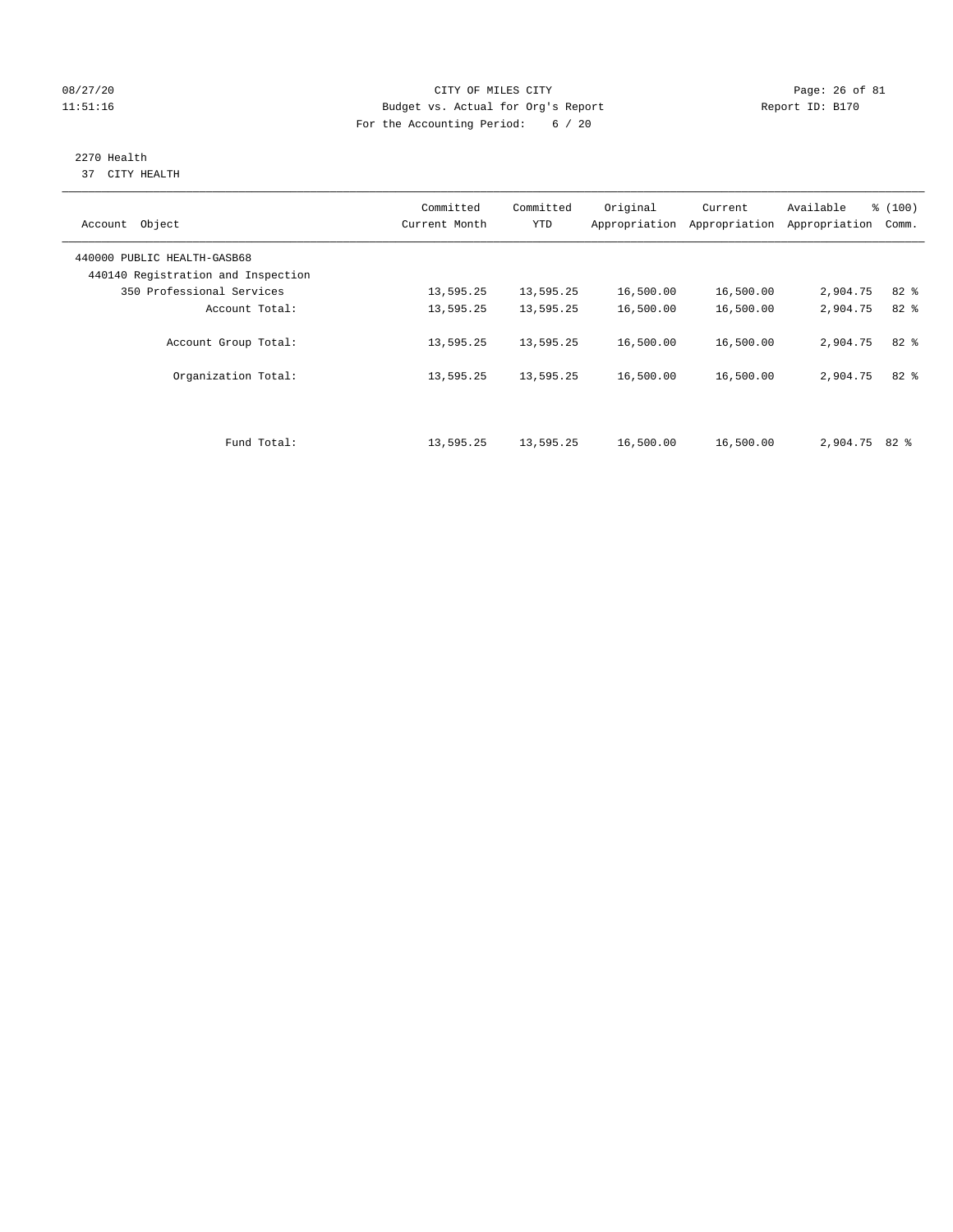# 08/27/20 Page: 27 of 81 11:51:16 Budget vs. Actual for Org's Report Report ID: B170 For the Accounting Period: 6 / 20

## 2310 TIFD-Downtown

11 Historic Preservation

| Account Object                            | Committed<br>Current Month | Committed<br><b>YTD</b> | Original  | Current   | Available<br>Appropriation Appropriation Appropriation Comm. | % (100)         |
|-------------------------------------------|----------------------------|-------------------------|-----------|-----------|--------------------------------------------------------------|-----------------|
| 460000 CULTURE AND RECREATION-GASB68      |                            |                         |           |           |                                                              |                 |
| 460462 Urban Renewal District             |                            |                         |           |           |                                                              |                 |
| 111 Salaries and Wages - Permanent        | 0.00                       | 2,513.28                | 14,740.00 | 14,740.00 | 12,226.72                                                    | $17*$           |
| 131 VACATION                              | 0.00                       | 0.00                    | 1,600.00  | 1,600.00  | 1,600.00                                                     | 0 <sup>8</sup>  |
| 132 SICK LEAVE                            | 0.00                       | 0.00                    | 400.00    | 400.00    | 400.00                                                       | 0 <sup>8</sup>  |
| 141 Unemployment Insurance                | 0.00                       | 3.77                    | 25.00     | 25.00     | 21.23                                                        | 15 <sup>°</sup> |
| 142 Workers' Compensation                 | 0.00                       | 10.14                   | 210.00    | 210.00    | 199.86                                                       | 5 <sup>8</sup>  |
| 144 FICA                                  | 0.00                       | 192.26                  | 1,281.00  | 1,281.00  | 1,088.74                                                     | 15 <sup>8</sup> |
| 145 PERS                                  | 0.00                       | 217.90                  | 1,451.00  | 1,451.00  | 1,233.10                                                     | 15 <sup>°</sup> |
| 196 CLOTHING ALLOTMENT                    | 0.00                       | 0.00                    | 70.00     | 70.00     | 70.00                                                        | 0 <sup>8</sup>  |
| 210 Office Supplies and Materials         | 0.00                       | 15.99                   | 75.00     | 75.00     | 59.01                                                        | $21$ %          |
| 220 Operating Expenses                    | 0.00                       | 0.00                    | 1,000.00  | 1,000.00  | 1,000.00                                                     | 0 <sup>8</sup>  |
| 311 Postage, Box Rent, Etc.               | 0.47                       | 7.02                    | 100.00    | 100.00    | 92.98                                                        | 7 <sup>8</sup>  |
| 320 Printing, Duplicating, Typing &       | 0.00                       | 0.00                    | 200.00    | 200.00    | 200.00                                                       | 0 <sup>8</sup>  |
| 330 Publicity, Subscriptions & Dues       | 0.00                       | 0.00                    | 100.00    | 100.00    | 100.00                                                       | 0 <sup>8</sup>  |
| 331 Publication of Formal & Legal Notices | 0.00                       | 60.00                   | 300.00    | 300.00    | 240.00                                                       | $20*$           |
| 345 Telephone                             | 9.15                       | 167.08                  | 219.00    | 219.00    | 51.92                                                        | 76 %            |
| 347 Internet                              | 0.49                       | 142.22                  | 785.00    | 785.00    | 642.78                                                       | 18 <sup>8</sup> |
| 350 Professional Services                 | 0.00                       | 179.64                  | 1,500.00  | 1,500.00  | 1,320.36                                                     | $12*$           |
| 360 Contr R & M                           | 148.44                     | 1,032.47                | 500.00    | 500.00    | $-532.47$                                                    | $206$ %         |
| 370 Travel                                | 0.00                       | 0.00                    | 1,000.00  | 1,000.00  | 1,000.00                                                     | 0 <sup>8</sup>  |
| 513 Liability                             | 0.00                       | 143.50                  | 144.00    | 144.00    | 0.50                                                         | 100%            |
| 721 Redevelopment                         | 0.00                       | 0.00                    | 11,067.00 | 11,067.00 | 11,067.00                                                    | 0 <sup>8</sup>  |
| Account Total:                            | 158.55                     | 4,685.27                | 36,767.00 | 36,767.00 | 32,081.73                                                    | $13*$           |
| Account Group Total:                      | 158.55                     | 4,685.27                | 36,767.00 | 36,767.00 | 32,081.73                                                    | $13*$           |
| Organization Total:                       | 158.55                     | 4,685.27                | 36,767.00 | 36,767.00 | 32,081.73                                                    | $13*$           |
| Fund Total:                               | 158.55                     | 4,685.27                | 36,767.00 | 36,767.00 | 32,081.73 13 %                                               |                 |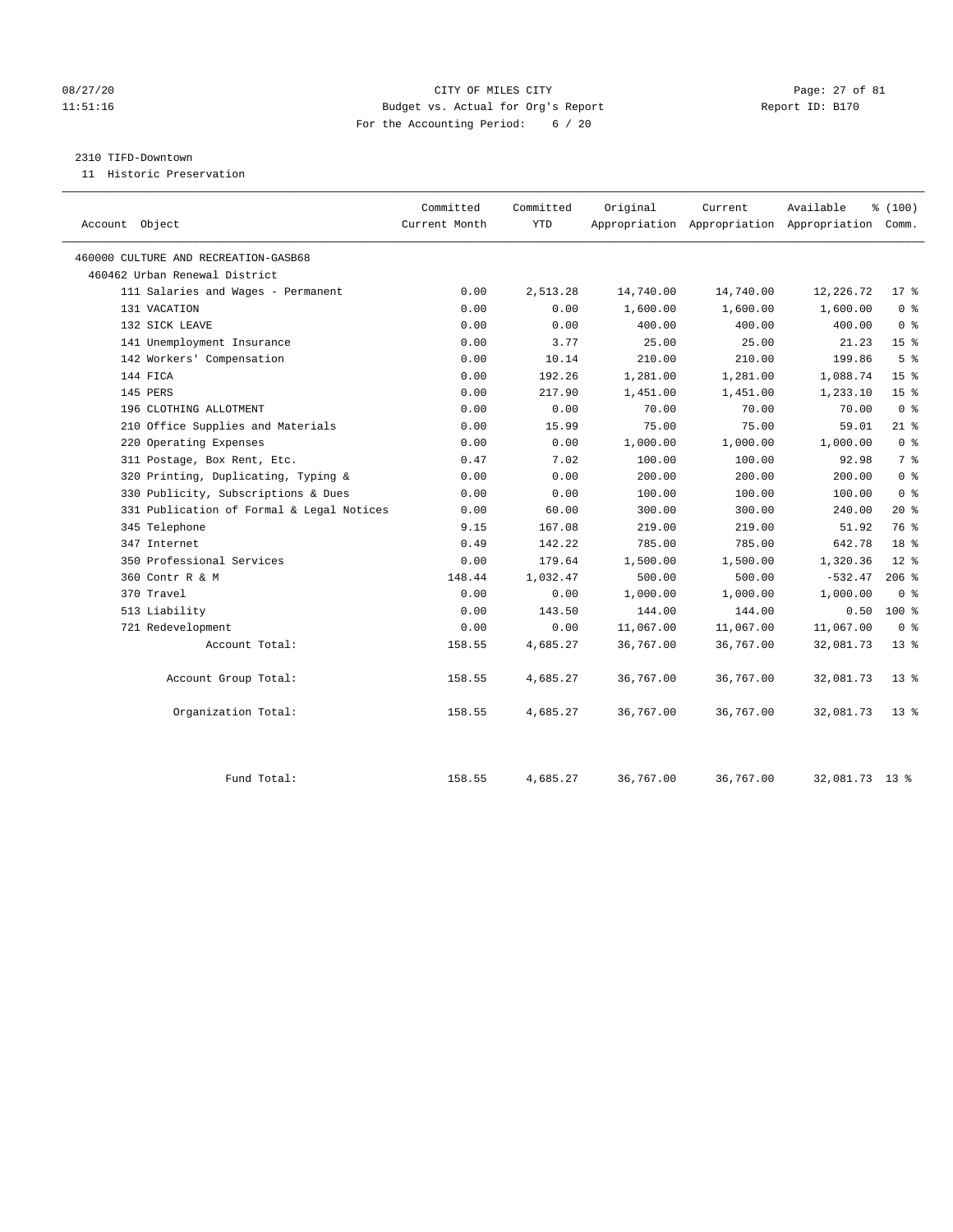# 08/27/20 Page: 28 of 81 11:51:16 Budget vs. Actual for Org's Report Report ID: B170 For the Accounting Period: 6 / 20

# 2350 Local Government/Study Commission

302 Local Government/Study Commission

| Account Object                                                          | Committed<br>Current Month | Committed<br><b>YTD</b> | Original | Current<br>Appropriation Appropriation | Available<br>Appropriation | % (100)<br>Comm. |
|-------------------------------------------------------------------------|----------------------------|-------------------------|----------|----------------------------------------|----------------------------|------------------|
| 520000 OTHER FINANCING USES<br>521000 Interfund Operating Transfers Out |                            |                         |          |                                        |                            |                  |
| 820 Transfers to Other Funds                                            | 0.00                       | 0.00                    | 25.00    | 25.00                                  | 25.00                      | 0 <sup>8</sup>   |
| Account Total:                                                          | 0.00                       | 0.00                    | 25.00    | 25.00                                  | 25.00                      | 0 <sup>8</sup>   |
| Account Group Total:                                                    | 0.00                       | 0.00                    | 25.00    | 25.00                                  | 25.00                      | 0 <sup>8</sup>   |
| Organization Total:                                                     | 0.00                       | 0.00                    | 25.00    | 25.00                                  | 25.00                      | 0 <sup>8</sup>   |
|                                                                         |                            |                         |          |                                        |                            |                  |
| Fund Total:                                                             | 0.00                       | 0.00                    | 25.00    | 25.00                                  | 25.00                      | 0 ៖              |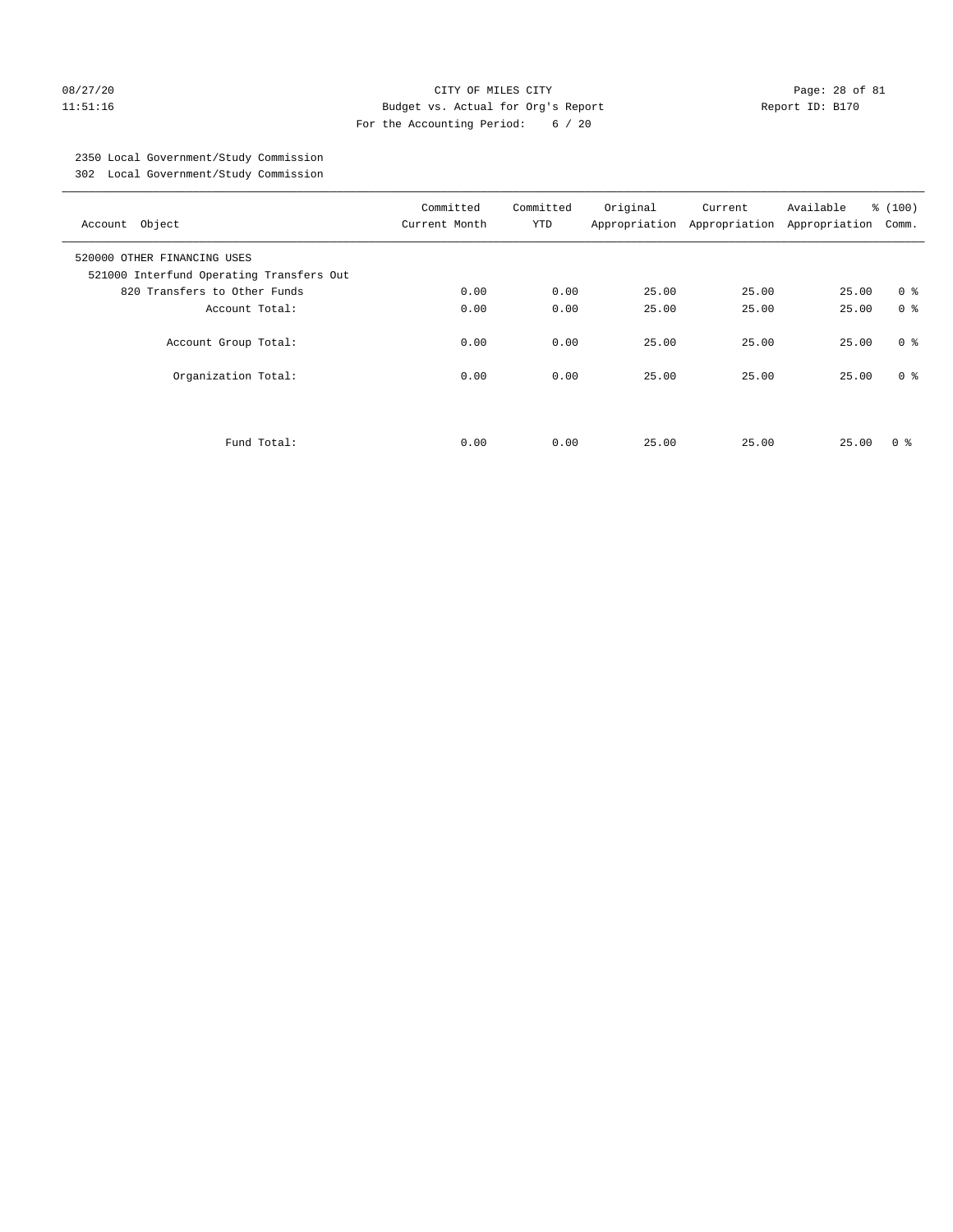# 08/27/20 Page: 29 of 81 11:51:16 Budget vs. Actual for Org's Report Report ID: B170 For the Accounting Period: 6 / 20

# 2372 Permissive Medical Levy

20 Permissive Medical Levy

| Account Object                                                          | Committed<br>Current Month | Committed<br><b>YTD</b> | Original<br>Appropriation | Current<br>Appropriation | Available<br>Appropriation | % (100)<br>Comm. |
|-------------------------------------------------------------------------|----------------------------|-------------------------|---------------------------|--------------------------|----------------------------|------------------|
| 520000 OTHER FINANCING USES<br>521000 Interfund Operating Transfers Out |                            |                         |                           |                          |                            |                  |
| 820 Transfers to Other Funds                                            | 91,629.98                  | 236,021.38              | 259,721.00                | 259,721.00               | 23,699.62                  | $91$ %           |
| Account Total:                                                          | 91,629.98                  | 236,021.38              | 259,721.00                | 259,721.00               | 23,699.62                  | $91$ $8$         |
| Account Group Total:                                                    | 91,629.98                  | 236,021.38              | 259,721.00                | 259,721.00               | 23,699.62                  | $91$ %           |
| Organization Total:                                                     | 91,629.98                  | 236,021.38              | 259,721.00                | 259,721.00               | 23,699.62                  | $91$ %           |
| Fund Total:                                                             | 91,629.98                  | 236,021.38              | 259,721.00                | 259,721.00               | 23,699.62 91 %             |                  |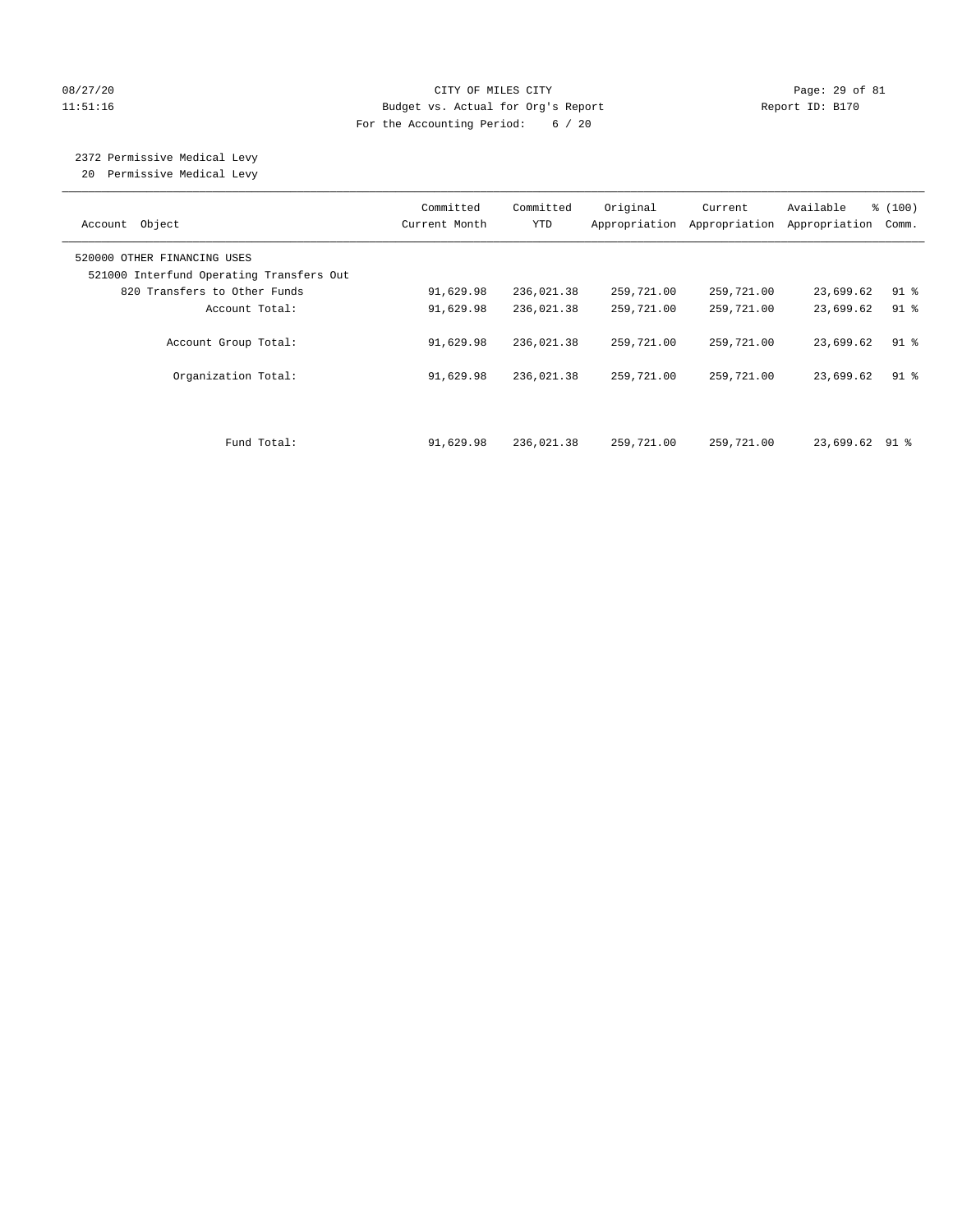# 08/27/20 Page: 30 of 81 11:51:16 Budget vs. Actual for Org's Report Changer Report ID: B170 For the Accounting Period: 6 / 20

# 2390 DRUG FORFEITURE

5 Police

| Account Object                    | Committed<br>Current Month | Committed<br>YTD | Original | Current<br>Appropriation Appropriation | Available<br>Appropriation | % (100)<br>Comm. |
|-----------------------------------|----------------------------|------------------|----------|----------------------------------------|----------------------------|------------------|
| 420000 PUBLIC SAFETY-GASB68       |                            |                  |          |                                        |                            |                  |
| 420100 Law Enforcement Services   |                            |                  |          |                                        |                            |                  |
| 210 Office Supplies and Materials | 0.00                       | 0.00             | 100.00   | 100.00                                 | 100.00                     | 0 <sub>8</sub>   |
| 220 Operating Expenses            | 0.00                       | 0.00             | 500.00   | 500.00                                 | 500.00                     | 0 <sup>8</sup>   |
| 380 Training Services             | 0.00                       | 0.00             | 100.00   | 100.00                                 | 100.00                     | 0 <sup>8</sup>   |
| 900 Capital Outlay                | 0.00                       | 0.00             | 1,000.00 | 1,000.00                               | 1,000.00                   | 0 <sup>8</sup>   |
| Account Total:                    | 0.00                       | 0.00             | 1,700.00 | 1,700.00                               | 1,700.00                   | 0 <sup>8</sup>   |
| Account Group Total:              | 0.00                       | 0.00             | 1,700.00 | 1,700.00                               | 1,700.00                   | 0 <sup>8</sup>   |
| Organization Total:               | 0.00                       | 0.00             | 1,700.00 | 1,700.00                               | 1,700.00                   | 0 <sup>8</sup>   |
|                                   |                            |                  |          |                                        |                            |                  |
| Fund Total:                       | 0.00                       | 0.00             | 1,700.00 | 1,700.00                               | 1,700.00                   | 0 %              |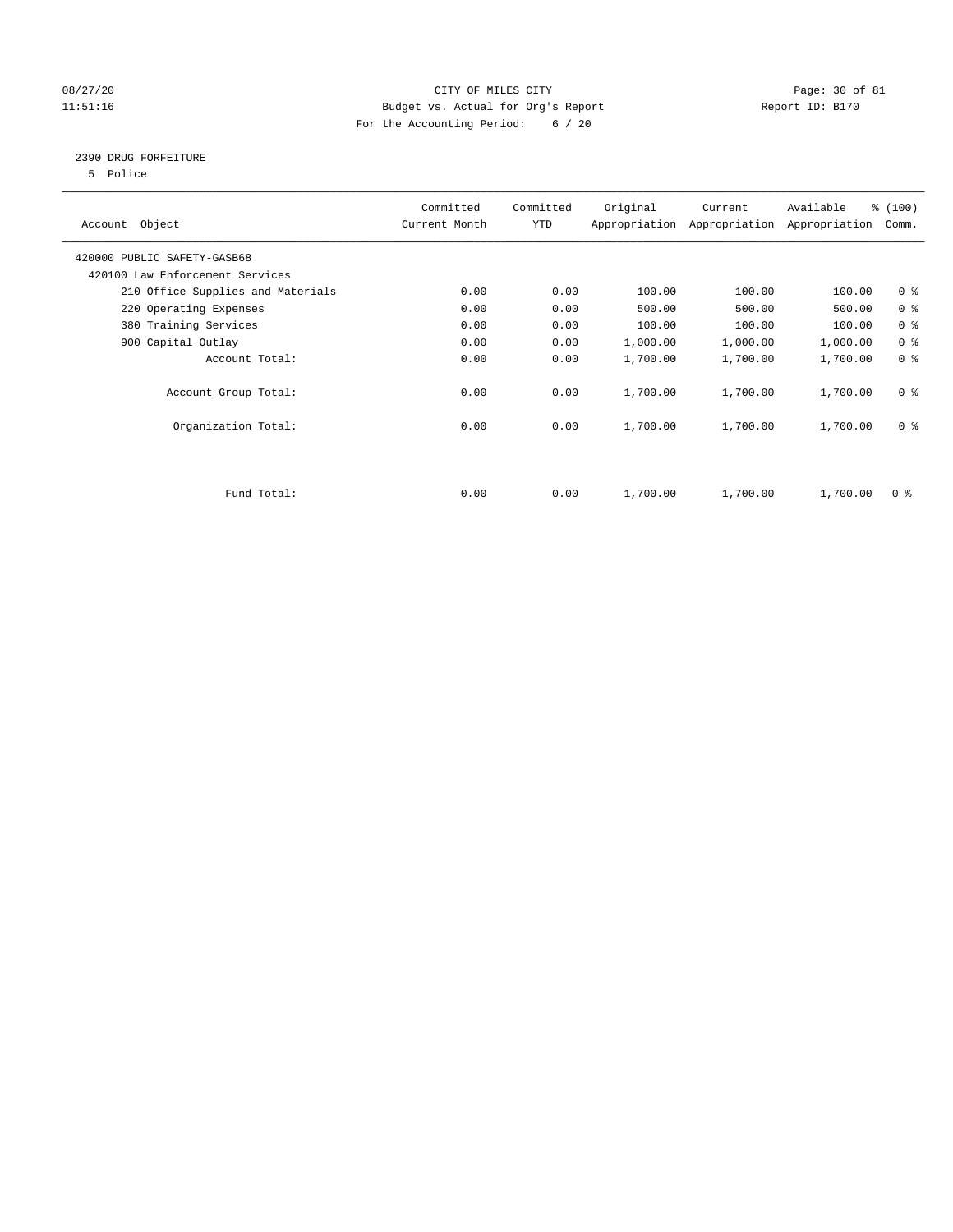# 08/27/20 Page: 31 of 81 11:51:16 Budget vs. Actual for Org's Report Report ID: B170 For the Accounting Period: 6 / 20

# 2394 BUILDING CODE ENFORCEMENT

18 BUILDING INSPECTION

| Account Object                            | Committed<br>Current Month | Committed<br><b>YTD</b> | Original   | Current    | Available<br>Appropriation Appropriation Appropriation Comm. | % (100)         |  |
|-------------------------------------------|----------------------------|-------------------------|------------|------------|--------------------------------------------------------------|-----------------|--|
| 420000 PUBLIC SAFETY-GASB68               |                            |                         |            |            |                                                              |                 |  |
| 420531 Building Inspection                |                            |                         |            |            |                                                              |                 |  |
| 111 Salaries and Wages - Permanent        | 489.16                     | 10,854.02               | 11,612.00  | 11,612.00  | 757.98                                                       | $93$ $%$        |  |
| 121 OVERTIME-PERMANENT                    | 0.00                       | 100.97                  | 240.00     | 240.00     | 139.03                                                       | 42 %            |  |
| 131 VACATION                              | 511.35                     | 1,652.55                | 1,000.00   | 1,000.00   | $-652.55$                                                    | $165$ %         |  |
| 132 SICK LEAVE                            | 40.67                      | 612.09                  | 600.00     | 600.00     | $-12.09$                                                     | $102$ %         |  |
| 133 OTHER LEAVE PAY                       | 42.37                      | 60.69                   | 254.00     | 254.00     | 193.31                                                       | $24$ %          |  |
| 141 Unemployment Insurance                | 1.62                       | 19.99                   | 21.00      | 21.00      | 1.01                                                         | 95%             |  |
| 142 Workers' Compensation                 | 9.74                       | 123.97                  | 363.00     | 363.00     | 239.03                                                       | 34%             |  |
| 143 Health Insurance                      | 170.93                     | 2,793.46                | 2,861.00   | 2,861.00   | 67.54                                                        | 98 %            |  |
| 144 FICA                                  | 82.55                      | 1,014.91                | 1,049.00   | 1,049.00   | 34.09                                                        | 97 <sup>8</sup> |  |
| 145 PERS                                  | 90.27                      | 1,147.77                | 1,188.00   | 1,188.00   | 40.23                                                        | 97 <sub>8</sub> |  |
| 196 CLOTHING ALLOTMENT                    | 0.00                       | 45.00                   | 45.00      | 45.00      | 0.00                                                         | 100%            |  |
| 210 Office Supplies and Materials         | 10.56                      | 744.69                  | 2,000.00   | 2,000.00   | 1,255.31                                                     | 37%             |  |
| 214 Small Items of Equipment              | 0.00                       | 1,681.98                | 1,500.00   | 1,500.00   | $-181.98$                                                    | 112 %           |  |
| 220 Operating Expenses                    | 0.00                       | 726.03                  | 5,000.00   | 5,000.00   | 4,273.97                                                     | 15 <sup>8</sup> |  |
| 311 Postage, Box Rent, Etc.               | 15.60                      | 407.65                  | 500.00     | 500.00     | 92.35                                                        | 82%             |  |
| 320 Printing, Duplicating, Typing &       | 269.99                     | 269.99                  | 500.00     | 500.00     | 230.01                                                       | 54 %            |  |
| 330 Publicity, Subscriptions & Dues       | 0.00                       | 0.00                    | 500.00     | 500.00     | 500.00                                                       | 0 <sup>8</sup>  |  |
| 331 Publication of Formal & Legal Notices | 102.48                     | 199.98                  | 1,000.00   | 1,000.00   | 800.02                                                       | $20*$           |  |
| 334 Memberships, Registrations & Dues     | 0.00                       | 200.00                  | 400.00     | 400.00     | 200.00                                                       | 50%             |  |
| 345 Telephone                             | 46.87                      | 288.66                  | 500.00     | 500.00     | 211.34                                                       | 58 %            |  |
| 347 Internet                              | 0.00                       | 0.00                    | 200.00     | 200.00     | 200.00                                                       | 0 <sup>8</sup>  |  |
| 350 Professional Services                 | 18,471.82                  | 150,244.13              | 120,000.00 | 133,122.00 | $-17, 122.13$                                                | $113*$          |  |
| 360 Contr R & M                           | 15,878.64                  | 18,925.94               | 3,000.00   | 16,122.00  | $-2,803.94$                                                  | 117 %           |  |
| 380 Training Services                     | 0.00                       | 2,495.00                | 6,000.00   | 6,000.00   | 3,505.00                                                     | 42 %            |  |
| 382 Books                                 | 0.00                       | 0.00                    | 8,000.00   | 8,000.00   | 8,000.00                                                     | 0 <sup>8</sup>  |  |
| 531 Building & Office Rental              | 200.00                     | 2,400.00                | 2,400.00   | 2,400.00   | 0.00                                                         | 100%            |  |
| 540 Special Assessments                   | 0.00                       | 704.78                  | 800.00     | 800.00     | 95.22                                                        | 88 %            |  |
| Account Total:                            | 36, 434.62                 | 197,714.25              | 171,533.00 | 197,777.00 | 62.75                                                        | 100%            |  |
| Account Group Total:                      | 36, 434.62                 | 197,714.25              | 171,533.00 | 197,777.00 | 62.75 100 %                                                  |                 |  |
| 510000 MISCELLANEOUS                      |                            |                         |            |            |                                                              |                 |  |
| 510330 Comprehensive Liability Insurance  |                            |                         |            |            |                                                              |                 |  |
| 513 Liability                             | 0.00                       | 201.26                  | 202.00     | 202.00     | 0.74                                                         | $100*$          |  |
| Account Total:                            | 0.00                       | 201.26                  | 202.00     | 202.00     |                                                              | $0.74$ 100 %    |  |
| Account Group Total:                      | 0.00                       | 201.26                  | 202.00     | 202.00     |                                                              | $0.74$ 100 %    |  |
| 520000 OTHER FINANCING USES               |                            |                         |            |            |                                                              |                 |  |
| 521000 Interfund Operating Transfers Out  |                            |                         |            |            |                                                              |                 |  |
| 820 Transfers to Other Funds              | 544.00                     | 6,528.00                | 6,522.00   | 6,522.00   | $-6.00$ 100 %                                                |                 |  |
| Account Total:                            | 544.00                     | 6,528.00                | 6,522.00   | 6,522.00   | $-6.00$ 100 %                                                |                 |  |
| Account Group Total:                      | 544.00                     | 6,528.00                | 6,522.00   | 6,522.00   | $-6.00$ 100 %                                                |                 |  |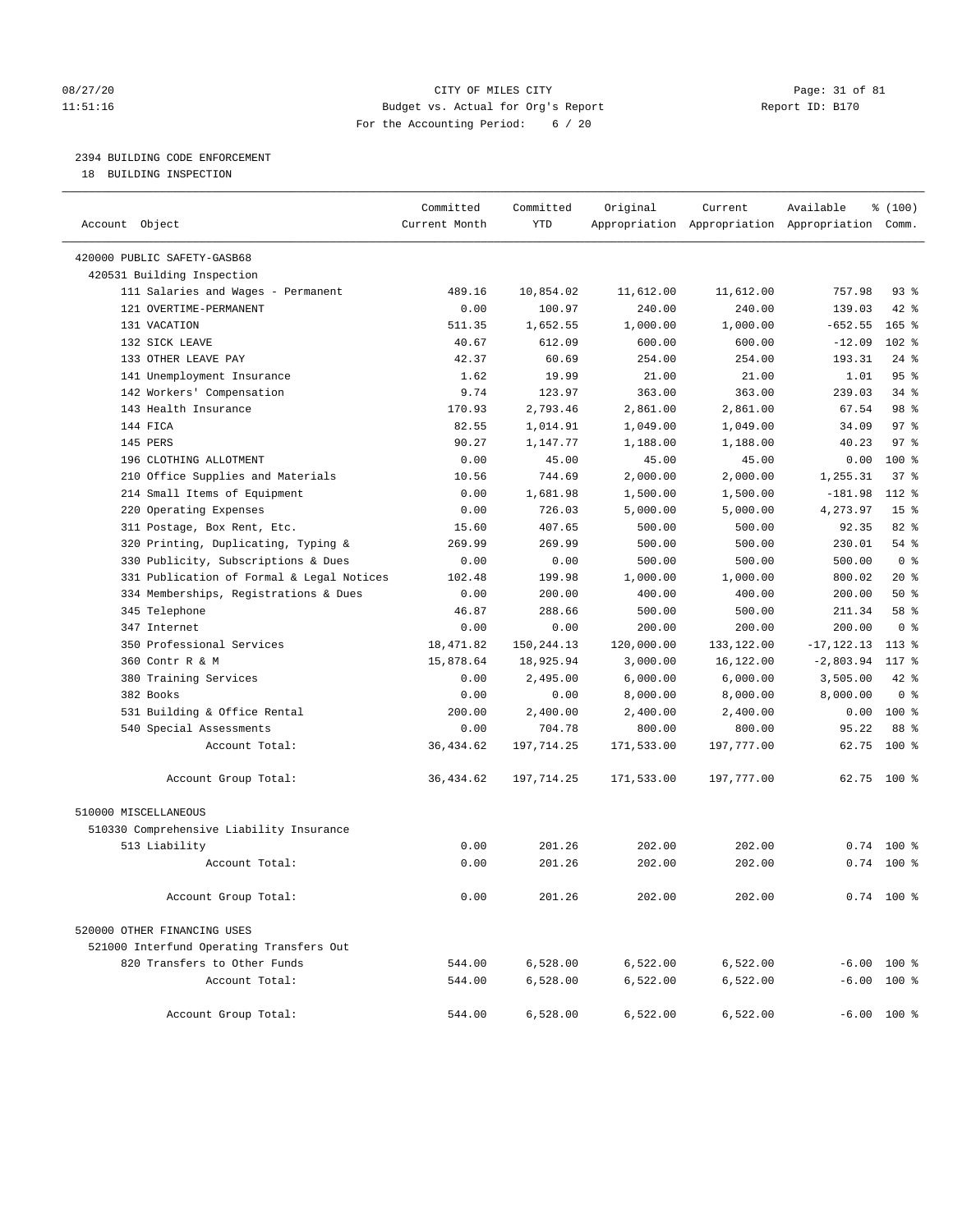# 08/27/20 Page: 32 of 81 11:51:16 Budget vs. Actual for Org's Report Report ID: B170 For the Accounting Period: 6 / 20

# 2394 BUILDING CODE ENFORCEMENT

18 BUILDING INSPECTION

| Account Object      | Committed<br>Current Month | Committed<br>YTD | Original   | Current<br>Appropriation Appropriation | Available<br>% (100)<br>Appropriation Comm. |
|---------------------|----------------------------|------------------|------------|----------------------------------------|---------------------------------------------|
| Organization Total: | 36,978.62                  | 204, 443.51      | 178,257.00 | 204,501.00                             | $57.49$ 100 %                               |
| Fund Total:         | 36,978.62                  | 204, 443.51      | 178,257.00 | 204,501.00                             | $57.49100$ %                                |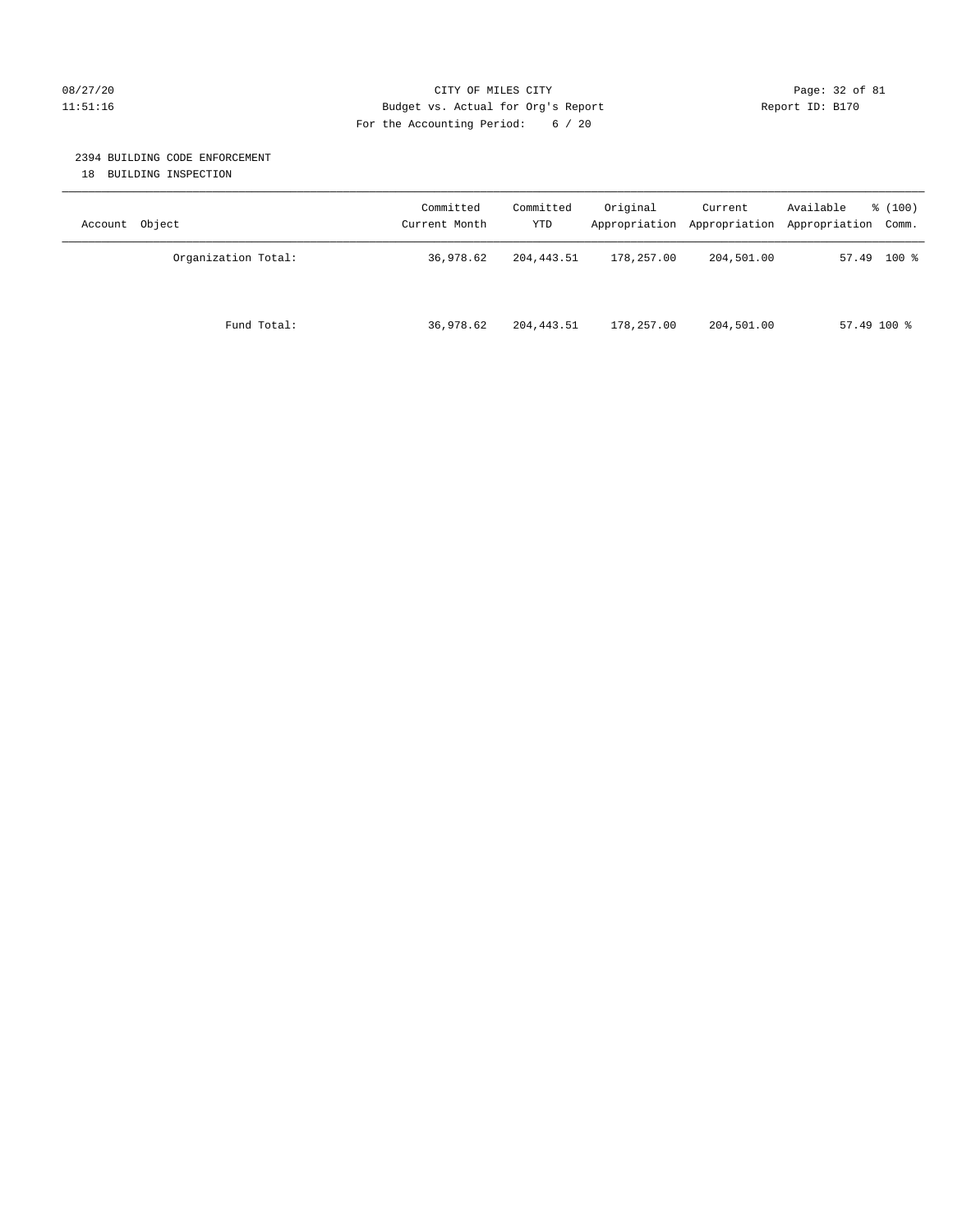# 08/27/20 Page: 33 of 81 11:51:16 Budget vs. Actual for Org's Report Report ID: B170 For the Accounting Period: 6 / 20

## 2400 LTG M D#165-(Gen City) 46 SID #165

| Account Object                           | Committed<br>Current Month | Committed<br><b>YTD</b> | Original   | Current<br>Appropriation Appropriation | Available<br>Appropriation | % (100)<br>Comm. |  |
|------------------------------------------|----------------------------|-------------------------|------------|----------------------------------------|----------------------------|------------------|--|
| 430000 Public Works-GASB68               |                            |                         |            |                                        |                            |                  |  |
| 430263 STREET LIGHTING                   |                            |                         |            |                                        |                            |                  |  |
| 341 Electric Utility Services            | 4,374.52                   | 49,804.31               | 50,000.00  | 50,000.00                              | 195.69                     | $100*$           |  |
| 533 Machinery and Equipment Rental       | 8,836.60                   | 114,625.89              | 120,000.00 | 120,000.00                             | 5,374.11                   | 96%              |  |
| Account Total:                           | 13, 211. 12                | 164,430.20              | 170,000.00 | 170,000.00                             | 5,569.80                   | 97 <sup>°</sup>  |  |
| Account Group Total:                     | 13, 211. 12                | 164,430.20              | 170,000.00 | 170,000.00                             | 5,569.80                   | 97 <sup>8</sup>  |  |
| 520000 OTHER FINANCING USES              |                            |                         |            |                                        |                            |                  |  |
| 521000 Interfund Operating Transfers Out |                            |                         |            |                                        |                            |                  |  |
| 820 Transfers to Other Funds             | 0.00                       | 1,000.00                | 1,000.00   | 1,000.00                               | 0.00                       | $100*$           |  |
| Account Total:                           | 0.00                       | 1,000.00                | 1,000.00   | 1,000.00                               | 0.00                       | $100*$           |  |
| Account Group Total:                     | 0.00                       | 1,000.00                | 1,000.00   | 1,000.00                               | 0.00                       | 100 %            |  |
| Organization Total:                      | 13, 211. 12                | 165,430.20              | 171,000.00 | 171,000.00                             | 5,569.80                   | 97 <sup>8</sup>  |  |
| Fund Total:                              | 13, 211. 12                | 165,430.20              | 171,000.00 | 171,000.00                             |                            |                  |  |
|                                          |                            |                         |            |                                        | 5,569.80 97 %              |                  |  |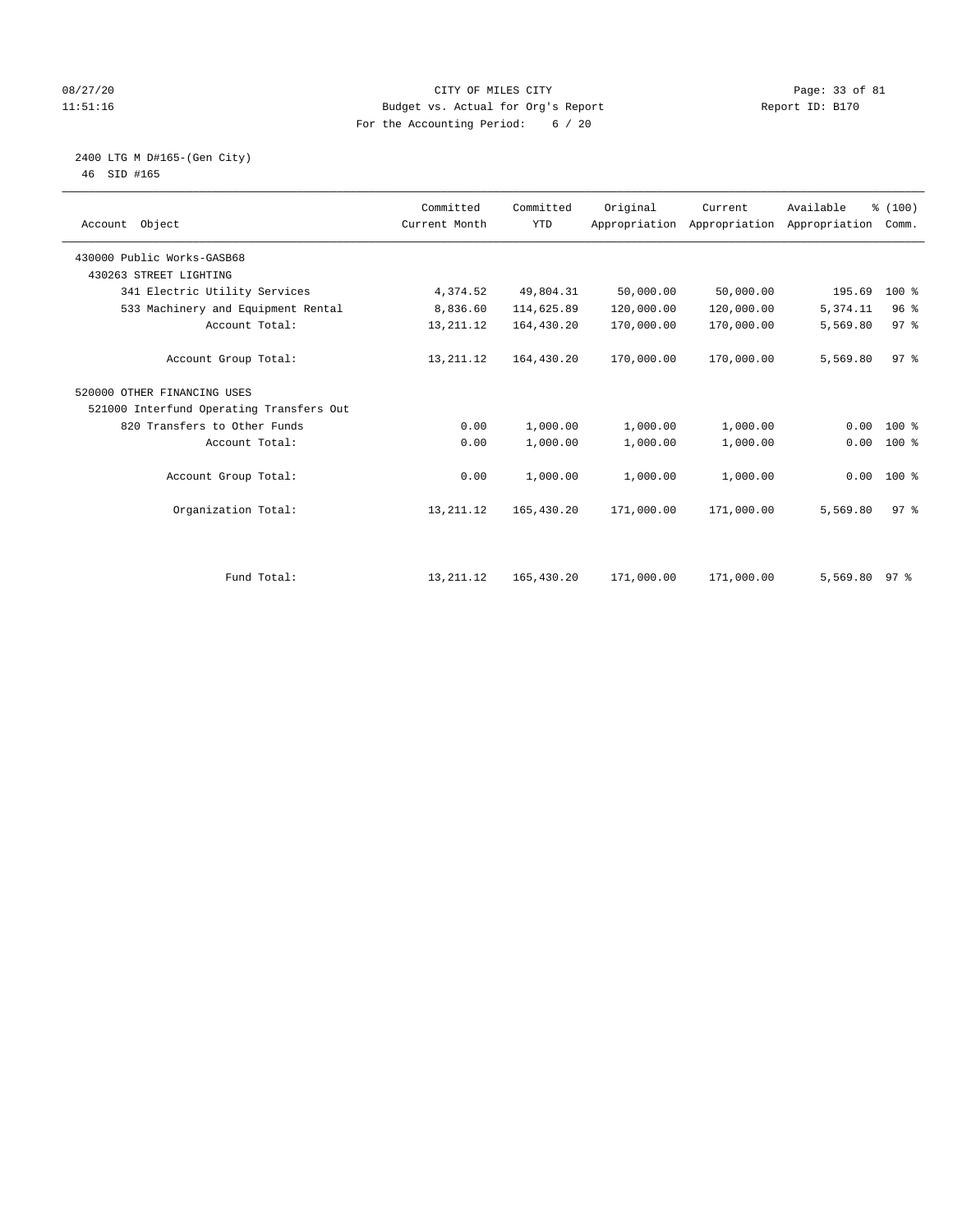# 08/27/20 Page: 34 of 81 11:51:16 Budget vs. Actual for Org's Report Report ID: B170 For the Accounting Period: 6 / 20

# 2420 LTG M D#167-(MilesAddn Etc)

48 SID #167

| Account Object                           | Committed<br>Current Month | Committed<br><b>YTD</b> | Original  | Current<br>Appropriation Appropriation | Available<br>Appropriation | % (100)<br>Comm. |  |
|------------------------------------------|----------------------------|-------------------------|-----------|----------------------------------------|----------------------------|------------------|--|
| 430000 Public Works-GASB68               |                            |                         |           |                                        |                            |                  |  |
| 430263 STREET LIGHTING                   |                            |                         |           |                                        |                            |                  |  |
| 341 Electric Utility Services            | 617.26                     | 7,027.99                | 9,000.00  | 9,000.00                               | 1,972.01                   | 78 %             |  |
| 533 Machinery and Equipment Rental       | 1,054.80                   | 13,674.97               | 16,000.00 | 16,000.00                              | 2,325.03                   | 85%              |  |
| Account Total:                           | 1,672.06                   | 20,702.96               | 25,000.00 | 25,000.00                              | 4,297.04                   | 83 %             |  |
| Account Group Total:                     | 1,672.06                   | 20,702.96               | 25,000.00 | 25,000.00                              | 4,297.04                   | 83%              |  |
| 520000 OTHER FINANCING USES              |                            |                         |           |                                        |                            |                  |  |
| 521000 Interfund Operating Transfers Out |                            |                         |           |                                        |                            |                  |  |
| 820 Transfers to Other Funds             | 0.00                       | 1,000.00                | 1,000.00  | 1,000.00                               | 0.00                       | 100 %            |  |
| Account Total:                           | 0.00                       | 1,000.00                | 1,000.00  | 1,000.00                               | 0.00                       | 100 %            |  |
| Account Group Total:                     | 0.00                       | 1,000.00                | 1,000.00  | 1,000.00                               |                            | $0.00 100$ %     |  |
| Organization Total:                      | 1,672.06                   | 21,702.96               | 26,000.00 | 26,000.00                              | 4,297.04                   | 83%              |  |
|                                          |                            |                         |           |                                        |                            |                  |  |
| Fund Total:                              | 1,672.06                   | 21,702.96               | 26,000.00 | 26,000.00                              | 4,297.04 83 %              |                  |  |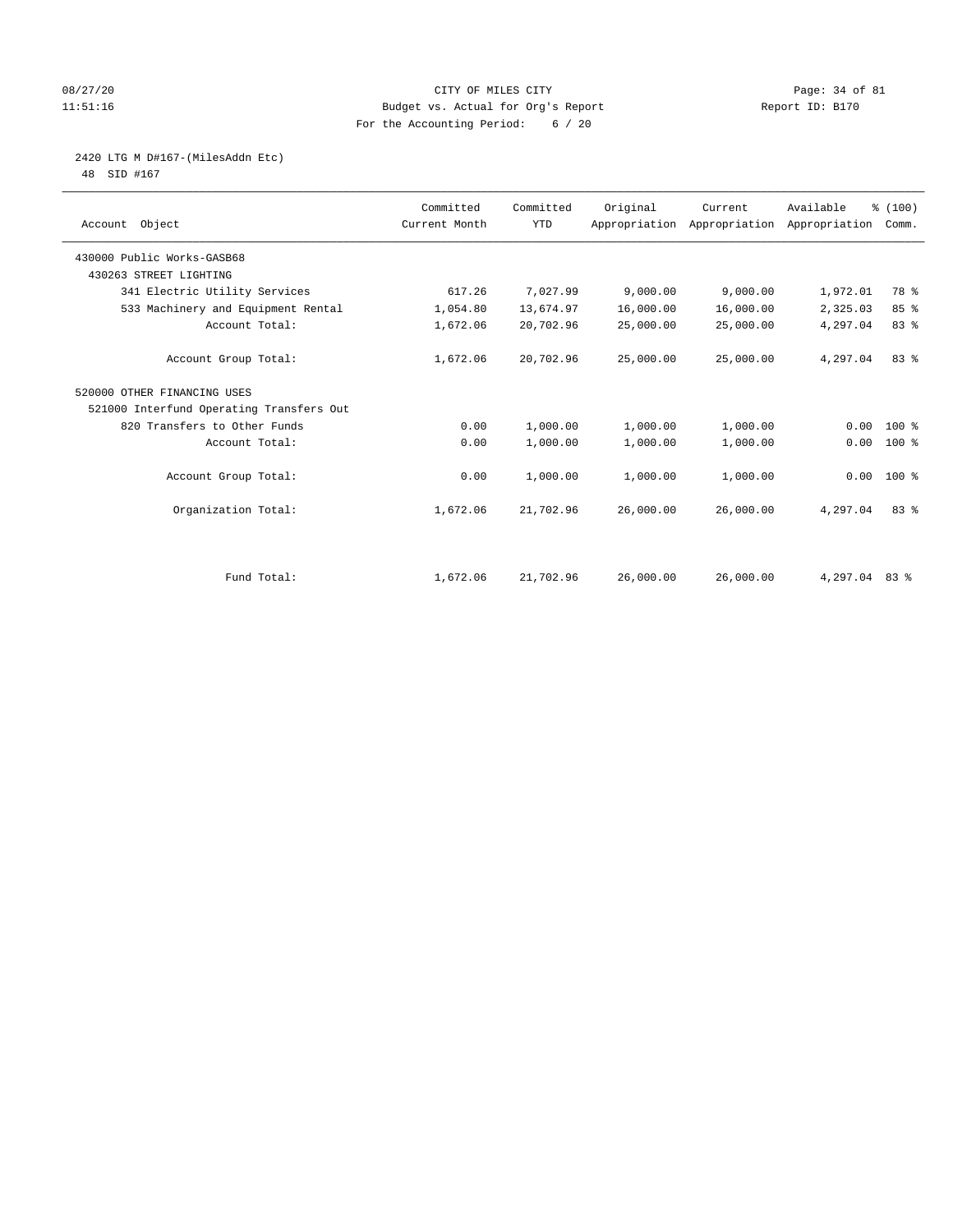# 08/27/20 Page: 35 of 81 11:51:16 Budget vs. Actual for Org's Report Report ID: B170 For the Accounting Period: 6 / 20

 2430 LTG M D#171-(Balsam Est) 49 SID #171

| Account Object                           | Committed<br>Current Month | Committed<br><b>YTD</b> | Original | Current  | Available<br>Appropriation Appropriation Appropriation Comm. | % (100) |
|------------------------------------------|----------------------------|-------------------------|----------|----------|--------------------------------------------------------------|---------|
| 430000 Public Works-GASB68               |                            |                         |          |          |                                                              |         |
| 430263 STREET LIGHTING                   |                            |                         |          |          |                                                              |         |
| 230 Repair and Maintenance Supplies      | 0.00                       | 750.00                  | 1,600.00 | 1,600.00 | 850.00                                                       | 47 %    |
| 341 Electric Utility Services            | 181.46                     | 2,040.26                | 1,950.00 | 1,950.00 | $-90.26$                                                     | $105$ % |
| 360 Contr R & M                          | 0.00                       | 750.00                  | 1,200.00 | 1,200.00 | 450.00                                                       | 63%     |
| Account Total:                           | 181.46                     | 3,540.26                | 4,750.00 | 4,750.00 | 1,209.74                                                     | 75 %    |
| Account Group Total:                     | 181.46                     | 3,540.26                | 4,750.00 | 4,750.00 | 1,209.74                                                     | 75 %    |
| 520000 OTHER FINANCING USES              |                            |                         |          |          |                                                              |         |
| 521000 Interfund Operating Transfers Out |                            |                         |          |          |                                                              |         |
| 820 Transfers to Other Funds             | 0.00                       | 1,000.00                | 1,000.00 | 1,000.00 | 0.00                                                         | $100*$  |
| Account Total:                           | 0.00                       | 1,000.00                | 1,000.00 | 1,000.00 | 0.00                                                         | $100*$  |
| Account Group Total:                     | 0.00                       | 1,000.00                | 1,000.00 | 1,000.00 | 0.00                                                         | $100*$  |
| Organization Total:                      | 181.46                     | 4,540.26                | 5,750.00 | 5,750.00 | 1,209.74                                                     | 79 %    |
|                                          |                            |                         |          |          |                                                              |         |
| Fund Total:                              | 181.46                     | 4,540.26                | 5,750.00 | 5,750.00 | 1,209.74 79 %                                                |         |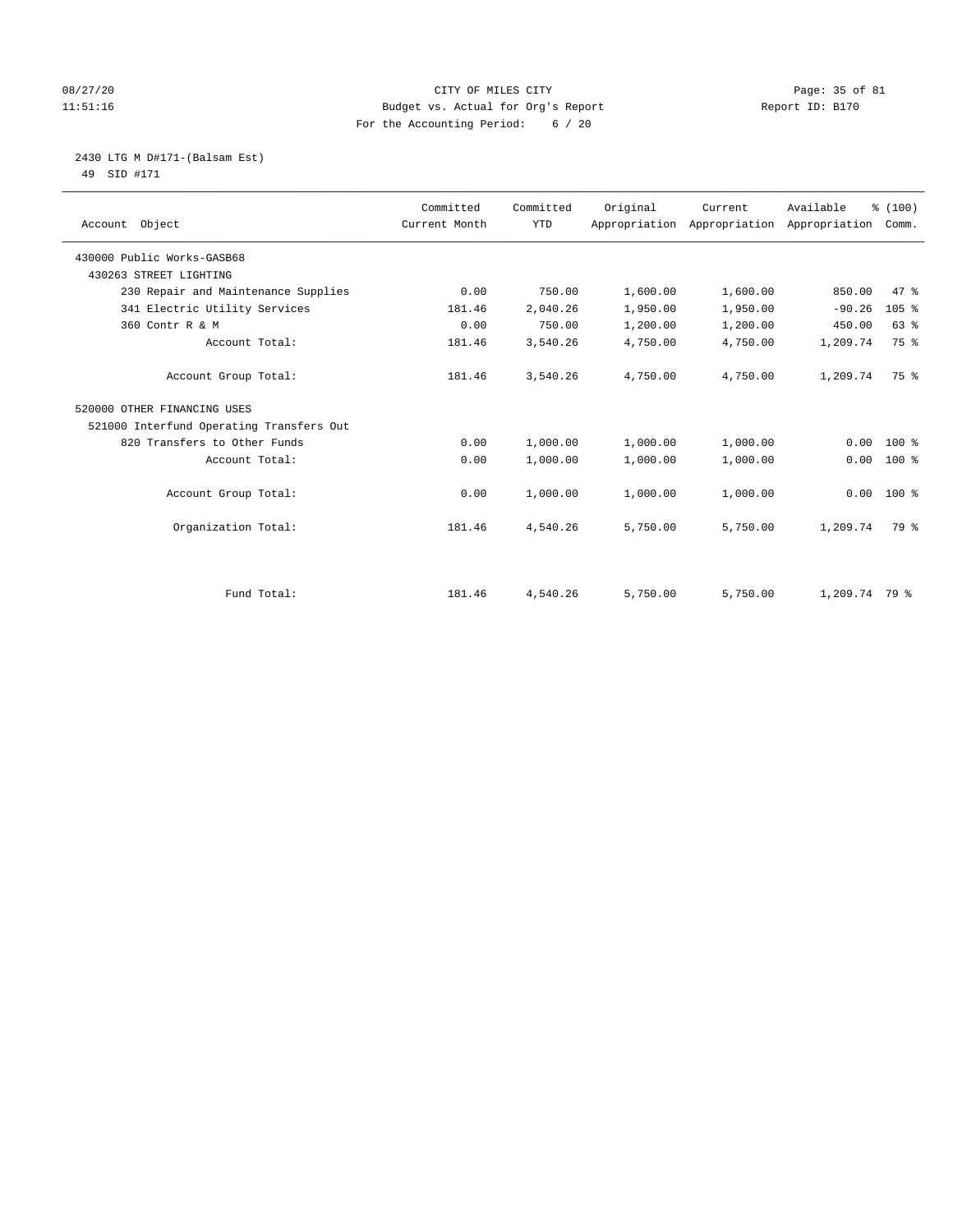# 08/27/20 Page: 36 of 81 11:51:16 Budget vs. Actual for Org's Report Report ID: B170 For the Accounting Period: 6 / 20

 2440 LTG M D#172-(Main Str) 50 SID #172

| Account Object                           | Committed<br>Current Month | Committed<br><b>YTD</b> | Original  | Current<br>Appropriation Appropriation | Available<br>Appropriation | % (100)<br>Comm. |
|------------------------------------------|----------------------------|-------------------------|-----------|----------------------------------------|----------------------------|------------------|
| 430000 Public Works-GASB68               |                            |                         |           |                                        |                            |                  |
| 430263 STREET LIGHTING                   |                            |                         |           |                                        |                            |                  |
| 230 Repair and Maintenance Supplies      | 0.00                       | 5,733.18                | 4,000.00  | 4,000.00                               | $-1,733.18$                | $143$ %          |
| 341 Electric Utility Services            | 1,631.41                   | 18,818.62               | 24,000.00 | 24,000.00                              | 5,181.38                   | 78 %             |
| 360 Contr R & M                          | 0.00                       | 2,117.70                | 3,000.00  | 3,000.00                               | 882.30                     | 71 %             |
| Account Total:                           | 1,631.41                   | 26,669.50               | 31,000.00 | 31,000.00                              | 4,330.50                   | 86 %             |
| Account Group Total:                     | 1,631.41                   | 26,669.50               | 31,000.00 | 31,000.00                              | 4,330.50                   | 86 %             |
| 520000 OTHER FINANCING USES              |                            |                         |           |                                        |                            |                  |
| 521000 Interfund Operating Transfers Out |                            |                         |           |                                        |                            |                  |
| 820 Transfers to Other Funds             | 0.00                       | 1,000.00                | 1,000.00  | 1,000.00                               | 0.00                       | $100*$           |
| Account Total:                           | 0.00                       | 1,000.00                | 1,000.00  | 1,000.00                               | 0.00                       | 100 %            |
| Account Group Total:                     | 0.00                       | 1,000.00                | 1,000.00  | 1,000.00                               | 0.00                       | 100 %            |
| Organization Total:                      | 1,631.41                   | 27,669.50               | 32,000.00 | 32,000.00                              | 4,330.50                   | 86 %             |
|                                          |                            |                         |           |                                        |                            |                  |
| Fund Total:                              | 1,631.41                   | 27,669.50               | 32,000.00 | 32,000.00                              | 4,330.50 86 %              |                  |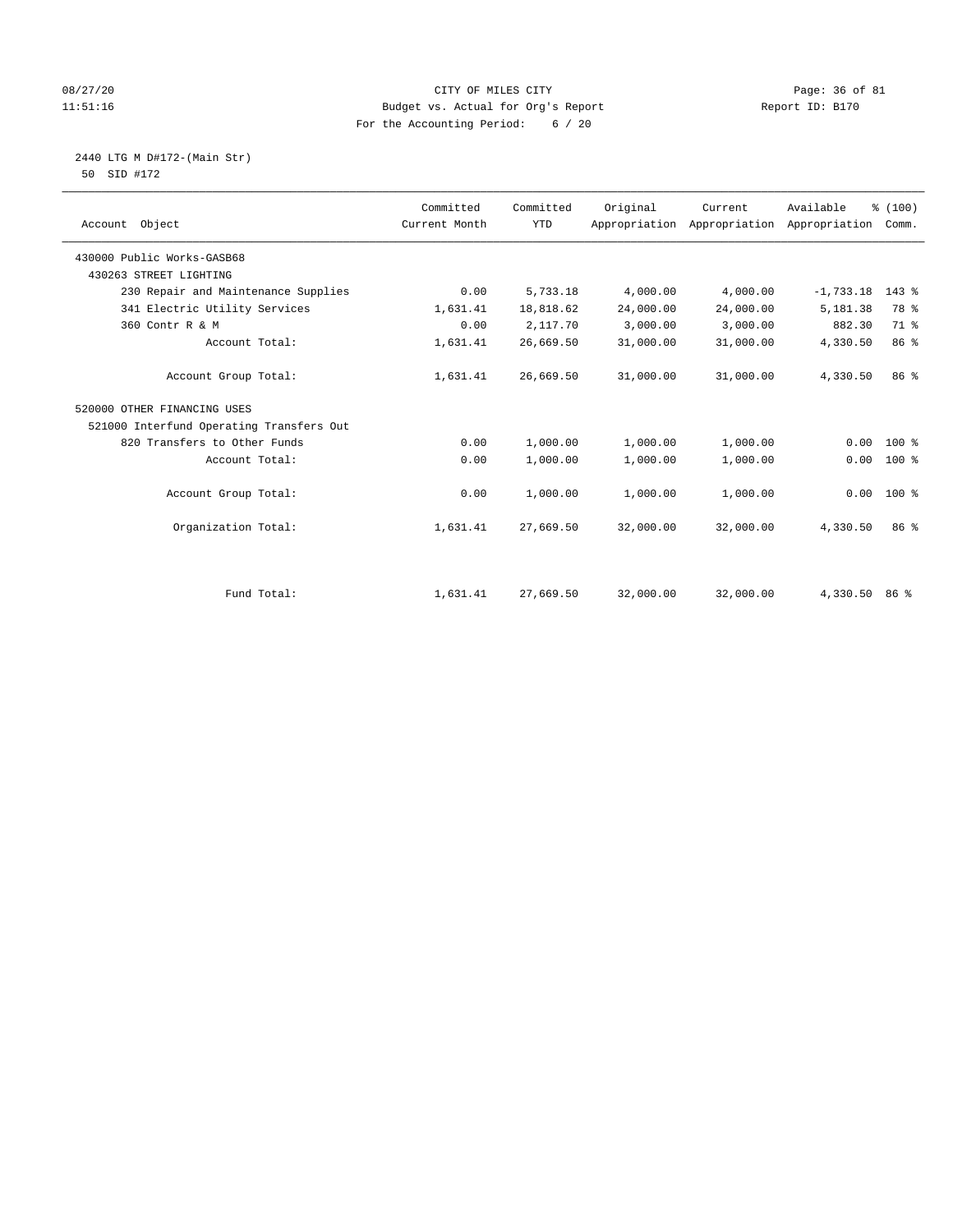# 08/27/20 Page: 37 of 81 11:51:16 Budget vs. Actual for Org's Report Report ID: B170 For the Accounting Period: 6 / 20

#### 2450 LTG M D#195-(SG-Trico) 51 SID #195

|                                          | Committed     | Committed  | Original | Current   | Available                                 | % (100) |  |
|------------------------------------------|---------------|------------|----------|-----------|-------------------------------------------|---------|--|
| Account Object                           | Current Month | <b>YTD</b> |          |           | Appropriation Appropriation Appropriation | Comm.   |  |
|                                          |               |            |          |           |                                           |         |  |
| 430000 Public Works-GASB68               |               |            |          |           |                                           |         |  |
| 430263 STREET LIGHTING                   |               |            |          |           |                                           |         |  |
| 341 Electric Utility Services            | 401.84        | 4,822.08   | 6,300.00 | 6,300.00  | 1,477.92                                  | 77.8    |  |
| Account Total:                           | 401.84        | 4,822.08   | 6,300.00 | 6, 300.00 | 1,477.92                                  | 77.8    |  |
| Account Group Total:                     | 401.84        | 4,822.08   | 6,300.00 | 6, 300.00 | 1,477.92                                  | 77 %    |  |
| 520000 OTHER FINANCING USES              |               |            |          |           |                                           |         |  |
| 521000 Interfund Operating Transfers Out |               |            |          |           |                                           |         |  |
| 820 Transfers to Other Funds             | 0.00          | 1,000.00   | 1,000.00 | 1,000.00  | 0.00                                      | $100*$  |  |
| Account Total:                           | 0.00          | 1,000.00   | 1,000.00 | 1,000.00  | 0.00                                      | $100*$  |  |
|                                          |               |            |          |           |                                           |         |  |
| Account Group Total:                     | 0.00          | 1,000.00   | 1,000.00 | 1,000.00  | 0.00                                      | $100*$  |  |
| Organization Total:                      | 401.84        | 5,822.08   | 7,300.00 | 7,300.00  | 1,477.92                                  | $80*$   |  |
|                                          |               |            |          |           |                                           |         |  |
|                                          |               |            |          |           |                                           |         |  |
| Fund Total:                              | 401.84        | 5,822.08   | 7,300.00 | 7,300.00  | $1,477.92$ 80 %                           |         |  |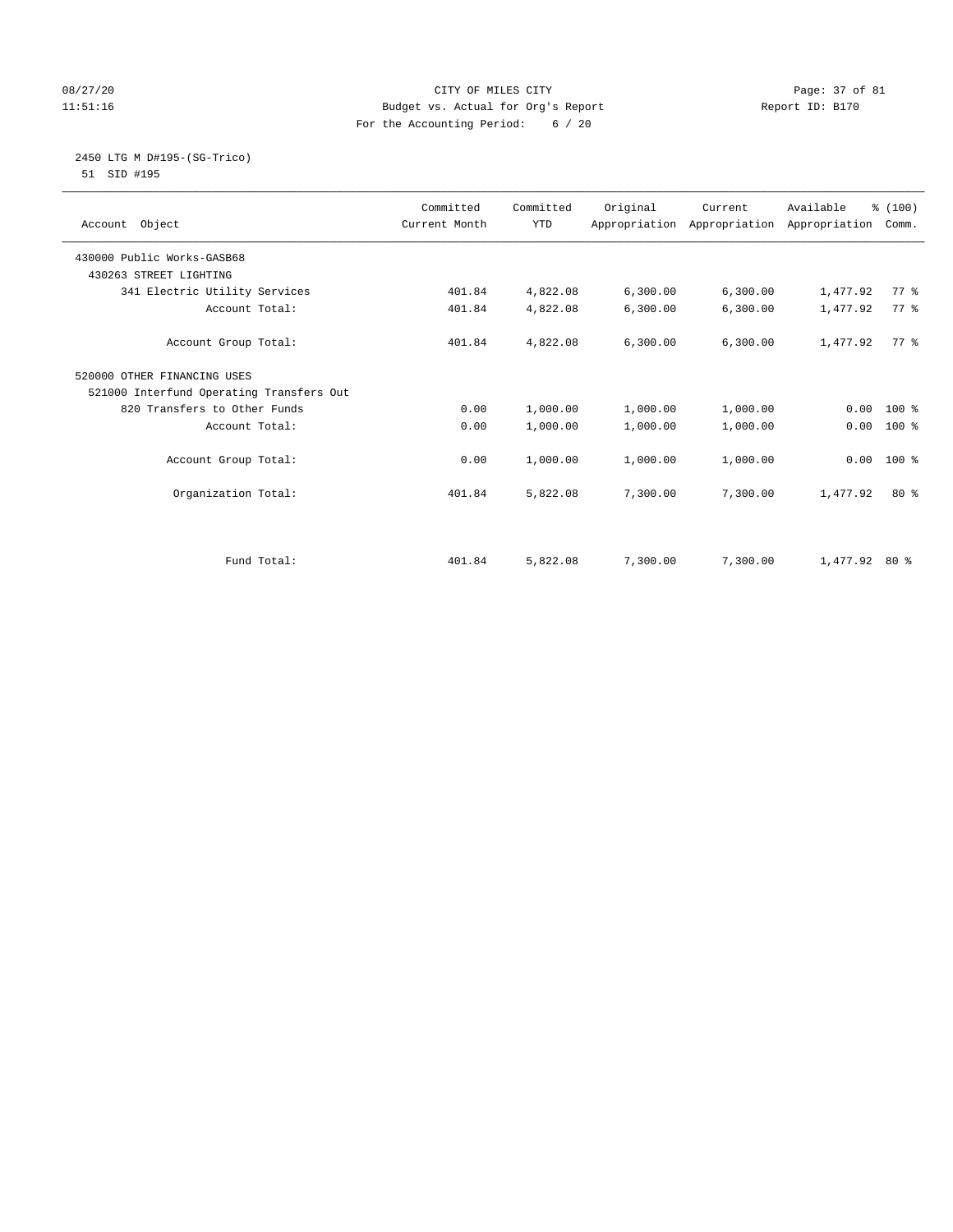# 08/27/20 Page: 38 of 81 11:51:16 Budget vs. Actual for Org's Report Report ID: B170 For the Accounting Period: 6 / 20

# 2470 LTG M D#202-(SG-MDU&NV)

72 SID #202

| Account Object                           | Committed<br>Current Month | Committed<br><b>YTD</b> | Original | Current<br>Appropriation Appropriation Appropriation | Available     | % (100)<br>Comm. |  |
|------------------------------------------|----------------------------|-------------------------|----------|------------------------------------------------------|---------------|------------------|--|
| 430000 Public Works-GASB68               |                            |                         |          |                                                      |               |                  |  |
| 430263 STREET LIGHTING                   |                            |                         |          |                                                      |               |                  |  |
| 341 Electric Utility Services            | 128.05                     | 1,457.89                | 2,300.00 | 2,300.00                                             | 842.11        | $63$ $%$         |  |
| 533 Machinery and Equipment Rental       | 325.90                     | 4,244.82                | 6,000.00 | 6,000.00                                             | 1,755.18      | 71 %             |  |
| Account Total:                           | 453.95                     | 5,702.71                | 8,300.00 | 8,300.00                                             | 2,597.29      | 69 %             |  |
| Account Group Total:                     | 453.95                     | 5,702.71                | 8,300.00 | 8,300.00                                             | 2,597.29      | 69 %             |  |
| 520000 OTHER FINANCING USES              |                            |                         |          |                                                      |               |                  |  |
| 521000 Interfund Operating Transfers Out |                            |                         |          |                                                      |               |                  |  |
| 820 Transfers to Other Funds             | 0.00                       | 1,000.00                | 1,000.00 | 1,000.00                                             | 0.00          | 100 %            |  |
| Account Total:                           | 0.00                       | 1,000.00                | 1,000.00 | 1,000.00                                             | 0.00          | $100$ %          |  |
| Account Group Total:                     | 0.00                       | 1,000.00                | 1,000.00 | 1,000.00                                             | 0.00          | $100*$           |  |
| Organization Total:                      | 453.95                     | 6,702.71                | 9,300.00 | 9,300.00                                             | 2,597.29      | 72 %             |  |
|                                          |                            |                         |          |                                                      |               |                  |  |
| Fund Total:                              | 453.95                     | 6,702.71                | 9,300.00 | 9,300.00                                             | 2,597.29 72 % |                  |  |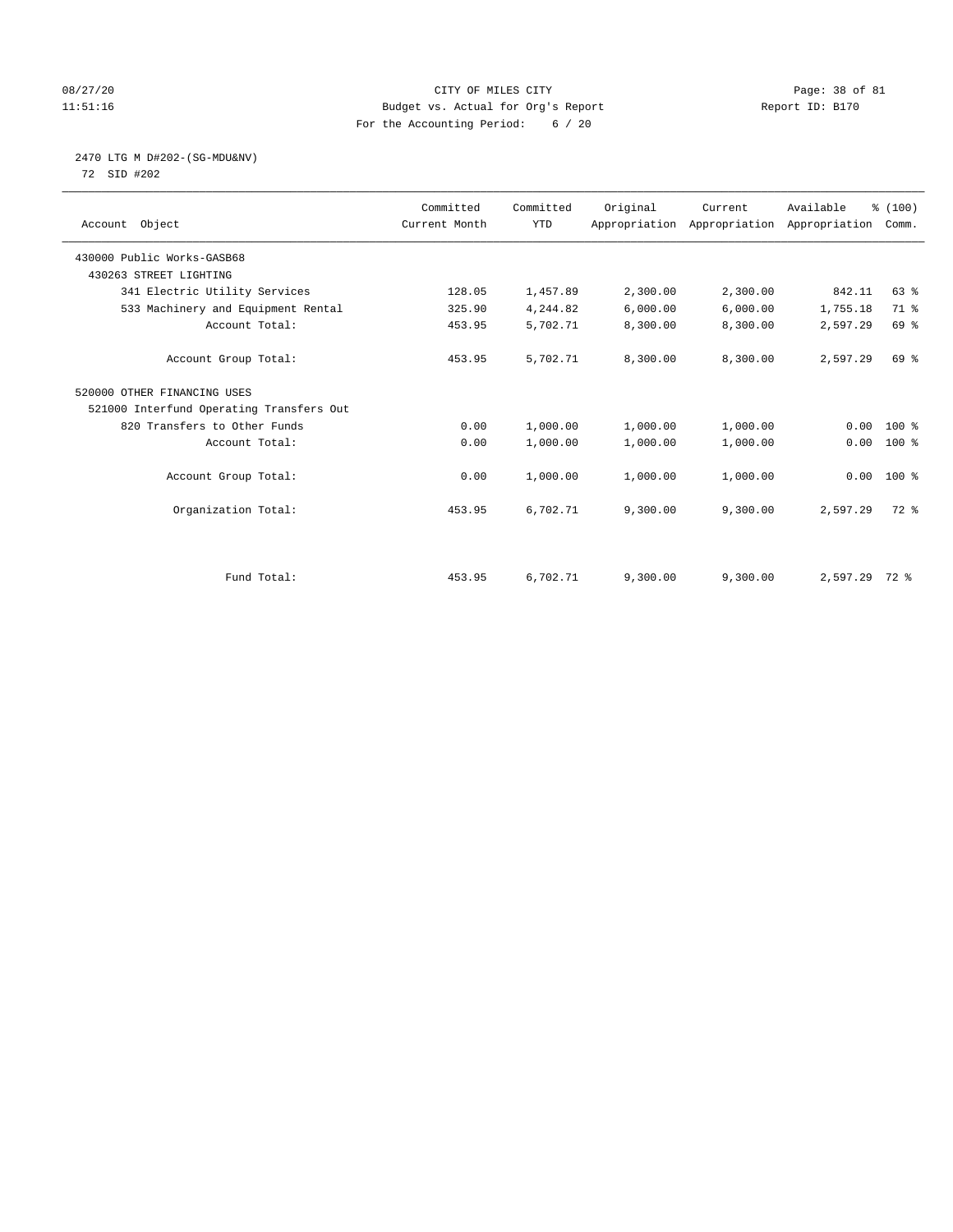# 08/27/20 Page: 39 of 81 11:51:16 Budget vs. Actual for Org's Report Report ID: B170 For the Accounting Period: 6 / 20

### 2480 LTG M M#173-(Milestown Estates)

47 SID #173(Ltg-Milestown)

| Account Object                           | Committed<br>Current Month | Committed<br><b>YTD</b> | Original | Current  | Available<br>Appropriation Appropriation Appropriation | % (100)<br>Comm. |
|------------------------------------------|----------------------------|-------------------------|----------|----------|--------------------------------------------------------|------------------|
| 430000 Public Works-GASB68               |                            |                         |          |          |                                                        |                  |
| 430263 STREET LIGHTING                   |                            |                         |          |          |                                                        |                  |
| 230 Repair and Maintenance Supplies      | 0.00                       | 720.00                  | 900.00   | 900.00   | 180.00                                                 | 80%              |
| 341 Electric Utility Services            | 141.21                     | 1,680.06                | 1,600.00 | 1,600.00 | $-80.06$                                               | 105 %            |
| 360 Contr R & M                          | 0.00                       | 306.25                  | 200.00   | 210.00   | $-96.25$                                               | $146$ %          |
| Account Total:                           | 141.21                     | 2,706.31                | 2,700.00 | 2,710.00 | 3.69                                                   | $100$ %          |
| Account Group Total:                     | 141.21                     | 2,706.31                | 2,700.00 | 2,710.00 | 3.69                                                   | $100*$           |
| 520000 OTHER FINANCING USES              |                            |                         |          |          |                                                        |                  |
| 521000 Interfund Operating Transfers Out |                            |                         |          |          |                                                        |                  |
| 820 Transfers to Other Funds             | 0.00                       | 250.00                  | 250.00   | 250.00   | 0.00                                                   | $100*$           |
| Account Total:                           | 0.00                       | 250.00                  | 250.00   | 250.00   | 0.00                                                   | 100 %            |
| Account Group Total:                     | 0.00                       | 250.00                  | 250.00   | 250.00   | 0.00                                                   | 100 %            |
| Organization Total:                      | 141.21                     | 2,956.31                | 2,950.00 | 2,960.00 | 3.69                                                   | $100*$           |
|                                          |                            |                         |          |          |                                                        |                  |
| Fund Total:                              | 141.21                     | 2,956.31                | 2,950.00 | 2,960.00 | $3.69$ 100 %                                           |                  |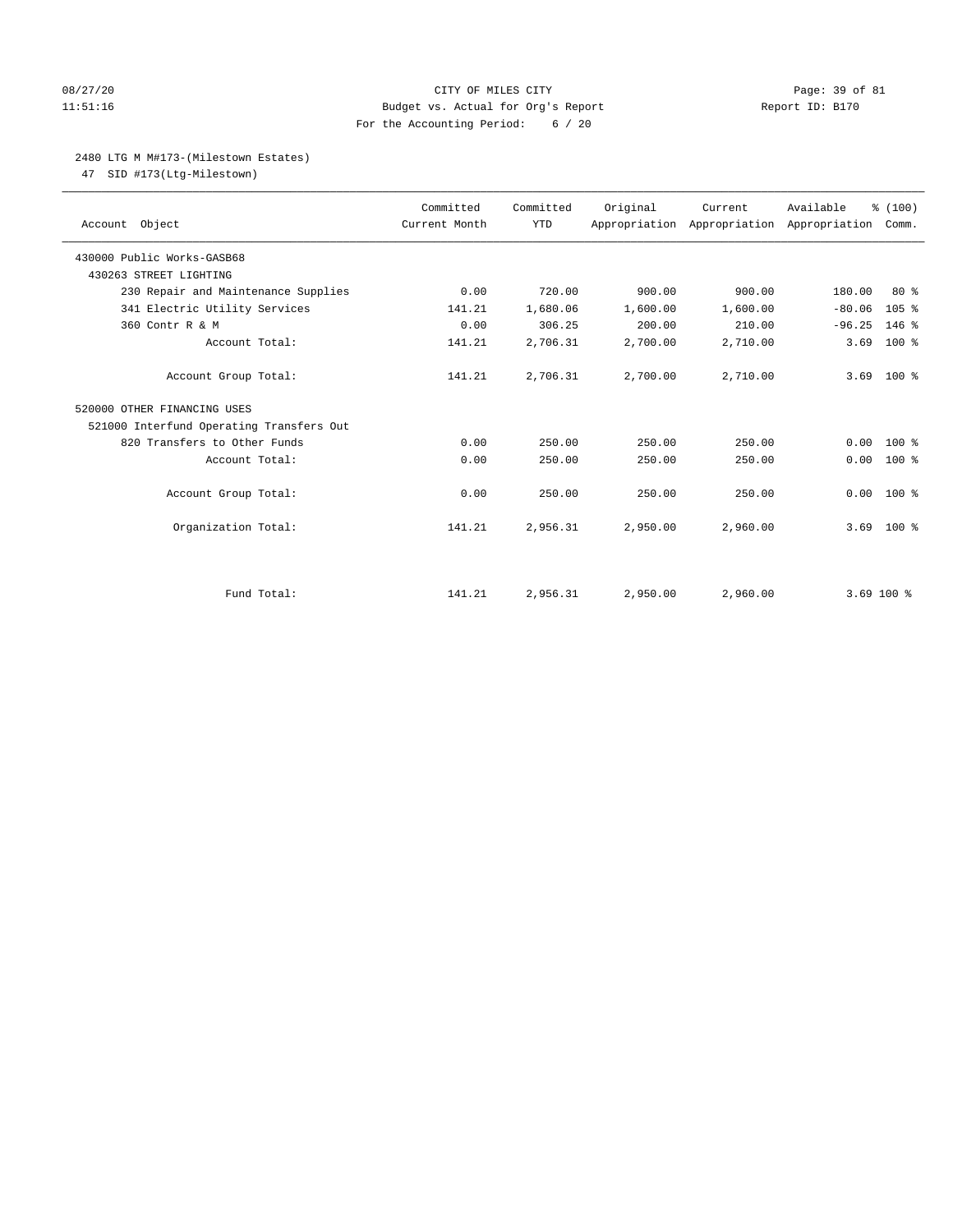#### 08/27/20 Page: 40 of 81 11:51:16 Budget vs. Actual for Org's Report Report ID: B170 For the Accounting Period: 6 / 20

————————————————————————————————————————————————————————————————————————————————————————————————————————————————————————————————————

# 2510 STR MAINT DIST #204

107 Paved St. Maint. Dist.#204

|                                                              | Committed           | Committed              | Original               | Current                | Available                                       | % (100)         |  |
|--------------------------------------------------------------|---------------------|------------------------|------------------------|------------------------|-------------------------------------------------|-----------------|--|
| Account Object                                               | Current Month       | YTD                    |                        |                        | Appropriation Appropriation Appropriation Comm. |                 |  |
|                                                              |                     |                        |                        |                        |                                                 |                 |  |
| 430000 Public Works-GASB68                                   |                     |                        |                        |                        |                                                 |                 |  |
| 430220 Operations                                            |                     |                        |                        |                        |                                                 | 76 %            |  |
| 111 Salaries and Wages - Permanent<br>121 OVERTIME-PERMANENT | 19,656.23<br>133.94 | 220,190.85<br>3,136.03 | 288,316.00<br>9,100.00 | 288,316.00<br>9,100.00 | 68,125.15<br>5,963.97                           | $34$ $%$        |  |
| 131 VACATION                                                 | 1,134.01            | 15,973.06              | 19,600.00              | 19,600.00              | 3,626.94                                        | 81 %            |  |
| 132 SICK LEAVE                                               | 45.20               | 5,563.46               | 13,000.00              | 13,000.00              | 7,436.54                                        | 43 %            |  |
| 133 OTHER LEAVE PAY                                          | 1,544.95            | 1,588.93               | 4,735.00               | 4,735.00               | 3,146.07                                        | $34$ %          |  |
| 134 HOLIDAY PAY                                              | 121.82              | 1,356.73               | 3,000.00               | 3,000.00               | 1,643.27                                        | 45 %            |  |
| 141 Unemployment Insurance                                   | 33.95               | 373.26                 | 507.00                 | 507.00                 | 133.74                                          | 74 %            |  |
| 142 Workers' Compensation                                    | 1,130.20            | 13,471.94              | 17,128.00              | 17,128.00              | 3,656.06                                        | 79 %            |  |
| 143 Health Insurance                                         | 5,699.99            | 58,525.16              | 66,278.00              | 66,278.00              | 7,752.84                                        | 88 %            |  |
| 144 FICA                                                     | 1,674.42            | 18,141.72              | 25,838.00              | 25,838.00              | 7,696.28                                        | 70 %            |  |
| 145 PERS                                                     | 1,828.60            | 21,337.28              | 29,283.00              | 29,283.00              | 7,945.72                                        | 73 %            |  |
| 196 CLOTHING ALLOTMENT                                       | 0.00                | 861.50                 | 1,000.00               | 1,000.00               | 138.50                                          | 86 %            |  |
| 210 Office Supplies and Materials                            | 8.45                | 1,802.12               | 3,000.00               | 3,000.00               | 1,197.88                                        | 60 %            |  |
| 214 Small Items of Equipment                                 | 0.00                | 6,428.43               | 25,000.00              | 25,000.00              | 18,571.57                                       | $26$ %          |  |
| 220 Operating Expenses                                       | 399.75              | 17,372.40              | 20,000.00              | 20,000.00              | 2,627.60                                        | 87%             |  |
| 222 Chemicals, Lab & Med Supplies                            | 91.00               | 1,182.12               | 1,500.00               | 1,500.00               | 317.88                                          | 79 %            |  |
| 226 Clothing and Uniforms                                    | 79.98               | 1,160.37               | 900.00                 | 900.00                 | $-260.37$                                       | $129$ %         |  |
| 230 Repair and Maintenance Supplies                          | 1,021.69            | 4,544.49               | 10,000.00              | 10,000.00              | 5,455.51                                        | 45 %            |  |
| 231 Gas, Oil, Diesel Fuel, Grease, etc.                      | 2,455.83            | 24,436.18              | 40,000.00              | 40,000.00              | 15,563.82                                       | 61 %            |  |
| 241 Consumable Tools                                         | 0.00                | 0.00                   | 50.00                  | 50.00                  | 50.00                                           | 0 <sup>8</sup>  |  |
| 242 Sign Parts and Supplies                                  | 0.00                | 1,827.07               | 8,000.00               | 8,000.00               | 6,172.93                                        | $23$ $%$        |  |
| 311 Postage, Box Rent, Etc.                                  | 12.13               | 50.46                  | 200.00                 | 200.00                 | 149.54                                          | $25$ %          |  |
| 320 Printing, Duplicating, Typing &                          | 0.00                | 0.00                   | 100.00                 | 100.00                 | 100.00                                          | 0 <sup>8</sup>  |  |
| 330 Publicity, Subscriptions & Dues                          | 0.00                | 0.00                   | 500.00                 | 500.00                 | 500.00                                          | 0 <sup>8</sup>  |  |
| 331 Publication of Formal & Legal Notices                    | 55.25               | 842.99                 | 500.00                 | 500.00                 | $-342.99$                                       | $169$ %         |  |
| 334 Memberships, Registrations & Dues                        | 0.00                | 169.60                 | 350.00                 | 350.00                 | 180.40                                          | 48 %            |  |
| 341 Electric Utility Services                                | 143.10              | 1,785.48               | 1,210.00               | 1,210.00               | $-575.48$                                       | 148 %           |  |
| 344 Gas Utility Service                                      | 11.64               | 631.63                 | 1,200.00               | 1,200.00               | 568.37                                          | 53%             |  |
| 345 Telephone                                                | 103.79              | 771.45                 | 1,000.00               | 1,000.00               | 228.55                                          | 77.8            |  |
| 346 Garbage Service                                          | 0.00                | 0.00                   | 175.00                 | 175.00                 | 175.00                                          | 0 <sup>8</sup>  |  |
| 347 Internet                                                 | 0.00                | 0.00                   | 200.00                 | 200.00                 | 200.00                                          | 0 <sup>8</sup>  |  |
| 350 Professional Services                                    | 8,308.74            | 66,904.28              | 50,000.00              | 50,000.00              | $-16,904.28$                                    | 134 %           |  |
| 360 Contr R & M                                              | 210.79              | 1,473.24               | 10,000.00              | 10,000.00              | 8,526.76                                        | 15 <sup>°</sup> |  |
| 363 R&M Vehicles/Equip/Labor-PW                              | 11,135.50           | 84, 379. 14            | 100,000.00             | 100,000.00             | 15,620.86                                       | 84 %            |  |
| 370 Travel                                                   | 0.00                | 605.96                 | 1,000.00               | 1,000.00               | 394.04                                          | 61 %            |  |
| 380 Training Services                                        | 41.62               | 313.44                 | 1,000.00               | 1,000.00               | 686.56                                          | $31$ %          |  |
| 382 Books                                                    | 0.00                | 0.00                   | 100.00                 | 100.00                 | 100.00                                          | 0 <sup>8</sup>  |  |
| 511 Insurance on Buildings                                   | 0.00                | 702.83                 | 703.00                 | 703.00                 |                                                 | $0.17$ 100 %    |  |
| 512 Insurance on Vehicles & Equipment                        | 0.00                | 3,468.47               | 3,469.00               | 3,469.00               |                                                 | $0.53$ 100 %    |  |
| 513 Liability                                                | 0.00                | 12,721.84              | 12,722.00              | 12,722.00              |                                                 | $0.16$ 100 %    |  |
| 531 Building & Office Rental                                 | 350.00              | 4,200.00               | 4,200.00               | 4,200.00               |                                                 | $0.00 100$ %    |  |
| 532 Land Rental                                              | 4,486.94            | 10,310.41              | 8,100.00               | 8,100.00               | $-2, 210.41$ 127 %                              |                 |  |
| Account Total:                                               | 61,919.51           | 608,604.32             | 782,964.00             | 782,964.00             | 174,359.68                                      | 78 %            |  |
| 430233 Roadway/Re-surfacing                                  |                     |                        |                        |                        |                                                 |                 |  |
| 230 Repair and Maintenance Supplies                          | 30,707.64           | 57,221.50              | 80,000.00              | 80,000.00              | 22,778.50                                       | 72 %            |  |
| 350 Professional Services                                    | 0.00                | 0.00                   | 5,000.00               | 5,000.00               | 5,000.00                                        | 0 <sup>8</sup>  |  |
|                                                              |                     |                        |                        |                        |                                                 |                 |  |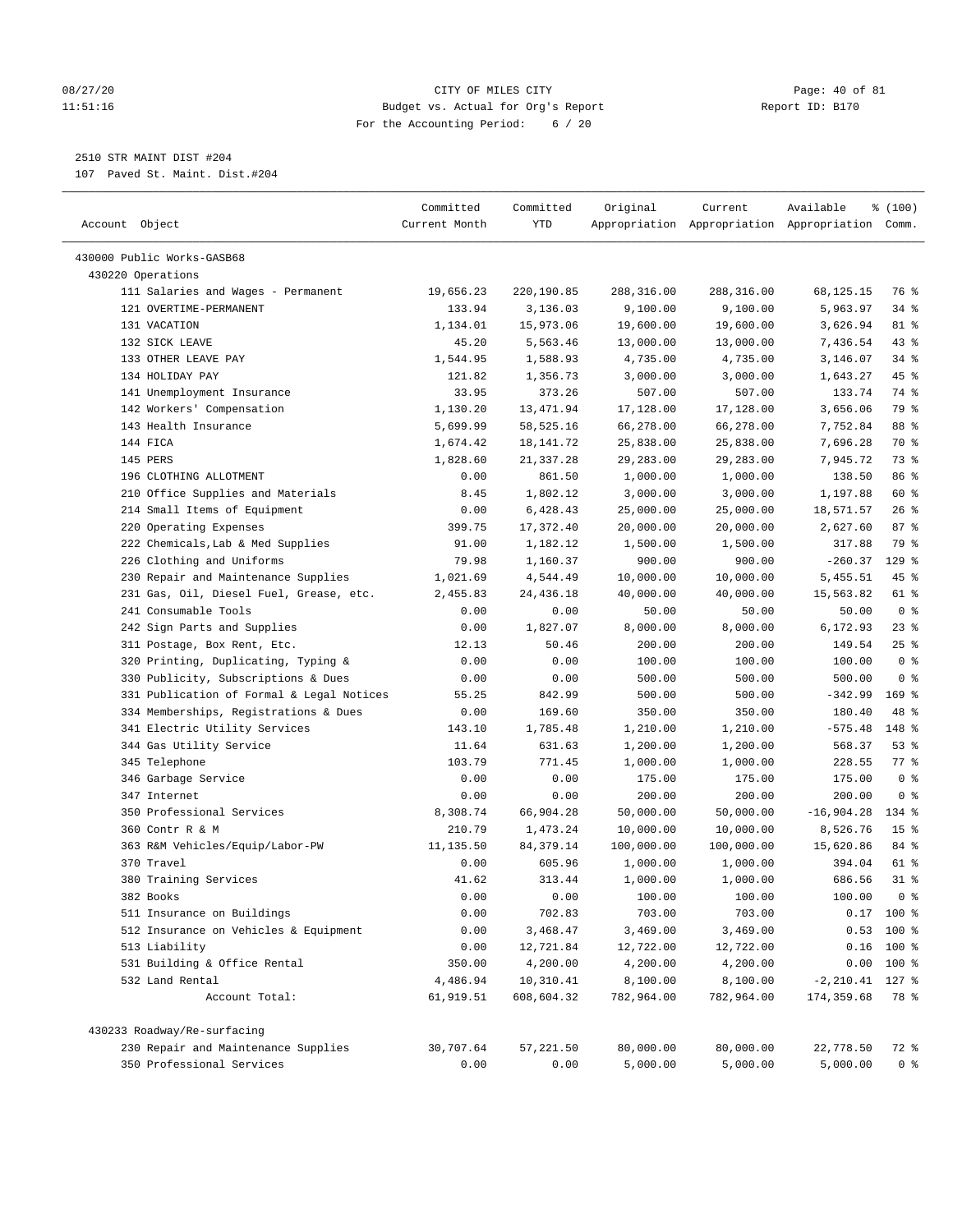# 08/27/20 Page: 41 of 81 11:51:16 Budget vs. Actual for Org's Report Report ID: B170 For the Accounting Period: 6 / 20

# 2510 STR MAINT DIST #204

107 Paved St. Maint. Dist.#204

| Account Object                           | Committed<br>Current Month | Committed<br><b>YTD</b>       | Original     | Current<br>Appropriation Appropriation Appropriation | Available          | % (100)<br>Comm. |  |
|------------------------------------------|----------------------------|-------------------------------|--------------|------------------------------------------------------|--------------------|------------------|--|
| Account Total:                           | 30,707.64                  | 57, 221, 50                   | 85,000.00    | 85,000.00                                            | 27,778.50          | $67$ $%$         |  |
| 430234 CURB AND GUTTER                   |                            |                               |              |                                                      |                    |                  |  |
| 350 Professional Services                | 3,943.10                   | 41, 433.42                    | 40,000.00    | 40,000.00                                            | $-1,433.42$ 104 %  |                  |  |
| Account Total:                           | 3,943.10                   | 41, 433.42                    | 40,000.00    | 40,000.00                                            | $-1,433.42$ 104 %  |                  |  |
| 430235 Storm Drain & Culvert Maintenance |                            |                               |              |                                                      |                    |                  |  |
| 230 Repair and Maintenance Supplies      | 3,218.94                   | 66,194.66                     | 60,000.00    | 60,000.00                                            | $-6, 194.66$ 110 % |                  |  |
| 350 Professional Services                | 5,559.55                   | 35,775.65                     | 10,000.00    | 10,000.00                                            | $-25,775.65$       | 358 %            |  |
| Account Total:                           | 8,778.49                   | 101,970.31                    | 70,000.00    | 70,000.00                                            | $-31,970.31$ 146 % |                  |  |
| 430236 Darling Addition Project          |                            |                               |              |                                                      |                    |                  |  |
| 220 Operating Expenses                   | $-402, 366.95$             | 0.00                          | 400,000.00   | 400,000.00                                           | 400,000.00         | 0 <sup>8</sup>   |  |
| 230 Repair and Maintenance Supplies      | $-496, 192.58$             | 0.00                          | 500,000.00   | 500,000.00                                           | 500,000.00         | 0 <sup>8</sup>   |  |
| 350 Professional Services                | $-197,974.00$              | 0.00                          | 200,000.00   | 200,000.00                                           | 200,000.00         | 0 <sup>8</sup>   |  |
| 940 Machinery & Equipment                |                            | 1, 230, 112.97 1, 230, 112.97 | 0.00         | 0.00                                                 | $-1, 230, 112.97$  | $***$ 2          |  |
| Account Total:                           |                            | 133, 579. 44 1, 230, 112. 97  | 1,100,000.00 | 1,100,000.00                                         | $-130, 112.97$     | $112*$           |  |
| Account Group Total:                     |                            | 238, 928.18 2, 039, 342.52    | 2,077,964.00 | 2,077,964.00                                         | 38,621.48          | 98 %             |  |
| 520000 OTHER FINANCING USES              |                            |                               |              |                                                      |                    |                  |  |
| 521000 Interfund Operating Transfers Out |                            |                               |              |                                                      |                    |                  |  |
| 820 Transfers to Other Funds             | 24,875.28                  | 102,449.28                    | 99,536.00    | 102,449.00                                           | $-0.28$            | $100*$           |  |
| Account Total:                           | 24,875.28                  | 102,449.28                    | 99,536.00    | 102,449.00                                           | $-0.28$            | $100*$           |  |
| Account Group Total:                     | 24,875.28                  | 102,449.28                    | 99,536.00    | 102,449.00                                           | $-0.28$            | $100*$           |  |
| Organization Total:                      |                            | 263,803.46 2,141,791.80       | 2,177,500.00 | 2,180,413.00                                         | 38,621.20          | 98 <sup>8</sup>  |  |
| Fund Total:                              |                            | 263,803.46 2,141,791.80       | 2,177,500.00 | 2,180,413.00                                         | 38,621.20 98 %     |                  |  |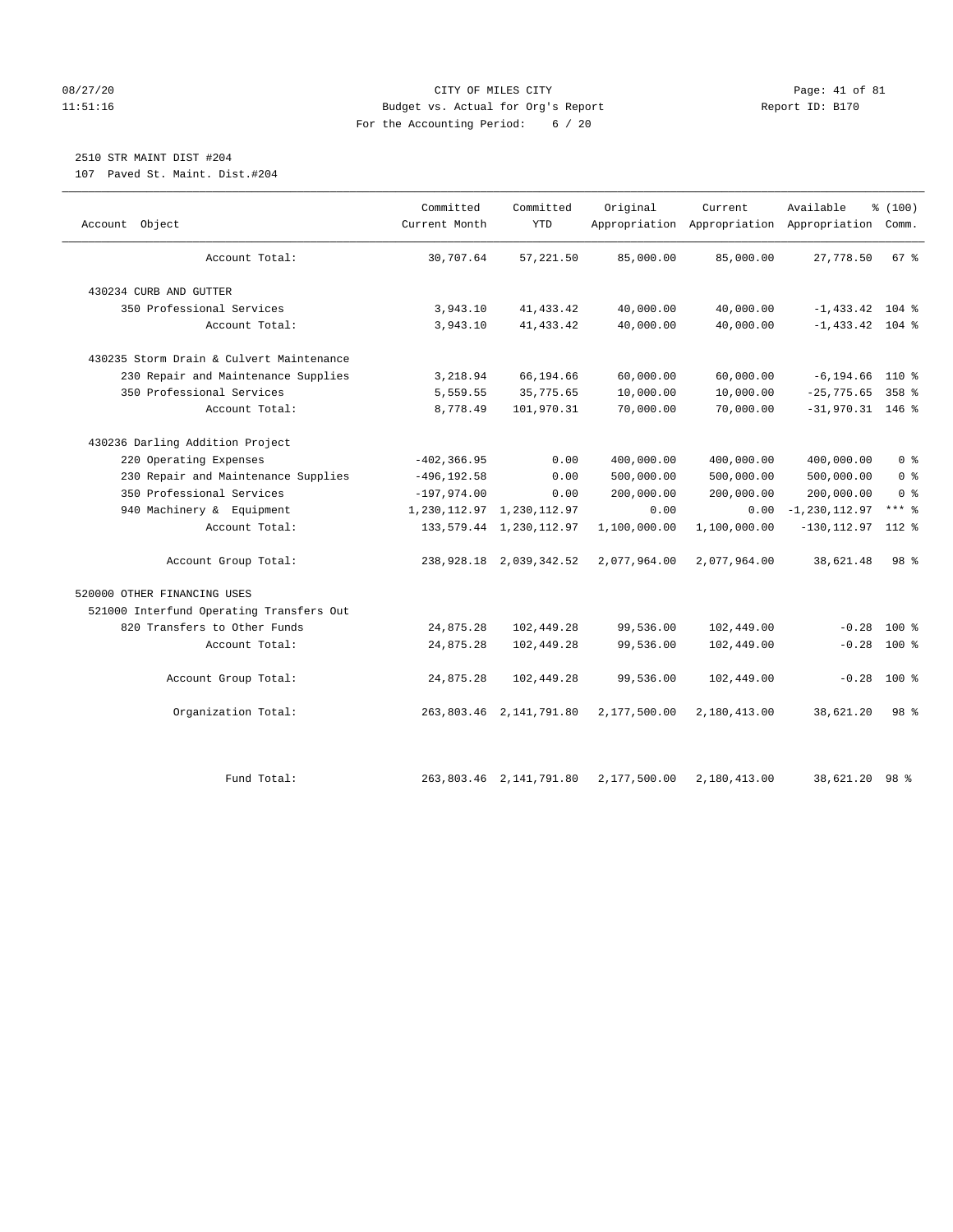### 08/27/20 Page: 42 of 81 11:51:16 Budget vs. Actual for Org's Report Report ID: B170 For the Accounting Period: 6 / 20

————————————————————————————————————————————————————————————————————————————————————————————————————————————————————————————————————

# 2520 STR MAINT DIST #205

108 Street Maintenance (North Side)

| Account Object                                                     | Committed<br>Current Month | Committed<br>YTD       | Original                 | Current    | Available<br>Appropriation Appropriation Appropriation Comm. | \$(100)            |  |
|--------------------------------------------------------------------|----------------------------|------------------------|--------------------------|------------|--------------------------------------------------------------|--------------------|--|
| 430000 Public Works-GASB68                                         |                            |                        |                          |            |                                                              |                    |  |
| 430220 Operations                                                  |                            |                        |                          |            |                                                              |                    |  |
| 111 Salaries and Wages - Permanent                                 | 5,367.83                   | 64, 164. 22            | 76,636.00                | 76,636.00  | 12,471.78                                                    | 84 %               |  |
| 121 OVERTIME-PERMANENT                                             | 33.83                      | 853.74                 | 2,500.00                 | 2,500.00   | 1,646.26                                                     | $34$ $%$           |  |
| 131 VACATION                                                       | 636.02                     | 5,241.92               | 6,000.00                 | 6,000.00   | 758.08                                                       | 87%                |  |
| 132 SICK LEAVE                                                     | 33.12                      | 1,758.56               | 3,800.00                 | 3,800.00   | 2,041.44                                                     | 46 %               |  |
| 133 OTHER LEAVE PAY                                                | 572.86                     | 583.85                 | 1,178.00                 | 1,178.00   | 594.15                                                       | 50%                |  |
| 134 HOLIDAY PAY                                                    | 30.84                      | 343.22                 | 800.00                   | 800.00     | 456.78                                                       | 43 %               |  |
| 141 Unemployment Insurance                                         | 10.01                      | 109.80                 | 136.00                   | 136.00     | 26.20                                                        | 81 %               |  |
| 142 Workers' Compensation                                          | 289.76                     | 3,475.33               | 4,697.00                 | 4,697.00   | 1,221.67                                                     | 74 %               |  |
| 143 Health Insurance                                               | 1,320.35                   | 15,480.62              | 17,547.00                | 17,547.00  | 2,066.38                                                     | 88 %               |  |
| 144 FICA                                                           | 495.72                     | 5,371.31               | 6,981.00                 | 6,981.00   | 1,609.69                                                     | $77$ $\frac{6}{9}$ |  |
| 145 PERS                                                           | 529.04                     | 6,272.01               | 7,882.00                 | 7,882.00   | 1,609.99                                                     | 80 %               |  |
| 196 CLOTHING ALLOTMENT                                             | 0.00                       | 247.00                 | 300.00                   | 300.00     | 53.00                                                        | $82$ $%$           |  |
| 210 Office Supplies and Materials                                  | 5.64                       | 445.15                 | 1,000.00                 | 1,000.00   | 554.85                                                       | 45 %               |  |
| 214 Small Items of Equipment                                       | 0.00                       | 1,606.97               | 2,000.00                 | 2,000.00   | 393.03                                                       | 80 %               |  |
| 220 Operating Expenses                                             | 100.19                     | 4,388.41               | 4,500.00                 | 4,500.00   | 111.59                                                       | 98 %               |  |
| 222 Chemicals, Lab & Med Supplies                                  | 22.75                      | 295.53                 | 500.00                   | 500.00     | 204.47                                                       | 59 %               |  |
| 226 Clothing and Uniforms                                          | 20.00                      | 290.11                 | 250.00                   | 250.00     | $-40.11$                                                     | $116$ %            |  |
| 230 Repair and Maintenance Supplies                                | 255.44                     | 1,138.12               | 5,000.00                 | 5,000.00   | 3,861.88                                                     | $23$ %             |  |
| 231 Gas, Oil, Diesel Fuel, Grease, etc.                            | 613.96                     | 7,650.27               | 10,000.00                | 10,000.00  | 2,349.73                                                     | 77 %               |  |
| 242 Sign Parts and Supplies                                        | 0.00                       | 456.79                 | 2,500.00                 | 2,500.00   | 2,043.21                                                     | 18 %               |  |
| 311 Postage, Box Rent, Etc.                                        | 12.12                      | 50.44                  | 60.00                    | 60.00      | 9.56                                                         | 84 %               |  |
| 330 Publicity, Subscriptions & Dues                                | 0.00                       | 0.00                   | 100.00                   | 100.00     | 100.00                                                       | 0 <sup>8</sup>     |  |
| 331 Publication of Formal & Legal Notices                          | 0.00                       | 68.14                  | 0.00                     | 0.00       | $-68.14$                                                     | $***$ 8            |  |
| 334 Memberships, Registrations & Dues                              | 0.00                       | 42.40                  | 50.00                    | 50.00      | 7.60                                                         | 85%                |  |
| 341 Electric Utility Services                                      | 6.19                       | 110.81                 | 170.00                   | 170.00     | 59.19                                                        | 65 %               |  |
| 344 Gas Utility Service                                            | 2.90                       | 157.89                 | 270.00                   | 270.00     | 112.11                                                       | 58 %               |  |
| 345 Telephone                                                      | 45.91                      | 337.29                 | 600.00                   | 600.00     | 262.71                                                       | 56%                |  |
| 350 Professional Services                                          | 1,009.34                   | 1,808.72               | 10,000.00                | 10,000.00  | 8,191.28                                                     | 18 <sup>°</sup>    |  |
| 360 Contr R & M                                                    | 112.82                     | 788.45                 | 1,500.00                 | 1,500.00   | 711.55                                                       | 53%                |  |
| 363 R&M Vehicles/Equip/Labor-PW                                    | 9,375.52                   | 39,038.83              | 35,000.00                | 35,000.00  | $-4,038.83$                                                  | 112 %              |  |
| 370 Travel                                                         | 0.00                       | 151.48                 | 250.00                   | 250.00     | 98.52                                                        | 61 %               |  |
| 380 Training Services                                              | 10.40                      | 78.36                  | 200.00                   | 200.00     | 121.64                                                       | 39%                |  |
| 382 Books                                                          | 0.00                       | 0.00                   | 100.00                   | 100.00     | 100.00                                                       | 0 <sup>8</sup>     |  |
| 511 Insurance on Buildings                                         | 0.00                       | 175.71                 | 176.00                   | 176.00     | 0.29                                                         | $100*$             |  |
| 512 Insurance on Vehicles & Equipment                              | 0.00                       | 867.11                 | 868.00                   | 868.00     | 0.89                                                         | $100*$             |  |
| 513 Liability                                                      | 0.00                       | 3,349.27               | 3,350.00                 | 3,350.00   | 0.73                                                         | $100$ %            |  |
| 531 Building & Office Rental                                       | 166.66                     | 1,999.92               | 2,000.00                 | 2,000.00   | 0.08                                                         | $100*$             |  |
| 532 Land Rental                                                    | 1,121.74                   | 1,121.74               | 1,500.00                 | 1,500.00   | 378.26                                                       | 75 %               |  |
| Account Total:                                                     | 22,200.96                  | 170, 319.49            | 210,401.00               | 210,401.00 | 40,081.51                                                    | 81 %               |  |
|                                                                    |                            |                        |                          |            |                                                              |                    |  |
| 430233 Roadway/Re-surfacing<br>230 Repair and Maintenance Supplies | 0.00                       | 541.05                 | 0.00                     | 0.00       | $-541.05$                                                    | *** 응              |  |
| 350 Professional Services                                          |                            |                        |                          | 125,000.00 |                                                              | $24$ %             |  |
| Account Total:                                                     | 6,826.91<br>6,826.91       | 29,459.86<br>30,000.91 | 125,000.00<br>125,000.00 | 125,000.00 | 95,540.14<br>94,999.09                                       | $24$ %             |  |
| 430235 Storm Drain & Culvert Maintenance                           |                            |                        |                          |            |                                                              |                    |  |
| 230 Repair and Maintenance Supplies                                | 0.00                       | 0.00                   | 500.00                   | 500.00     | 500.00                                                       | 0 <sup>8</sup>     |  |
| 350 Professional Services                                          | 781.70                     | 8,001.94               | 10,000.00                | 10,000.00  | 1,998.06                                                     | $80*$              |  |
|                                                                    |                            |                        |                          |            |                                                              |                    |  |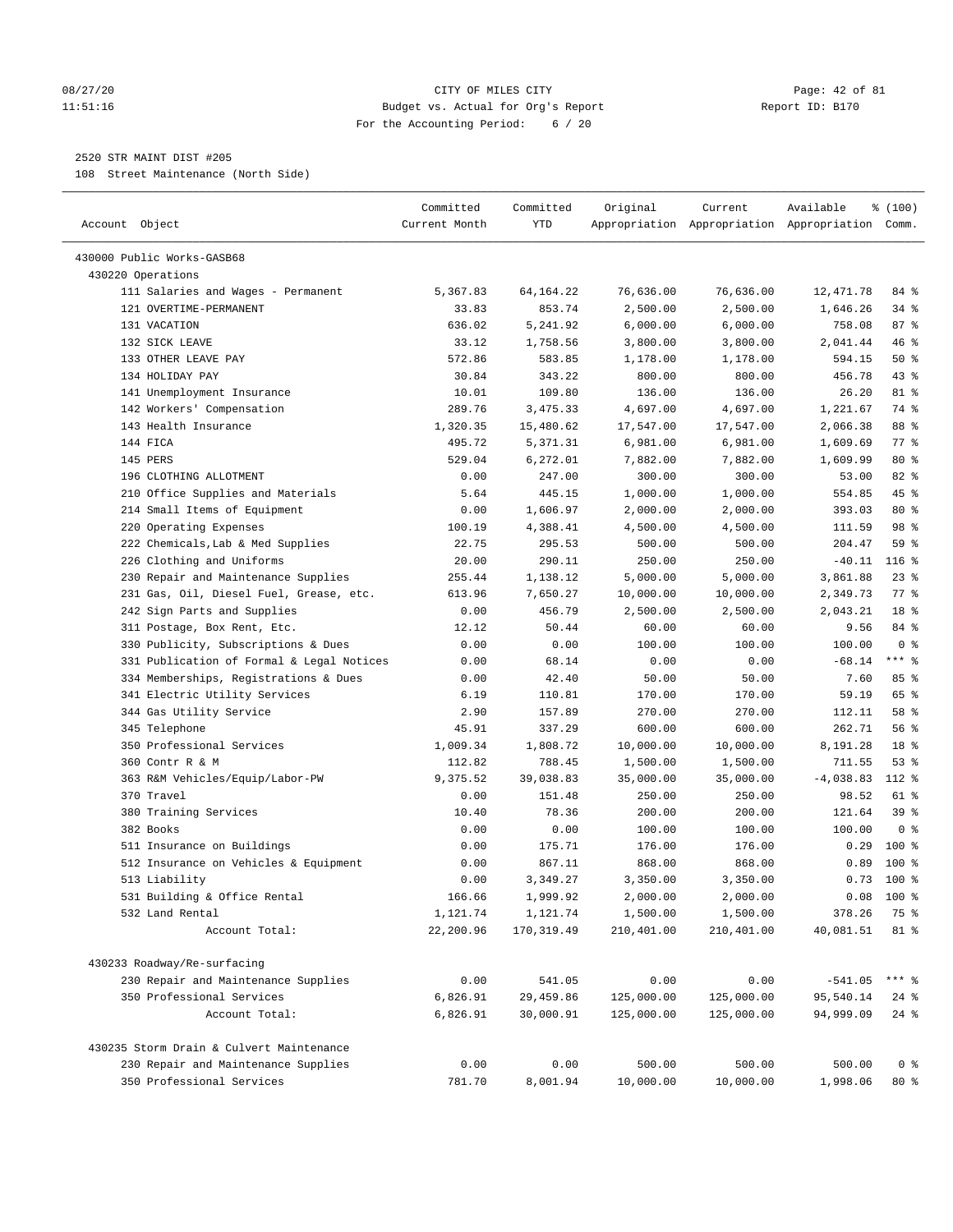# 08/27/20 Page: 43 of 81 11:51:16 Budget vs. Actual for Org's Report Report ID: B170 For the Accounting Period: 6 / 20

# 2520 STR MAINT DIST #205

108 Street Maintenance (North Side)

| Object<br>Account                                                       | Committed<br>Current Month | Committed<br>YTD | Original   | Current<br>Appropriation Appropriation | Available<br>Appropriation | % (100)<br>Comm. |
|-------------------------------------------------------------------------|----------------------------|------------------|------------|----------------------------------------|----------------------------|------------------|
| Account Total:                                                          | 781.70                     | 8,001.94         | 10,500.00  | 10,500.00                              | 2,498.06                   | 76 %             |
| Account Group Total:                                                    | 29,809.57                  | 208, 322.34      | 345,901.00 | 345,901.00                             | 137,578.66                 | 60 %             |
| 520000 OTHER FINANCING USES<br>521000 Interfund Operating Transfers Out |                            |                  |            |                                        |                            |                  |
| 820 Transfers to Other Funds                                            | 4,340.00                   | 30,150.00        | 30,149.00  | 30,149.00                              |                            | $-1.00$ 100 %    |
| Account Total:                                                          | 4,340.00                   | 30,150.00        | 30,149.00  | 30,149.00                              | $-1.00$                    | $100$ %          |
| Account Group Total:                                                    | 4,340.00                   | 30,150.00        | 30,149.00  | 30,149.00                              |                            | $-1.00$ 100 %    |
| Organization Total:                                                     | 34, 149. 57                | 238,472.34       | 376,050.00 | 376,050.00                             | 137,577.66                 | 63 %             |
|                                                                         |                            |                  |            |                                        |                            |                  |
| Fund Total:                                                             | 34,149.57                  | 238,472.34       | 376,050.00 | 376,050.00                             | 137,577.66 63 %            |                  |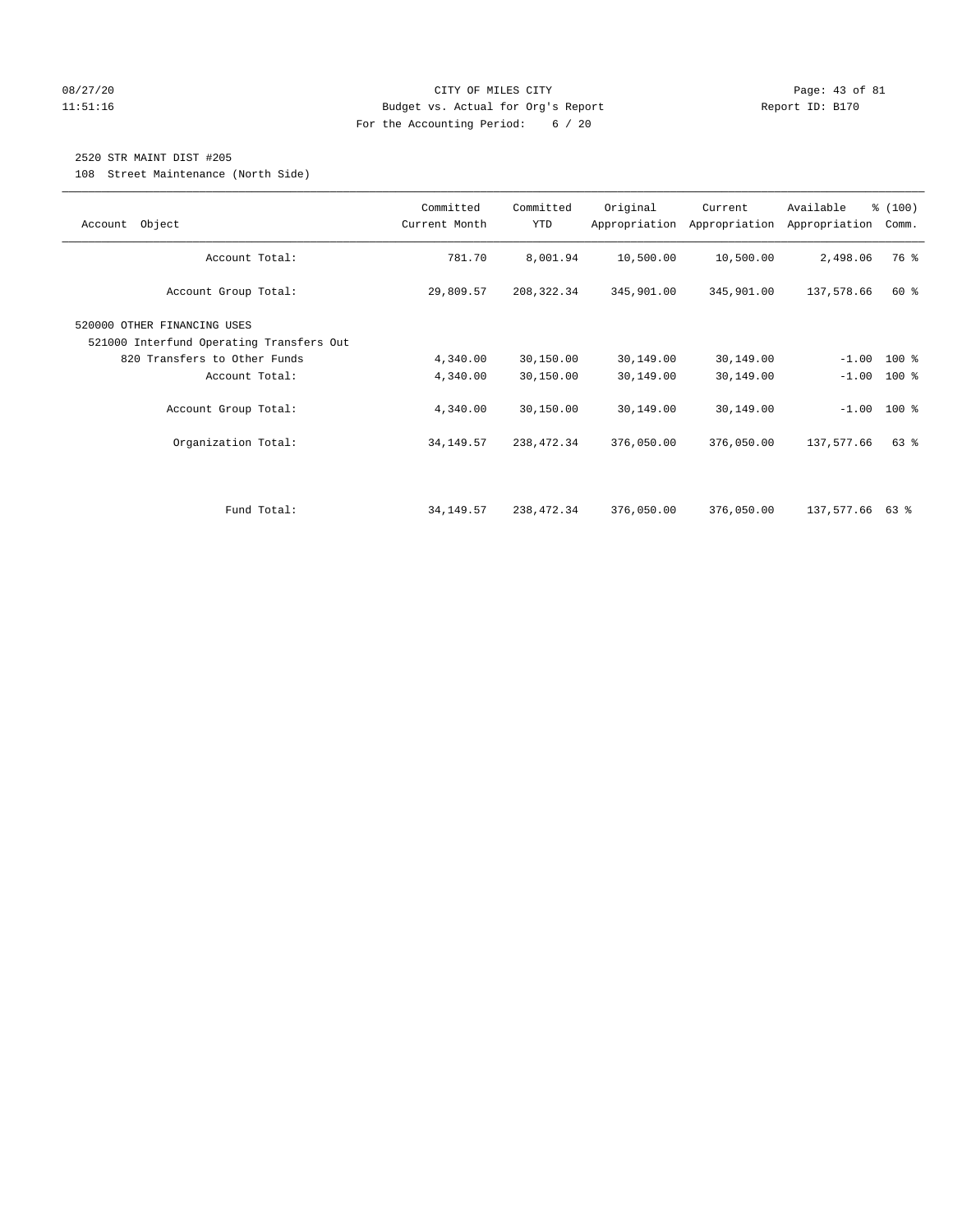## 08/27/20 Page: 44 of 81 11:51:16 Budget vs. Actual for Org's Report Report ID: B170 For the Accounting Period: 6 / 20

#### 2540 STR MAINT DIST#207-(MILESTOWN ESTATES)

109 Milestown Estates Maintenance Dist.

| Account Object                           | Committed<br>Current Month | Committed<br><b>YTD</b> | Original | Current<br>Appropriation Appropriation Appropriation Comm. | Available     | % (100)         |
|------------------------------------------|----------------------------|-------------------------|----------|------------------------------------------------------------|---------------|-----------------|
| 430000 Public Works-GASB68               |                            |                         |          |                                                            |               |                 |
| 430220 Operations                        |                            |                         |          |                                                            |               |                 |
| 111 Salaries and Wages - Permanent       | 256.36                     | 3,095.65                | 3,736.00 | 3,736.00                                                   | 640.35        | 83%             |
| 121 OVERTIME-PERMANENT                   | 1.36                       | 42.65                   | 100.00   | 100.00                                                     | 57.35         | 43 %            |
| 131 VACATION                             | 34.88                      | 258.90                  | 300.00   | 300.00                                                     | 41.10         | 86 %            |
| 132 SICK LEAVE                           | 1.75                       | 86.23                   | 200.00   | 200.00                                                     | 113.77        | 43.8            |
| 133 OTHER LEAVE PAY                      | 24.88                      | 24.88                   | 39.00    | 39.00                                                      | 14.12         | 64 %            |
| 134 HOLIDAY PAY                          | 1.54                       | 16.06                   | 40.00    | 40.00                                                      | 23.94         | 40 %            |
| 141 Unemployment Insurance               | 0.47                       | 5.00                    | 7.00     | 7.00                                                       | 2.00          | 71 %            |
| 142 Workers' Compensation                | 14.59                      | 174.73                  | 225.00   | 225.00                                                     | 50.27         | 78 %            |
| 143 Health Insurance                     | 64.06                      | 754.87                  | 763.00   | 763.00                                                     | 8.13          | 99 <sub>8</sub> |
| 144 FICA                                 | 23.79                      | 259.03                  | 338.00   | 338.00                                                     | 78.97         | $77*$           |
| 145 PERS                                 | 25.63                      | 303.26                  | 389.00   | 389.00                                                     | 85.74         | 78 %            |
| 196 CLOTHING ALLOTMENT                   | 0.00                       | 12.00                   | 20.00    | 20.00                                                      | 8.00          | 60 %            |
| 350 Professional Services                | 0.00                       | 1.20                    | 1,000.00 | 1,000.00                                                   | 998.80        | 0 <sup>8</sup>  |
| Account Total:                           | 449.31                     | 5,034.46                | 7,157.00 | 7,157.00                                                   | 2,122.54      | 70 %            |
| Account Group Total:                     | 449.31                     | 5,034.46                | 7,157.00 | 7,157.00                                                   | 2,122.54      | 70 %            |
| 510000 MISCELLANEOUS                     |                            |                         |          |                                                            |               |                 |
| 510330 Comprehensive Liability Insurance |                            |                         |          |                                                            |               |                 |
| 513 Liability                            | 0.00                       | 62.00                   | 62.00    | 62.00                                                      | 0.00          | $100*$          |
| Account Total:                           | 0.00                       | 62.00                   | 62.00    | 62.00                                                      | 0.00          | $100*$          |
| Account Group Total:                     | 0.00                       | 62.00                   | 62.00    | 62.00                                                      | 0.00          | $100*$          |
| Organization Total:                      | 449.31                     | 5,096.46                | 7,219.00 | 7,219.00                                                   | 2,122.54      | 71 %            |
| Fund Total:                              | 449.31                     | 5,096.46                | 7,219.00 | 7,219.00                                                   | 2,122.54 71 % |                 |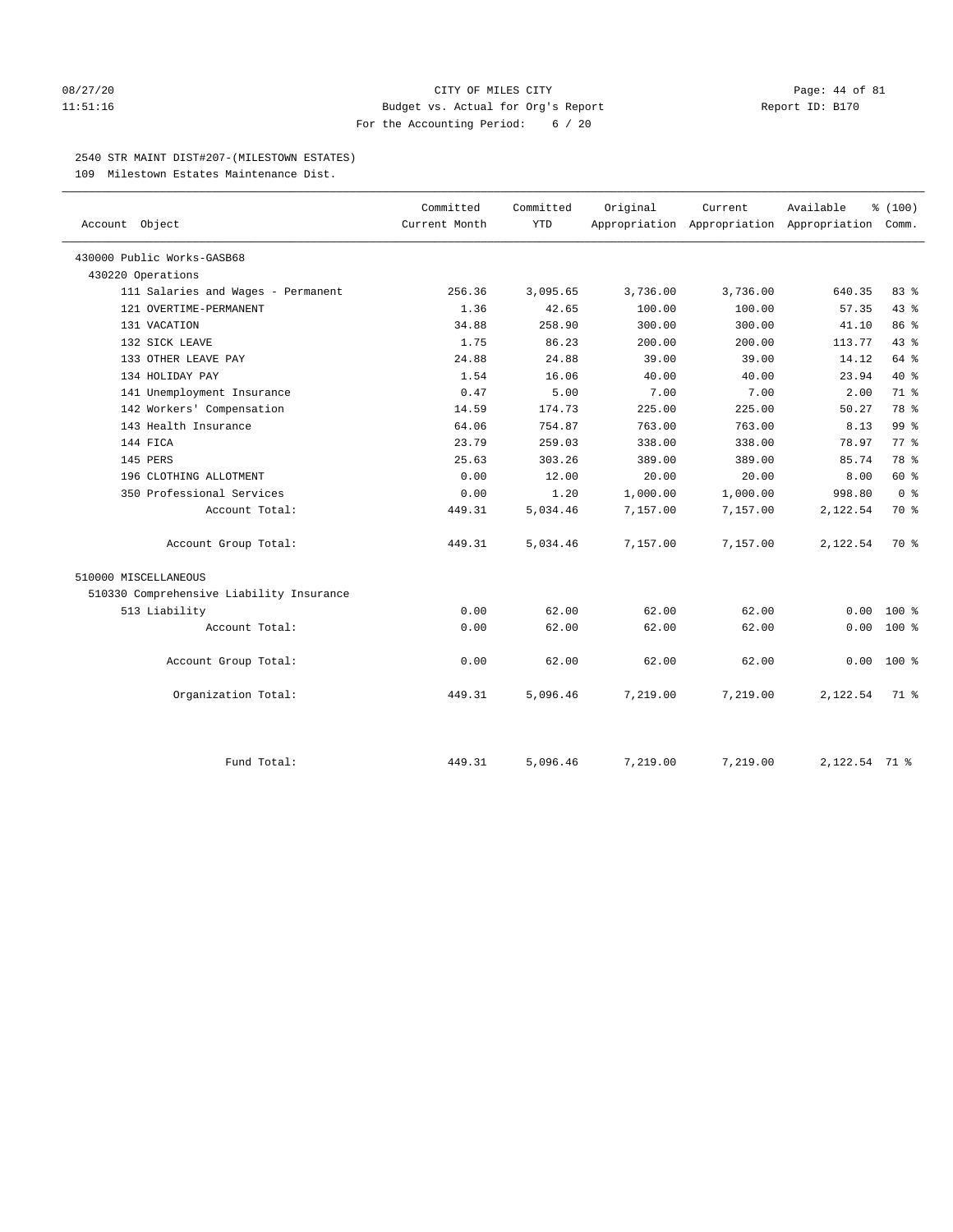# 08/27/20 Page: 45 of 81 11:51:16 Budget vs. Actual for Org's Report Report ID: B170 For the Accounting Period: 6 / 20

# 2701 Fire Grants

7 Fire

| Account Object                                | Committed<br>Current Month | Committed<br><b>YTD</b> | Original     | Current<br>Appropriation Appropriation | Available<br>Appropriation | % (100)<br>Comm. |
|-----------------------------------------------|----------------------------|-------------------------|--------------|----------------------------------------|----------------------------|------------------|
| 420000 PUBLIC SAFETY-GASB68                   |                            |                         |              |                                        |                            |                  |
| 420464 Fire-Turnouts/Accountability Sys Grant |                            |                         |              |                                        |                            |                  |
| 226 Clothing and Uniforms                     | $-222,094.45$              | 0.00                    | 723,232.00   | 723,232.00                             | 723,232.00                 | 0 <sup>8</sup>   |
| 954 Turnouts/accountability System            | 222,094.45                 | 222,094.45              | 0.00         | 0.00                                   | $-222,094.45$              | $***$ %          |
| Account Total:                                | 0.00                       | 222,094.45              | 723,232.00   | 723,232.00                             | 501,137.55                 | 318              |
| Account Group Total:                          | 0.00                       | 222,094.45              | 723, 232, 00 | 723,232.00                             | 501,137.55                 | $31*$            |
| Organization Total:                           | 0.00                       | 222,094.45              | 723,232.00   | 723,232.00                             | 501,137.55                 | 318              |
|                                               |                            |                         |              |                                        |                            |                  |
| Fund Total:                                   | 0.00                       | 222,094.45              | 723,232.00   | 723,232.00                             | 501,137.55                 | 31 %             |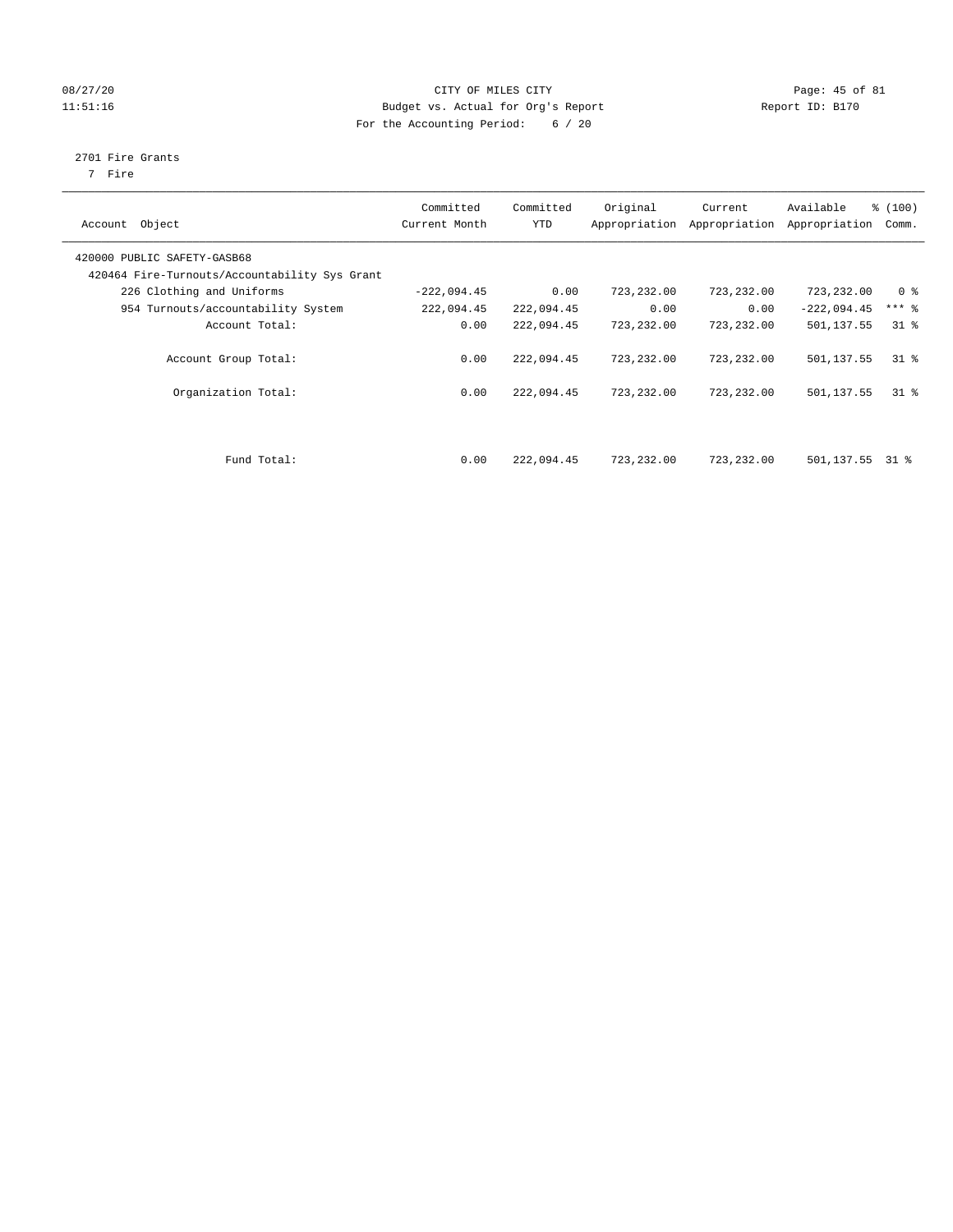# 08/27/20 Page: 46 of 81 11:51:16 Budget vs. Actual for Org's Report Report ID: B170 For the Accounting Period: 6 / 20

#### 2820 GAS TAX 34 Gas Tax

| Account Object                           | Committed<br>Current Month | Committed<br><b>YTD</b> | Original   | Current    | Available<br>Appropriation Appropriation Appropriation | % (100)<br>Comm.    |
|------------------------------------------|----------------------------|-------------------------|------------|------------|--------------------------------------------------------|---------------------|
| 430000 Public Works-GASB68               |                            |                         |            |            |                                                        |                     |
| 430236 Darling Addition Project          |                            |                         |            |            |                                                        |                     |
| 940 Machinery & Equipment                | 84,491.00                  | 84,491.00               | 0.00       | 0.00       | $-84, 491.00$                                          | $***$ $\frac{6}{5}$ |
| Account Total:                           | 84,491.00                  | 84,491.00               | 0.00       | 0.00       | $-84.491.00$                                           | $***$ 8             |
| Account Group Total:                     | 84,491.00                  | 84,491.00               | 0.00       | 0.00       | $-84.491.00$                                           | $***$ 2             |
| 520000 OTHER FINANCING USES              |                            |                         |            |            |                                                        |                     |
| 521000 Interfund Operating Transfers Out |                            |                         |            |            |                                                        |                     |
| 820 Transfers to Other Funds             | 321.00                     | 3,852.00                | 3,850.00   | 3,850.00   | $-2.00$                                                | $100*$              |
| Account Total:                           | 321.00                     | 3,852.00                | 3,850.00   | 3,850.00   |                                                        | $-2.00$ 100 %       |
| 521204 TRANSFER:<br>SID 204              |                            |                         |            |            |                                                        |                     |
| 820 Transfers to Other Funds             | 42,085.50                  | 42,085.50               | 84, 332.00 | 84,332.00  | 42,246.50                                              | 50%                 |
| Account Total:                           | 42,085.50                  | 42,085.50               | 84, 332.00 | 84,332.00  | 42,246.50                                              | 50%                 |
| 521205 TRANSFER:<br>SID 205              |                            |                         |            |            |                                                        |                     |
| 820 Transfers to Other Funds             | 42,085.50                  | 42,085.50               | 84, 332.00 | 84,332.00  | 42,246.50                                              | 50%                 |
| Account Total:                           | 42,085.50                  | 42,085.50               | 84, 332.00 | 84,332.00  | 42,246.50                                              | 50%                 |
| Account Group Total:                     | 84,492.00                  | 88,023.00               | 172,514.00 | 172,514.00 | 84,491.00                                              | $51$ %              |
| Organization Total:                      | 168,983.00                 | 172,514.00              | 172,514.00 | 172,514.00 |                                                        | $0.00 100$ %        |
|                                          |                            |                         |            |            |                                                        |                     |
| Fund Total:                              | 168,983.00                 | 172,514.00              | 172,514.00 | 172,514.00 |                                                        | $0.00100$ %         |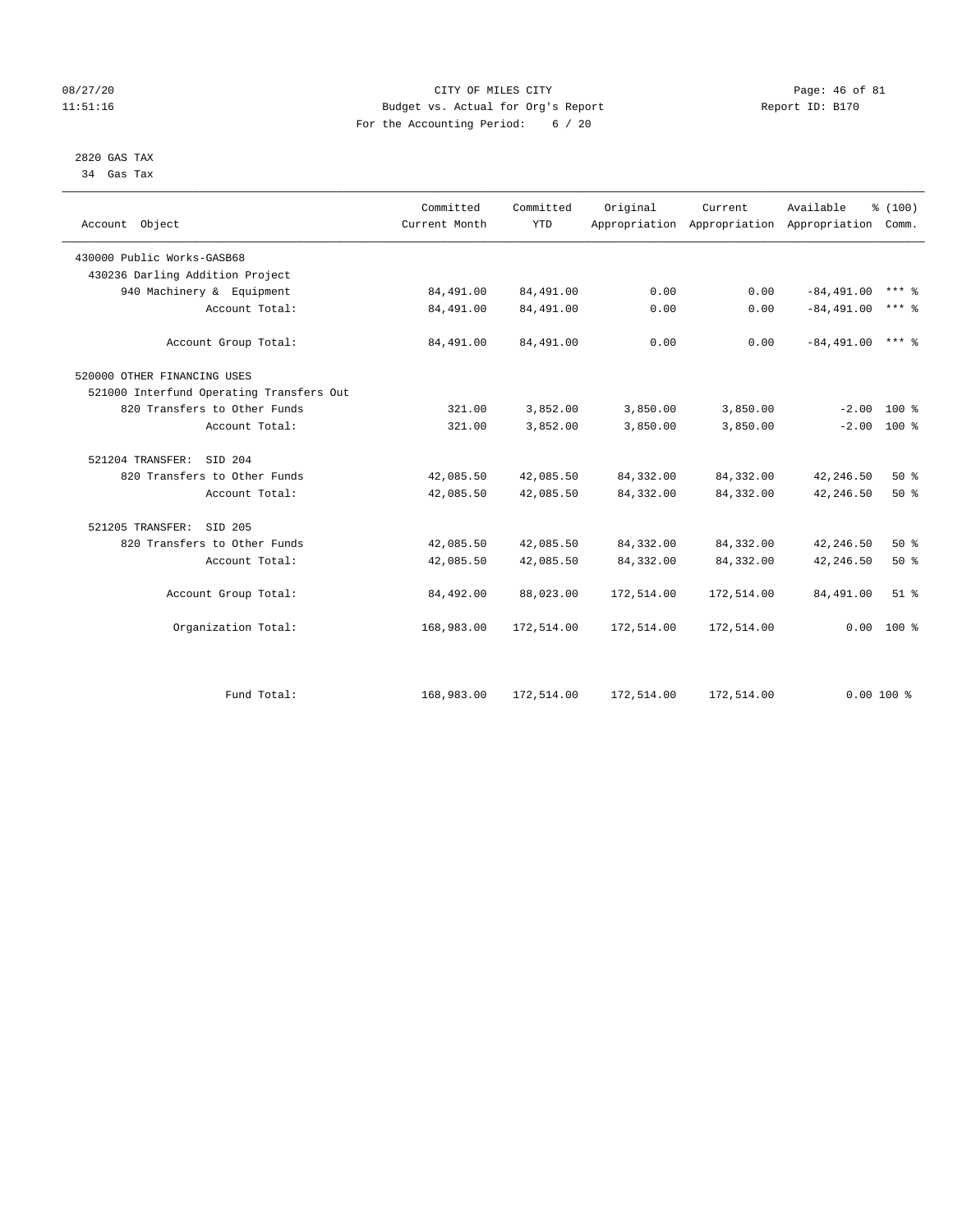# 08/27/20 Page: 47 of 81 11:51:16 Budget vs. Actual for Org's Report Report ID: B170 For the Accounting Period: 6 / 20

#### 2821 HB473- Fuel Tax 95 HB473

| Object<br>Account                        | Committed<br>Current Month | Committed<br>YTD | Original   | Current<br>Appropriation Appropriation | Available<br>Appropriation | % (100)<br>Comm. |
|------------------------------------------|----------------------------|------------------|------------|----------------------------------------|----------------------------|------------------|
| 430000 Public Works-GASB68               |                            |                  |            |                                        |                            |                  |
| 430233 Roadway/Re-surfacing              |                            |                  |            |                                        |                            |                  |
| 935 HB473 Tax Match Program              | 0.00                       | 266,056.69       | 138,752.00 | 355,857.00                             | 89,800.31                  | 75 %             |
| Account Total:                           | 0.00                       | 266,056.69       | 138,752.00 | 355,857.00                             | 89,800.31                  | 75 %             |
| 430235 Storm Drain & Culvert Maintenance |                            |                  |            |                                        |                            |                  |
| 935 HB473 Tax Match Program              | 89,800.00                  | 89,800.00        | 0.00       | 0.00                                   | $-89,800.00$               | $***$ 2          |
| Account Total:                           | 89,800.00                  | 89,800.00        | 0.00       | 0.00                                   | $-89,800.00$               | $***$ 2          |
| Account Group Total:                     | 89,800.00                  | 355,856.69       | 138,752.00 | 355,857.00                             | $0.31$ 100 %               |                  |
| Organization Total:                      | 89,800.00                  | 355,856.69       | 138,752.00 | 355,857.00                             | $0.31$ 100 %               |                  |
|                                          |                            |                  |            |                                        |                            |                  |
| Fund Total:                              | 89,800.00                  | 355,856.69       | 138,752.00 | 355,857.00                             | $0.31$ 100 %               |                  |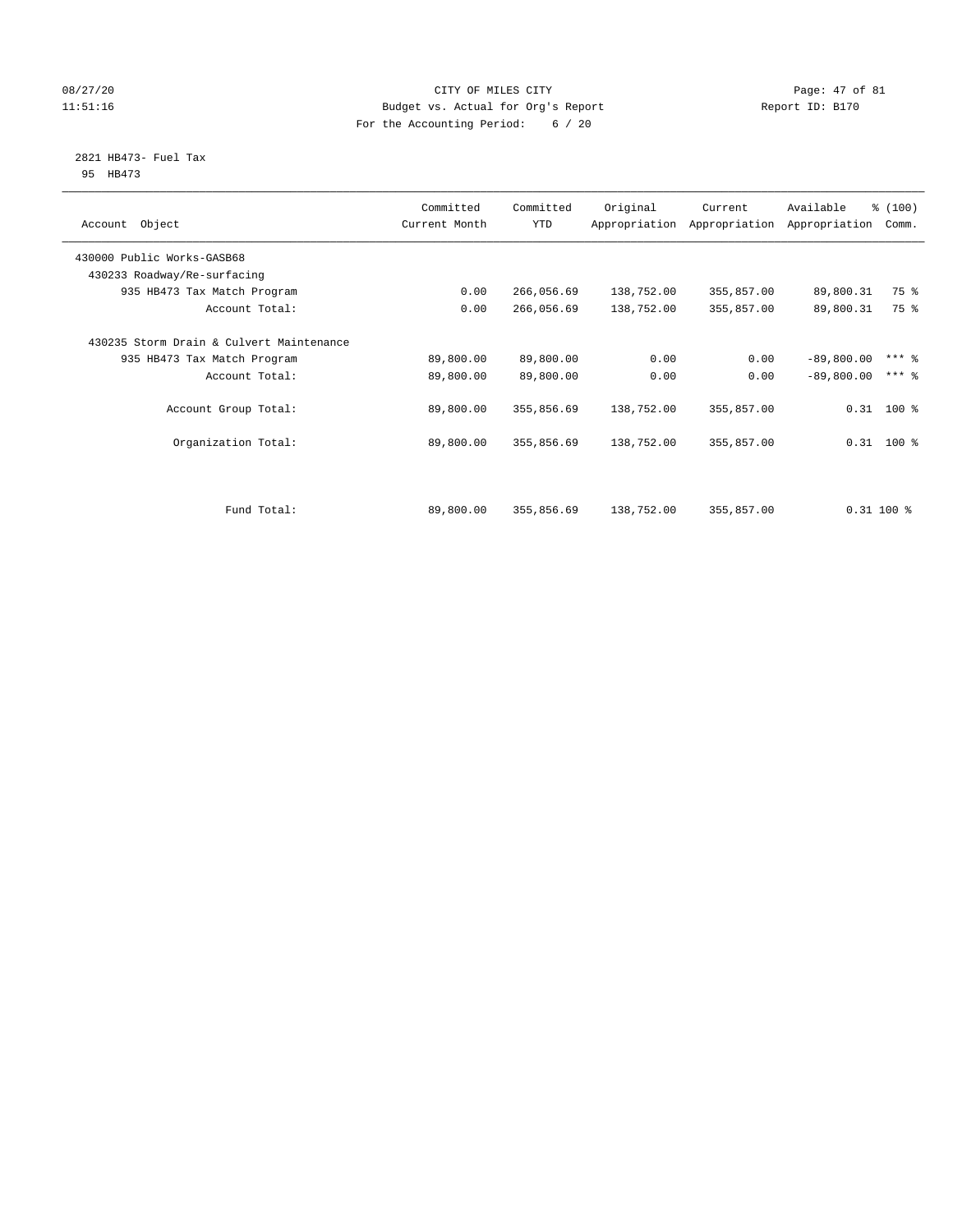### 08/27/20 Page: 48 of 81 11:51:16 Budget vs. Actual for Org's Report Report ID: B170 For the Accounting Period: 6 / 20

# 2850 Southeastern Montana Dispatch-911

105 Enhanced 911

| Account Object                             | Committed<br>Current Month | Committed<br><b>YTD</b> | Original   | Current    | Available<br>Appropriation Appropriation Appropriation Comm. | % (100)         |
|--------------------------------------------|----------------------------|-------------------------|------------|------------|--------------------------------------------------------------|-----------------|
| 420000 PUBLIC SAFETY-GASB68                |                            |                         |            |            |                                                              |                 |
| 420140 Crime Control and Investigation(05) |                            |                         |            |            |                                                              |                 |
| 210 Office Supplies and Materials          | 529.95                     | 685.94                  | 1,000.00   | 1,000.00   | 314.06                                                       | 69 %            |
| 214 Small Items of Equipment               | 17,543.00                  | 19,497.89               | 2,000.00   | 2,000.00   | $-17, 497.89$                                                | $975$ $%$       |
| 220 Operating Expenses                     | 0.00                       | 0.00                    | 2,000.00   | 2,000.00   | 2,000.00                                                     | 0 <sup>8</sup>  |
| 311 Postage, Box Rent, Etc.                | 5.30                       | 5.30                    | 150.00     | 150.00     | 144.70                                                       | 4%              |
| 320 Printing, Duplicating, Typing &        | 0.00                       | 0.00                    | 100.00     | 100.00     | 100.00                                                       | 0 <sup>8</sup>  |
| 334 Memberships, Registrations & Dues      | 0.00                       | 0.00                    | 400.00     | 400.00     | 400.00                                                       | 0 <sup>8</sup>  |
| 341 Electric Utility Services              | 49.01                      | 597.26                  | 600.00     | 600.00     | 2.74                                                         | $100*$          |
| 345 Telephone                              | 4,215.81                   | 27,480.38               | 28,000.00  | 28,000.00  | 519.62                                                       | 98 %            |
| 350 Professional Services                  | 1,179.21                   | 67,862.34               | 70,000.00  | 70,000.00  | 2,137.66                                                     | 97 <sub>8</sub> |
| 370 Travel                                 | 60.00                      | 1,245.43                | 1,500.00   | 1,500.00   | 254.57                                                       | 83%             |
| 380 Training Services                      | 0.00                       | 0.00                    | 3,000.00   | 3,000.00   | 3,000.00                                                     | 0 <sup>8</sup>  |
| 512 Insurance on Vehicles & Equipment      | 0.00                       | 245.00                  | 245.00     | 245.00     | 0.00                                                         | $100*$          |
| 940 Machinery & Equipment                  | $-17,543.00$               | 0.00                    | 30,000.00  | 30,000.00  | 30,000.00                                                    | 0 <sup>8</sup>  |
| 941 911 Eq & Software (2/01)               | 0.00                       | 284, 222.40             | 401,790.00 | 401,790.00 | 117,567.60                                                   | 71 %            |
| Account Total:                             | 6,039.28                   | 401,841.94              | 540,785.00 | 540,785.00 | 138,943.06                                                   | 74 %            |
| Account Group Total:                       | 6,039.28                   | 401,841.94              | 540,785.00 | 540,785.00 | 138,943.06                                                   | 74 %            |
| 520000 OTHER FINANCING USES                |                            |                         |            |            |                                                              |                 |
| 521000 Interfund Operating Transfers Out   |                            |                         |            |            |                                                              |                 |
| 820 Transfers to Other Funds               | 14,924.00                  | 59,693.00               | 59,693.00  | 59,693.00  | 0.00                                                         | 100 %           |
| Account Total:                             | 14,924.00                  | 59,693.00               | 59,693.00  | 59,693.00  | 0.00                                                         | $100*$          |
| Account Group Total:                       | 14,924.00                  | 59,693.00               | 59,693.00  | 59,693.00  | 0.00                                                         | $100*$          |
| Organization Total:                        | 20,963.28                  | 461,534.94              | 600,478.00 | 600,478.00 | 138,943.06                                                   | 77.8            |
| Fund Total:                                | 20,963.28                  | 461,534.94              | 600,478.00 | 600,478.00 | 138,943.06 77 %                                              |                 |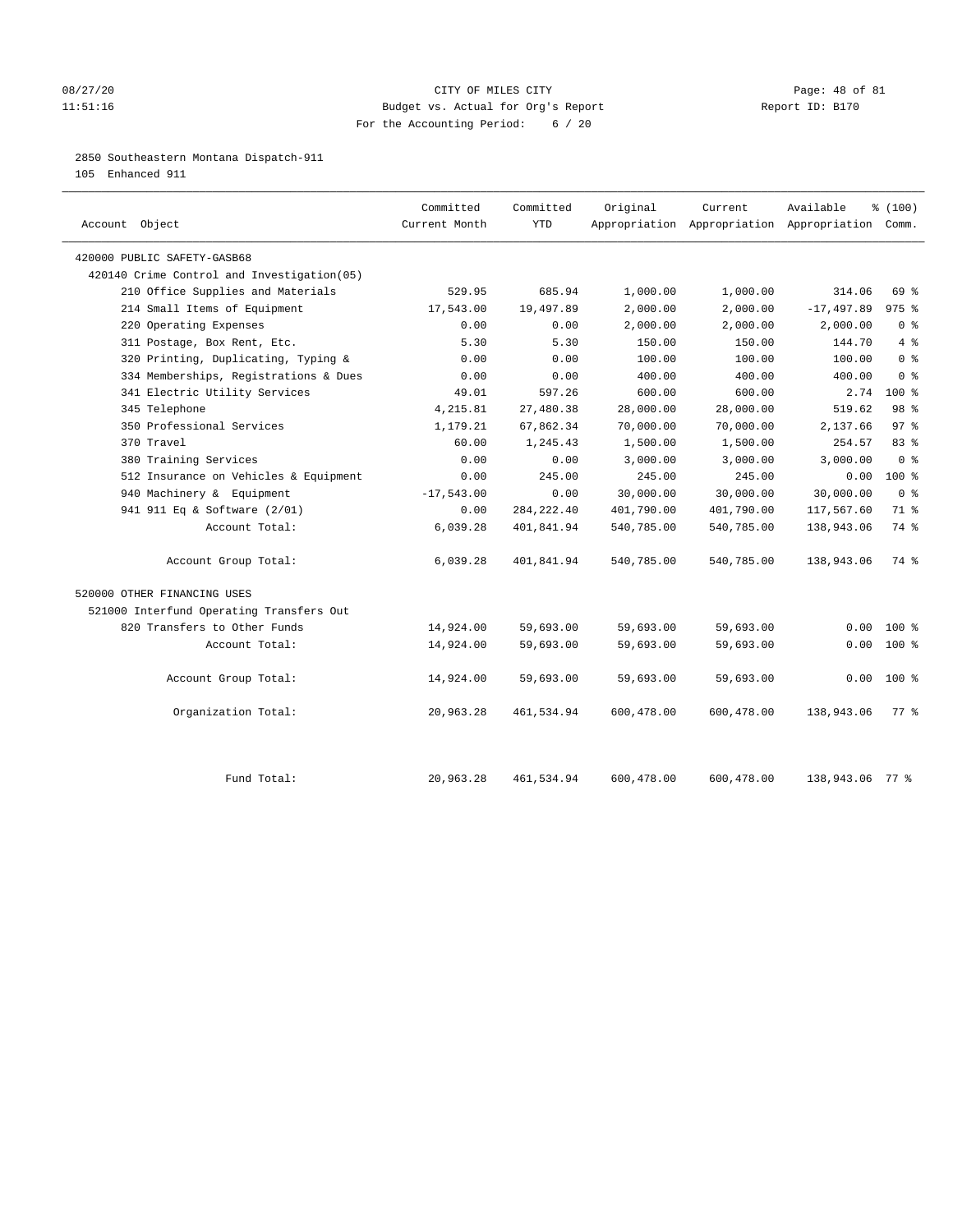# 08/27/20 Page: 49 of 81 11:51:16 Budget vs. Actual for Org's Report Changer Report ID: B170 For the Accounting Period: 6 / 20

# 2880 LIBRARY GRANTS

39 Partners Program

| Object<br>Account                                                   | Committed<br>Current Month | Committed<br>YTD | Original<br>Appropriation | Current<br>Appropriation | Available<br>Appropriation | % (100)<br>Comm.   |
|---------------------------------------------------------------------|----------------------------|------------------|---------------------------|--------------------------|----------------------------|--------------------|
| 460000 CULTURE AND RECREATION-GASB68<br>460100 Library Services(16) |                            |                  |                           |                          |                            |                    |
| 311 Postage, Box Rent, Etc.                                         | 0.00                       | 2,268.00         | 4,900.00                  | 4,900.00                 | 2,632.00                   | $46$ %             |
| 382 Books                                                           | 0.00                       | 0.00             | 100.00                    | 100.00                   | 100.00                     | 0 <sup>8</sup>     |
| Account Total:                                                      | 0.00                       | 2,268.00         | 5,000.00                  | 5,000.00                 | 2,732.00                   | $45$ $%$           |
| Account Group Total:                                                | 0.00                       | 2,268.00         | 5,000.00                  | 5,000.00                 | 2,732.00                   | $45$ %             |
| Organization Total:                                                 | 0.00                       | 2,268.00         | 5,000.00                  | 5,000.00                 | 2,732.00                   | $45$ $\frac{6}{3}$ |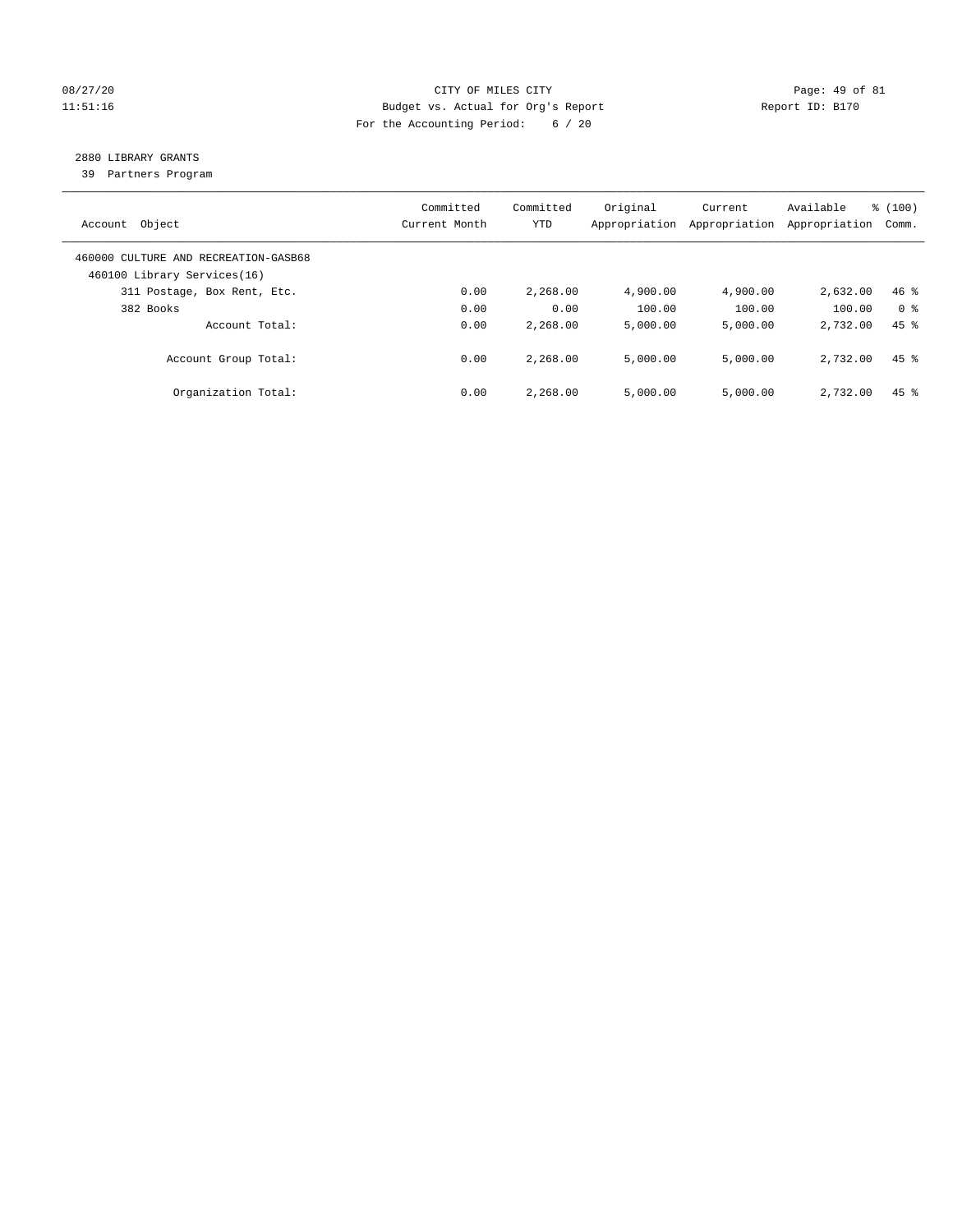# 08/27/20 Page: 50 of 81 11:51:16 Budget vs. Actual for Org's Report Report ID: B170 For the Accounting Period: 6 / 20

#### 2880 LIBRARY GRANTS

41 Sagebrush Fed/Coal Sev Tax

| Account Object                       | Committed<br>Current Month | Committed<br><b>YTD</b> | Original<br>Appropriation | Current<br>Appropriation | Available<br>Appropriation | % (100)<br>Comm. |
|--------------------------------------|----------------------------|-------------------------|---------------------------|--------------------------|----------------------------|------------------|
| 460000 CULTURE AND RECREATION-GASB68 |                            |                         |                           |                          |                            |                  |
| 460100 Library Services(16)          |                            |                         |                           |                          |                            |                  |
| 210 Office Supplies and Materials    | 0.00                       | 91.47                   | 500.00                    | 500.00                   | 408.53                     | 18 %             |
| 214 Small Items of Equipment         | 0.00                       | 0.00                    | 2,500.00                  | 2,500.00                 | 2,500.00                   | 0 <sup>8</sup>   |
| 350 Professional Services            | 0.00                       | 1,932.00                | 5,000.00                  | 5,000.00                 | 3,068.00                   | 39 %             |
| 370 Travel                           | 0.00                       | 538.98                  | 5,000.00                  | 5,000.00                 | 4,461.02                   | $11$ %           |
| 380 Training Services                | 0.00                       | 150.01                  | 2,000.00                  | 2,000.00                 | 1,849.99                   | 8 %              |
| Account Total:                       | 0.00                       | 2,712.46                | 15,000.00                 | 15,000.00                | 12,287.54                  | 18 <sup>8</sup>  |
| Account Group Total:                 | 0.00                       | 2,712.46                | 15,000.00                 | 15,000.00                | 12,287.54                  | 18 <sup>8</sup>  |
| Organization Total:                  | 0.00                       | 2,712.46                | 15,000.00                 | 15,000.00                | 12,287.54                  | 18 <sup>8</sup>  |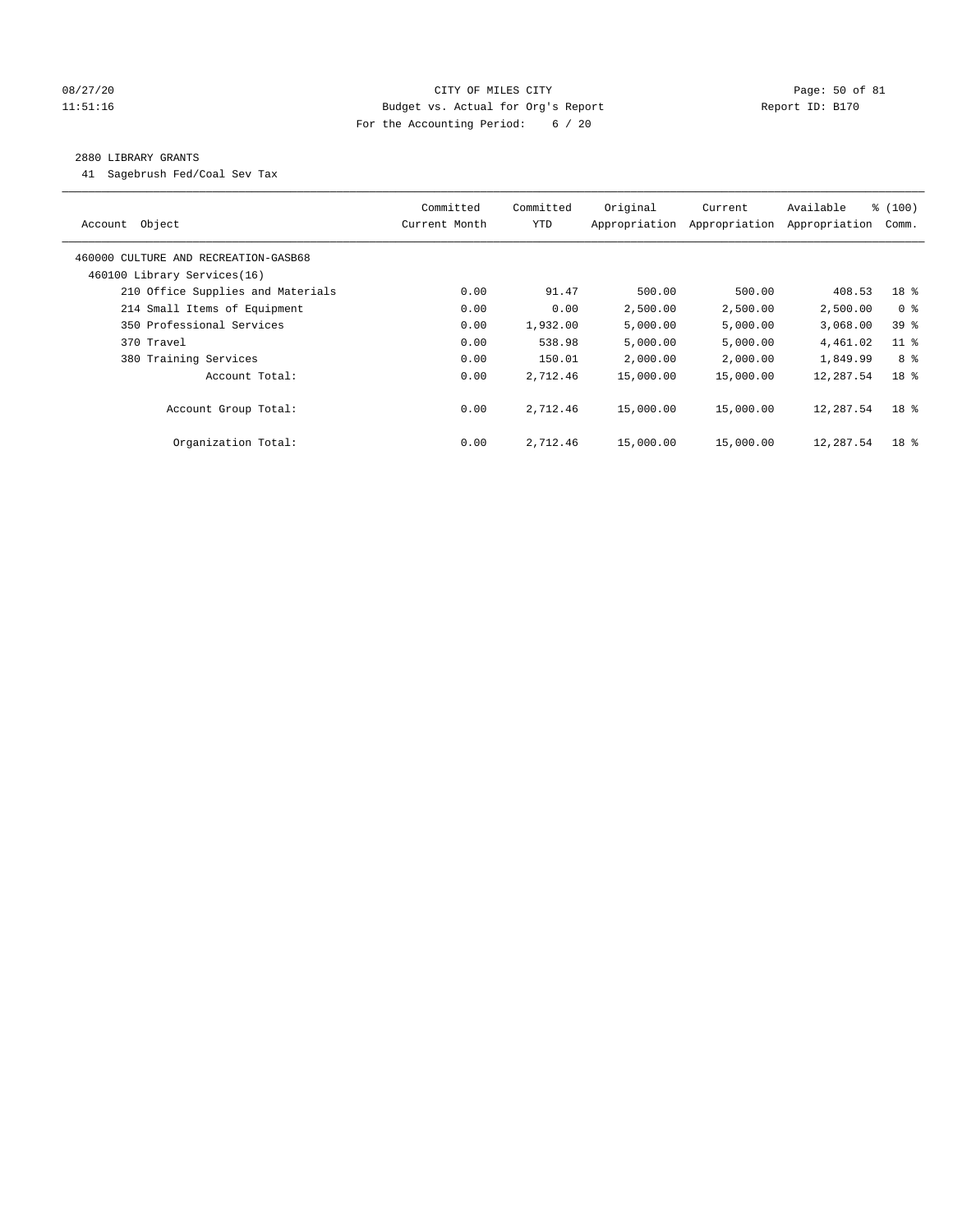# 08/27/20 Page: 51 of 81 11:51:16 Budget vs. Actual for Org's Report Report ID: B170 For the Accounting Period: 6 / 20

#### 2880 LIBRARY GRANTS

43 State Aid Per Capita-Tech Serv

| Object<br>Account                                                   | Committed<br>Current Month | Committed<br>YTD | Original<br>Appropriation | Current<br>Appropriation | Available<br>Appropriation | % (100)<br>Comm. |
|---------------------------------------------------------------------|----------------------------|------------------|---------------------------|--------------------------|----------------------------|------------------|
| 460000 CULTURE AND RECREATION-GASB68<br>460100 Library Services(16) |                            |                  |                           |                          |                            |                  |
| 210 Office Supplies and Materials                                   | 0.00                       | 0.00             | 1,000.00                  | 1,000.00                 | 1,000.00                   | 0 <sup>8</sup>   |
| 350 Professional Services                                           | 0.00                       | 550.00           | 15,284.00                 | 15,284.00                | 14,734.00                  | $4\degree$       |
| 370 Travel                                                          | 0.00                       | 0.00             | 5.000.00                  | 5,000.00                 | 5,000.00                   | 0 <sup>8</sup>   |
| Account Total:                                                      | 0.00                       | 550.00           | 21,284.00                 | 21,284.00                | 20,734.00                  | 38               |
| Account Group Total:                                                | 0.00                       | 550.00           | 21,284.00                 | 21,284.00                | 20,734.00                  | 3 <sup>8</sup>   |
| Organization Total:                                                 | 0.00                       | 550.00           | 21,284.00                 | 21,284.00                | 20,734.00                  | 3 <sup>8</sup>   |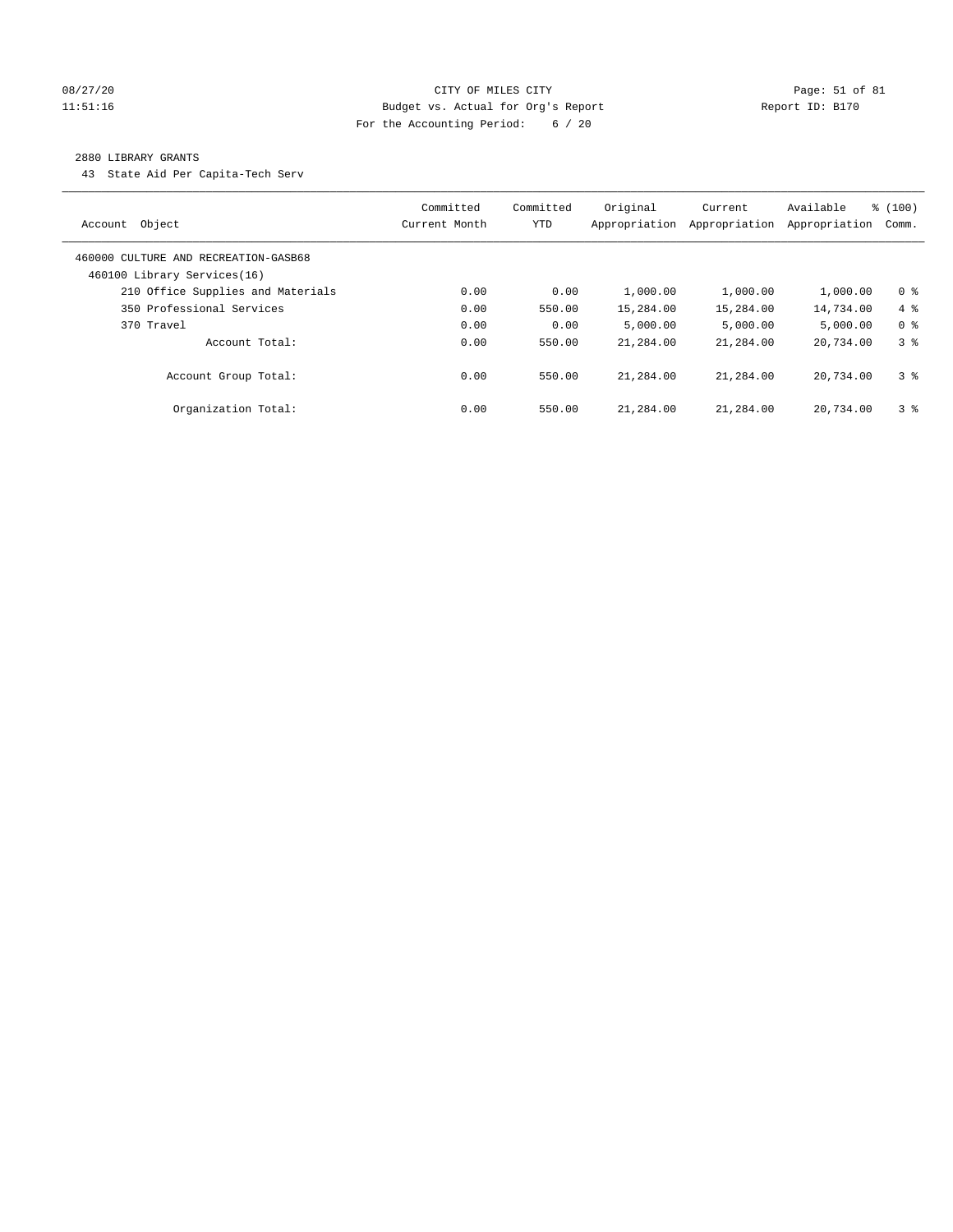# 08/27/20 Page: 52 of 81 11:51:16 Budget vs. Actual for Org's Report Report ID: B170 For the Accounting Period: 6 / 20

#### 2880 LIBRARY GRANTS

111 One Time Endowments-Library

| Object<br>Account                                                   | Committed<br>Current Month | Committed<br>YTD | Original<br>Appropriation | Current<br>Appropriation | Available<br>Appropriation | % (100)<br>Comm. |
|---------------------------------------------------------------------|----------------------------|------------------|---------------------------|--------------------------|----------------------------|------------------|
| 460000 CULTURE AND RECREATION-GASB68<br>460100 Library Services(16) |                            |                  |                           |                          |                            |                  |
| 214 Small Items of Equipment                                        | 0.00                       | 1,715.91         | 2,000.00                  | 2,000.00                 | 284.09                     | 86 <sup>8</sup>  |
| 350 Professional Services                                           | 0.00                       | 0.00             | 1,500.00                  | 1,500.00                 | 1,500.00                   | 0 <sup>8</sup>   |
| Account Total:                                                      | 0.00                       | 1,715.91         | 3,500.00                  | 3,500.00                 | 1,784.09                   | $49*$            |
| Account Group Total:                                                | 0.00                       | 1,715.91         | 3,500.00                  | 3,500.00                 | 1,784.09                   | $49*$            |
| Organization Total:                                                 | 0.00                       | 1,715.91         | 3,500.00                  | 3,500.00                 | 1,784.09                   | $49*$            |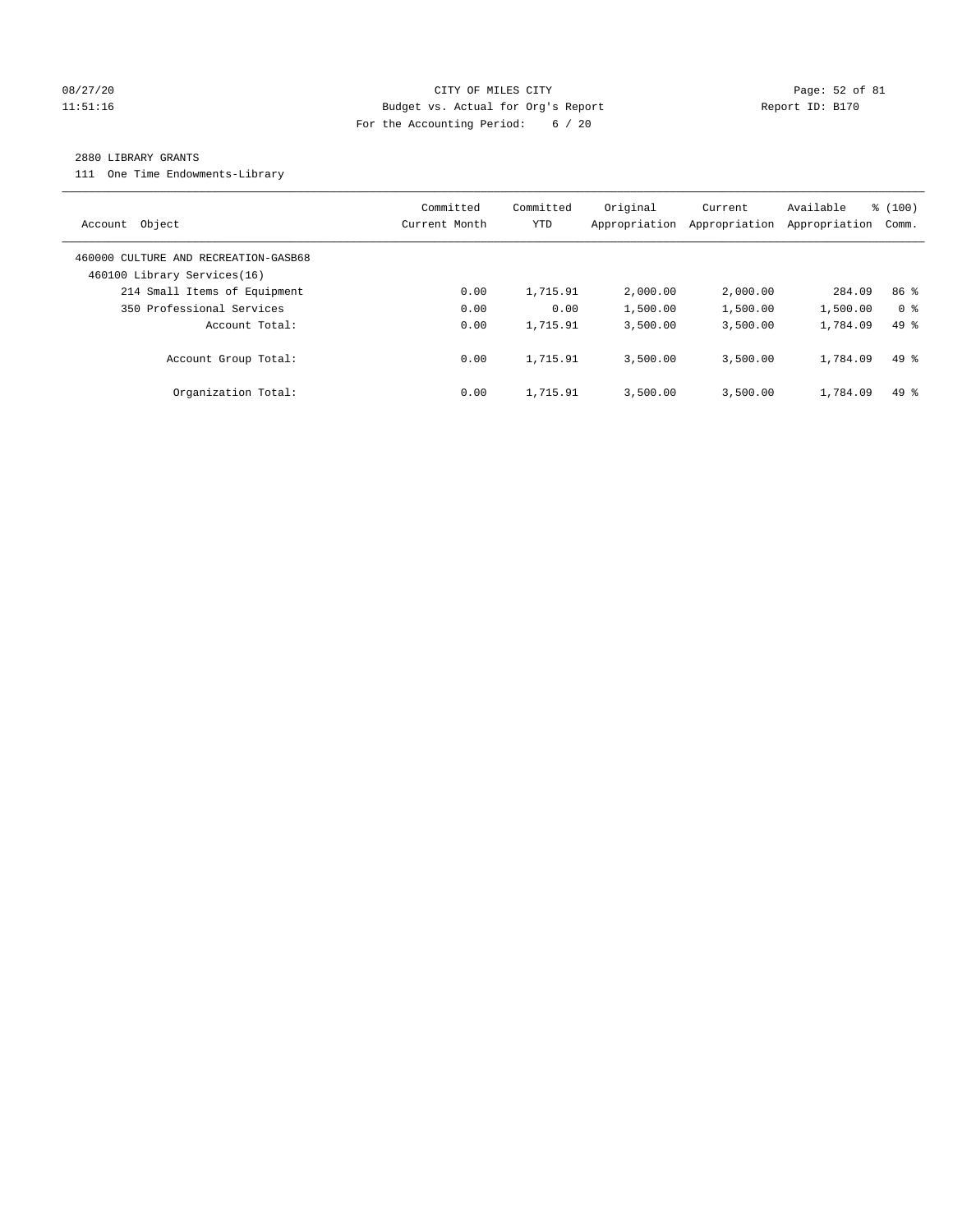# 08/27/20 Page: 53 of 81 11:51:16 Budget vs. Actual for Org's Report Report ID: B170 For the Accounting Period: 6 / 20

#### 2880 LIBRARY GRANTS

112 Library Board of Trustees-Library

| Object<br>Account                                                   | Committed<br>Current Month | Committed<br><b>YTD</b> | Original<br>Appropriation | Current<br>Appropriation | Available<br>Appropriation | % (100)<br>Comm. |
|---------------------------------------------------------------------|----------------------------|-------------------------|---------------------------|--------------------------|----------------------------|------------------|
| 460000 CULTURE AND RECREATION-GASB68<br>460100 Library Services(16) |                            |                         |                           |                          |                            |                  |
| 350 Professional Services                                           | 0.00                       | 0.00                    | 10,000.00                 | 10,000.00                | 10,000.00                  | 0 <sup>8</sup>   |
| 360 Contr R & M                                                     | 0.00                       | 0.00                    | 40,000.00                 | 40,000.00                | 40,000.00                  | 0 <sup>8</sup>   |
| 382 Books                                                           | 0.00                       | 0.00                    | 10,000.00                 | 10,000.00                | 10,000.00                  | 0 <sup>8</sup>   |
| Account Total:                                                      | 0.00                       | 0.00                    | 60,000.00                 | 60,000.00                | 60,000.00                  | 0 <sup>8</sup>   |
| Account Group Total:                                                | 0.00                       | 0.00                    | 60,000.00                 | 60,000.00                | 60,000.00                  | 0 <sup>8</sup>   |
| Organization Total:                                                 | 0.00                       | 0.00                    | 60,000.00                 | 60,000.00                | 60,000.00                  | 0 <sup>8</sup>   |
|                                                                     |                            |                         |                           |                          |                            |                  |
| Fund Total:                                                         | 0.00                       | 7,246.37                | 104,784.00                | 104,784.00               | 97,537.63                  | 7 %              |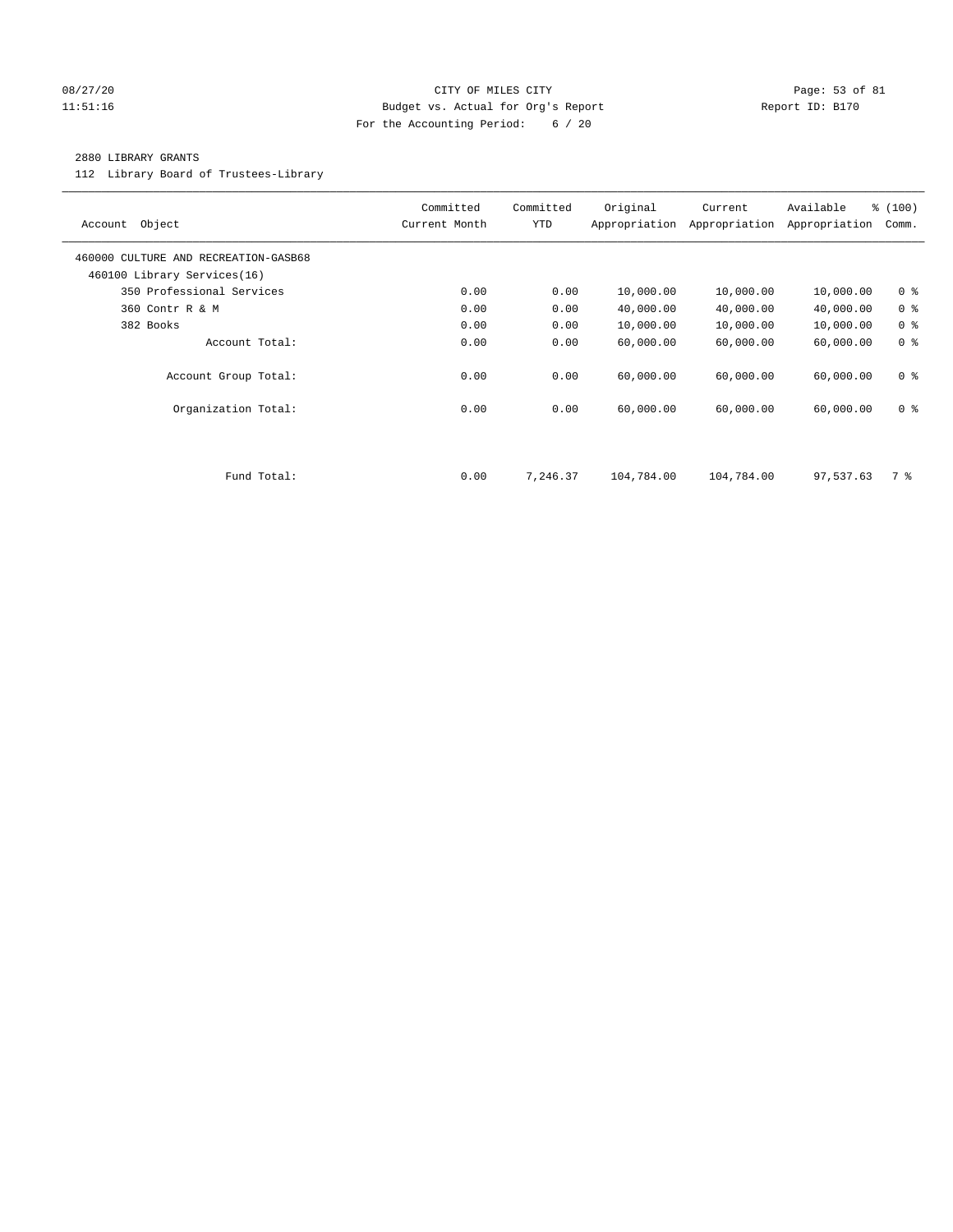# 08/27/20 Page: 54 of 81 11:51:16 Budget vs. Actual for Org's Report Report ID: B170 For the Accounting Period: 6 / 20

2935 Historic Preservation

11 Historic Preservation

| Account Object                              | Committed<br>Current Month | Committed<br><b>YTD</b> | Original | Current  | Available<br>Appropriation Appropriation Appropriation Comm. | % (100)        |
|---------------------------------------------|----------------------------|-------------------------|----------|----------|--------------------------------------------------------------|----------------|
| 460000 CULTURE AND RECREATION-GASB68        |                            |                         |          |          |                                                              |                |
| 460461 Historic Preservation-Administration |                            |                         |          |          |                                                              |                |
| 111 Salaries and Wages - Permanent          | 0.00                       | 2,513.29                | 1,968.00 | 1,968.00 | $-545.29$                                                    | 128 %          |
| 131 VACATION                                | 0.00                       | 0.00                    | 60.00    | 60.00    | 60.00                                                        | 0 <sup>8</sup> |
| 132 SICK LEAVE                              | 0.00                       | 0.00                    | 60.00    | 60.00    | 60.00                                                        | 0 <sup>8</sup> |
| 133 OTHER LEAVE PAY                         | 0.00                       | 0.00                    | 100.00   | 100.00   | 100.00                                                       | 0 <sup>8</sup> |
| 141 Unemployment Insurance                  | 0.00                       | 3.77                    | 3.00     | 3.00     | $-0.77$                                                      | $126$ %        |
| 142 Workers' Compensation                   | 0.00                       | 10.13                   | 28.00    | 28.00    | 17.87                                                        | 36%            |
| 144 FICA                                    | 0.00                       | 192.28                  | 167.00   | 167.00   | $-25.28$                                                     | $115$ %        |
| 145 PERS                                    | 0.00                       | 217.90                  | 190.00   | 190.00   | $-27.90$                                                     | 115 %          |
| 196 CLOTHING ALLOTMENT                      | 0.00                       | 0.00                    | 75.00    | 75.00    | 75.00                                                        | 0 <sup>8</sup> |
| 210 Office Supplies and Materials           | 0.00                       | 15.99                   | 1,000.00 | 1,000.00 | 984.01                                                       | 2 <sup>8</sup> |
| 220 Operating Expenses                      | 0.00                       | 0.00                    | 2,000.00 | 2,000.00 | 2,000.00                                                     | 0 <sup>8</sup> |
| 311 Postage, Box Rent, Etc.                 | 0.03                       | 7.48                    | 150.00   | 150.00   | 142.52                                                       | 5 <sup>8</sup> |
| 320 Printing, Duplicating, Typing &         | 0.00                       | 352.78                  | 300.00   | 300.00   | $-52.78$                                                     | 118 %          |
| 330 Publicity, Subscriptions & Dues         | 0.00                       | 0.00                    | 200.00   | 200.00   | 200.00                                                       | 0 <sup>8</sup> |
| 331 Publication of Formal & Legal Notices   | 0.00                       | 0.00                    | 150.00   | 150.00   | 150.00                                                       | 0 <sup>8</sup> |
| 334 Memberships, Registrations & Dues       | 0.00                       | 0.00                    | 20.00    | 20.00    | 20.00                                                        | 0 <sup>8</sup> |
| 345 Telephone                               | 0.00                       | 1.22                    | 0.00     | 0.00     | $-1.22$                                                      | *** 응          |
| 347 Internet                                | 0.03                       | 9.90                    | 60.00    | 60.00    | 50.10                                                        | $17*$          |
| 350 Professional Services                   | 15.56                      | 90.81                   | 1,800.00 | 1,800.00 | 1,709.19                                                     | 5 <sup>8</sup> |
| 360 Contr R & M                             | 0.00                       | 5.00                    | 0.00     | 0.00     | $-5.00$                                                      | $***$ 8        |
| 370 Travel                                  | 0.00                       | 0.00                    | 500.00   | 500.00   | 500.00                                                       | 0 <sup>8</sup> |
| 380 Training Services                       | 0.00                       | 0.00                    | 300.00   | 300.00   | 300.00                                                       | 0 <sup>8</sup> |
| Account Total:                              | 15.62                      | 3,420.55                | 9,131.00 | 9,131.00 | 5,710.45                                                     | 378            |
| Account Group Total:                        | 15.62                      | 3,420.55                | 9,131.00 | 9,131.00 | 5,710.45                                                     | 37%            |
| Organization Total:                         | 15.62                      | 3,420.55                | 9,131.00 | 9,131.00 | 5,710.45                                                     | 37%            |
| Fund Total:                                 | 15.62                      | 3,420.55                | 9,131.00 | 9,131.00 | 5,710.45 37 %                                                |                |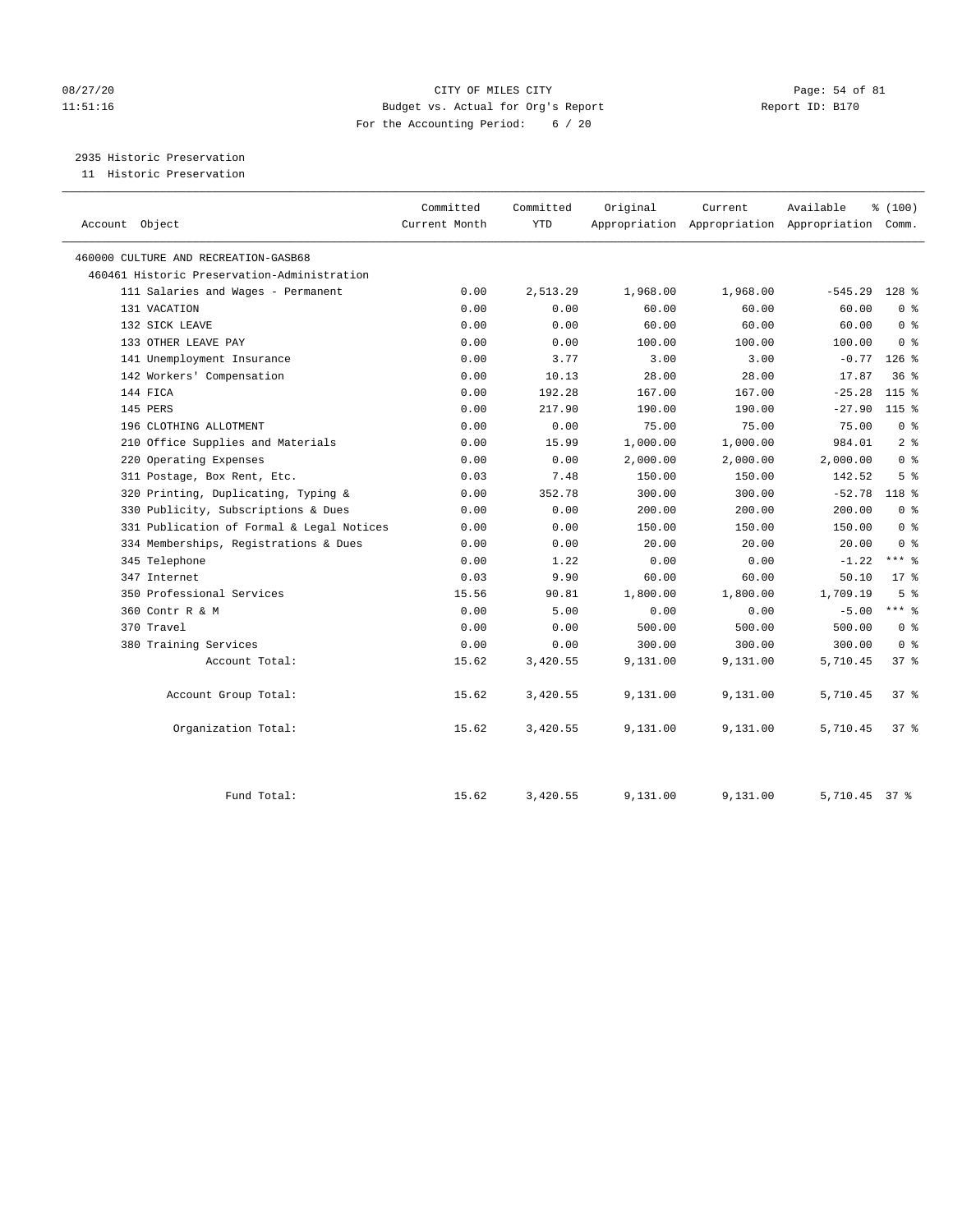### 08/27/20 Page: 55 of 81 11:51:16 Budget vs. Actual for Org's Report Report ID: B170 For the Accounting Period: 6 / 20

————————————————————————————————————————————————————————————————————————————————————————————————————————————————————————————————————

# 2985 RETIRED SENIOR VOLUNTEER PROG (RSVP)

15 Retired Senior Volunteer Program

|                                            | Committed     | Committed  | Original           | Current    | Available                                       | % (100)         |
|--------------------------------------------|---------------|------------|--------------------|------------|-------------------------------------------------|-----------------|
| Account Object                             | Current Month | <b>YTD</b> |                    |            | Appropriation Appropriation Appropriation Comm. |                 |
| 450000 Social and Economic Services-GASB68 |               |            |                    |            |                                                 |                 |
| 450330 RSVP Non-Federal                    |               |            |                    |            |                                                 |                 |
| 111 Salaries and Wages - Permanent         | 143.46        | 2,142.83   | 2,000.00           | 2,000.00   | $-142.83$ 107 %                                 |                 |
| 131 VACATION                               | 57.39         | 167.49     | 200.00             | 200.00     | 32.51                                           | 84 %            |
| 132 SICK LEAVE                             | 9.57          | 130.62     | 200.00             | 200.00     | 69.38                                           | 65 %            |
| 133 OTHER LEAVE PAY                        | 0.00          | 22.72      | 100.00             | 100.00     | 77.28                                           | $23$ $%$        |
| 141 Unemployment Insurance                 | 0.32          | 3.74       | 12.00              | 12.00      | 8.26                                            | $31$ %          |
| 142 Workers' Compensation                  | 0.84          | 9.83       | 31.00              | 31.00      | 21.17                                           | 32%             |
| 143 Health Insurance                       | $-0.02$       | 39.69      | 400.00             | 400.00     | 360.31                                          | $10*$           |
| 144 FICA                                   | 16.10         | 188.51     | 192.00             | 192.00     | 3.49                                            | 98 %            |
| 145 PERS                                   | 18.25         | 213.62     | 173.00             | 173.00     | $-40.62$                                        | $123$ %         |
| 210 Office Supplies and Materials          | 0.00          | 0.00       | 1,098.00           | 1,098.00   | 1,098.00                                        | 0 <sup>8</sup>  |
| 220 Operating Expenses                     | 2,662.65      | 9,014.33   | 7,345.00           | 7,345.00   | $-1,669.33$                                     | $123$ %         |
| 311 Postage, Box Rent, Etc.                | 330.00        | 1,001.50   | 750.00             | 750.00     | $-251.50$                                       | 134 %           |
| 330 Publicity, Subscriptions & Dues        | 0.00          | 159.60     | 160.00             | 160.00     | 0.40                                            | $100$ %         |
| 334 Memberships, Registrations & Dues      | 0.00          | 0.00       | 150.00             | 150.00     | 150.00                                          | 0 <sup>8</sup>  |
| 345 Telephone                              | 0.00          | 1,191.59   | 1,440.00           | 1,440.00   | 248.41                                          | 83%             |
| 370 Travel                                 | 193.48        | 242.53     | 1,750.00           | 1,750.00   | 1,507.47                                        | 14 %            |
| 379 Other Travel                           | 93.30         | 626.40     |                    | 1,500.00   | 873.60                                          | $42$ %          |
|                                            | 0.00          | 0.00       | 1,500.00<br>500.00 | 500.00     | 500.00                                          | 0 <sup>8</sup>  |
| 512 Insurance on Vehicles & Equipment      |               |            |                    |            | 589.20                                          | 2 <sup>8</sup>  |
| 513 Liability                              | 0.00          | 9.80       | 599.00             | 599.00     |                                                 |                 |
| Account Total:                             | 3,525.34      | 15,164.80  | 18,600.00          | 18,600.00  | 3,435.20                                        | 82 %            |
| 450340 RSVP FEDERAL GRANT- FALLON/CUSTER   |               |            |                    |            |                                                 |                 |
| 111 Salaries and Wages - Permanent         | 3,342.25      | 44,636.08  | 44,890.00          | 44,890.00  | 253.92                                          | 99 %            |
| 131 VACATION                               | 1,090.34      | 3,518.50   | 4,300.00           | 4,300.00   | 781.50                                          | $82$ $%$        |
| 132 SICK LEAVE                             | 181.72        | 2,481.66   | 3,900.00           | 3,900.00   | 1,418.34                                        | 64 %            |
| 133 OTHER LEAVE PAY                        | 0.00          | 424.62     | 1,900.00           | 1,900.00   | 1,475.38                                        | $22$ %          |
| 141 Unemployment Insurance                 | 6.92          | 76.45      | 247.00             | 247.00     | 170.55                                          | $31$ $%$        |
| 142 Workers' Compensation                  | 23.52         | 235.79     | 683.00             | 683.00     | 447.21                                          | 35 <sup>8</sup> |
| 143 Health Insurance                       | 854.37        | 9,552.51   |                    | 8,600.00   | $-952.51$                                       | 111 %           |
| 144 FICA                                   |               |            | 8,600.00           |            |                                                 | $93$ $%$        |
|                                            | 353.00        | 3,898.31   | 4,207.00           | 4,207.00   | 308.69                                          |                 |
| 145 PERS                                   | 346.61        | 4,088.44   | 3,794.00           | 3,794.00   | $-294.44$ 108 %                                 |                 |
| 210 Office Supplies and Materials          | 0.00          | 859.27     | 1,525.00           | 1,525.00   | 665.73                                          | 56%             |
| 220 Operating Expenses                     | 1,113.65      | 4,955.01   | 0.00               | 0.00       | $-4,955.01$                                     | $***$ $%$       |
| 311 Postage, Box Rent, Etc.                | 0.00          | 496.80     | 0.00               | 0.00       | $-496.80$                                       | *** 응           |
| 334 Memberships, Registrations & Dues      | 350.00        | 425.00     | 275.00             | 275.00     | $-150.00$                                       | 155 %           |
| 345 Telephone                              | 0.00          | 117.18     | 0.00               | 0.00       | $-117.18$                                       | $***$ 8         |
| 370 Travel                                 | 0.00          | 4,216.37   | 7,081.00           | 7,081.00   | 2,864.63                                        | 60 %            |
| 512 Insurance on Vehicles & Equipment      | 0.00          | 500.00     | 0.00               | 0.00       | $-500.00$ *** %                                 |                 |
| 513 Liability                              | 0.00          | 920.01     | 0.00               | 0.00       | $-920.01$ *** \$                                |                 |
| 530 Rent                                   | 0.00          | 5,010.00   | 5,010.00           | 5,010.00   |                                                 | $0.00$ 100 %    |
| Account Total:                             | 7,662.38      | 86, 412.00 | 86, 412.00         | 86, 412.00 |                                                 | $0.00$ 100 %    |
| 450351 RSVP-Excess                         |               |            |                    |            |                                                 |                 |
| 111 Salaries and Wages - Permanent         | 0.00          | 776.92     | 2,000.00           | 2,000.00   | 1,223.08                                        | 39 %            |
| 141 Unemployment Insurance                 | 0.00          | 1.32       | 10.00              | 10.00      | 8.68                                            | 13 <sup>°</sup> |
| 142 Workers' Compensation                  | 0.00          | 3.55       | 26.00              | 26.00      | 22.45                                           | $14*$           |
| 144 FICA                                   | 0.00          | 67.28      | 155.00             | 155.00     | 87.72                                           | 43 %            |
| 145 PERS                                   | 0.00          | 76.26      | 140.00             | 140.00     | 63.74                                           | 54 %            |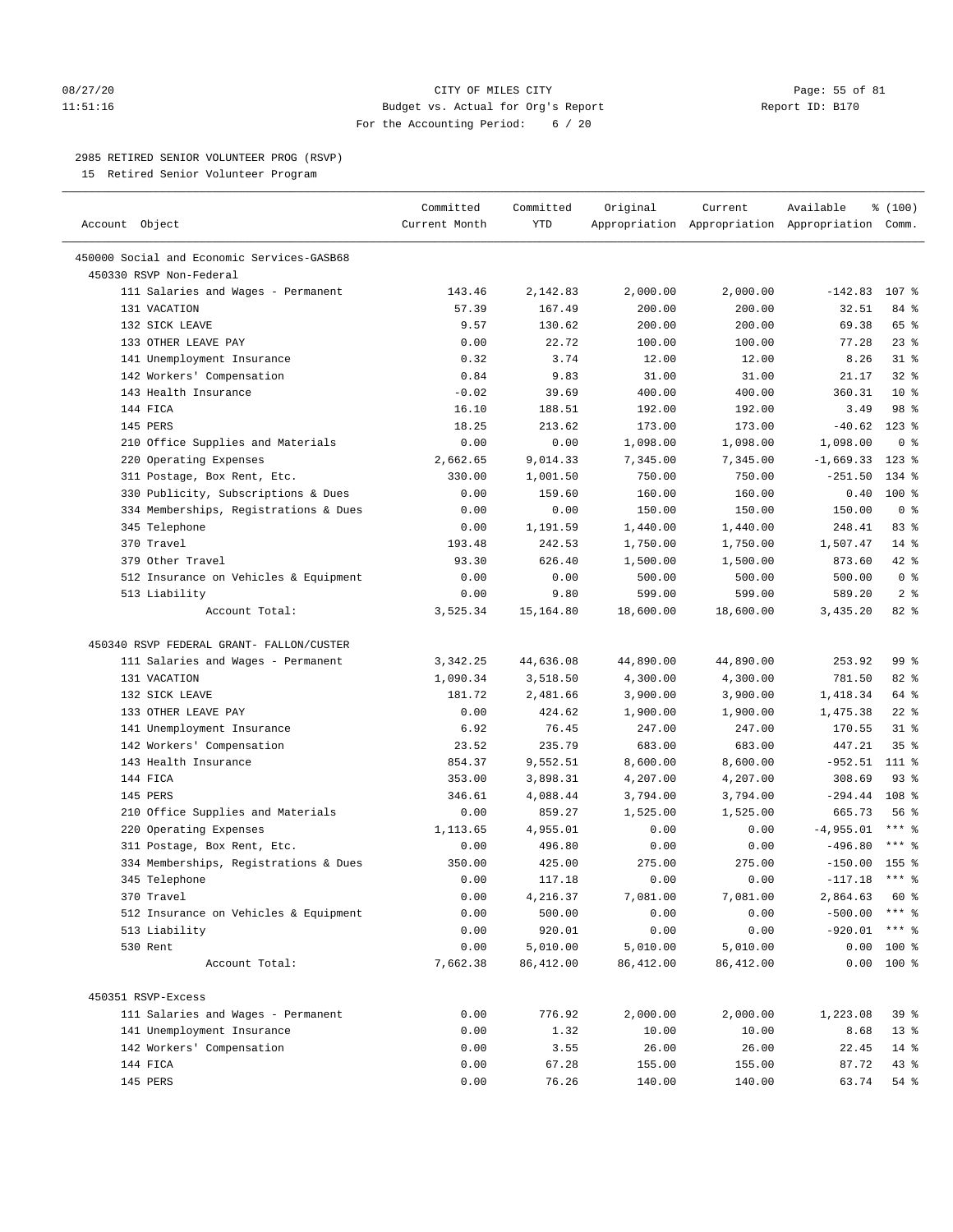## 08/27/20 Page: 56 of 81 11:51:16 Budget vs. Actual for Org's Report Report ID: B170 For the Accounting Period: 6 / 20

#### 2985 RETIRED SENIOR VOLUNTEER PROG (RSVP)

15 Retired Senior Volunteer Program

|                        | Committed     | Committed  | Original      | Current       | Available       | % (100)         |
|------------------------|---------------|------------|---------------|---------------|-----------------|-----------------|
| Object<br>Account      | Current Month | <b>YTD</b> | Appropriation | Appropriation | Appropriation   | Comm.           |
| 220 Operating Expenses | 0.00          | 2,355.72   | 2,000.00      | 2,000.00      | $-355.72$ 118 % |                 |
| Account Total:         | 0.00          | 3,281.05   | 4,331.00      | 4,331.00      | 1,049.95        | 76 %            |
| Account Group Total:   | 11,187.72     | 104,857.85 | 109,343.00    | 109,343.00    | 4,485.15        | 96 <sup>°</sup> |
| Organization Total:    | 11,187.72     | 104,857.85 | 109,343.00    | 109,343.00    | 4,485.15        | 96%             |
| Fund Total:            | 11,187.72     | 104,857.85 | 109,343.00    | 109,343.00    | $4,485.15$ 96 % |                 |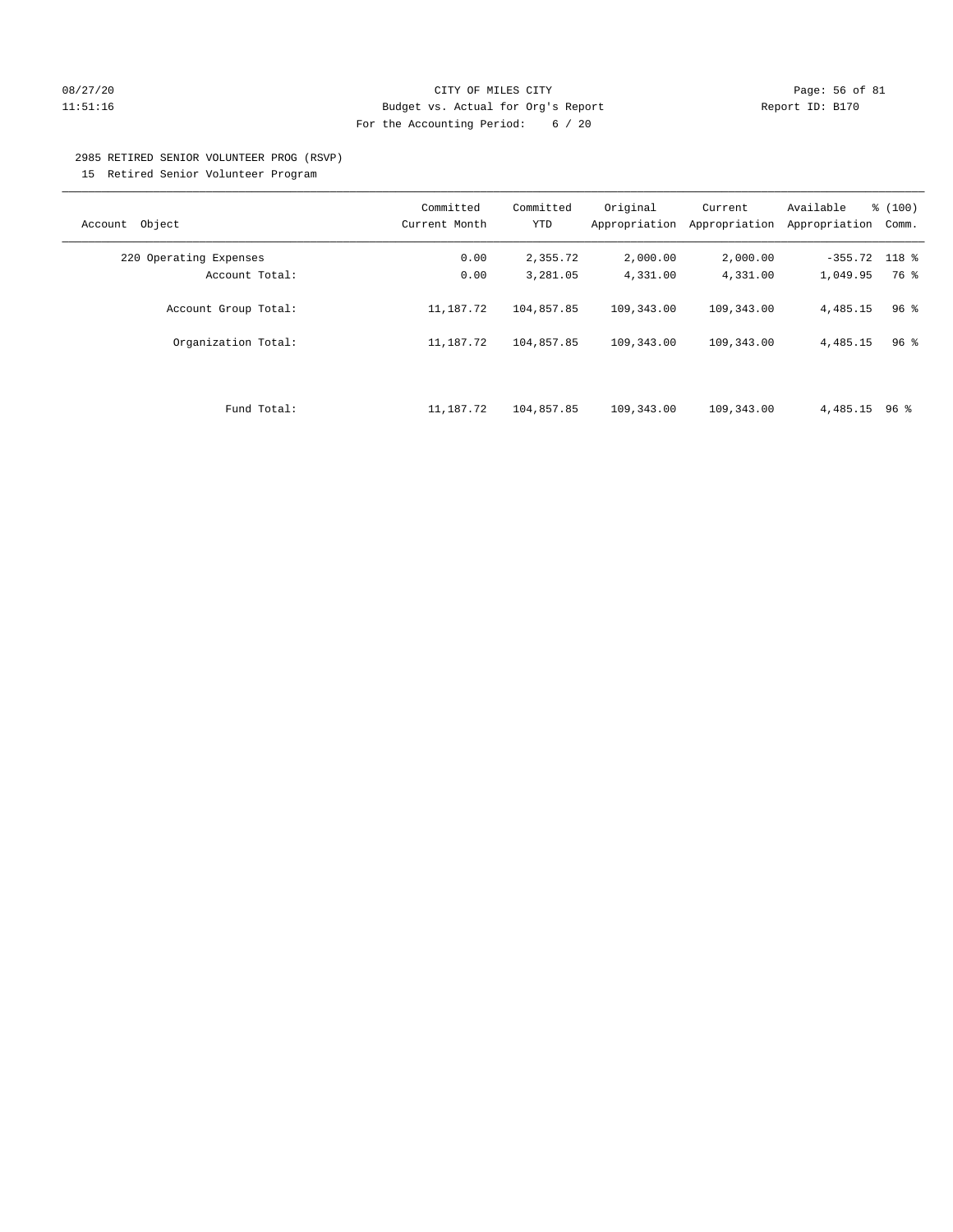# 08/27/20 Page: 57 of 81 11:51:16 Budget vs. Actual for Org's Report Changer Report ID: B170 For the Accounting Period: 6 / 20

#### 3670 SID 211 110 SID # 211

| Account Object                     | Committed<br>Current Month | Committed<br><b>YTD</b> | Original | Current<br>Appropriation Appropriation | % (100)<br>Available<br>Appropriation<br>Comm. |  |
|------------------------------------|----------------------------|-------------------------|----------|----------------------------------------|------------------------------------------------|--|
| 490000 DEBT SERVICE                |                            |                         |          |                                        |                                                |  |
| 490500 Other Debt Service Payments |                            |                         |          |                                        |                                                |  |
| 643 Principal- SID 211             | 0.00                       | 3,805.80                | 3,806.00 | 3,806.00                               | $0.20$ 100 %                                   |  |
| 644 Interest- SID 211              | 0.00                       | 1,540.99                | 1,541.00 | 1,541.00                               | $0.01$ 100 %                                   |  |
| Account Total:                     | 0.00                       | 5,346.79                | 5,347.00 | 5,347.00                               | $0.21$ 100 %                                   |  |
| Account Group Total:               | 0.00                       | 5,346.79                | 5,347.00 | 5,347.00                               | $0.21$ 100 %                                   |  |
| Organization Total:                | 0.00                       | 5,346.79                | 5,347.00 | 5,347.00                               | $0.21$ 100 %                                   |  |
|                                    |                            |                         |          |                                        |                                                |  |
| Fund Total:                        | 0.00                       | 5,346.79                | 5,347.00 | 5,347.00                               | $0.21$ 100 %                                   |  |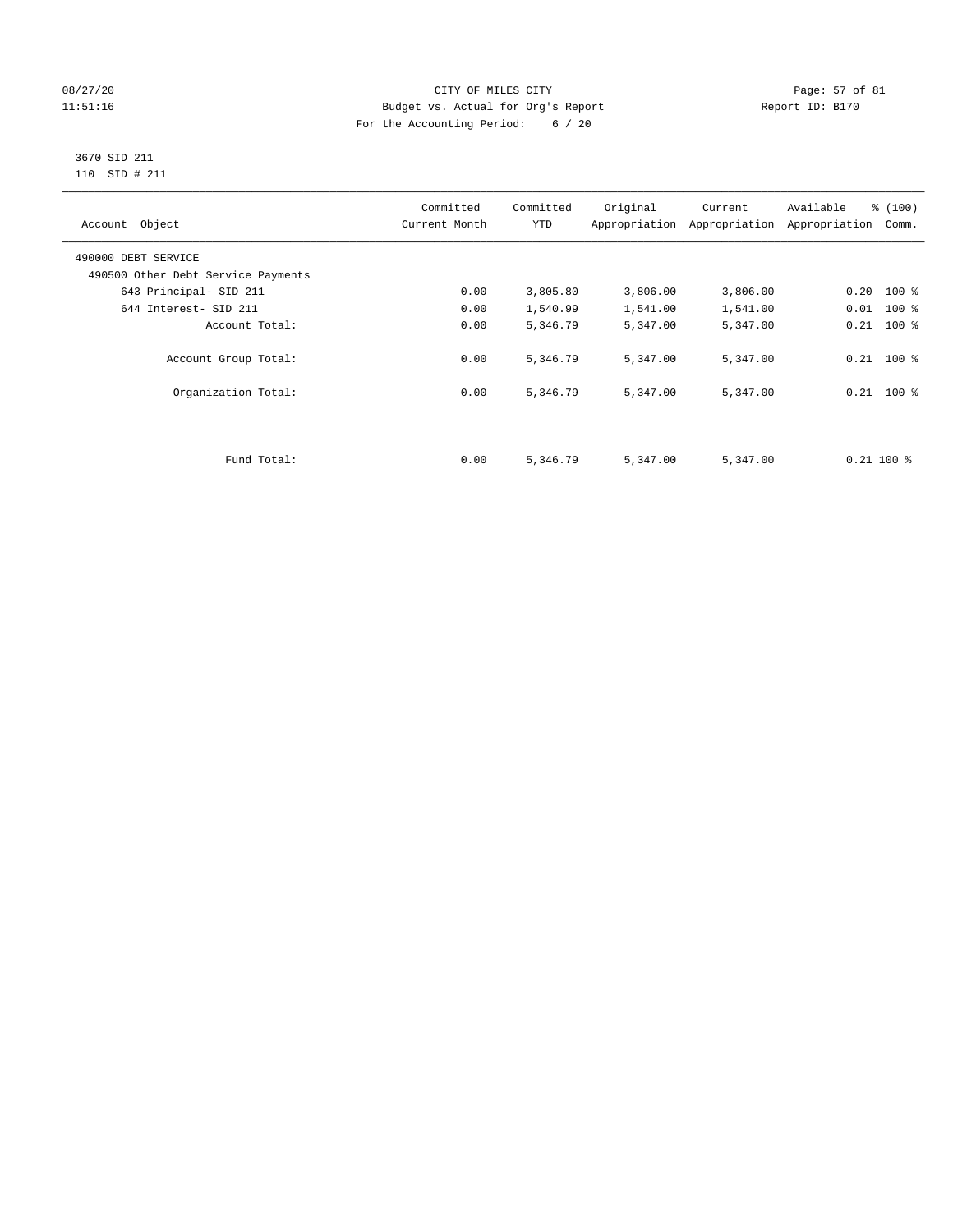# 08/27/20 Page: 58 of 81 11:51:16 Budget vs. Actual for Org's Report Report ID: B170 For the Accounting Period: 6 / 20

### 4000 General Fund Capitol Improvement Fund

501 Capital Purchases

| Account Object                  | Committed<br>Current Month | Committed<br><b>YTD</b> | Original  | Current<br>Appropriation Appropriation Appropriation | Available        | % (100)<br>Comm. |
|---------------------------------|----------------------------|-------------------------|-----------|------------------------------------------------------|------------------|------------------|
| 410000 GENERAL GOVERNMENTGASB68 |                            |                         |           |                                                      |                  |                  |
| 410100 Legislative Services(02) |                            |                         |           |                                                      |                  |                  |
| 940 Machinery & Equipment       | $-29,749.37$               | 14,469.00               | 57,640.00 | 57,640.00                                            | 43,171.00        | 25%              |
| Account Total:                  | $-29,749.37$               | 14,469.00               | 57,640.00 | 57,640.00                                            | 43,171.00        | 25%              |
| Account Group Total:            | $-29,749.37$               | 14,469.00               | 57,640.00 | 57,640.00                                            | 43,171.00        | $25$ $%$         |
| 420000 PUBLIC SAFETY-GASB68     |                            |                         |           |                                                      |                  |                  |
| 420100 Law Enforcement Services |                            |                         |           |                                                      |                  |                  |
| 350 Professional Services       | 29,749.37                  | 29,749.37               | 0.00      | 0.00                                                 | $-29,749.37$     | $***$ $%$        |
| Account Total:                  | 29,749.37                  | 29,749.37               | 0.00      | 0.00                                                 | $-29.749.37$     | $***$ 2          |
| Account Group Total:            | 29,749.37                  | 29,749.37               | 0.00      | 0.00                                                 | $-29.749.37$     | $***$ 2          |
| Organization Total:             | 0.00                       | 44, 218.37              | 57,640.00 | 57,640.00                                            | 13,421.63        | 77 %             |
|                                 |                            |                         |           |                                                      |                  |                  |
| Fund Total:                     | 0.00                       | 44, 218.37              | 57,640.00 | 57,640.00                                            | 13, 421. 63 77 % |                  |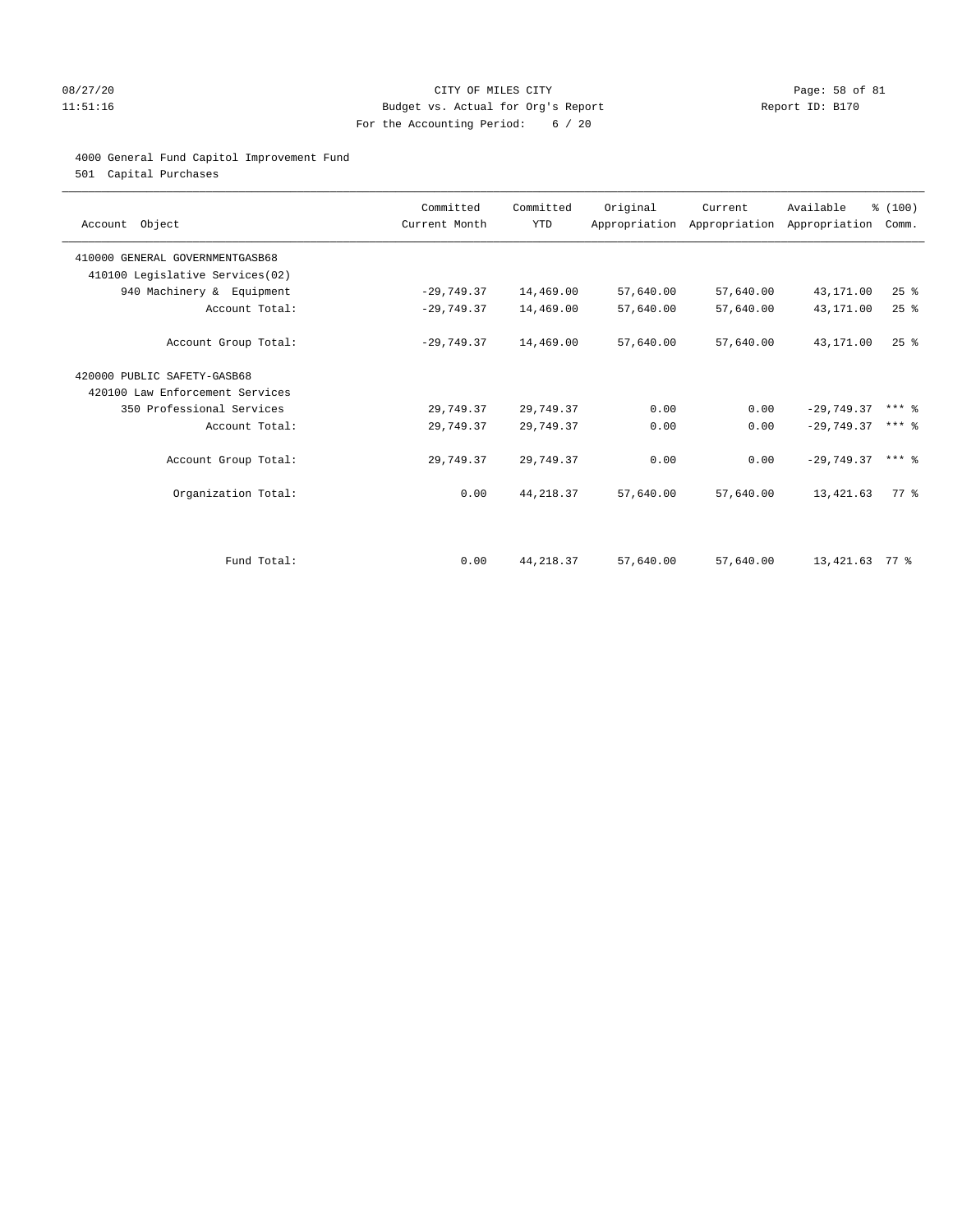# 08/27/20 Page: 59 of 81 11:51:16 Budget vs. Actual for Org's Report Report ID: B170 For the Accounting Period: 6 / 20

### 4050 Ambulance Capital Improvement Fund

10 Ambulance

| Account Object                                                             | Committed<br>Current Month | Committed<br><b>YTD</b> | Original  | Current<br>Appropriation Appropriation | Available<br>Appropriation | % (100)<br>Comm. |
|----------------------------------------------------------------------------|----------------------------|-------------------------|-----------|----------------------------------------|----------------------------|------------------|
| 420000 PUBLIC SAFETY-GASB68<br>420730 Emergency Medical Services-Ambulance |                            |                         |           |                                        |                            |                  |
| 940 Machinery & Equipment                                                  | 0.00                       | 0.00                    | 13,779.00 | 13,779.00                              | 13,779.00                  | 0 <sup>8</sup>   |
| Account Total:                                                             | 0.00                       | 0.00                    | 13,779.00 | 13,779.00                              | 13,779.00                  | 0 <sup>8</sup>   |
| Account Group Total:                                                       | 0.00                       | 0.00                    | 13,779.00 | 13,779.00                              | 13,779.00                  | 0 <sup>8</sup>   |
| Organization Total:                                                        | 0.00                       | 0.00                    | 13,779.00 | 13,779.00                              | 13,779.00                  | 0 <sup>8</sup>   |
|                                                                            |                            |                         |           |                                        |                            |                  |
| Fund Total:                                                                | 0.00                       | 0.00                    | 13,779.00 | 13,779.00                              | 13,779.00                  | 0 %              |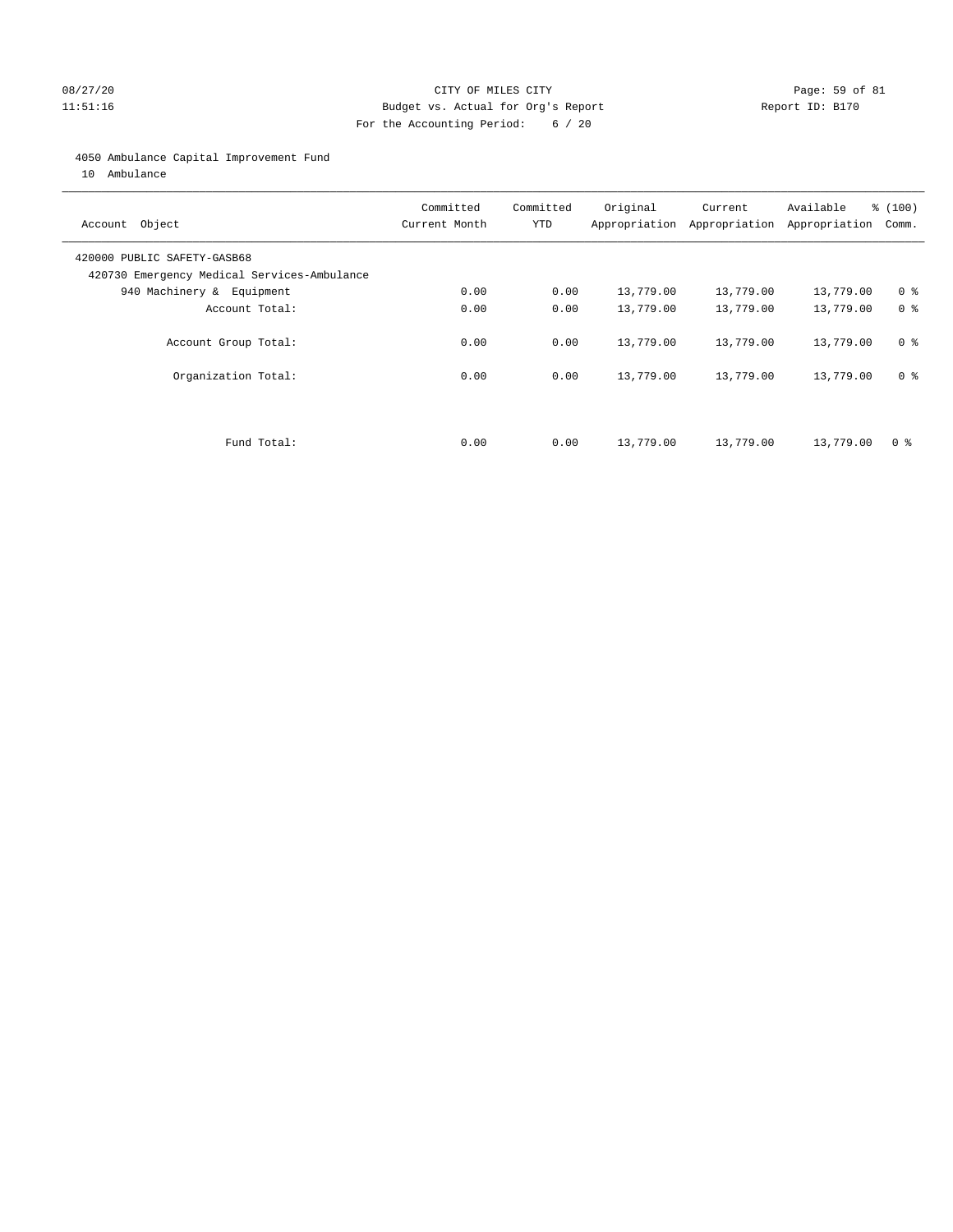# 08/27/20 Page: 60 of 81 11:51:16 Budget vs. Actual for Org's Report Report ID: B170 For the Accounting Period: 6 / 20

#### 4060 CAPITAL IMPROV-PUBLIC WORKS

911 Public Works Operations

| Object<br>Account                                         | Committed<br>Current Month | Committed<br><b>YTD</b>    | Original<br>Appropriation | Current<br>Appropriation | Available<br>Appropriation | % (100)<br>Comm. |
|-----------------------------------------------------------|----------------------------|----------------------------|---------------------------|--------------------------|----------------------------|------------------|
| 430000 Public Works-GASB68<br>430233 Roadway/Re-surfacing |                            |                            |                           |                          |                            |                  |
| 940 Machinery & Equipment                                 | 0.00                       | 382, 159.73                | 510,000.00                | 510,000.00               | 127,840.27                 | 75 %             |
| Account Total:                                            | 0.00                       | 382, 159.73                | 510,000.00                | 510,000.00               | 127,840.27                 | 75 %             |
| Account Group Total:<br>Organization Total:               | 0.00<br>0.00               | 382, 159.73<br>382, 159.73 | 510,000.00<br>510,000.00  | 510,000.00<br>510,000.00 | 127,840.27<br>127,840.27   | 75 %<br>75 %     |
|                                                           |                            |                            |                           |                          |                            |                  |
| Fund Total:                                               | 0.00                       | 382, 159.73                | 510,000.00                | 510,000.00               | 127,840.27                 | 75 %             |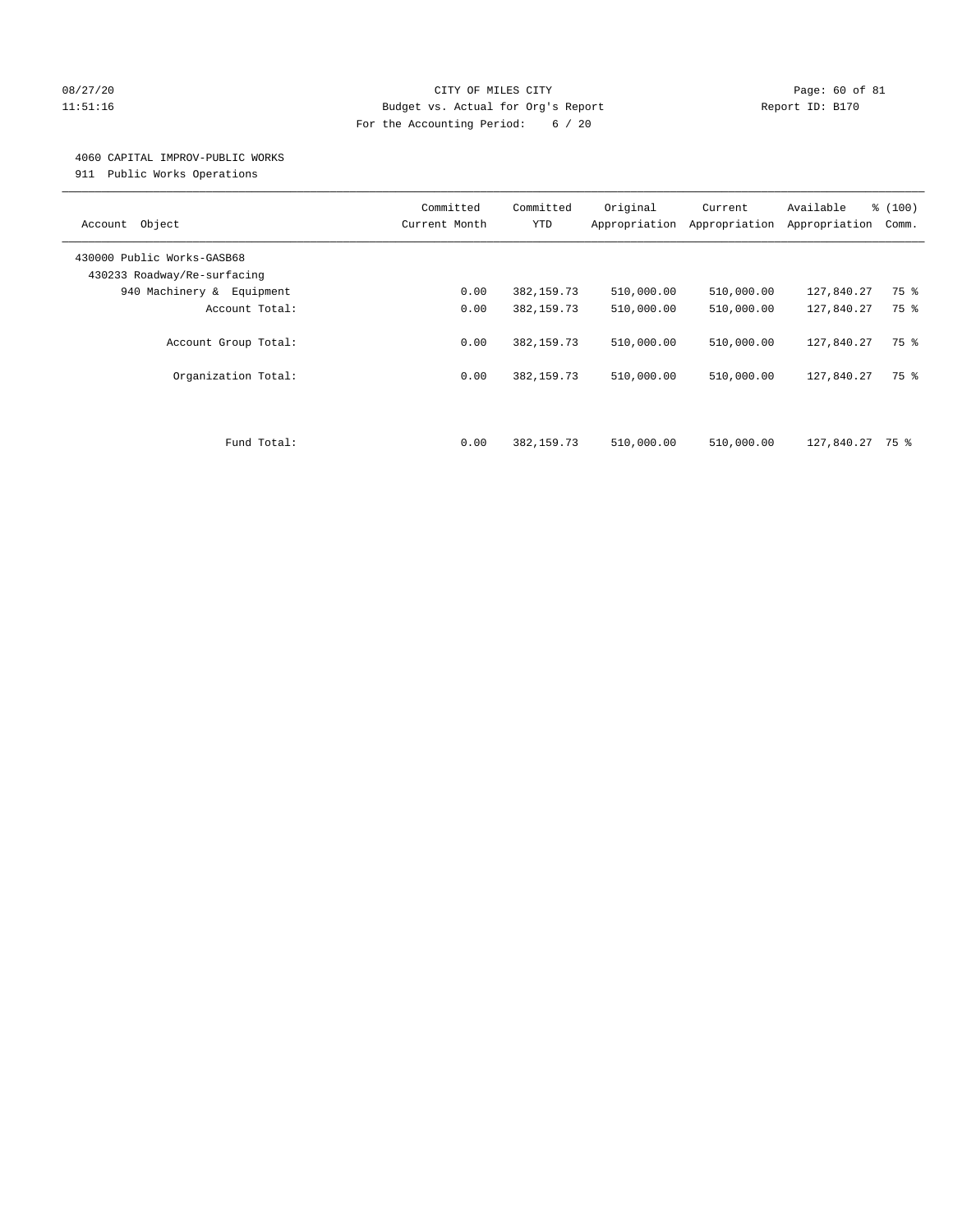### 08/27/20 Page: 61 of 81 11:51:16 Budget vs. Actual for Org's Report Report ID: B170 For the Accounting Period: 6 / 20

————————————————————————————————————————————————————————————————————————————————————————————————————————————————————————————————————

# 5210 WATER UTILITY

22 Water Plant

|                                               | Committed     | Committed    | Original   | Current    | Available                                       | % (100)         |  |
|-----------------------------------------------|---------------|--------------|------------|------------|-------------------------------------------------|-----------------|--|
| Account Object                                | Current Month | YTD          |            |            | Appropriation Appropriation Appropriation Comm. |                 |  |
| 430000 Public Works-GASB68                    |               |              |            |            |                                                 |                 |  |
| 430530 Water Source of Supply and Pumping(22) |               |              |            |            |                                                 |                 |  |
| 111 Salaries and Wages - Permanent            | 21,208.32     | 246,885.44   | 250,484.00 | 250,484.00 | 3,598.56                                        | 99 %            |  |
| 121 OVERTIME-PERMANENT                        | 416.19        | 8,392.12     | 10,300.00  | 10,300.00  | 1,907.88                                        | 81 %            |  |
| 131 VACATION                                  | 566.18        | 17,036.84    | 19,500.00  | 19,500.00  | 2,463.16                                        | 87%             |  |
| 132 SICK LEAVE                                | 766.90        | 4,971.57     | 5,500.00   | 5,500.00   | 528.43                                          | 90%             |  |
| 133 OTHER LEAVE PAY                           | 1,967.91      | 2,309.24     | 2,733.00   | 2,733.00   | 423.76                                          | 84 %            |  |
| 134 HOLIDAY PAY                               | 504.08        | 4,685.33     | 5,400.00   | 5,400.00   | 714.67                                          | 87%             |  |
| 141 Unemployment Insurance                    | 38.22         | 428.34       | 441.00     | 441.00     | 12.66                                           | $97$ %          |  |
| 142 Workers' Compensation                     | 1,551.79      | 16,908.74    | 16,848.00  | 16,848.00  | $-60.74$                                        | 100 %           |  |
| 143 Health Insurance                          | 31,709.97     | 81,612.46    | 53,404.00  | 53,404.00  | $-28, 208.46$                                   | $153*$          |  |
| 144 FICA                                      | 1,853.72      | 20,777.71    | 22,485.00  | 22,485.00  | 1,707.29                                        | $92$ $%$        |  |
| 145 PERS                                      | 43, 271.46    | 65,458.26    | 25,482.00  | 25,482.00  | $-39,976.26$                                    | $257$ %         |  |
| 196 CLOTHING ALLOTMENT                        | 0.00          | 915.00       | 950.00     | 950.00     | 35.00                                           | 96%             |  |
| 210 Office Supplies and Materials             | 36.84         | 213.21       | 250.00     | 250.00     | 36.79                                           | 85%             |  |
| 214 Small Items of Equipment                  | 2,348.00      | 6,459.20     | 8,000.00   | 8,000.00   | 1,540.80                                        | 81 %            |  |
| 220 Operating Expenses                        | 59.95         | 2,502.99     | 2,500.00   | 2,500.00   | $-2.99$                                         | 100 %           |  |
| 222 Chemicals, Lab & Med Supplies             | 0.00          | 50.00        | 250.00     | 250.00     | 200.00                                          | $20*$           |  |
| 226 Clothing and Uniforms                     | 81.49         | 381.94       | 600.00     | 600.00     | 218.06                                          | 64 %            |  |
| 230 Repair and Maintenance Supplies           | 883.48        | 8,780.72     | 10,000.00  | 10,000.00  | 1,219.28                                        | 88 %            |  |
| 231 Gas, Oil, Diesel Fuel, Grease, etc.       | 76.92         | 1,636.73     | 2,000.00   | 2,000.00   | 363.27                                          | 82 %            |  |
| 241 Consumable Tools                          | 0.00          | 33.86        | 200.00     | 200.00     | 166.14                                          | $17*$           |  |
| 311 Postage, Box Rent, Etc.                   | 0.00          | 19.19        | 50.00      | 50.00      | 30.81                                           | 38 <sup>8</sup> |  |
| 330 Publicity, Subscriptions & Dues           | 546.00        | 691.00       | 750.00     | 750.00     | 59.00                                           | $92$ $%$        |  |
| 334 Memberships, Registrations & Dues         | 0.00          | 299.36       | 200.00     | 200.00     | $-99.36$                                        | 150 %           |  |
| 341 Electric Utility Services                 | 4,852.60      | 65,838.89    | 75,800.00  | 75,800.00  | 9,961.11                                        | 87%             |  |
| 344 Gas Utility Service                       | 90.69         | 8,605.24     | 10,000.00  | 10,000.00  | 1,394.76                                        | 86 %            |  |
| 345 Telephone                                 | 54.15         | 757.08       | 1,000.00   | 1,000.00   | 242.92                                          | 76 %            |  |
| 346 Garbage Service                           | 71.12         | 490.86       | 500.00     | 500.00     | 9.14                                            | 98 %            |  |
| 347 Internet                                  | 22.82         | 905.02       | 1,000.00   | 1,000.00   | 94.98                                           | $91$ %          |  |
| 350 Professional Services                     | 21,266.26     | 21,732.06    | 500.00     | 500.00     | $-21, 232.06$                                   | $***$ $-$       |  |
| 352 Wtr/Swr Lab Testing                       | 0.00          | 0.00         | 1,000.00   | 1,000.00   | 1,000.00                                        | 0 <sup>8</sup>  |  |
| 357 Architectual, Engineering Serv Etc.       | 0.00          | 0.00         | 10,000.00  | 10,000.00  | 10,000.00                                       | 0 <sup>8</sup>  |  |
| 360 Contr R & M                               | 260.67        | 26,048.38    | 143,000.00 | 143,000.00 | 116,951.62                                      | 18 %            |  |
| 363 R&M Vehicles/Equip/Labor-PW               | 237.36        | 466.08       | 3,500.00   | 3,500.00   | 3,033.92                                        | $13*$           |  |
| 369 Other Repair and Maintenance              | 0.00          | 309.25       | 2,000.00   | 2,000.00   | 1,690.75                                        | 15 <sup>8</sup> |  |
| 370 Travel                                    | 0.00          | 542.10       | 1,000.00   | 1,000.00   | 457.90                                          | 54 %            |  |
| 380 Training Services                         | 0.00          | 476.08       | 2,000.00   | 2,000.00   | 1,523.92                                        | $24$ %          |  |
| 382 Books                                     | 0.00          | 148.00       | 200.00     | 200.00     | 52.00                                           | 74 %            |  |
| 400 BUILDING MATERIALS                        | 0.00          | 0.00         | 500.00     | 500.00     | 500.00                                          | 0 <sup>8</sup>  |  |
| 511 Insurance on Buildings                    | 0.00          | 9,143.21     | 9,522.00   | 9,522.00   | 378.79                                          | 96%             |  |
| 512 Insurance on Vehicles & Equipment         | 0.00          | 271.93       | 272.00     | 272.00     | 0.07                                            | 100 %           |  |
| 940 Machinery & Equipment                     | $-21, 200.13$ | 0.00         | 85,000.00  | 85,000.00  | 85,000.00                                       | 0 <sup>8</sup>  |  |
| Account Total:                                | 113,542.96    | 627, 183. 43 | 785,121.00 | 785,121.00 | 157,937.57                                      | $80*$           |  |
| Account Group Total:                          | 113,542.96    | 627, 183.43  | 785,121.00 | 785,121.00 | 157,937.57                                      | 80 %            |  |
|                                               |               |              |            |            |                                                 |                 |  |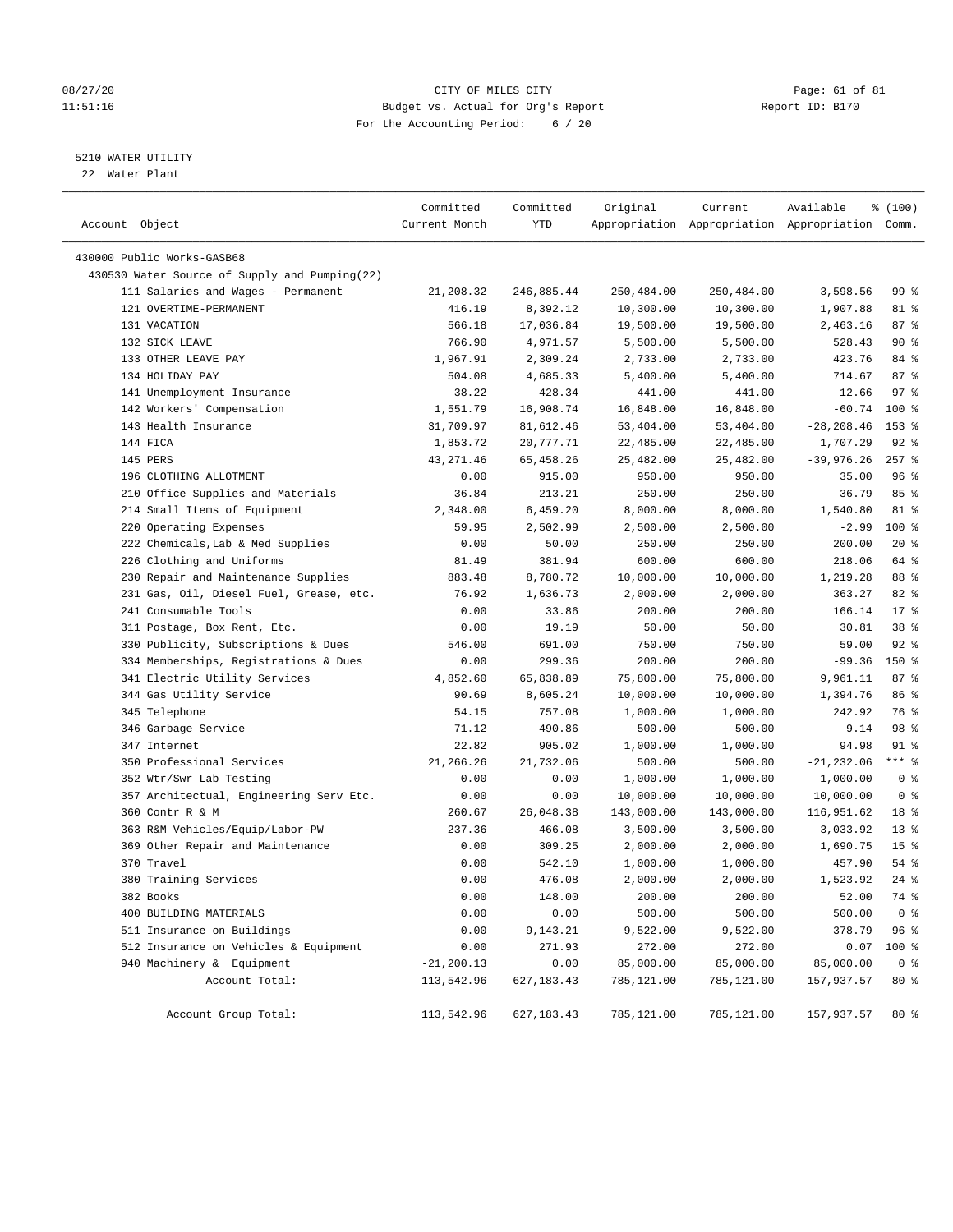# 08/27/20 Page: 62 of 81 11:51:16 Budget vs. Actual for Org's Report Report ID: B170 For the Accounting Period: 6 / 20

#### 5210 WATER UTILITY 22 Water Plant

| Account Object |                     | Committed<br>Current Month | Committed<br>YTD | Original   | Current    | Available<br>Appropriation Appropriation Appropriation Comm. | $\frac{100}{3}$ |
|----------------|---------------------|----------------------------|------------------|------------|------------|--------------------------------------------------------------|-----------------|
|                | Organization Total: | 113,542.96                 | 627,183.43       | 785,121.00 | 785,121.00 | 157,937.57                                                   | $80*$           |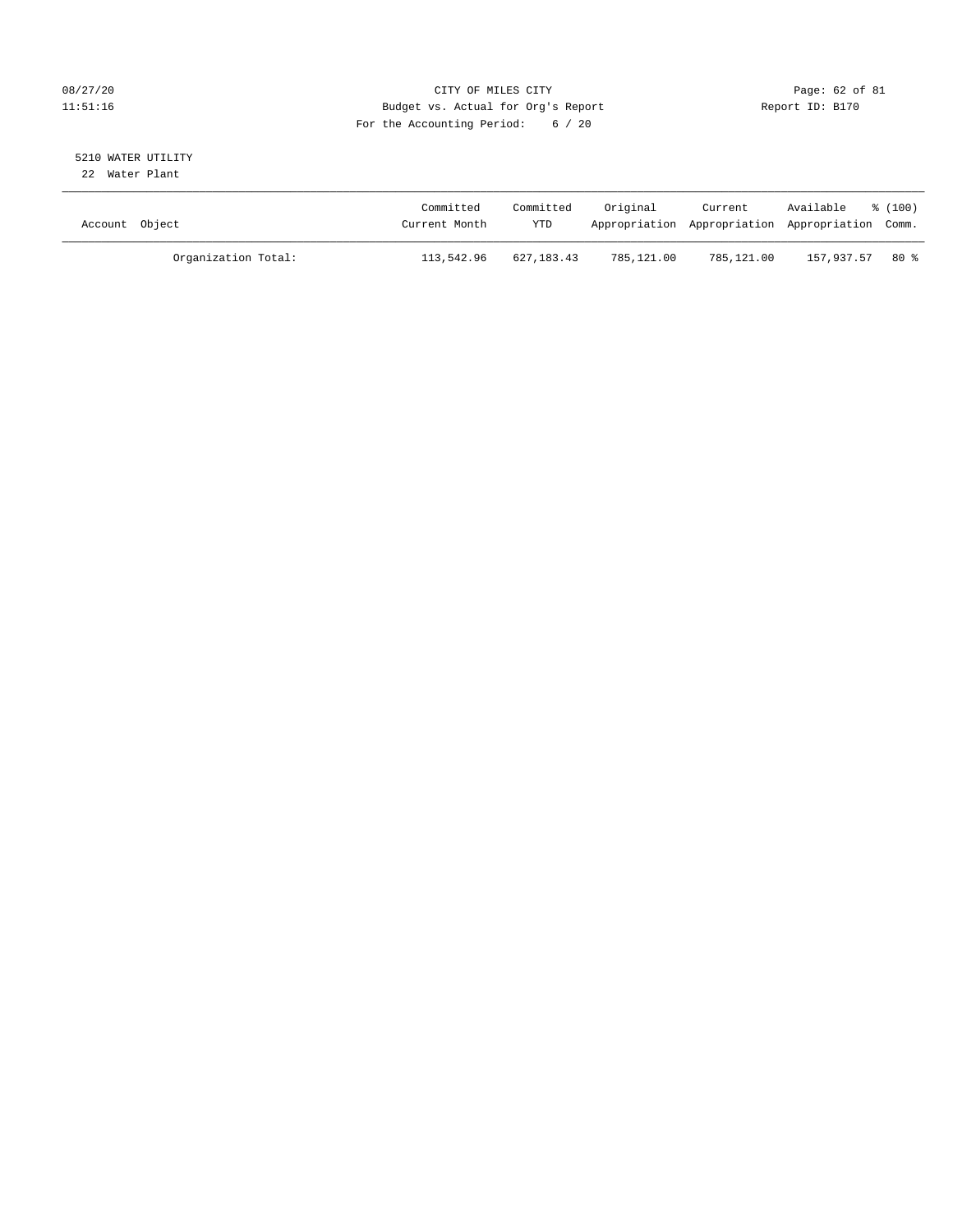### 08/27/20 Page: 63 of 81 11:51:16 Budget vs. Actual for Org's Report Report ID: B170 For the Accounting Period: 6 / 20

————————————————————————————————————————————————————————————————————————————————————————————————————————————————————————————————————

# 5210 WATER UTILITY

23 Water Lines

|                                           | Committed         | Committed  | Original     | Current                                         | Available          | % (100)         |
|-------------------------------------------|-------------------|------------|--------------|-------------------------------------------------|--------------------|-----------------|
| Account Object                            | Current Month     | YTD        |              | Appropriation Appropriation Appropriation Comm. |                    |                 |
|                                           |                   |            |              |                                                 |                    |                 |
| 430000 Public Works-GASB68                |                   |            |              |                                                 |                    |                 |
| 430550 Transmission and Distribution(23)  |                   |            |              |                                                 |                    |                 |
| 111 Salaries and Wages - Permanent        | 11,745.93         | 131,388.04 | 151,428.00   | 151,428.00                                      | 20,039.96          | 87e             |
| 121 OVERTIME-PERMANENT                    | 409.74            | 7,103.75   | 10,200.00    | 10,200.00                                       | 3,096.25           | 70 응            |
| 131 VACATION                              | 1,142.14          | 9,635.01   | 7,600.00     | 7,600.00                                        | $-2,035.01$        | $127$ %         |
| 132 SICK LEAVE                            | 434.22            | 4,392.13   | 5,000.00     | 5,000.00                                        | 607.87             | 88 %            |
| 133 OTHER LEAVE PAY                       | 1,190.35          | 1,656.88   | 1,430.00     | 1,430.00                                        | $-226.88$          | $116$ %         |
| 134 HOLIDAY PAY                           | 0.00              | 873.39     | 2,100.00     | 2,100.00                                        | 1,226.61           | $42$ %          |
| 141 Unemployment Insurance                | 22.38             | 233.38     | 267.00       | 267.00                                          | 33.62              | 87%             |
| 142 Workers' Compensation                 | 863.49            | 8,538.28   | 8,523.00     | 8,523.00                                        | $-15.28$           | 100 %           |
| 143 Health Insurance                      | 2,982.20          | 31,092.28  | 34,140.00    | 34,140.00                                       | 3,047.72           | 91 %            |
| 144 FICA                                  | 1,098.89          | 11,416.44  | 13,599.00    | 13,599.00                                       | 2,182.56           | 84 %            |
| 145 PERS                                  | 1,198.51          | 13, 311.88 | 15,412.00    | 15,412.00                                       | 2,100.12           | 86 %            |
| 196 CLOTHING ALLOTMENT                    | 0.00              | 487.00     | 800.00       | 800.00                                          | 313.00             | 61 %            |
| 210 Office Supplies and Materials         | 0.00              | 1,020.92   | 350.00       | 350.00                                          | -670.92            | $292$ %         |
| 214 Small Items of Equipment              | $-5,887.26$       | 21,252.57  | 37,000.00    | 37,000.00                                       | 15,747.43          | 57%             |
| 220 Operating Expenses                    | 518.46            | 11,192.62  | 35,000.00    | 35,000.00                                       | 23,807.38          | $32$ $%$        |
| 222 Chemicals, Lab & Med Supplies         | 56.87             | 56.87      | 200.00       | 200.00                                          | 143.13             | $28$ %          |
| 226 Clothing and Uniforms                 | 321.47            | 968.40     | 700.00       | 700.00                                          | $-268.40$          | 138 %           |
| 230 Repair and Maintenance Supplies       | 13,623.34         | 31,893.01  | 40,000.00    | 40,000.00                                       | 8,106.99           | 80%             |
| 231 Gas, Oil, Diesel Fuel, Grease, etc.   | 730.15            | 8,092.03   | 15,000.00    | 15,000.00                                       | 6,907.97           | $54$ %          |
| 233 Water/Sewer Main Replacement and      | 0.00              | 0.00       | 10,000.00    | 10,000.00                                       | 10,000.00          | 0 <sup>8</sup>  |
| 234 Hydrant/Manhole Replacement, Valves   | 0.00              | 14,238.59  | 20,000.00    | 20,000.00                                       | 5,761.41           | 71 %            |
| 235 Curb Stop Replacement                 | 261.65            | 13,465.93  | 18,000.00    | 18,000.00                                       | 4,534.07           | 75 %            |
| 241 Consumable Tools                      | 0.00              | 0.00       | 1,000.00     | 1,000.00                                        | 1,000.00           | 0 <sup>8</sup>  |
| 311 Postage, Box Rent, Etc.               | 0.00              | 0.00       | 100.00       | 100.00                                          | 100.00             | 0 <sup>8</sup>  |
| 320 Printing, Duplicating, Typing &       | 0.00              | 0.00       | 100.00       | 100.00                                          | 100.00             | 0 <sup>8</sup>  |
| 330 Publicity, Subscriptions & Dues       | 0.00              | 270.00     | 1,500.00     | 1,500.00                                        | 1,230.00           | 18 %            |
| 331 Publication of Formal & Legal Notices | 55.25             | 154.21     | 150.00       | 150.00                                          | $-4.21$            | $103$ %         |
| 334 Memberships, Registrations & Dues     | 204.00            | 539.95     | 500.00       | 500.00                                          | $-39.95$           | 108 %           |
| 341 Electric Utility Services             | 15.48             | 225.41     | 1,500.00     | 1,500.00                                        | 1,274.59           | 15 <sup>8</sup> |
| 344 Gas Utility Service                   | 7.27              | 287.61     | 500.00       | 500.00                                          | 212.39             | 58 %            |
| 345 Telephone                             | 117.60            | 643.05     | 700.00       | 700.00                                          | 56.95              | $92$ $%$        |
| 347 Internet                              | 11.83             | 146.43     | 200.00       | 200.00                                          | 53.57              | 73 %            |
| 350 Professional Services                 | 5,563.28          | 17,664.96  | 45,000.00    | 45,000.00                                       | 27,335.04          | 39%             |
| 357 Architectual, Engineering Serv Etc.   | 0.00              | 0.00       | 15,000.00    | 15,000.00                                       | 15,000.00          | 0 <sup>8</sup>  |
| 360 Contr R & M                           | 320.63            | 2,890.08   | 80,000.00    | 80,000.00                                       | 77,109.92          | $4\degree$      |
| 363 R&M Vehicles/Equip/Labor-PW           | 9,289.29          | 44, 211.08 | 40,000.00    | 40,000.00                                       | $-4, 211.08$ 111 % |                 |
| 369 Other Repair and Maintenance          | 0.00              | 0.00       | 1,000.00     | 1,000.00                                        | 1,000.00           | 0 <sup>8</sup>  |
| 370 Travel                                | 0.00              | 108.92     | 1,200.00     | 1,200.00                                        | 1,091.08           | 9 <sup>°</sup>  |
| 380 Training Services                     | 0.00              | 185.00     | 750.00       | 750.00                                          | 565.00             | 25%             |
| 382 Books                                 | 0.00              | 0.00       | 150.00       | 150.00                                          | 150.00             | 0 <sup>8</sup>  |
| 400 BUILDING MATERIALS                    | 15.93             | 457.27     | 750.00       | 750.00                                          | 292.73             | 61 %            |
| 511 Insurance on Buildings                | 0.00              | 2,997.20   | 2,998.00     | 2,998.00                                        | 0.80               | 100 %           |
| 512 Insurance on Vehicles & Equipment     | 0.00              | 731.65     | 732.00       | 732.00                                          | 0.35               | 100 %           |
| 532 Land Rental                           | 0.00              | 911.33     | 1,500.00     | 1,500.00                                        | 588.67             | 61 %            |
| 940 Machinery & Equipment                 | $-1, 284, 704.46$ | 0.00       | 1,875,000.00 | 1,875,000.00                                    | 1,875,000.00       | 0 <sup>8</sup>  |
| Account Total:                            | $-1, 238, 391.37$ | 394,733.55 | 2,497,079.00 | 2,497,079.00                                    | 2,102,345.45       | 16 <sup>8</sup> |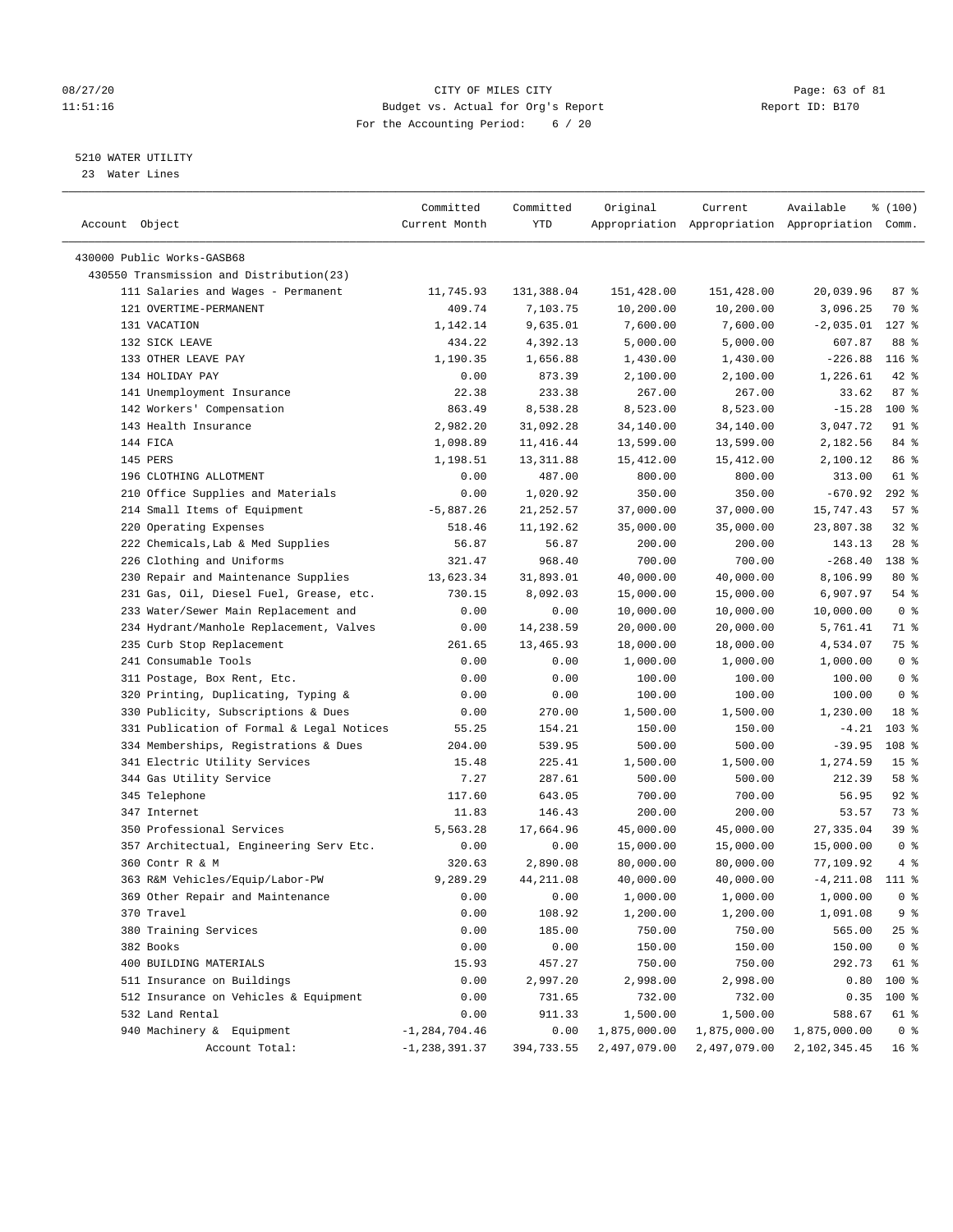# 08/27/20 Page: 64 of 81 11:51:16 Budget vs. Actual for Org's Report Report ID: B170 For the Accounting Period: 6 / 20

# 5210 WATER UTILITY

23 Water Lines

| Account Object                             | Committed<br>Current Month | Committed<br><b>YTD</b> | Original     | Current<br>Appropriation Appropriation Appropriation | Available       | % (100)<br>Comm. |  |
|--------------------------------------------|----------------------------|-------------------------|--------------|------------------------------------------------------|-----------------|------------------|--|
| Account Group Total:                       | $-1, 238, 391.37$          | 394,733.55              | 2,497,079.00 | 2,497,079.00                                         | 2,102,345.45    | $16*$            |  |
| 490000 DEBT SERVICE                        |                            |                         |              |                                                      |                 |                  |  |
| 490200 Revenue Bonds                       |                            |                         |              |                                                      |                 |                  |  |
| 611 Principal-NE Wtr Line Phase II         | $-9,000.00$                | 0.00                    | 17,000.00    | 17,000.00                                            | 17,000.00       | 0 <sup>8</sup>   |  |
| 615 Principal-Northeast Water Ln \$2.2     | $-33,000.00$               | 0.00                    | 67,000.00    | 67,000.00                                            | 67,000.00       | 0 <sup>8</sup>   |  |
| 616 Principal-Carbon Hill Water Tank \$2.2 | $-33,000.00$               | 0.00                    | 66,000.00    | 66,000.00                                            | 66,000.00       | 0 <sup>8</sup>   |  |
| 617 Principal - NE Wtr Line \$500k         | $-7,000.00$                | 0.00                    | 15,000.00    | 15,000.00                                            | 15,000.00       | 0 <sup>8</sup>   |  |
| 618 Principal-Carbon Hill \$500k           | $-7,000.00$                | 0.00                    | 15,000.00    | 15,000.00                                            | 15,000.00       | 0 <sup>8</sup>   |  |
| 622 Interest-NE Wtr Line Phase II          | 637.50                     | 1,308.75                | 1,309.00     | 1,309.00                                             | 0.25            | $100*$           |  |
| 631 Interest - NE Wtr Line \$500k          | 4,950.00                   | 9,996.25                | 9,997.00     | 9,997.00                                             | 0.75            | $100*$           |  |
| 632 Interest - Carbon Hill Wtr Tank \$500k | 4,950.00                   | 9,996.25                | 9,997.00     | 9,997.00                                             | 0.75            | $100*$           |  |
| 634 Interest-Northeast Wtr Ln \$2.2        | 24,105.00                  | 48,705.00               | 48,705.00    | 48,705.00                                            | 0.00            | $100*$           |  |
| 638 Interest-Carbon Hill Tank \$2.2        | 23,460.00                  | 47, 415.00              | 47, 415.00   | 47, 415.00                                           | 0.00            | $100*$           |  |
| Account Total:                             | $-30,897.50$               | 117, 421.25             | 297,423.00   | 297, 423.00                                          | 180,001.75      | 39 %             |  |
| Account Group Total:                       | $-30,897.50$               | 117, 421.25             | 297,423.00   | 297, 423.00                                          | 180,001.75      | 39 <sup>8</sup>  |  |
| 520000 OTHER FINANCING USES                |                            |                         |              |                                                      |                 |                  |  |
| 521000 Interfund Operating Transfers Out   |                            |                         |              |                                                      |                 |                  |  |
| 820 Transfers to Other Funds               | 1,000.00                   | 12,000.00               | 12,000.00    | 12,000.00                                            | 0.00            | $100*$           |  |
| Account Total:                             | 1,000.00                   | 12,000.00               | 12,000.00    | 12,000.00                                            | 0.00            | 100 %            |  |
| Account Group Total:                       | 1,000.00                   | 12,000.00               | 12,000.00    | 12,000.00                                            |                 | $0.00$ 100 %     |  |
| Organization Total:                        | $-1, 268, 288.87$          | 524,154.80              | 2,806,502.00 | 2,806,502.00                                         | 2, 282, 347. 20 | 19 <sup>8</sup>  |  |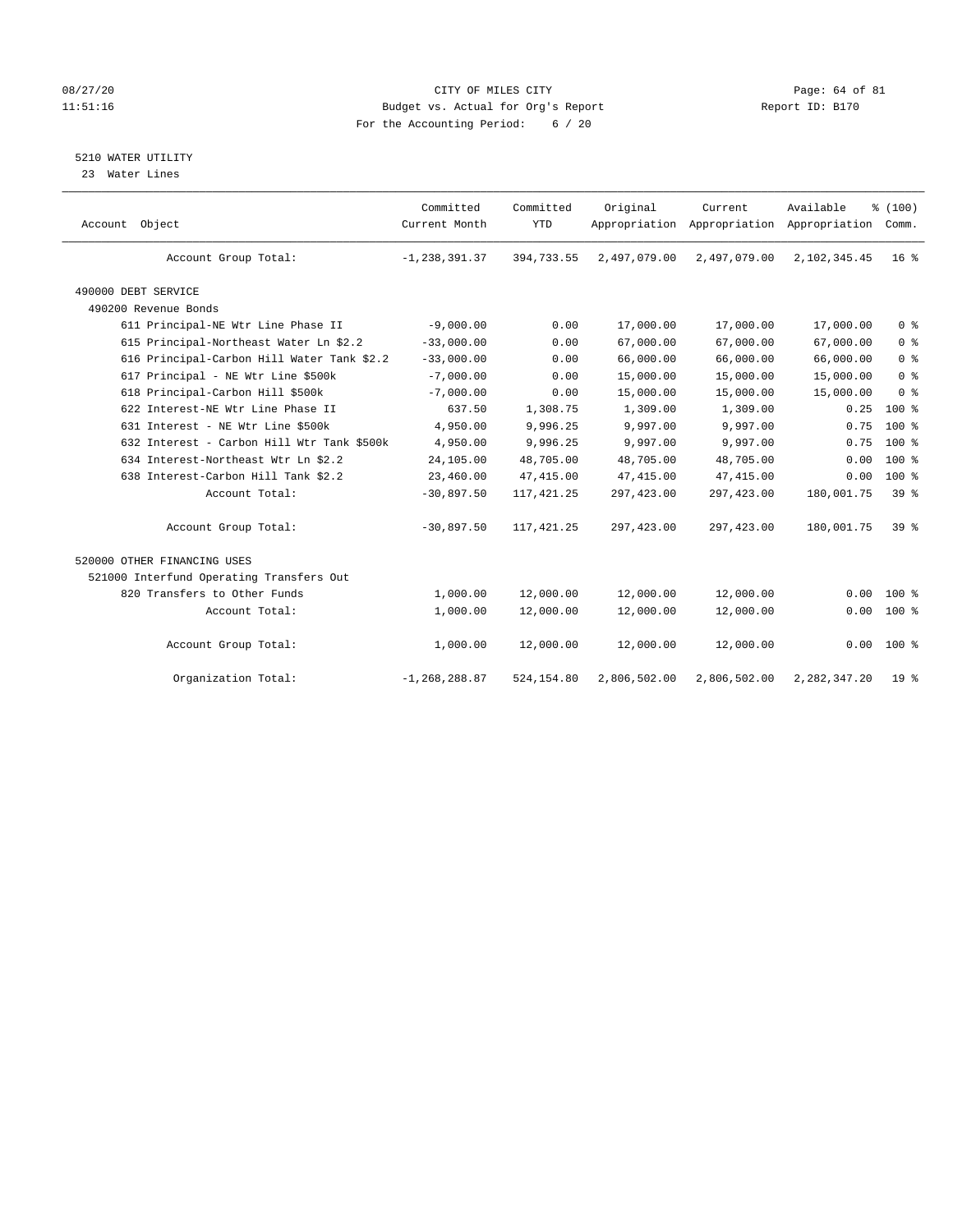# 08/27/20 Page: 65 of 81 11:51:16 Budget vs. Actual for Org's Report Report ID: B170 For the Accounting Period: 6 / 20

————————————————————————————————————————————————————————————————————————————————————————————————————————————————————————————————————

# 5210 WATER UTILITY

25 Water Administration

|                                           | Committed     | Committed  | Original  | Current   | Available                                       | % (100)        |
|-------------------------------------------|---------------|------------|-----------|-----------|-------------------------------------------------|----------------|
| Account Object                            | Current Month | <b>YTD</b> |           |           | Appropriation Appropriation Appropriation Comm. |                |
| 430000 Public Works-GASB68                |               |            |           |           |                                                 |                |
| 430510 Water Administration(25)           |               |            |           |           |                                                 |                |
| 110 Salaries and Wages-Comp Ab            | 11,284.00     | 11,284.00  | 0.00      | 0.00      | $-11, 284.00$                                   | $***$ 8        |
| 111 Salaries and Wages - Permanent        | 2,220.83      | 26,301.59  | 24,656.00 | 24,656.00 | $-1,645.59$                                     | 107 %          |
| 121 OVERTIME-PERMANENT                    | 0.00          | 0.00       | 120.00    | 120.00    | 120.00                                          | 0 <sup>8</sup> |
| 131 VACATION                              | 0.00          | 636.56     | 1,700.00  | 1,700.00  | 1,063.44                                        | 37%            |
| 132 SICK LEAVE                            | 34.73         | 713.31     | 1,100.00  | 1,100.00  | 386.69                                          | 65 %           |
| 133 OTHER LEAVE PAY                       | 0.00          | 14.22      | 104.00    | 104.00    | 89.78                                           | $14*$          |
| 141 Unemployment Insurance                | 3.37          | 41.53      | 42.00     | 42.00     | 0.47                                            | 99%            |
| 142 Workers' Compensation                 | 27.07         | 333.43     | 347.00    | 347.00    | 13.57                                           | 96%            |
| 143 Health Insurance                      | 470.06        | 5,278.01   | 5,245.00  | 5,245.00  | $-33.01$                                        | $101$ %        |
| 144 FICA                                  | 172.51        | 2,125.51   | 2,118.00  | 2,118.00  | $-7.51$                                         | $100*$         |
| 145 PERS                                  | 195.55        | 2,398.55   | 2,400.00  | 2,400.00  | 1.45                                            | 100 %          |
| 196 CLOTHING ALLOTMENT                    | 0.00          | 120.00     | 125.00    | 125.00    | 5.00                                            | 96%            |
| 210 Office Supplies and Materials         | 28.18         | 1,334.34   | 3,200.00  | 3,200.00  | 1,865.66                                        | $42$ %         |
| 214 Small Items of Equipment              | $-2,629.67$   | 1,364.00   | 2,700.00  | 2,700.00  | 1,336.00                                        | $51$ %         |
| 220 Operating Expenses                    | 128.99        | 3,190.41   | 3,000.00  | 3,000.00  | $-190.41$                                       | $106$ %        |
| 230 Repair and Maintenance Supplies       | 0.00          | 0.00       | 1,000.00  | 1,000.00  | 1,000.00                                        | 0 <sup>8</sup> |
| 311 Postage, Box Rent, Etc.               | 591.04        | 7,451.79   | 7,000.00  | 7,000.00  | $-451.79$                                       | $106$ %        |
| 320 Printing, Duplicating, Typing &       | 0.00          | 0.00       | 1,100.00  | 1,100.00  | 1,100.00                                        | 0 <sup>8</sup> |
| 330 Publicity, Subscriptions & Dues       | 152.00        | 1,181.52   | 1,300.00  | 1,300.00  | 118.48                                          | 91 %           |
| 345 Telephone                             | 29.20         | 515.50     | 600.00    | 600.00    | 84.50                                           | 86 %           |
| 347 Internet                              | 1.04          | 153.52     | 250.00    | 250.00    | 96.48                                           | 61 %           |
| 350 Professional Services                 | 163.64        | 5,371.65   | 6,000.00  | 6,000.00  | 628.35                                          | $90*$          |
| 360 Contr R & M                           | 278.70        | 9,063.55   | 8,100.00  | 8,100.00  | $-963.55$                                       | 112 %          |
| 370 Travel                                | 0.00          | 0.00       | 250.00    | 250.00    | 250.00                                          | 0 <sup>8</sup> |
| 380 Training Services                     | 0.00          | 50.00      | 250.00    | 250.00    | 200.00                                          | $20*$          |
| 382 Books                                 | 0.00          | 0.00       | 125.00    | 125.00    | 125.00                                          | 0 <sup>8</sup> |
| 513 Liability                             | $-8, 365.29$  | 7,258.00   | 15,000.00 | 15,000.00 | 7,742.00                                        | 48 %           |
| 531 Building & Office Rental              | 500.00        | 6,000.00   | 8,366.00  | 8,366.00  | 2,366.00                                        | 72 %           |
| 555 Bank Service Charges                  | 16.67         | 116.69     | 0.00      | 0.00      | $-116.69$                                       | *** 응          |
| 810 Losses (Bad debt expense - Enterprise | 0.00          | 0.00       | 500.00    | 500.00    | 500.00                                          | 0 <sup>8</sup> |
| 920 Buildings                             | 0.00          | 0.00       | 2,000.00  | 2,000.00  | 2,000.00                                        | 0 <sup>8</sup> |
| Account Total:                            | 5,302.62      | 92,297.68  | 98,698.00 | 98,698.00 | 6,400.32                                        | 94 %           |
| Account Group Total:                      | 5,302.62      | 92,297.68  | 98,698.00 | 98,698.00 | 6,400.32                                        | 94 %           |
| 510000 MISCELLANEOUS                      |               |            |           |           |                                                 |                |
| 510330 Comprehensive Liability Insurance  |               |            |           |           |                                                 |                |
| 513 Liability                             | 8,365.29      | 8,365.29   | 0.00      | 0.00      | $-8,365.29$ *** $\frac{1}{8}$                   |                |
| Account Total:                            | 8,365.29      | 8,365.29   | 0.00      | 0.00      | $-8,365.29$ *** $\frac{6}{3}$                   |                |
| 510400 Depreciation                       |               |            |           |           |                                                 |                |
| 830 Depreciation - Closed to Retained     | 433,218.00    | 433,218.00 | 0.00      | 0.00      | $-433, 218.00$                                  | $***$ $%$      |
| Account Total:                            | 433,218.00    | 433,218.00 | 0.00      | 0.00      | $-433, 218.00$                                  | $***$ $-$      |
| Account Group Total:                      | 441,583.29    | 441,583.29 | 0.00      | 0.00      | $-441,583.29$ *** %                             |                |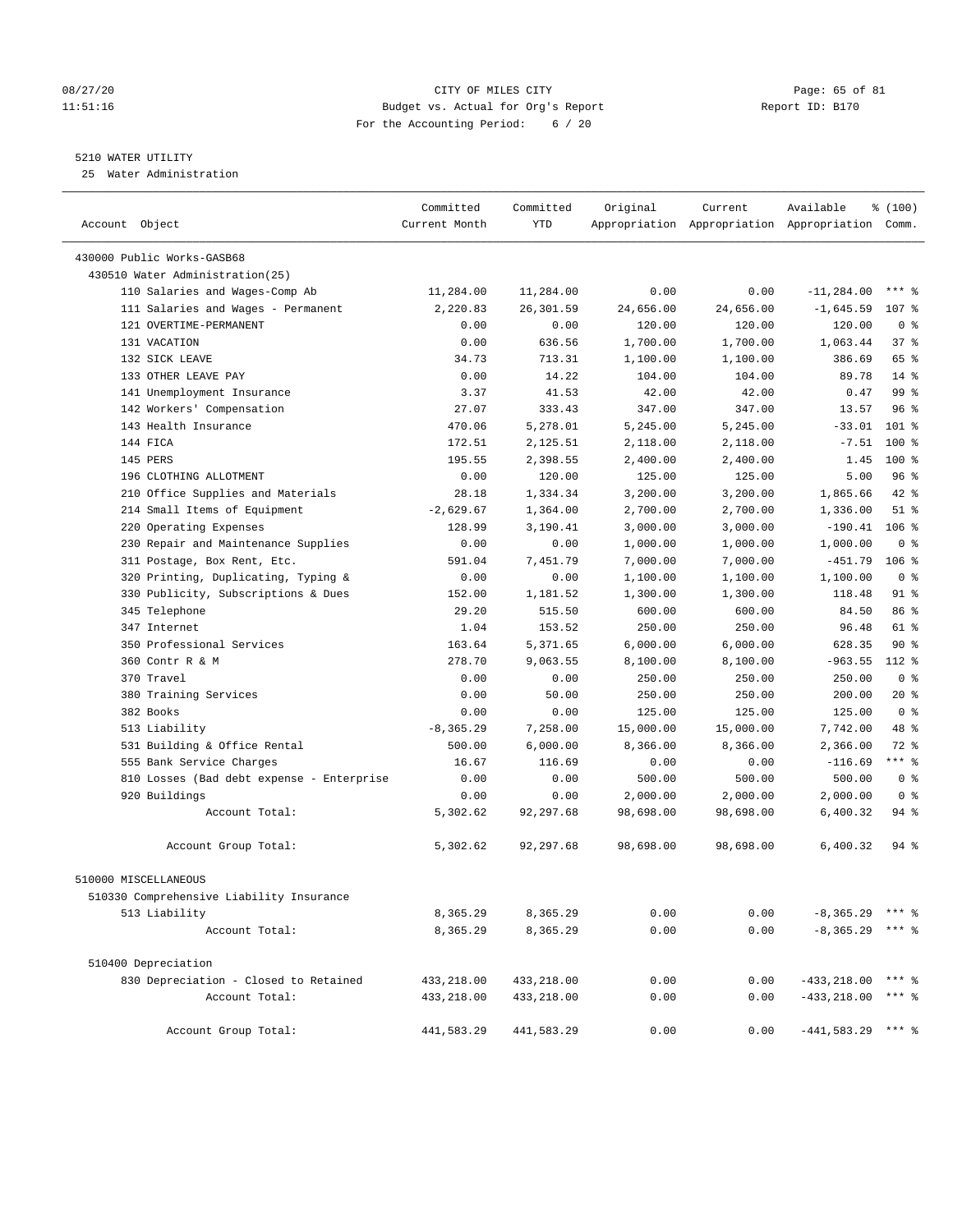# 08/27/20 Page: 66 of 81 11:51:16 Budget vs. Actual for Org's Report Report ID: B170 For the Accounting Period: 6 / 20

# 5210 WATER UTILITY

25 Water Administration

| Object<br>Account                                                       | Committed<br>Current Month | Committed<br><b>YTD</b> | Original<br>Appropriation | Current<br>Appropriation | Available<br>Appropriation | % (100)<br>Comm. |
|-------------------------------------------------------------------------|----------------------------|-------------------------|---------------------------|--------------------------|----------------------------|------------------|
| 520000 OTHER FINANCING USES<br>521000 Interfund Operating Transfers Out |                            |                         |                           |                          |                            |                  |
| 820 Transfers to Other Funds                                            | 9,174.00                   | 55,278.00               | 55,271.00                 | 55,271.00                |                            | $-7.00$ 100 %    |
| Account Total:                                                          | 9,174.00                   | 55,278.00               | 55,271.00                 | 55,271.00                |                            | $-7.00$ 100 %    |
| Account Group Total:                                                    | 9,174.00                   | 55,278.00               | 55,271.00                 | 55,271.00                |                            | $-7.00$ 100 %    |
| Organization Total:                                                     | 456,059.91                 | 589,158.97              | 153,969.00                | 153,969.00               | $-435.189.97$              | 383 %            |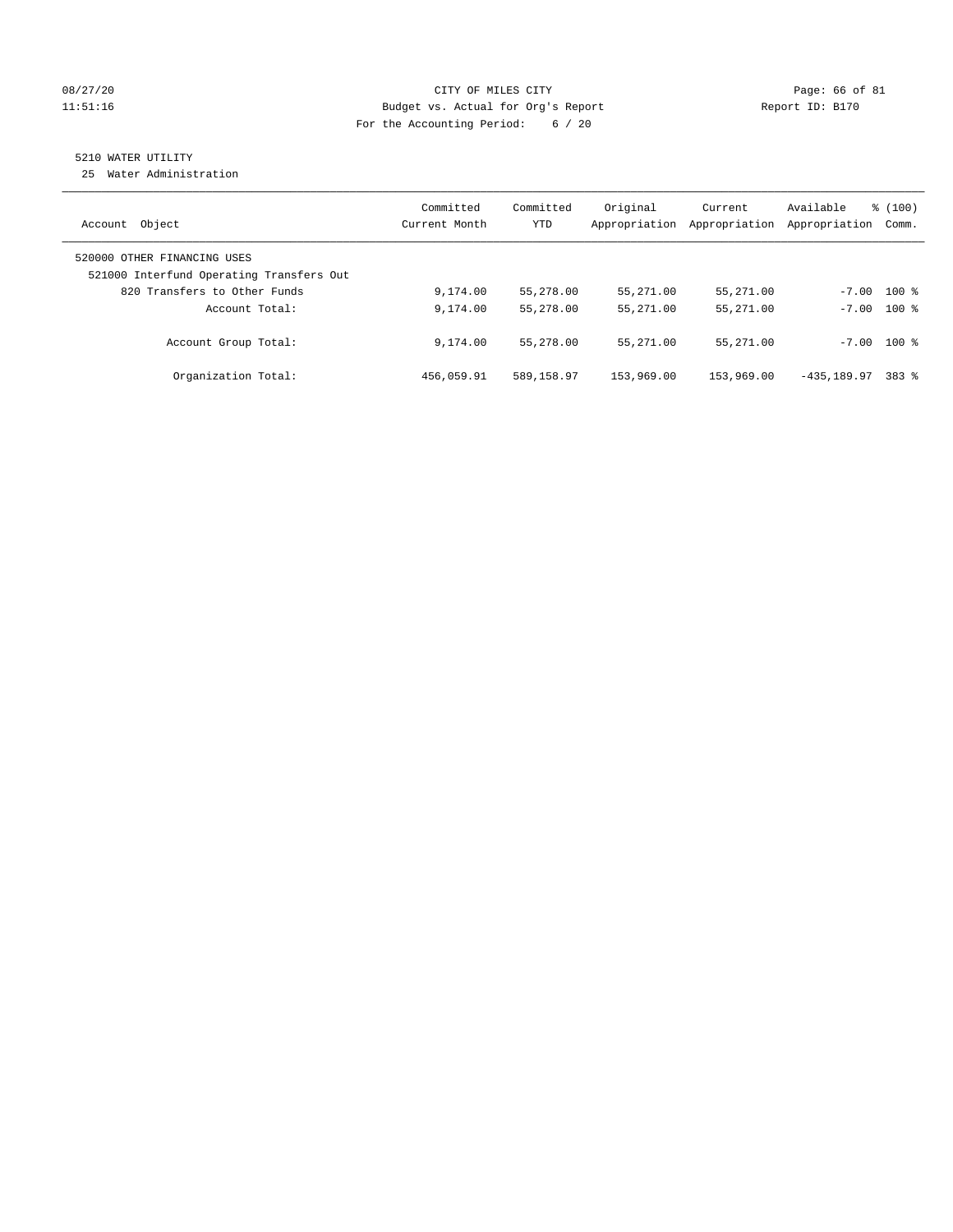### 08/27/20 Page: 67 of 81 11:51:16 Budget vs. Actual for Org's Report Report ID: B170 For the Accounting Period: 6 / 20

# 5210 WATER UTILITY

80 Water Purification

| Account Object                          | Committed<br>Current Month | Committed<br><b>YTD</b> | Original   | Current    | Available<br>Appropriation Appropriation Appropriation | % (100)<br>Comm. |  |
|-----------------------------------------|----------------------------|-------------------------|------------|------------|--------------------------------------------------------|------------------|--|
|                                         |                            |                         |            |            |                                                        |                  |  |
| 430000 Public Works-GASB68              |                            |                         |            |            |                                                        |                  |  |
| 430540 Water Purification and Treatment |                            |                         |            |            |                                                        |                  |  |
| 210 Office Supplies and Materials       | 36.85                      | 283.56                  | 400.00     | 400.00     | 116.44                                                 | 71 %             |  |
| 214 Small Items of Equipment            | 0.00                       | 0.00                    | 3,000.00   | 3,000.00   | 3,000.00                                               | 0 <sup>8</sup>   |  |
| 220 Operating Expenses                  | 404.29                     | 2,533.50                | 3,000.00   | 3,000.00   | 466.50                                                 | 84 %             |  |
| 222 Chemicals, Lab & Med Supplies       | 5,266.01                   | 55, 341.73              | 60,000.00  | 60,000.00  | 4,658.27                                               | 92%              |  |
| 226 Clothing and Uniforms               | 81.49                      | 343.26                  | 500.00     | 500.00     | 156.74                                                 | 69 %             |  |
| 230 Repair and Maintenance Supplies     | 22.97                      | 11,527.41               | 10,000.00  | 10,000.00  | $-1,527.41$                                            | $115$ %          |  |
| 231 Gas, Oil, Diesel Fuel, Grease, etc. | 80.45                      | 1,606.60                | 2,000.00   | 2,000.00   | 393.40                                                 | $80*$            |  |
| 241 Consumable Tools                    | 0.00                       | 31.88                   | 0.00       | 0.00       | $-31.88$                                               | *** 응            |  |
| 311 Postage, Box Rent, Etc.             | 8.15                       | 56.05                   | 100.00     | 100.00     | 43.95                                                  | 56 %             |  |
| 320 Printing, Duplicating, Typing &     | 0.00                       | 0.00                    | 100.00     | 100.00     | 100.00                                                 | 0 <sup>8</sup>   |  |
| 330 Publicity, Subscriptions & Dues     | 546.00                     | 691.00                  | 750.00     | 750.00     | 59.00                                                  | 92%              |  |
| 334 Memberships, Registrations & Dues   | 0.00                       | 376.25                  | 300.00     | 300.00     | $-76.25$                                               | $125$ %          |  |
| 352 Wtr/Swr Lab Testing                 | 1,019.48                   | 6,770.64                | 10,000.00  | 10,000.00  | 3,229.36                                               | 68 %             |  |
| 357 Architectual, Engineering Serv Etc. | 0.00                       | 0.00                    | 8,000.00   | 8,000.00   | 8,000.00                                               | 0 <sup>8</sup>   |  |
| 360 Contr R & M                         | 241.16                     | 2,333.08                | 4,000.00   | 4,000.00   | 1,666.92                                               | 58 %             |  |
| 369 Other Repair and Maintenance        | 0.00                       | 0.00                    | 1,500.00   | 1,500.00   | 1,500.00                                               | 0 <sup>8</sup>   |  |
| 370 Travel                              | 0.00                       | 655.42                  | 1,500.00   | 1,500.00   | 844.58                                                 | 44 %             |  |
| 380 Training Services                   | 0.00                       | 366.06                  | 1,500.00   | 1,500.00   | 1,133.94                                               | $24$ $%$         |  |
| 382 Books                               | 0.00                       | 148.00                  | 200.00     | 200.00     | 52.00                                                  | 74 %             |  |
| 533 Machinery and Equipment Rental      | 0.00                       | 0.00                    | 500.00     | 500.00     | 500.00                                                 | 0 <sup>8</sup>   |  |
| 940 Machinery & Equipment               | 0.00                       | 0.00                    | 5,000.00   | 5,000.00   | 5,000.00                                               | 0 <sup>8</sup>   |  |
| Account Total:                          | 7,706.85                   | 83,064.44               | 112,350.00 | 112,350.00 | 29, 285.56                                             | 74 %             |  |
|                                         |                            |                         |            |            |                                                        |                  |  |
| Account Group Total:                    | 7,706.85                   | 83,064.44               | 112,350.00 | 112,350.00 | 29,285.56                                              | 74 %             |  |
|                                         |                            |                         |            |            |                                                        |                  |  |
| Organization Total:                     | 7,706.85                   | 83,064.44               | 112,350.00 | 112,350.00 | 29, 285.56                                             | 74 %             |  |
|                                         |                            |                         |            |            |                                                        |                  |  |

Fund Total: -690,979.15 1,823,561.64 3,857,942.00 3,857,942.00 2,034,380.36 47 %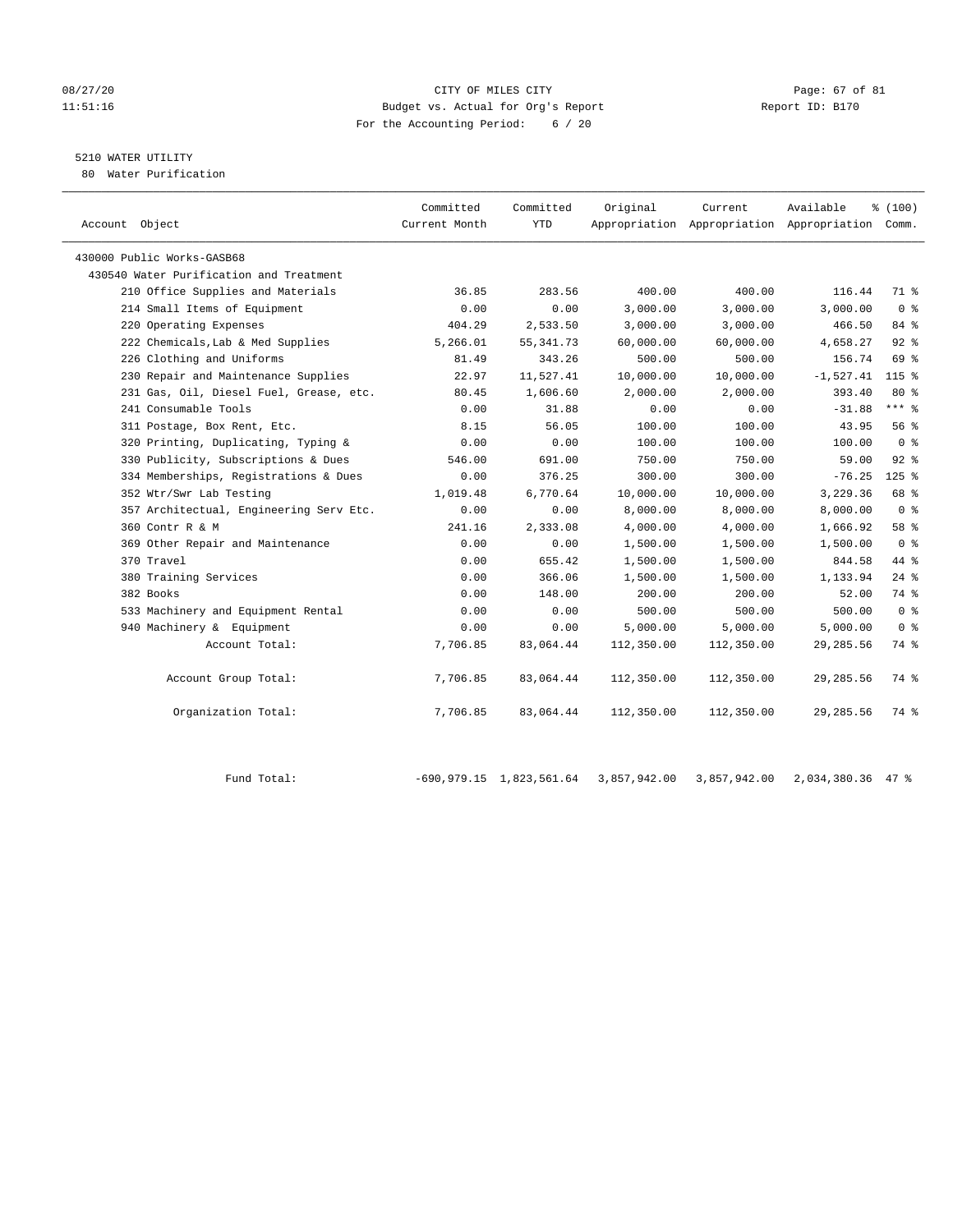# 08/27/20 Page: 68 of 81 11:51:16 Budget vs. Actual for Org's Report Report ID: B170 For the Accounting Period: 6 / 20

# 5310 SEWER UTILITY

29 Sewer Administration

| Account Object                          | Committed<br>Current Month | Committed<br><b>YTD</b> | Original   | Current    | Available<br>Appropriation Appropriation Appropriation Comm. | % (100)         |  |
|-----------------------------------------|----------------------------|-------------------------|------------|------------|--------------------------------------------------------------|-----------------|--|
| 430000 Public Works-GASB68              |                            |                         |            |            |                                                              |                 |  |
| 430610 Sewer Administration(29)         |                            |                         |            |            |                                                              |                 |  |
| 110 Salaries and Wages-Comp Ab          | 8,534.00                   | 8,534.00                | 0.00       | 0.00       | $-8,534.00$                                                  | $***$ $8$       |  |
| 111 Salaries and Wages - Permanent      | 2,220.68                   | 26, 299. 16             | 24,668.00  | 24,668.00  | $-1,631.16$                                                  | 107 %           |  |
| 121 OVERTIME-PERMANENT                  | 0.00                       | 0.00                    | 120.00     | 120.00     | 120.00                                                       | $0 \approx$     |  |
| 131 VACATION                            | 0.00                       | 636.40                  | 1,700.00   | 1,700.00   | 1,063.60                                                     | 37%             |  |
| 132 SICK LEAVE                          | 34.73                      | 712.79                  | 1,100.00   | 1,100.00   | 387.21                                                       | 65 %            |  |
| 133 OTHER LEAVE PAY                     | 0.00                       | 13.87                   | 105.00     | 105.00     | 91.13                                                        | 13 <sup>8</sup> |  |
| 141 Unemployment Insurance              | 3.38                       | 41.67                   | 42.00      | 42.00      | 0.33                                                         | 99 <sup>8</sup> |  |
| 142 Workers' Compensation               | 27.07                      | 333.45                  | 347.00     | 347.00     | 13.55                                                        | 96%             |  |
| 143 Health Insurance                    | 20,663.04                  | 25, 470.33              | 5,245.00   | 5,245.00   | $-20, 225.33$                                                | 486 %           |  |
| 144 FICA                                | 172.55                     | 2,125.52                | 2,119.00   | 2,119.00   | $-6.52$                                                      | $100*$          |  |
| 145 PERS                                | 32,954.56                  | 35, 157.47              | 2,401.00   | 2,401.00   | $-32,756.47$                                                 | $***$ $%$       |  |
| 196 CLOTHING ALLOTMENT                  | 0.00                       | 120.00                  | 125.00     | 125.00     | 5.00                                                         | 96%             |  |
| 210 Office Supplies and Materials       | 28.18                      | 1,334.33                | 3,200.00   | 3,200.00   | 1,865.67                                                     | 42 %            |  |
| 214 Small Items of Equipment            | $-2,629.67$                | 1,363.99                | 2,700.00   | 2,700.00   | 1,336.01                                                     | $51$ %          |  |
| 220 Operating Expenses                  | 128.99                     | 3,180.44                | 3,500.00   | 3,500.00   | 319.56                                                       | 91 %            |  |
| 230 Repair and Maintenance Supplies     | 0.00                       | 0.00                    | 1,000.00   | 1,000.00   | 1,000.00                                                     | 0 <sup>8</sup>  |  |
| 311 Postage, Box Rent, Etc.             | 591.04                     | 7,451.78                | 7,000.00   | 7,000.00   | $-451.78$                                                    | $106$ %         |  |
| 320 Printing, Duplicating, Typing &     | 0.00                       | 0.00                    | 1,100.00   | 1,100.00   | 1,100.00                                                     | 0 <sup>8</sup>  |  |
| 330 Publicity, Subscriptions & Dues     | 152.00                     | 1,181.52                | 1,300.00   | 1,300.00   | 118.48                                                       | $91$ %          |  |
| 345 Telephone                           | 29.19                      | 515.29                  | 600.00     | 600.00     | 84.71                                                        | 86 %            |  |
| 347 Internet                            | 1.04                       | 215.65                  | 250.00     | 250.00     | 34.35                                                        | 86 %            |  |
| 350 Professional Services               | 163.65                     | 5,292.91                | 6,000.00   | 6,000.00   | 707.09                                                       | 88 %            |  |
| 360 Contr R & M                         | 278.70                     | 9,063.53                | 8,100.00   | 8,100.00   | $-963.53$                                                    | $112*$          |  |
| 370 Travel                              | 0.00                       | 0.00                    | 250.00     | 250.00     | 250.00                                                       | 0 <sup>8</sup>  |  |
| 380 Training Services                   | 0.00                       | 50.00                   | 250.00     | 250.00     | 200.00                                                       | $20*$           |  |
| 382 Books                               | 0.00                       | 0.00                    | 125.00     | 125.00     | 125.00                                                       | 0 <sup>8</sup>  |  |
| 531 Building & Office Rental            | 500.00                     | 6,000.00                | 6,000.00   | 6,000.00   | 0.00                                                         | $100*$          |  |
| 555 Bank Service Charges                | 16.67                      | 116.69                  | 0.00       | 0.00       | $-116.69$                                                    | $***$ $%$       |  |
| 920 Buildings                           | 0.00                       | 0.00                    | 2,000.00   | 2,000.00   | 2,000.00                                                     | 0 <sup>8</sup>  |  |
| Account Total:                          | 63,869.80                  | 135, 210.79             | 81,347.00  | 81,347.00  | $-53,863.79$                                                 | 166 %           |  |
| Account Group Total:                    | 63,869.80                  | 135,210.79              | 81,347.00  | 81,347.00  | $-53,863.79$ 166 %                                           |                 |  |
| 490000 DEBT SERVICE                     |                            |                         |            |            |                                                              |                 |  |
| 490200 Revenue Bonds                    |                            |                         |            |            |                                                              |                 |  |
| 608 Prpl-Wastewater Project Phase I     | $-34,000.00$               | 0.00                    | 69,000.00  | 69,000.00  | 69,000.00                                                    | 0 <sup>8</sup>  |  |
| 619 Principal-WWTP Phase II             | $-132,000.00$              | 0.00                    | 259,000.00 | 259,000.00 | 259,000.00                                                   | 0 <sup>8</sup>  |  |
| 626 Interest-Wastewater Project Phase I | 15,690.00                  | 31,890.00               | 31,890.00  | 31,890.00  | 0.00                                                         | 100 %           |  |
| 639 Interest-WWTP Phase II              | 62,566.70                  | 125,649.76              | 143,338.00 | 143,338.00 | 17,688.24                                                    | 88 %            |  |
| Account Total:                          | $-87,743.30$               | 157,539.76              | 503,228.00 | 503,228.00 | 345,688.24                                                   | $31$ %          |  |
| Account Group Total:                    | $-87,743.30$               | 157,539.76              | 503,228.00 | 503,228.00 | 345,688.24                                                   | $31$ %          |  |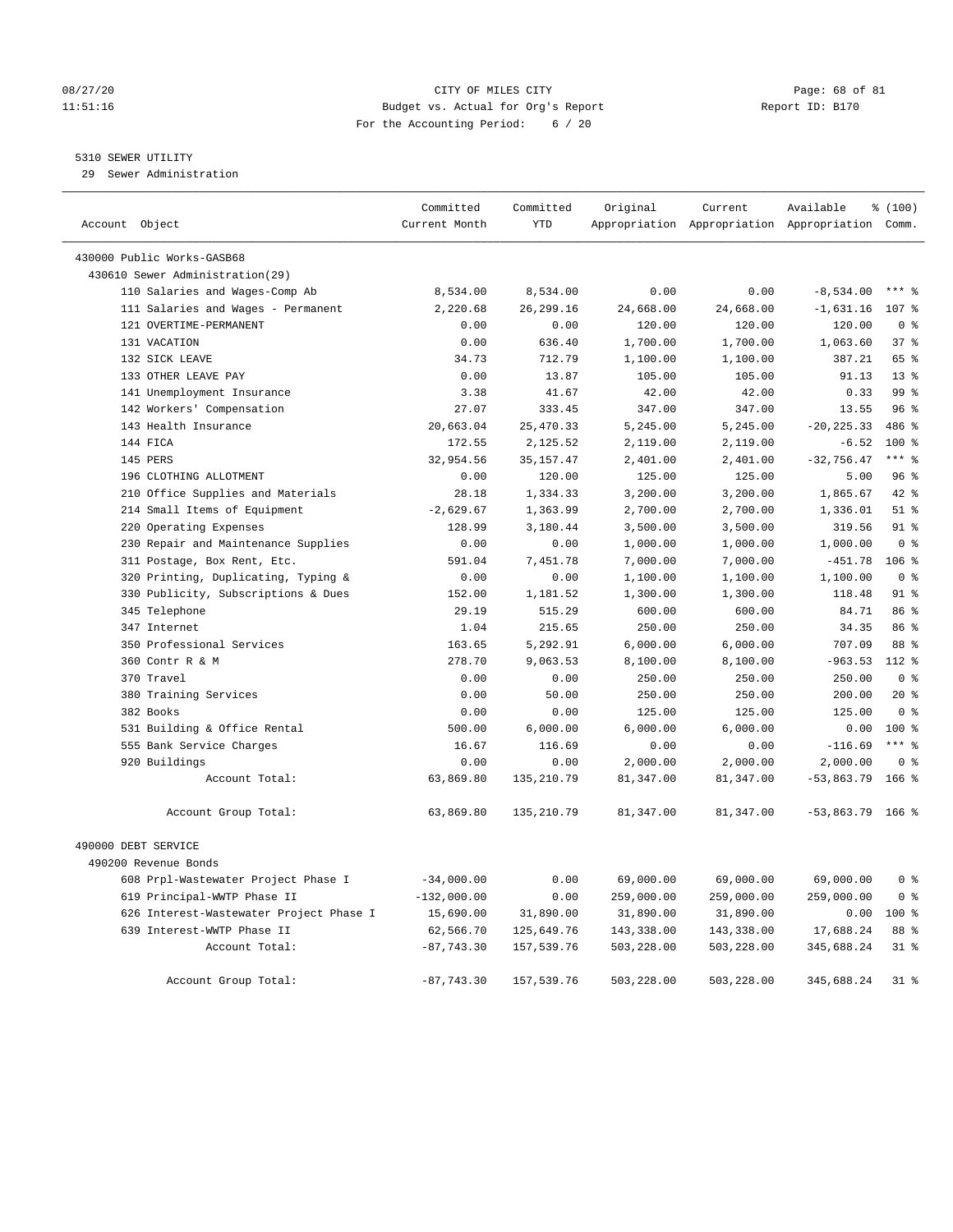# 08/27/20 Page: 69 of 81 11:51:16 Budget vs. Actual for Org's Report Report ID: B170 For the Accounting Period: 6 / 20

# 5310 SEWER UTILITY

29 Sewer Administration

| Account Object                           | Committed<br>Current Month | Committed<br><b>YTD</b> | Original    | Current<br>Appropriation Appropriation Appropriation | Available          | % (100)<br>Comm. |
|------------------------------------------|----------------------------|-------------------------|-------------|------------------------------------------------------|--------------------|------------------|
| 510000 MISCELLANEOUS                     |                            |                         |             |                                                      |                    |                  |
| 510330 Comprehensive Liability Insurance |                            |                         |             |                                                      |                    |                  |
| 513 Liability                            | 0.00                       | 10,096.97               | 10,097.00   | 10,097.00                                            | 0.03               | $100$ %          |
| Account Total:                           | 0.00                       | 10,096.97               | 10,097.00   | 10,097.00                                            | 0.03               | 100 %            |
| 510400 Depreciation                      |                            |                         |             |                                                      |                    |                  |
| 830 Depreciation - Closed to Retained    | 325,643.00                 | 325,643.00              | 0.00        | 0.00                                                 | $-325,643.00$      | $***$ 2          |
| Account Total:                           | 325,643.00                 | 325,643.00              | 0.00        | 0.00                                                 | $-325.643.00$      | $***$ 2          |
| Account Group Total:                     | 325,643.00                 | 335,739.97              | 10,097.00   | 10,097.00                                            | $-325.642.97$      | $***$ 2          |
| 520000 OTHER FINANCING USES              |                            |                         |             |                                                      |                    |                  |
| 521000 Interfund Operating Transfers Out |                            |                         |             |                                                      |                    |                  |
| 820 Transfers to Other Funds             | 8,135.00                   | 42,810.00               | 42,805.00   | 42,805.00                                            | $-5.00$            | $100*$           |
| Account Total:                           | 8,135.00                   | 42,810.00               | 42,805.00   | 42,805.00                                            | $-5.00$            | 100 %            |
| Account Group Total:                     | 8,135.00                   | 42,810.00               | 42,805.00   | 42,805.00                                            |                    | $-5.00$ 100 %    |
| Organization Total:                      | 309,904.50                 | 671,300.52              | 637, 477.00 | 637, 477.00                                          | $-33,823.52$ 105 % |                  |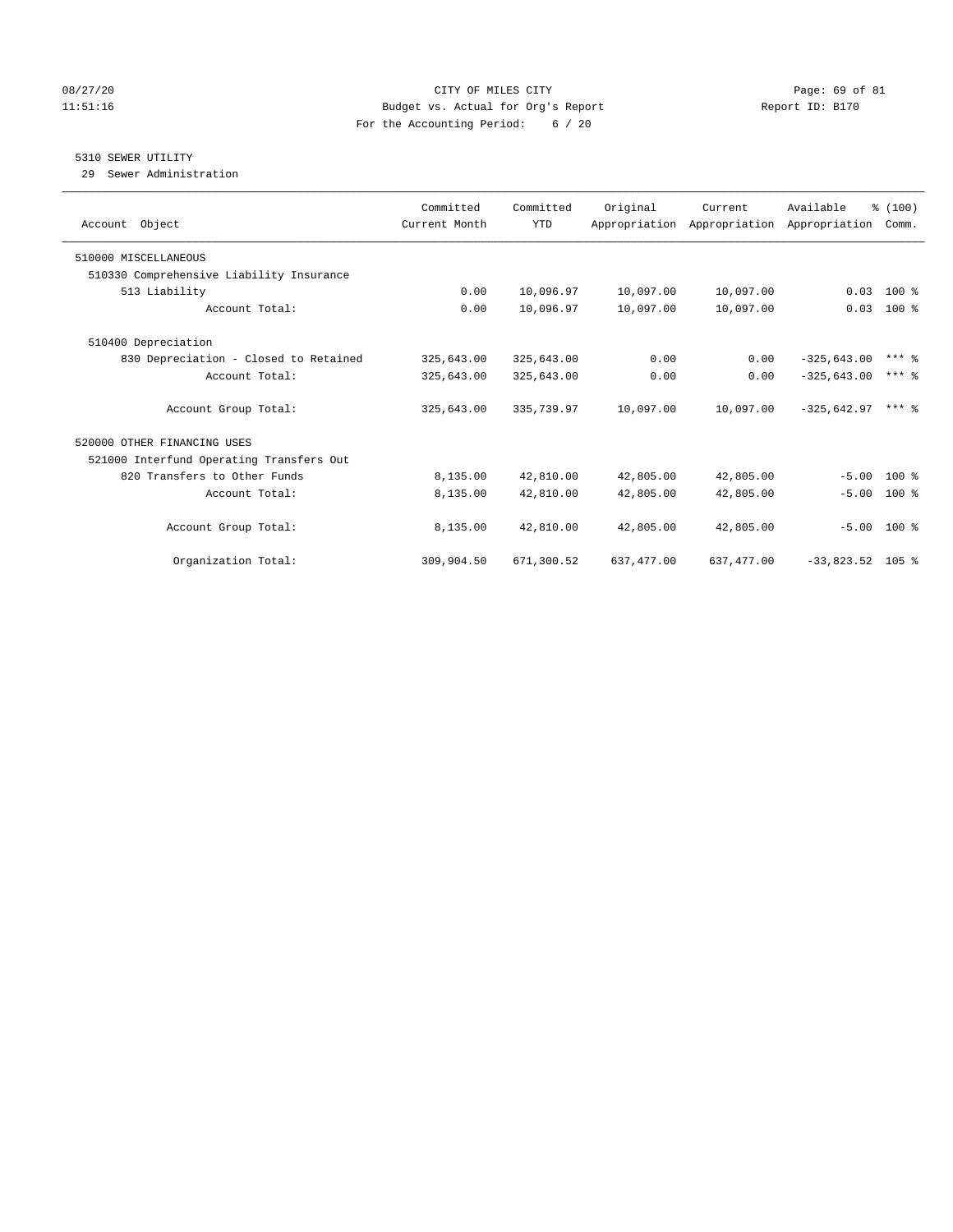# 08/27/20 Page: 70 of 81 11:51:16 Budget vs. Actual for Org's Report Report ID: B170 For the Accounting Period: 6 / 20

————————————————————————————————————————————————————————————————————————————————————————————————————————————————————————————————————

# 5310 SEWER UTILITY

31 Sewer Lines

|                                                                            | Committed          | Committed          | Original   | Current                 | Available                                       | % (100)          |
|----------------------------------------------------------------------------|--------------------|--------------------|------------|-------------------------|-------------------------------------------------|------------------|
| Account Object                                                             | Current Month      | YTD                |            |                         | Appropriation Appropriation Appropriation Comm. |                  |
|                                                                            |                    |                    |            |                         |                                                 |                  |
| 430000 Public Works-GASB68<br>430630 Sewer Collection and Transmission(31) |                    |                    |            |                         |                                                 |                  |
|                                                                            | 11,471.50          |                    |            |                         |                                                 | $92$ $%$         |
| 111 Salaries and Wages - Permanent<br>121 OVERTIME-PERMANENT               | 409.75             | 127,846.79         | 139,268.00 | 139,268.00<br>10,200.00 | 11,421.21<br>3,101.09                           | 70 %             |
| 131 VACATION                                                               |                    | 7,098.91           | 10,200.00  |                         |                                                 |                  |
|                                                                            | 1,116.93           | 9,397.80           | 7,300.00   | 7,300.00                | $-2,097.80$                                     | $129$ %          |
| 132 SICK LEAVE                                                             | 432.47<br>1,175.22 | 4,355.17           | 4,800.00   | 4,800.00                | 444.83                                          | 91 %<br>$133*$   |
| 133 OTHER LEAVE PAY<br>134 HOLIDAY PAY                                     |                    | 1,635.45           | 1,234.00   | 1,234.00                | $-401.45$                                       | $42$ %           |
|                                                                            | 0.00               | 873.39             | 2,100.00   | 2,100.00                | 1,226.61<br>19.48                               | $92$ %           |
| 141 Unemployment Insurance                                                 | 21.90              | 227.52<br>8,519.53 | 247.00     | 247.00                  | $-734.53$                                       | 109 <sub>8</sub> |
| 142 Workers' Compensation<br>143 Health Insurance                          | 861.99             |                    | 7,785.00   | 7,785.00                |                                                 |                  |
|                                                                            | 2,935.24           | 30,520.70          | 28,800.00  | 28,800.00               | $-1,720.70$                                     | $106$ %          |
| 144 FICA                                                                   | 1,077.11           | 11,149.28          | 12,615.00  | 12,615.00               | 1,465.72                                        | 88 %             |
| 145 PERS                                                                   | 1,171.10           | 12,978.87          | 14,297.00  | 14,297.00               | 1,318.13                                        | 91 %             |
| 196 CLOTHING ALLOTMENT                                                     | 0.00               | 478.00             | 600.00     | 600.00                  | 122.00                                          | 80 %             |
| 210 Office Supplies and Materials                                          | 7.33               | 242.62             | 400.00     | 400.00                  | 157.38                                          | 61 %             |
| 214 Small Items of Equipment                                               | $-8, 155.01$       | 7,663.24           | 20,000.00  | 20,000.00               | 12,336.76                                       | 38 <sup>8</sup>  |
| 220 Operating Expenses                                                     | 838.84             | 8,906.46           | 15,000.00  | 15,000.00               | 6,093.54                                        | 59 %             |
| 222 Chemicals, Lab & Med Supplies                                          | 56.88              | 56.88              | 1,000.00   | 1,000.00                | 943.12                                          | 6 %              |
| 226 Clothing and Uniforms                                                  | 181.48             | 717.34             | 1,000.00   | 1,000.00                | 282.66                                          | 72 %             |
| 230 Repair and Maintenance Supplies                                        | 5,125.00           | 6,293.09           | 10,000.00  | 10,000.00               | 3,706.91                                        | 63 %             |
| 231 Gas, Oil, Diesel Fuel, Grease, etc.                                    | 730.16             | 8,092.02           | 15,000.00  | 15,000.00               | 6,907.98                                        | $54$ %           |
| 233 Water/Sewer Main Replacement and                                       | 0.00               | 303.80             | 5,000.00   | 5,000.00                | 4,696.20                                        | 6 <sup>°</sup>   |
| 234 Hydrant/Manhole Replacement, Valves                                    | 0.00               | 3,927.95           | 8,000.00   | 8,000.00                | 4,072.05                                        | 49 %             |
| 241 Consumable Tools                                                       | 0.00               | 0.00               | 500.00     | 500.00                  | 500.00                                          | 0 <sup>8</sup>   |
| 311 Postage, Box Rent, Etc.                                                | 0.00               | 0.00               | 100.00     | 100.00                  | 100.00                                          | 0 <sup>8</sup>   |
| 320 Printing, Duplicating, Typing &                                        | 0.00               | 0.00               | 100.00     | 100.00                  | 100.00                                          | 0 <sup>8</sup>   |
| 330 Publicity, Subscriptions & Dues                                        | 0.00               | 0.00               | 300.00     | 300.00                  | 300.00                                          | 0 <sup>8</sup>   |
| 331 Publication of Formal & Legal Notices                                  | 0.00               | 98.96              | 250.00     | 250.00                  | 151.04                                          | 40 %             |
| 334 Memberships, Registrations & Dues                                      | 0.00               | 160.00             | 750.00     | 750.00                  | 590.00                                          | $21$ %           |
| 341 Electric Utility Services                                              | 15.48              | 225.42             | 1,000.00   | 1,000.00                | 774.58                                          | $23$ %           |
| 344 Gas Utility Service                                                    | 7.27               | 287.61             | 500.00     | 500.00                  | 212.39                                          | 58 %             |
| 345 Telephone                                                              | 117.62             | 642.95             | 1,000.00   | 1,000.00                | 357.05                                          | 64 %             |
| 347 Internet                                                               | 11.83              | 146.43             | 170.00     | 170.00                  | 23.57                                           | 86 %             |
| 350 Professional Services                                                  | 5,316.29           | 15,407.69          | 20,000.00  | 20,000.00               | 4,592.31                                        | 77.8             |
| 357 Architectual, Engineering Serv Etc.                                    | 0.00               | 0.00               | 10,000.00  | 10,000.00               | 10,000.00                                       | 0 <sup>8</sup>   |
| 360 Contr R & M                                                            | 320.64             | 4,351.54           | 5,000.00   | 5,000.00                | 648.46                                          | 87%              |
| 363 R&M Vehicles/Equip/Labor-PW                                            | 9,286.79           | 44,850.93          | 40,000.00  | 40,000.00               | $-4,850.93$                                     | 112 %            |
| 369 Other Repair and Maintenance                                           | 0.00               | 0.00               | 1,000.00   | 1,000.00                | 1,000.00                                        | 0 <sup>8</sup>   |
| 370 Travel                                                                 | 0.00               | 108.92             | 1,200.00   | 1,200.00                | 1,091.08                                        | 9 %              |
| 380 Training Services                                                      | 0.00               | 0.00               | 750.00     | 750.00                  | 750.00                                          | 0 <sup>8</sup>   |
| 382 Books                                                                  | 0.00               | 0.00               | 150.00     | 150.00                  | 150.00                                          | 0 <sup>8</sup>   |
| 400 BUILDING MATERIALS                                                     | 28.91              | 481.90             | 750.00     | 750.00                  | 268.10                                          | 64 %             |
| 512 Insurance on Vehicles & Equipment                                      | 0.00               | 1,624.63           | 1,625.00   | 1,625.00                | 0.37                                            | 100 %            |
| 513 Liability                                                              | 0.00               | 0.00               | 5,000.00   | 5,000.00                | 5,000.00                                        | 0 <sup>8</sup>   |
| 532 Land Rental                                                            | 0.00               | 850.34             | 1,200.00   | 1,200.00                | 349.66                                          | 71 %             |
| 940 Machinery & Equipment                                                  | $-396, 189.29$     | 0.00               | 510,000.00 | 510,000.00              | 510,000.00                                      | 0 <sup>8</sup>   |
| Account Total:                                                             | $-361,626.57$      | 320,522.13         | 905,991.00 | 905,991.00              | 585,468.87                                      | 35%              |
| Account Group Total:                                                       | $-361,626.57$      | 320,522.13         | 905,991.00 | 905,991.00              | 585,468.87                                      | 35%              |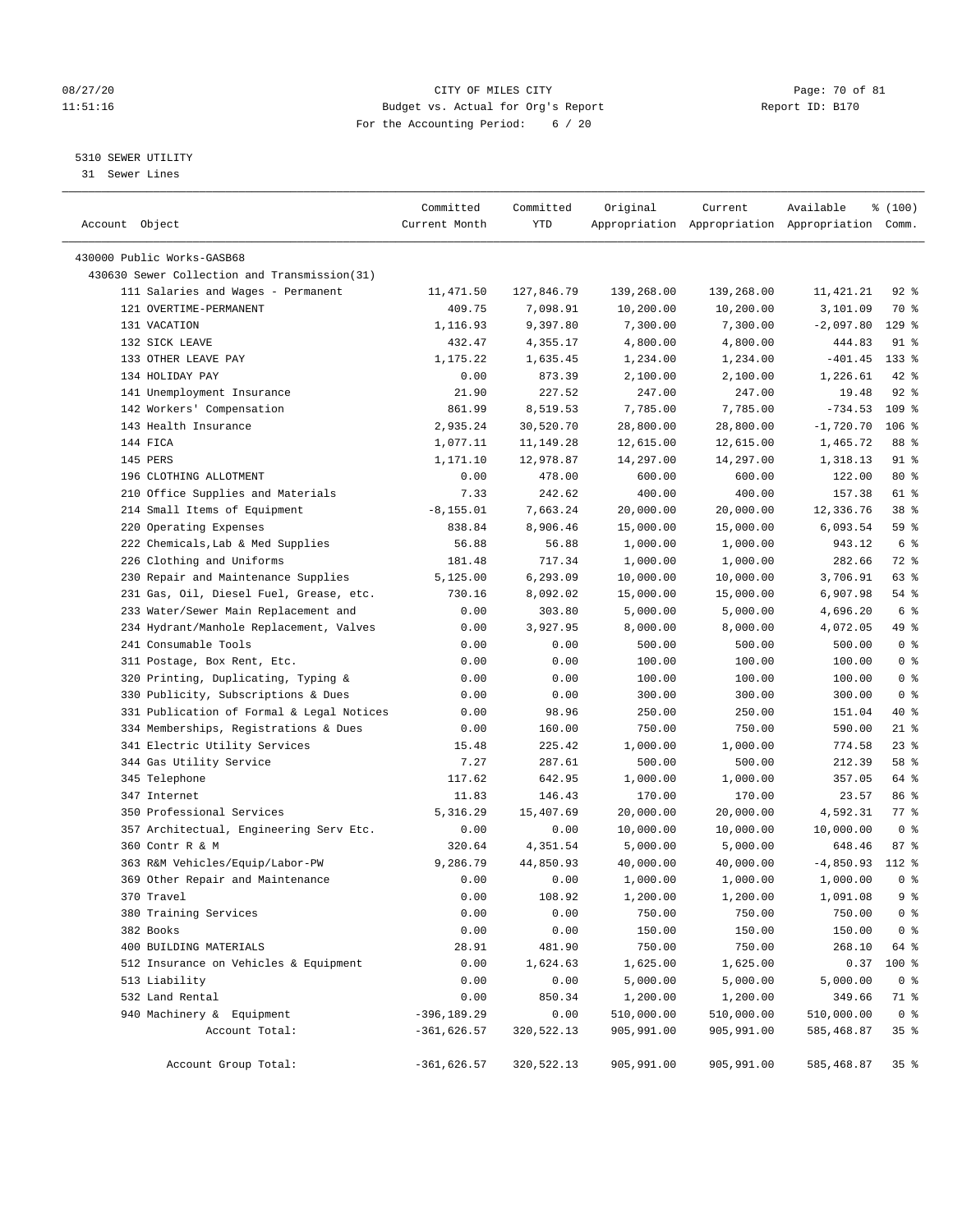# 08/27/20 Page: 71 of 81 11:51:16 Budget vs. Actual for Org's Report Report ID: B170 For the Accounting Period: 6 / 20

# 5310 SEWER UTILITY

31 Sewer Lines

| Object<br>Account                                                       | Committed<br>Current Month | Committed<br><b>YTD</b> | Original<br>Appropriation | Current<br>Appropriation | Available<br>Appropriation | % (100)<br>Comm. |
|-------------------------------------------------------------------------|----------------------------|-------------------------|---------------------------|--------------------------|----------------------------|------------------|
| 520000 OTHER FINANCING USES<br>521000 Interfund Operating Transfers Out |                            |                         |                           |                          |                            |                  |
| 820 Transfers to Other Funds                                            | 1,000.00                   | 12,000.00               | 12,000.00                 | 12,000.00                | 0.00                       | $100$ %          |
| Account Total:                                                          | 1,000.00                   | 12,000.00               | 12,000.00                 | 12,000.00                | 0.00                       | $100$ %          |
| Account Group Total:                                                    | 1,000.00                   | 12,000.00               | 12,000.00                 | 12,000.00                |                            | $0.00$ 100 %     |
| Organization Total:                                                     | $-360.626.57$              | 332,522.13              | 917,991.00                | 917,991.00               | 585,468.87                 | 36 <sup>8</sup>  |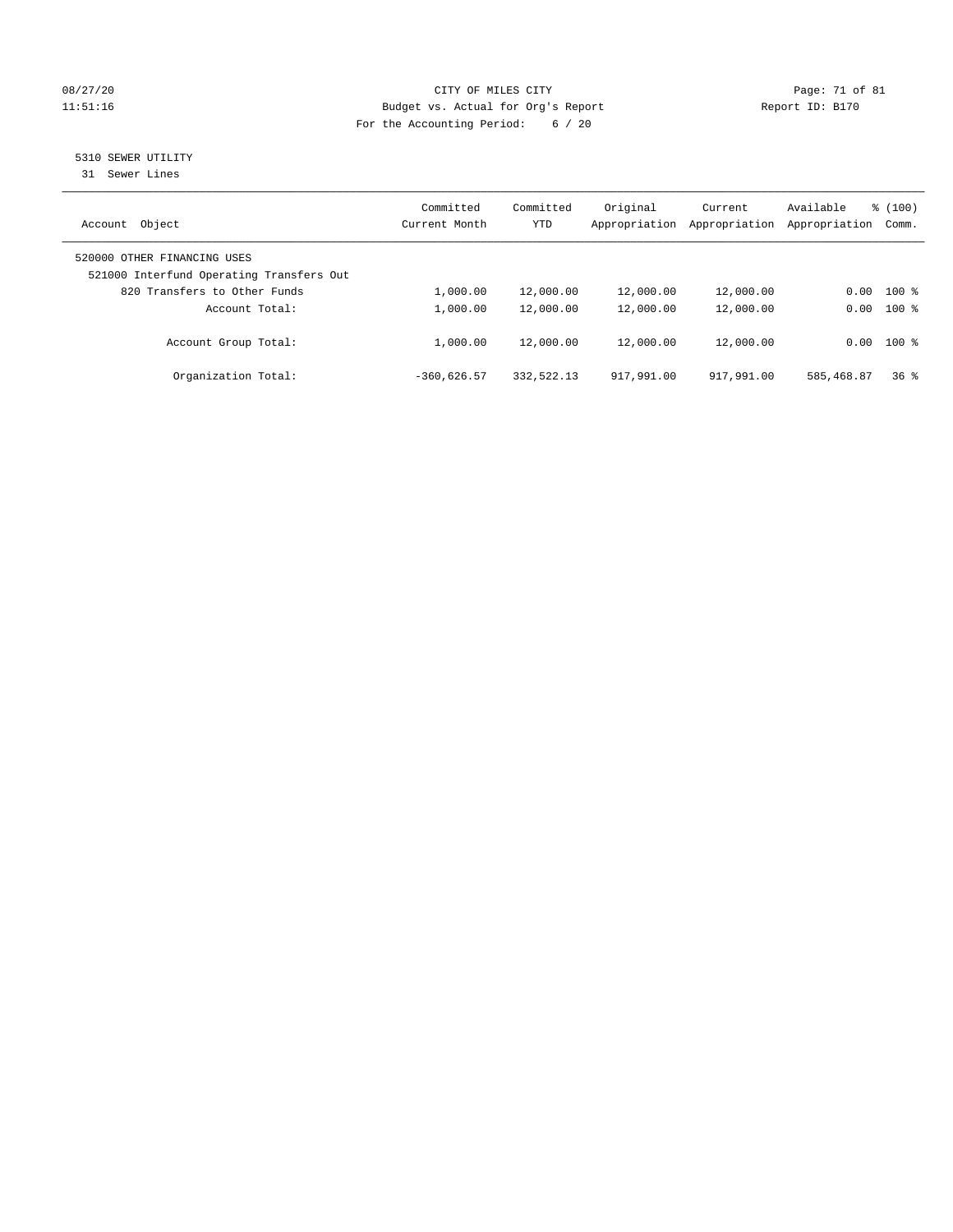### 08/27/20 Page: 72 of 81 11:51:16 Budget vs. Actual for Org's Report Report ID: B170 For the Accounting Period: 6 / 20

5310 SEWER UTILITY

32 Sewer Lifts

| Account Object                          | Committed<br>Current Month | Committed<br><b>YTD</b> | Original   | Current    | Available<br>Appropriation Appropriation Appropriation Comm. | % (100)          |
|-----------------------------------------|----------------------------|-------------------------|------------|------------|--------------------------------------------------------------|------------------|
|                                         |                            |                         |            |            |                                                              |                  |
| 430000 Public Works-GASB68              |                            |                         |            |            |                                                              |                  |
| 430640 Sewer Treatment and Disposal(33) |                            |                         |            |            |                                                              |                  |
| 220 Operating Expenses                  | 0.00                       | 0.01                    | 0.00       | 0.00       | $-0.01$                                                      |                  |
| Account Total:                          | 0.00                       | 0.01                    | 0.00       | 0.00       | $-0.01$                                                      | $***$ 8          |
| 430690 Sewer Lift Stations(32)          |                            |                         |            |            |                                                              |                  |
| 111 Salaries and Wages - Permanent      | 5,744.60                   | 66,117.29               | 66,424.00  | 66,424.00  | 306.71                                                       | $100*$           |
| 121 OVERTIME-PERMANENT                  | 110.97                     | 2,235.32                | 2,700.00   | 2,700.00   | 464.68                                                       | 83%              |
| 131 VACATION                            | 150.99                     | 4,599.18                | 5,300.00   | 5,300.00   | 700.82                                                       | 87%              |
| 132 SICK LEAVE                          | 204.51                     | 1,330.23                | 1,500.00   | 1,500.00   | 169.77                                                       | 89 %             |
| 133 OTHER LEAVE PAY                     | 529.71                     | 622.83                  | 794.00     | 794.00     | 171.17                                                       | 78 %             |
| 134 HOLIDAY PAY                         | 134.41                     | 1,249.32                | 1,400.00   | 1,400.00   | 150.68                                                       | 89 %             |
| 141 Unemployment Insurance              | 10.27                      | 114.36                  | 117.00     | 117.00     | 2.64                                                         | 98 %             |
| 142 Workers' Compensation               | 414.29                     | 4,470.32                | 4,478.00   | 4,478.00   | 7.68                                                         | $100*$           |
| 143 Health Insurance                    | 1,290.36                   | 14,425.07               | 14,400.00  | 14,400.00  | $-25.07$                                                     | 100 %            |
| 144 FICA                                | 500.67                     | 5,556.58                | 5,976.00   | 5,976.00   | 419.42                                                       | 93%              |
| 145 PERS                                | 552.02                     | 6,558.98                | 6,773.00   | 6,773.00   | 214.02                                                       | 97 <sub>8</sub>  |
| 196 CLOTHING ALLOTMENT                  | 0.00                       | 226.50                  | 600.00     | 600.00     | 373.50                                                       | 38 <sup>8</sup>  |
| 210 Office Supplies and Materials       | 0.00                       | 183.41                  | 400.00     | 400.00     | 216.59                                                       | 46 %             |
| 214 Small Items of Equipment            | 7,677.76                   | 7,677.76                | 12,000.00  | 12,000.00  | 4,322.24                                                     | 64 %             |
| 220 Operating Expenses                  | 0.00                       | 542.66                  | 2,000.00   | 2,000.00   | 1,457.34                                                     | $27$ %           |
| 222 Chemicals, Lab & Med Supplies       | 0.00                       | 0.00                    | 1,000.00   | 1,000.00   | 1,000.00                                                     | 0 <sup>8</sup>   |
| 226 Clothing and Uniforms               | 0.00                       | 196.64                  | 500.00     | 500.00     | 303.36                                                       | 39 <sup>°</sup>  |
| 230 Repair and Maintenance Supplies     | 10,052.26                  | 12,443.37               | 18,000.00  | 18,000.00  | 5,556.63                                                     | 69 %             |
| 231 Gas, Oil, Diesel Fuel, Grease, etc. | 64.36                      | 1,420.74                | 2,500.00   | 2,500.00   | 1,079.26                                                     | 57%              |
| 241 Consumable Tools                    | 0.00                       | 21.98                   | 100.00     | 100.00     | 78.02                                                        | $22$ %           |
| 311 Postage, Box Rent, Etc.             | 0.00                       | 0.00                    | 50.00      | 50.00      | 50.00                                                        | 0 <sup>8</sup>   |
| 341 Electric Utility Services           | 1,854.87                   | 21,656.34               | 20,000.00  | 20,000.00  | $-1,656.34$                                                  | 108 <sup>8</sup> |
| 344 Gas Utility Service                 | 78.88                      | 946.86                  | 2,000.00   | 2,000.00   | 1,053.14                                                     | 47 %             |
| 352 Wtr/Swr Lab Testing                 | 0.00                       | 0.00                    | 250.00     | 250.00     | 250.00                                                       | 0 <sup>8</sup>   |
| 360 Contr R & M                         | 1,067.24                   | 1,653.74                | 2,000.00   | 2,000.00   | 346.26                                                       | 83%              |
| 369 Other Repair and Maintenance        | 1,000.00                   | 1,000.00                | 1,000.00   | 1,000.00   | 0.00                                                         | $100*$           |
| 370 Travel                              | 0.00                       | 292.46                  | 600.00     | 600.00     | 307.54                                                       | 49 %             |
| 380 Training Services                   | 0.00                       | 131.82                  | 600.00     | 600.00     | 468.18                                                       | $22$ %           |
| 400 BUILDING MATERIALS                  | 0.00                       | 0.00                    | 200.00     | 200.00     | 200.00                                                       | 0 <sup>8</sup>   |
| 511 Insurance on Buildings              | 0.00                       | 1,686.74                | 1,687.00   | 1,687.00   | 0.26                                                         | $100*$           |
| 533 Machinery and Equipment Rental      | 0.00                       | 0.00                    | 200.00     | 200.00     | 200.00                                                       | 0 <sup>8</sup>   |
| Account Total:                          | 31, 438.17                 | 157,360.50              | 175,549.00 | 175,549.00 | 18,188.50                                                    | 90%              |
| Account Group Total:                    | 31, 438.17                 | 157,360.51              | 175,549.00 | 175,549.00 | 18,188.49                                                    | 90%              |
| Organization Total:                     | 31, 438.17                 | 157,360.51              | 175,549.00 | 175,549.00 | 18,188.49                                                    | 90%              |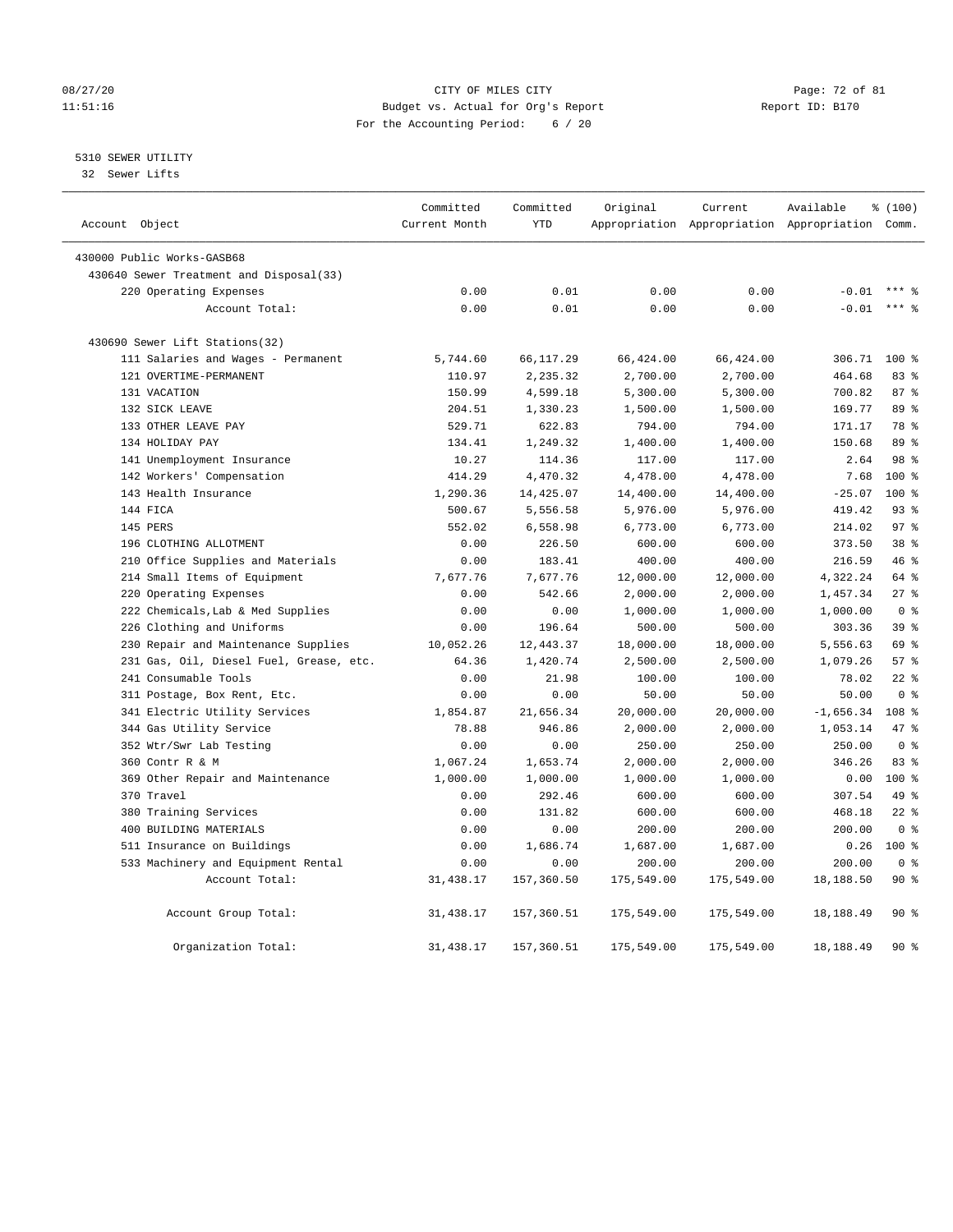# 08/27/20 Page: 73 of 81 11:51:16 Budget vs. Actual for Org's Report Report ID: B170 For the Accounting Period: 6 / 20

————————————————————————————————————————————————————————————————————————————————————————————————————————————————————————————————————

# 5310 SEWER UTILITY

33 Sewer Plant

|                                         | Committed      | Committed  | Original     | Current                                         | Available   | % (100)        |  |
|-----------------------------------------|----------------|------------|--------------|-------------------------------------------------|-------------|----------------|--|
| Account Object                          | Current Month  | YTD        |              | Appropriation Appropriation Appropriation Comm. |             |                |  |
| 430000 Public Works-GASB68              |                |            |              |                                                 |             |                |  |
| 430640 Sewer Treatment and Disposal(33) |                |            |              |                                                 |             |                |  |
| 111 Salaries and Wages - Permanent      | 9,019.13       | 106,906.85 | 105,796.00   | 105,796.00                                      | $-1,110.85$ | $101$ %        |  |
| 121 OVERTIME-PERMANENT                  | 166.52         | 3,362.00   | 4,100.00     | 4,100.00                                        | 738.00      | 82 %           |  |
| 131 VACATION                            | 226.48         | 7,151.03   | 8,400.00     | 8,400.00                                        | 1,248.97    | 85%            |  |
| 132 SICK LEAVE                          | 306.75         | 2,014.62   | 2,600.00     | 2,600.00                                        | 585.38      | 77 %           |  |
| 133 OTHER LEAVE PAY                     | 817.74         | 966.89     | 1,527.00     | 1,527.00                                        | 560.11      | 63 %           |  |
| 134 HOLIDAY PAY                         | 201.64         | 1,874.24   | 2,100.00     | 2,100.00                                        | 225.76      | 89 %           |  |
| 141 Unemployment Insurance              | 16.08          | 183.87     | 187.00       | 187.00                                          | 3.13        | 98 %           |  |
| 142 Workers' Compensation               | 623.05         | 6,890.53   | 7,200.00     | 7,200.00                                        | 309.47      | 96%            |  |
| 143 Health Insurance                    | 1,999.84       | 22, 358.35 | 23,078.00    | 23,078.00                                       | 719.65      | 97%            |  |
| 144 FICA                                | 779.80         | 8,915.10   | 9,526.00     | 9,526.00                                        | 610.90      | 94 %           |  |
| 145 PERS                                | 864.83         | 10,279.34  | 10,796.00    | 10,796.00                                       | 516.66      | 95%            |  |
| 196 CLOTHING ALLOTMENT                  | 0.00           | 426.00     | 500.00       | 500.00                                          | 74.00       | 85%            |  |
| 210 Office Supplies and Materials       | 15.72          | 85.00      | 250.00       | 250.00                                          | 165.00      | 34 %           |  |
| 214 Small Items of Equipment            | 0.00           | 1,183.37   | 16,000.00    | 16,000.00                                       | 14,816.63   | 7 %            |  |
| 220 Operating Expenses                  | 201.64         | 5,056.85   | 20,000.00    | 20,000.00                                       | 14,943.15   | $25$ %         |  |
| 222 Chemicals, Lab & Med Supplies       | 470.00         | 6,673.59   | 30,000.00    | 30,000.00                                       | 23,326.41   | $22$ %         |  |
| 226 Clothing and Uniforms               | 0.00           | 237.62     | 600.00       | 600.00                                          | 362.38      | 40 %           |  |
| 230 Repair and Maintenance Supplies     | 2,799.11       | 11,686.78  | 20,000.00    | 20,000.00                                       | 8,313.22    | 58 %           |  |
| 231 Gas, Oil, Diesel Fuel, Grease, etc. | 111.64         | 3,193.74   | 6,000.00     | 6,000.00                                        | 2,806.26    | 53%            |  |
| 241 Consumable Tools                    | 0.00           | 0.00       | 200.00       | 200.00                                          | 200.00      | 0 <sup>8</sup> |  |
| 311 Postage, Box Rent, Etc.             | 0.00           | 35.55      | 100.00       | 100.00                                          | 64.45       | 36%            |  |
| 320 Printing, Duplicating, Typing &     | 0.00           | 0.00       | 100.00       | 100.00                                          | 100.00      | 0 <sup>8</sup> |  |
| 330 Publicity, Subscriptions & Dues     | 0.00           | 0.00       | 100.00       | 100.00                                          | 100.00      | 0 <sup>8</sup> |  |
| 334 Memberships, Registrations & Dues   | 0.00           | 563.39     | 400.00       | 400.00                                          | -163.39     | 141 %          |  |
| 341 Electric Utility Services           | 7,015.13       | 96,742.48  | 130,000.00   | 130,000.00                                      | 33, 257.52  | 74 %           |  |
| 342 Water Utility Services              | 39.94          | 686.37     | 1,500.00     | 1,500.00                                        | 813.63      | 46 %           |  |
| 345 Telephone                           | 41.19          | 355.22     | 800.00       | 800.00                                          | 444.78      | 44 %           |  |
| 346 Garbage Service                     | 47.42          | 1,410.40   | 1,400.00     | 1,400.00                                        | $-10.40$    | 101 %          |  |
| 347 Internet                            | 44.95          | 546.55     | 650.00       | 650.00                                          | 103.45      | 84 %           |  |
| 350 Professional Services               | 66.13          | 527.13     | 5,000.00     | 5,000.00                                        | 4,472.87    | $11$ %         |  |
| 352 Wtr/Swr Lab Testing                 | 84.24          | 2,204.20   | 9,000.00     | 9,000.00                                        | 6,795.80    | $24$ %         |  |
| 357 Architectual, Engineering Serv Etc. | 0.00           | 0.00       | 5,000.00     | 5,000.00                                        | 5,000.00    | 0 <sup>8</sup> |  |
| 360 Contr R & M                         | 833.93         | 1,887.53   | 8,000.00     | 8,000.00                                        | 6,112.47    | $24$ %         |  |
| 363 R&M Vehicles/Equip/Labor-PW         | 821.14         | 4,907.18   | 5,000.00     | 5,000.00                                        | 92.82       | 98 %           |  |
| 370 Travel                              | 0.00           | 507.96     | 1,000.00     | 1,000.00                                        | 492.04      | $51$ %         |  |
| 380 Training Services                   | 0.00           | 221.04     | 1,000.00     | 1,000.00                                        | 778.96      | $22$ %         |  |
| 382 Books                               | 0.00           | 0.00       | 200.00       | 200.00                                          | 200.00      | 0 <sup>8</sup> |  |
| 400 BUILDING MATERIALS                  | 0.00           | 139.00     | 500.00       | 500.00                                          | 361.00      | 28 %           |  |
| 511 Insurance on Buildings              | 0.00           | 10,902.57  | 10,903.00    | 10,903.00                                       | 0.43        | 100 %          |  |
| 512 Insurance on Vehicles & Equipment   | 0.00           | 76.36      | 77.00        | 77.00                                           | 0.64        | 99 %           |  |
| 533 Machinery and Equipment Rental      | 0.00           | 0.00       | 2,000.00     | 2,000.00                                        | 2,000.00    | 0 <sup>8</sup> |  |
| 940 Machinery & Equipment               | $-413,764.50$  | 0.00       | 610,000.00   | 610,000.00                                      | 610,000.00  | 0 <sup>8</sup> |  |
| Account Total:                          | $-386, 150.46$ | 321,158.70 | 1,061,590.00 | 1,061,590.00                                    | 740,431.30  | $30*$          |  |
|                                         |                |            |              |                                                 |             |                |  |
| Account Group Total:                    | $-386, 150.46$ | 321,158.70 | 1,061,590.00 | 1,061,590.00                                    | 740,431.30  | $30*$          |  |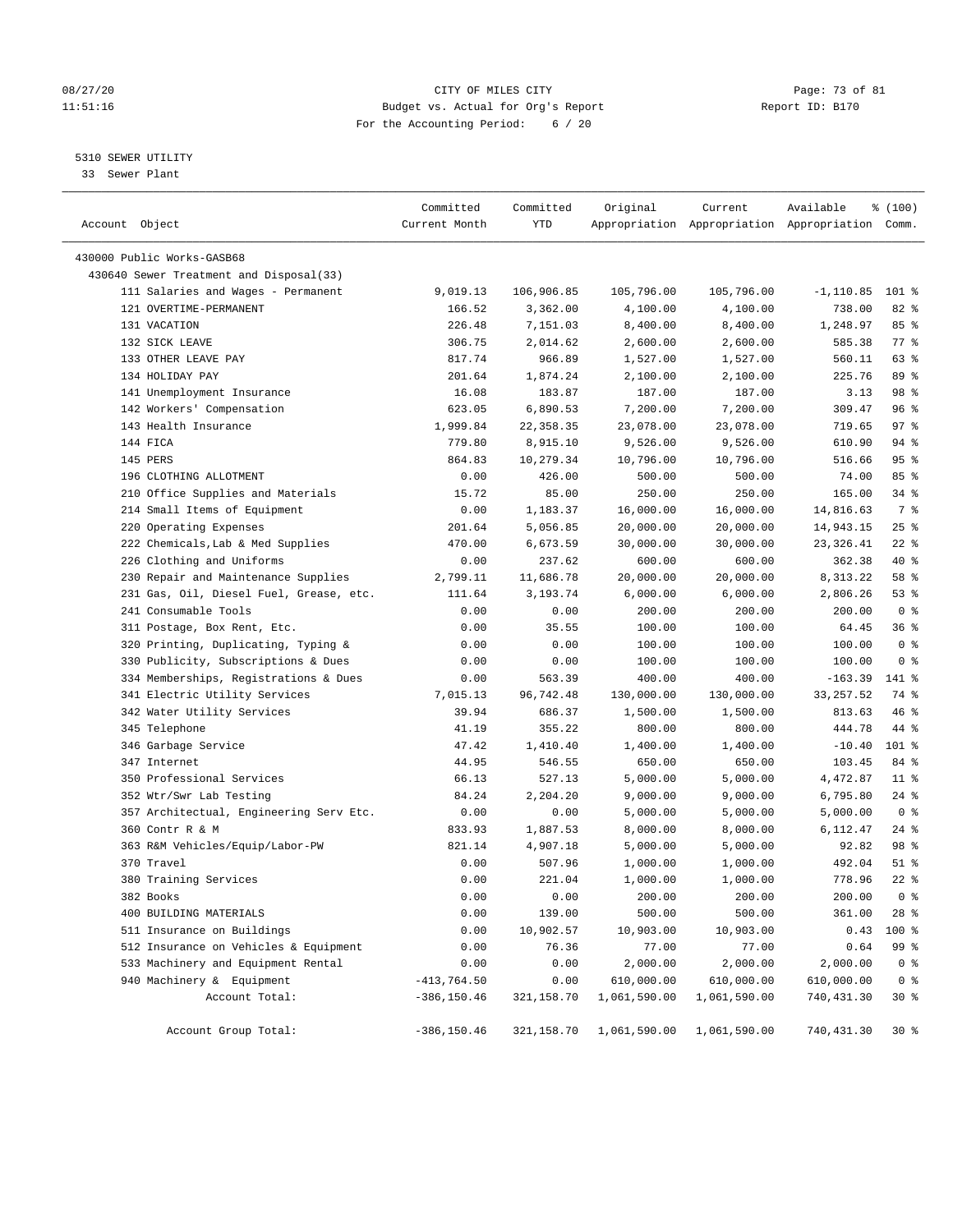# 08/27/20 Page: 74 of 81 11:51:16 Budget vs. Actual for Org's Report Report ID: B170 For the Accounting Period: 6 / 20

# 5310 SEWER UTILITY

33 Sewer Plant

| Account Object      | Committed<br>Current Month | Committed<br>YTD              | Original     | Current      | Available<br>Appropriation Appropriation Appropriation Comm. | % (100) |
|---------------------|----------------------------|-------------------------------|--------------|--------------|--------------------------------------------------------------|---------|
| Organization Total: | $-386, 150.46$             | 321,158.70                    | 1,061,590.00 | 1,061,590.00 | 740,431.30                                                   | 30 %    |
| Fund Total:         |                            | $-405, 434.36$ 1, 482, 341.86 | 2,792,607.00 | 2,792,607.00 | 1,310,265.14 53 %                                            |         |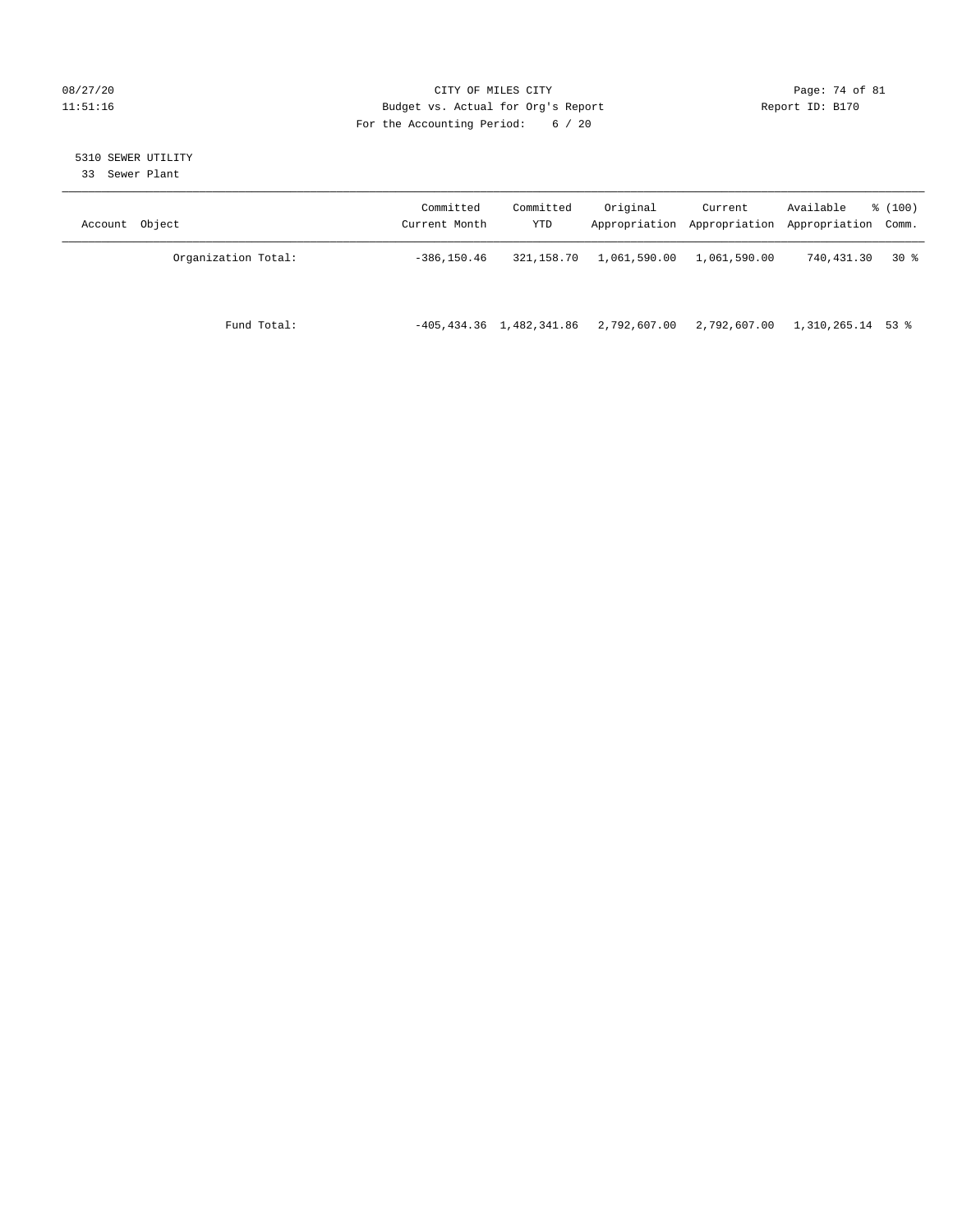# 08/27/20 Page: 75 of 81 11:51:16 Budget vs. Actual for Org's Report Changer Report ID: B170 For the Accounting Period: 6 / 20

### 5510 AMBULANCE FUND

 $\overline{0}$ 

| Account Object                                                             | Committed<br>Current Month | Committed<br><b>YTD</b> | Original<br>Appropriation | Current<br>Appropriation | Available<br>Appropriation | % (100)<br>Comm. |
|----------------------------------------------------------------------------|----------------------------|-------------------------|---------------------------|--------------------------|----------------------------|------------------|
| 420000 PUBLIC SAFETY-GASB68<br>420730 Emergency Medical Services-Ambulance |                            |                         |                           |                          |                            |                  |
| 143 Health Insurance                                                       | 13,462.00                  | 13,462.00               | 0.00                      | 0.00                     | $-13,462,00$               | $***$ 2          |
| Account Total:                                                             | 13,462.00                  | 13,462.00               | 0.00                      | 0.00                     | $-13, 462, 00$             | $***$ 2          |
| Account Group Total:                                                       | 13,462.00                  | 13,462.00               | 0.00                      | 0.00                     | $-13, 462, 00$             | $***$ 2          |
| Organization Total:                                                        | 13,462.00                  | 13,462.00               | 0.00                      | 0.00                     | $-13, 462, 00$             | $***$ 2          |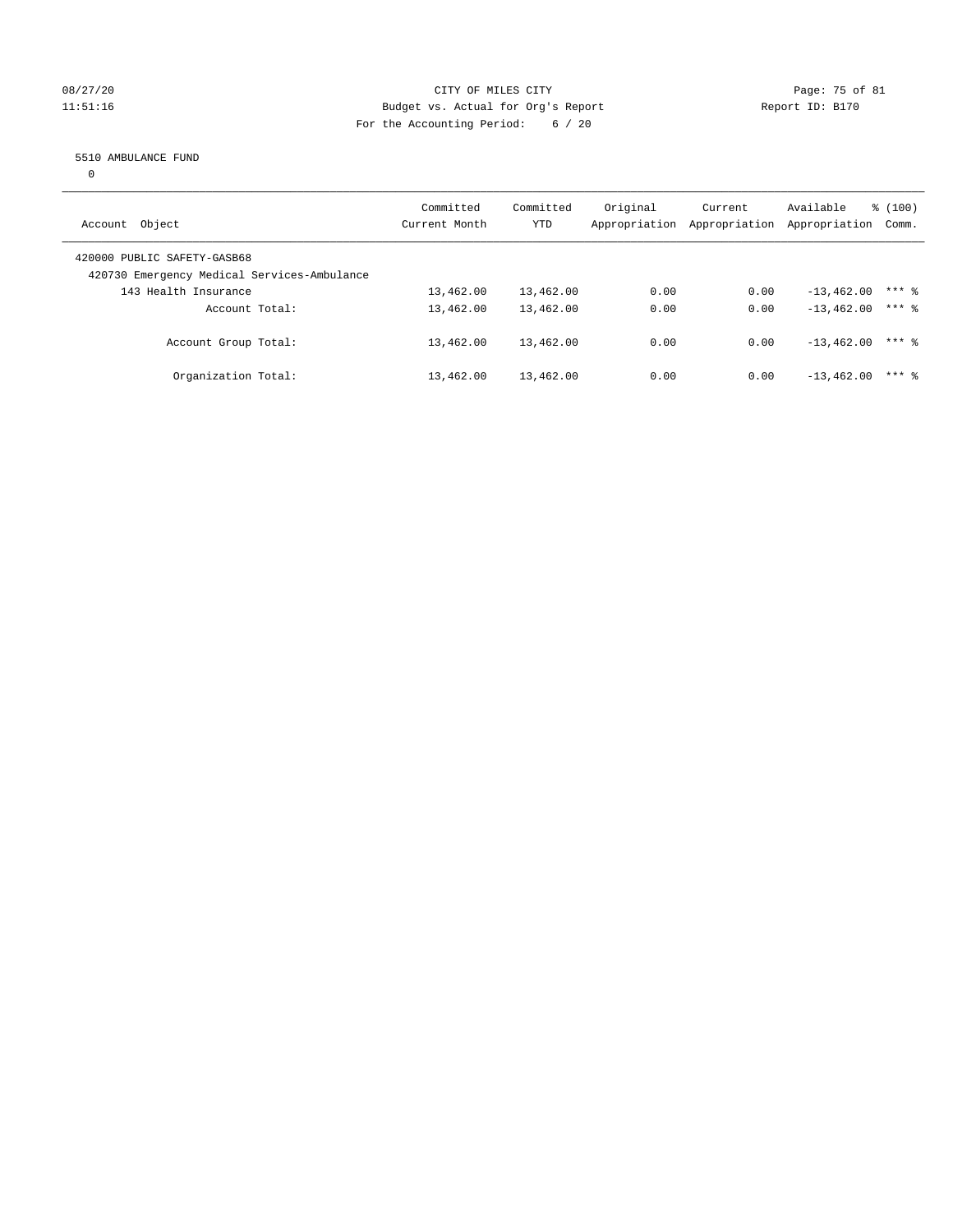# 08/27/20 Page: 76 of 81 11:51:16 Budget vs. Actual for Org's Report Changer Report ID: B170 For the Accounting Period: 6 / 20

————————————————————————————————————————————————————————————————————————————————————————————————————————————————————————————————————

# 5510 AMBULANCE FUND

10 Ambulance

|                                             | Committed     | Committed                  | Original   | Current      | Available                                       | % (100)         |  |
|---------------------------------------------|---------------|----------------------------|------------|--------------|-------------------------------------------------|-----------------|--|
| Account Object                              | Current Month | YTD                        |            |              | Appropriation Appropriation Appropriation Comm. |                 |  |
| 420000 PUBLIC SAFETY-GASB68                 |               |                            |            |              |                                                 |                 |  |
| 420730 Emergency Medical Services-Ambulance |               |                            |            |              |                                                 |                 |  |
| 110 Salaries and Wages-Comp Ab              | 6,199.00      | 6, 199.00                  | 0.00       | 0.00         | $-6, 199.00$                                    | *** 응           |  |
| 111 Salaries and Wages - Permanent          | 19,855.30     | 247,661.87                 | 207,984.00 | 207,984.00   | $-39,677.87$                                    | $119$ %         |  |
| 112 SALARIES AND WAGES - PART PAID          | 1,478.00      | 13,960.00                  | 20,000.00  | 20,000.00    | 6,040.00                                        | 70 %            |  |
| 121 OVERTIME-PERMANENT                      | 1,897.20      | 31,337.82                  | 51,800.00  | 51,800.00    | 20,462.18                                       | 60 %            |  |
| 124 Amb OT Trips                            | 1,834.61      | 20,985.94                  | 0.00       | 0.00         | $-20,985.94$                                    | $***$ $%$       |  |
| 131 VACATION                                | 1,711.78      | 18,589.72                  | 26,600.00  | 26,600.00    | 8,010.28                                        | 70 %            |  |
| 132 SICK LEAVE                              | 1,343.87      | 12,519.33                  | 10,600.00  | 10,600.00    | $-1,919.33$                                     | 118 %           |  |
| 133 OTHER LEAVE PAY                         | 1,851.76      | 1,866.72                   | 8,189.00   | 8,189.00     | 6,322.28                                        | $23$ $%$        |  |
| 134 HOLIDAY PAY                             | 539.99        | 5,221.56                   | 12,000.00  | 12,000.00    | 6,778.44                                        | 44 %            |  |
| 141 Unemployment Insurance                  | 45.81         | 528.31                     | 462.00     | 462.00       | $-66.31$ 114 %                                  |                 |  |
| 142 Workers' Compensation                   | 1,843.29      | 21,345.27                  | 15,300.00  | 15,300.00    | $-6,045.27$                                     | $140*$          |  |
| 143 Health Insurance                        | 4,446.58      | 48,071.58                  | 44,054.00  | 44,054.00    | $-4,017.58$                                     | $109$ %         |  |
| 144 FICA                                    | 533.74        | 5,956.92                   | 5,019.00   | 5,019.00     | $-937.92$ 119 %                                 |                 |  |
| 147 Firemen's Pension                       | 85,858.93     | 120,944.39                 | 49,174.00  | 49,174.00    | $-71,770.39$                                    | $246$ %         |  |
| 149 Firemen's 457B Match                    | 269.35        | 2,548.26                   | 0.00       | 3,630.00     | 1,081.74                                        | 70 %            |  |
| 210 Office Supplies and Materials           | 11.97         | 2,140.85                   | 3,000.00   | 3,000.00     | 859.15                                          | 71 %            |  |
| 214 Small Items of Equipment                | 381.60        | 6,748.73                   | 6,600.00   | 6,600.00     | $-148.73$                                       | $102$ %         |  |
| 220 Operating Expenses                      | 39.76         | 17,420.17                  | 33,409.00  | 33,409.00    | 15,988.83                                       | $52$ $%$        |  |
| 222 Chemicals, Lab & Med Supplies           | 2,664.25      | 38,664.75                  | 30,000.00  | 30,000.00    | $-8,664.75$                                     | $129$ %         |  |
| 230 Repair and Maintenance Supplies         | 0.00          | 238.49                     | 3,000.00   | 3,000.00     | 2,761.51                                        | 8 %             |  |
| 231 Gas, Oil, Diesel Fuel, Grease, etc.     | 700.84        | 11,371.99                  | 16,000.00  | 16,000.00    | 4,628.01                                        | 71 %            |  |
| 241 Consumable Tools                        | 0.00          | 3,154.95                   | 5,000.00   | 5,000.00     | 1,845.05                                        | 63 %            |  |
| 300 PURCHASED SERVICES                      | 0.00          | 0.00                       | 2,000.00   | 2,000.00     | 2,000.00                                        | 0 <sup>8</sup>  |  |
| 311 Postage, Box Rent, Etc.                 | 0.00          | 3.50                       | 100.00     | 100.00       | 96.50                                           | 4%              |  |
| 320 Printing, Duplicating, Typing &         | 0.00          | $-80.84$                   | 350.00     | 350.00       | 430.84                                          | $-23$ %         |  |
| 341 Electric Utility Services               | 160.92        | 2,793.34                   | 2,000.00   | 2,000.00     | $-793.34$                                       | $140*$          |  |
| 342 Water Utility Services                  | 24.89         | 293.36                     | 400.00     | 400.00       | 106.64                                          | 73 %            |  |
| 343 Sewer Utility Services                  | 22.87         | 352.32                     | 400.00     | 400.00       | 47.68                                           | 88 %            |  |
| 344 Gas Utility Service                     | 19.97         | 1,024.31                   | 1,200.00   | 1,200.00     | 175.69                                          | 85%             |  |
| 345 Telephone                               | 128.01        | 1,539.57                   | 1,750.00   | 1,750.00     | 210.43                                          | 88 %            |  |
| 346 Garbage Service                         | 47.41         | 401.79                     | 1,065.00   | 1,065.00     | 663.21                                          | 38 <sup>8</sup> |  |
| 347 Internet                                | 24.96         | 361.56                     | 550.00     | 550.00       | 188.44                                          | 66 %            |  |
| 350 Professional Services                   | 3,647.48      | 52,133.92                  | 47,000.00  | 47,000.00    | -5,133.92                                       | 111 %           |  |
| 360 Contr R & M                             | 0.00          | 2,866.06                   | 5,000.00   | 5,000.00     | 2,133.94                                        | 57%             |  |
| 364 R&M Vehicles - Fire/Amb                 | 0.00          | 2,756.40                   | 15,000.00  | 15,000.00    | 12,243.60                                       | 18 %            |  |
| 370 Travel                                  | 0.00          | 288.09                     | 2,500.00   | 2,500.00     | 2,211.91                                        | $12*$           |  |
| 380 Training Services                       | 0.00          | 4,129.00                   | 7,982.00   | 7,982.00     | 3,853.00                                        | $52$ $%$        |  |
| 382 Books                                   | 0.00          | 40.24                      | 2,000.00   | 2,000.00     | 1,959.76                                        | 2 <sup>8</sup>  |  |
| 400 BUILDING MATERIALS                      | 0.00          | 0.00                       | 2,000.00   | 2,000.00     | 2,000.00                                        | 0 <sup>8</sup>  |  |
| 511 Insurance on Buildings                  | 0.00          | 680.43                     | 681.00     | 681.00       |                                                 | $0.57$ 100 %    |  |
| 512 Insurance on Vehicles & Equipment       | 0.00          | 2,531.08                   | 2,532.00   | 2,532.00     |                                                 | $0.92$ 100 %    |  |
| 810 Losses (Bad debt expense - Enterprise   | 26, 358.33    | 76,222.40                  | 100,000.00 | 100,000.00   | 23,777.60                                       | 76 %            |  |
| 811 Contractual Allowances (Ambl)           | 29,367.14     | 580,017.98                 | 250,000.00 | 524,543.00   | $-55,474.98$ 111 %                              |                 |  |
| 940 Machinery & Equipment                   | 0.00          | 0.00                       | 6,221.00   | 6, 221.00    | 6,221.00                                        | 0 <sup>8</sup>  |  |
| Account Total:                              |               | 193, 309.61 1, 365, 831.13 | 998,922.00 | 1,277,095.00 | $-88,736.13$ 107 %                              |                 |  |
| Account Group Total:                        |               | 193, 309.61 1, 365, 831.13 | 998,922.00 | 1,277,095.00 | $-88,736.13$ 107 %                              |                 |  |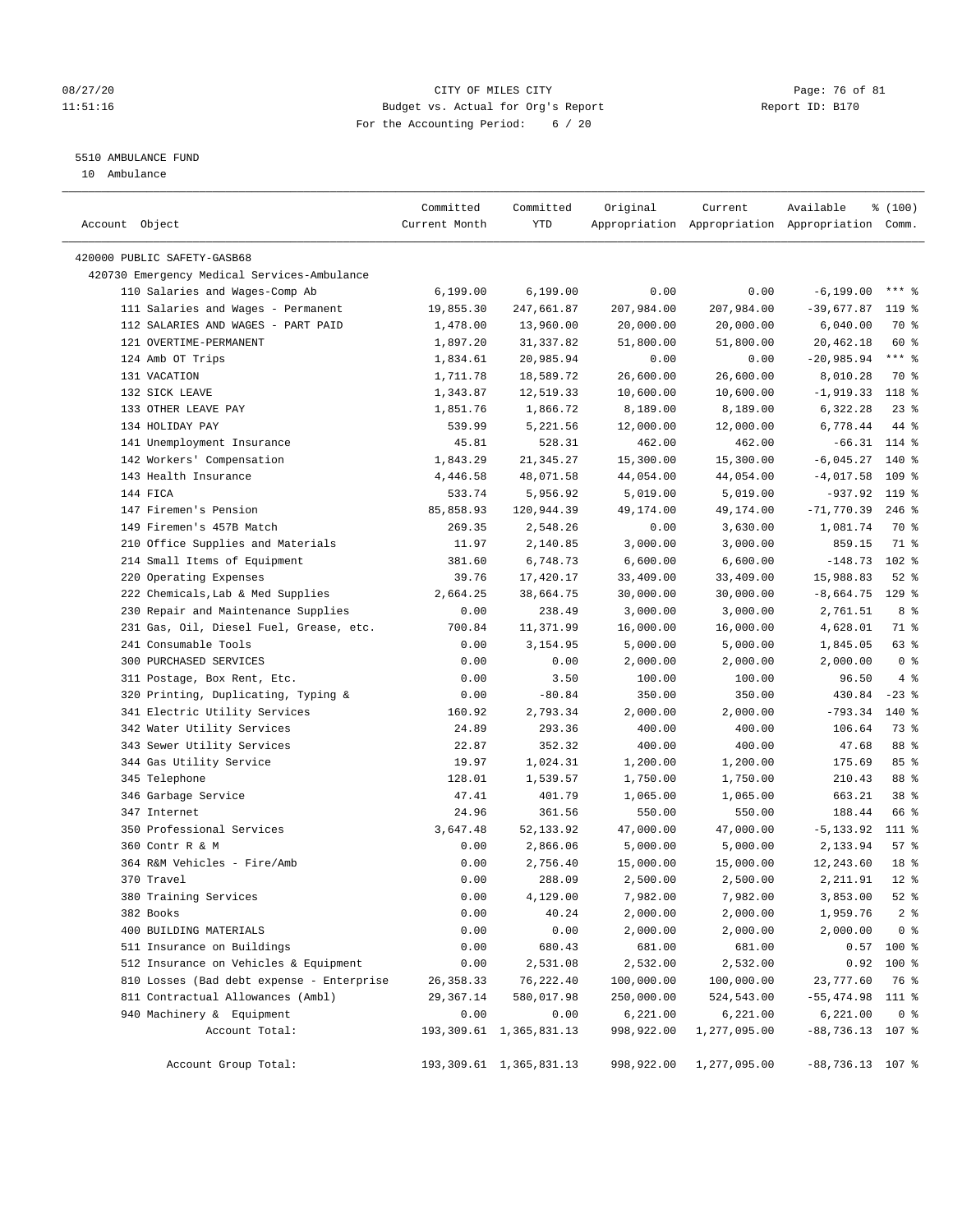#### 08/27/20 Page: 77 of 81 11:51:16 Budget vs. Actual for Org's Report Report ID: B170 For the Accounting Period: 6 / 20

# 5510 AMBULANCE FUND

10 Ambulance

| Account Object                           | Committed<br>Current Month | Committed<br><b>YTD</b>    | Original     | Current<br>Appropriation Appropriation | Available<br>Appropriation | % (100)<br>Comm.    |
|------------------------------------------|----------------------------|----------------------------|--------------|----------------------------------------|----------------------------|---------------------|
| 510000 MISCELLANEOUS                     |                            |                            |              |                                        |                            |                     |
| 510330 Comprehensive Liability Insurance |                            |                            |              |                                        |                            |                     |
| 513 Liability                            | 0.00                       | 4,930.24                   | 4,931.00     | 4,931.00                               |                            | $0.76$ 100 %        |
| Account Total:                           | 0.00                       | 4,930.24                   | 4,931.00     | 4,931.00                               |                            | $0.76$ 100 %        |
| 510400 Depreciation                      |                            |                            |              |                                        |                            |                     |
| 830 Depreciation - Closed to Retained    | 44,702.00                  | 44,702.00                  | 0.00         | 0.00                                   | $-44,702.00$               | $***$ 2             |
| Account Total:                           | 44,702.00                  | 44,702.00                  | 0.00         | 0.00                                   | $-44.702.00$               | $***$ $\frac{6}{5}$ |
| Account Group Total:                     | 44,702.00                  | 49,632.24                  | 4,931.00     | 4,931.00                               | $-44,701.24$ *** &         |                     |
| 520000 OTHER FINANCING USES              |                            |                            |              |                                        |                            |                     |
| 521000 Interfund Operating Transfers Out |                            |                            |              |                                        |                            |                     |
| 820 Transfers to Other Funds             | 7,166.00                   | 35,992.00                  | 35,991.00    | 35,991.00                              |                            | $-1.00$ 100 %       |
| Account Total:                           | 7,166.00                   | 35,992.00                  | 35,991.00    | 35,991.00                              |                            | $-1.00$ 100 %       |
| Account Group Total:                     | 7,166.00                   | 35,992.00                  | 35,991.00    | 35,991.00                              |                            | $-1.00$ 100 %       |
| Organization Total:                      |                            | 245, 177.61 1, 451, 455.37 | 1,039,844.00 | 1,318,017.00                           | $-133,438.37$ 110 %        |                     |
|                                          |                            |                            |              |                                        |                            |                     |
| Fund Total:                              |                            | 258,639.61 1,464,917.37    | 1,039,844.00 | 1,318,017.00                           | $-146,900.37$ 111 %        |                     |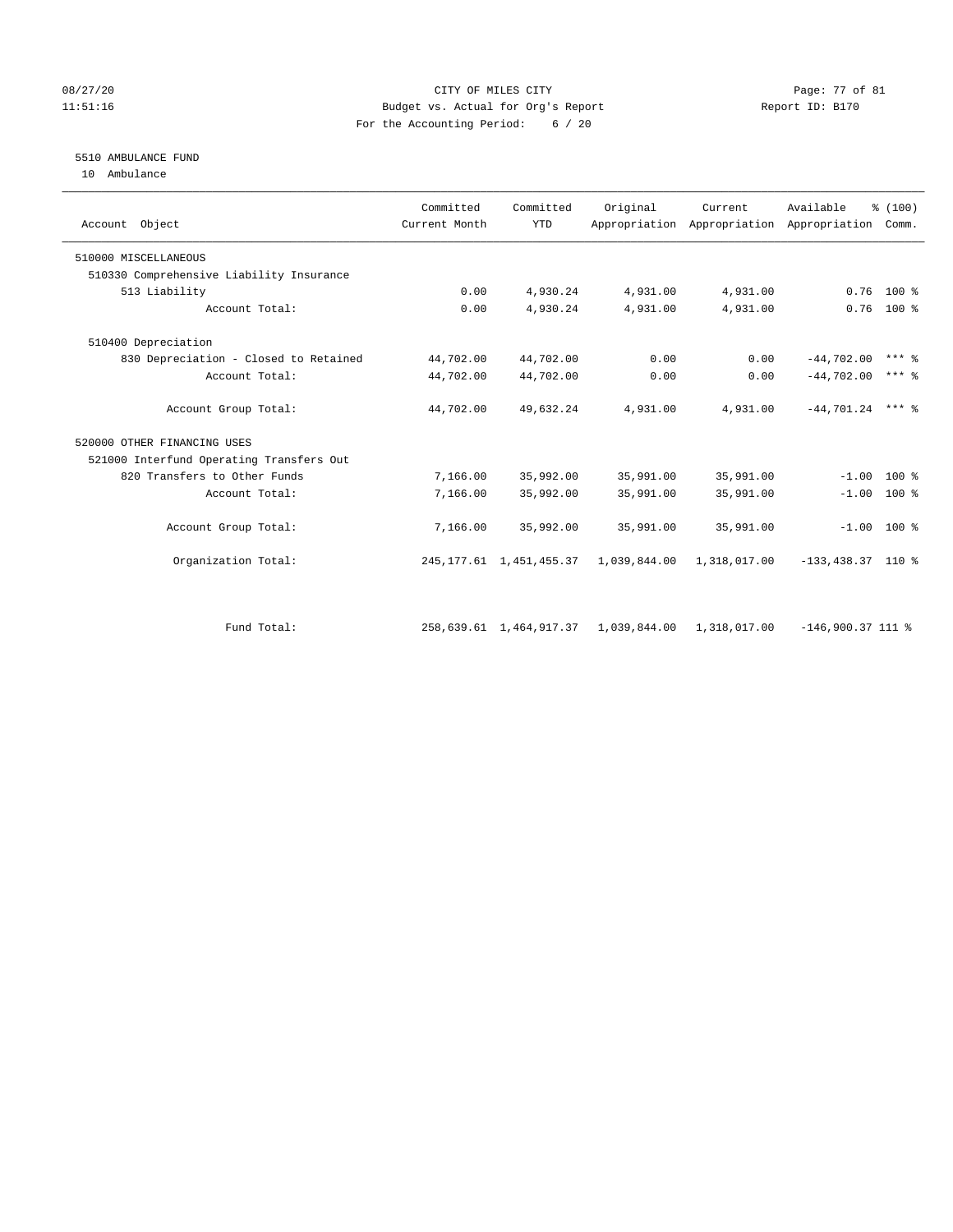#### 08/27/20 Page: 78 of 81 11:51:16 Budget vs. Actual for Org's Report Report ID: B170 For the Accounting Period: 6 / 20

————————————————————————————————————————————————————————————————————————————————————————————————————————————————————————————————————

# 5610 AIRPORT OPERATING

87 Airport

|                                            | Committed      | Committed              | Original     | Current      | Available                                       | % (100)         |
|--------------------------------------------|----------------|------------------------|--------------|--------------|-------------------------------------------------|-----------------|
| Account Object                             | Current Month  | YTD                    |              |              | Appropriation Appropriation Appropriation Comm. |                 |
| 430000 Public Works-GASB68                 |                |                        |              |              |                                                 |                 |
| 430300 Airport (87)                        |                |                        |              |              |                                                 |                 |
| 110 Salaries and Wages-Comp Ab             | $-856.00$      |                        | 0.00         | 0.00         |                                                 | $***$ $_{8}$    |
| 111 Salaries and Wages - Permanent         | 6,946.04       | $-856.00$<br>89,650.08 | 100,260.00   | 100,260.00   | 856.00<br>10,609.92                             | 89 %            |
| 121 OVERTIME-PERMANENT                     | 0.00           | 1,575.30               |              | 2,800.00     | 1,224.70                                        | 56 %            |
| 131 VACATION                               |                |                        | 2,800.00     |              | $-3,967.45$                                     | 289 %           |
|                                            | 1,273.95       | 6,067.45               | 2,100.00     | 2,100.00     | $-714.96$                                       |                 |
| 132 SICK LEAVE<br>133 OTHER LEAVE PAY      | 564.45         | 2,514.96               | 1,800.00     | 1,800.00     |                                                 | 140 %<br>154 %  |
| 134 HOLIDAY PAY                            | 0.00           | 4,946.68<br>602.60     | 3,203.00     | 3,203.00     | $-1,743.68$<br>997.40                           | 38 <sup>8</sup> |
|                                            | 71.00          |                        | 1,600.00     | 1,600.00     |                                                 | 94 %            |
| 141 Unemployment Insurance                 | 13.28          | 158.58                 | 168.00       | 168.00       | 9.42                                            |                 |
| 142 Workers' Compensation                  | 481.78         | 5,729.39               | 6,154.00     | 6,154.00     | 424.61                                          | $93$ $%$        |
| 143 Health Insurance                       | 6,196.05       | 23,675.60              | 19,073.00    | 19,073.00    | $-4,602.60$                                     | $124$ %         |
| 144 FICA                                   | 677.44         | 8,087.14               | 8,550.00     | 8,550.00     | 462.86                                          | 95%             |
| 145 PERS                                   | 15,841.36      | 24,083.52              | 9,690.00     | 9,690.00     | $-14, 393.52$                                   | $249$ %         |
| 196 CLOTHING ALLOTMENT                     | 0.00           | 356.25                 | 375.00       | 375.00       | 18.75                                           | 95%             |
| 210 Office Supplies and Materials          | 15.94          | 706.37                 | 600.00       | 600.00       | $-106.37$ 118 %                                 |                 |
| 214 Small Items of Equipment               | 9,486.62       | 9,486.62               | 250.00       | 250.00       | $-9, 236.62$                                    | $***$ $8$       |
| 220 Operating Expenses                     | 0.00           | 3,335.70               | 4,000.00     | 4,000.00     | 664.30                                          | 83%             |
| 230 Repair and Maintenance Supplies        | 1,205.93       | 14,534.92              | 8,000.00     | 8,000.00     | $-6, 534.92$                                    | 182 %           |
| 231 Gas, Oil, Diesel Fuel, Grease, etc.    | 124.93         | 3,029.14               | 2,500.00     | 2,500.00     | $-529.14$                                       | $121$ %         |
| 237 Aviation Fuel                          | 18,725.14      | 252,321.76             | 300,000.00   | 300,000.00   | 47,678.24                                       | 84 %            |
| 239 Tires, Tubes Etc.                      | 0.00           | 0.00                   | 2,500.00     | 2,500.00     | 2,500.00                                        | 0 <sup>8</sup>  |
| 250 Supplies for Resale                    | 166.00         | 2,464.87               | 1,000.00     | 1,000.00     | $-1, 464.87$                                    | $246$ %         |
| 311 Postage, Box Rent, Etc.                | 0.00           | 232.75                 | 200.00       | 200.00       | $-32.75$                                        | $116$ %         |
| 319 Other Communication and Transportation | 132.45         | 1,498.15               | 1,200.00     | 1,200.00     | $-298.15$                                       | $125$ %         |
| 330 Publicity, Subscriptions & Dues        | 0.00           | 1,015.76               | 1,200.00     | 1,200.00     | 184.24                                          | 85%             |
| 334 Memberships, Registrations & Dues      | 0.00           | 1,052.68               | 600.00       | 600.00       | $-452.68$                                       | 175 %           |
| 341 Electric Utility Services              | 858.99         | 12,925.40              | 10,000.00    | 10,000.00    | $-2,925.40$                                     | $129$ %         |
| 344 Gas Utility Service                    | 126.80         | 5,015.82               | 5,000.00     | 5,000.00     | $-15.82$                                        | $100$ %         |
| 345 Telephone                              | 189.53         | 2,044.54               | 3,000.00     | 3,000.00     | 955.46                                          | 68 %            |
| 347 Internet                               | 7.60           | 137.47                 | 400.00       | 400.00       | 262.53                                          | $34$ $%$        |
| 350 Professional Services                  | 2,000.00       | 2,166.66               | 1,000.00     | 1,000.00     | $-1, 166.66$                                    | $217$ %         |
| 360 Contr R & M                            | 0.00           | 3,656.18               | 0.00         | 0.00         | $-3,656.18$                                     | $***$ $%$       |
| 363 R&M Vehicles/Equip/Labor-PW            | 10.38          | 4,519.95               | 6,000.00     | 6,000.00     | 1,480.05                                        | 75 %            |
| 367 Plumbing, Heating, Electrical          | 0.00           | 0.00                   | 1,000.00     | 1,000.00     | 1,000.00                                        | 0 <sup>8</sup>  |
| 380 Training Services                      | 0.00           | 0.00                   | 150.00       | 150.00       | 150.00                                          | 0 <sup>8</sup>  |
| 511 Insurance on Buildings                 | 0.00           | 3,439.69               | 3,440.00     | 3,440.00     |                                                 | $0.31$ 100 %    |
| 512 Insurance on Vehicles & Equipment      | 0.00           | 2,944.97               | 2,038.00     | 2,038.00     | $-906.97$ 145 %                                 |                 |
| 513 Liability                              | 4,875.00       | 4,875.00               | 4,800.00     | 4,800.00     | $-75.00$ 102 %                                  |                 |
| 925 Industrial Park Project-Airport        | $-2,560.00$    | 0.00                   | 180,000.00   | 180,000.00   | 180,000.00                                      | 0 <sup>8</sup>  |
| 939 AIP-3-30-055-018-2019                  | 0.00           | 0.00                   | 418,920.00   | 418,920.00   | 418,920.00                                      | 0 <sup>8</sup>  |
| 944 017-2018 Environment                   | $-195, 340.62$ | 0.00                   | 0.00         | 0.00         | 0.00                                            | 0 <sup>8</sup>  |
| Account Total:                             | $-128,765.96$  | 497,995.95             | 1,113,571.00 | 1,113,571.00 | 615,575.05                                      | $45$ %          |
| 430320 Airport - Improvements              |                |                        |              |              |                                                 |                 |
| 360 Contr R & M                            | 26,338.00      | 53,118.00              | 13,510.00    | 13,510.00    | $-39,608.00$ 393 %                              |                 |
| 940 Machinery & Equipment                  | 0.00           | 0.00                   | 20,000.00    | 20,000.00    | 20,000.00                                       | 0 %             |
| Account Total:                             | 26,338.00      | 53,118.00              | 33,510.00    | 33,510.00    | $-19,608.00$ 159 %                              |                 |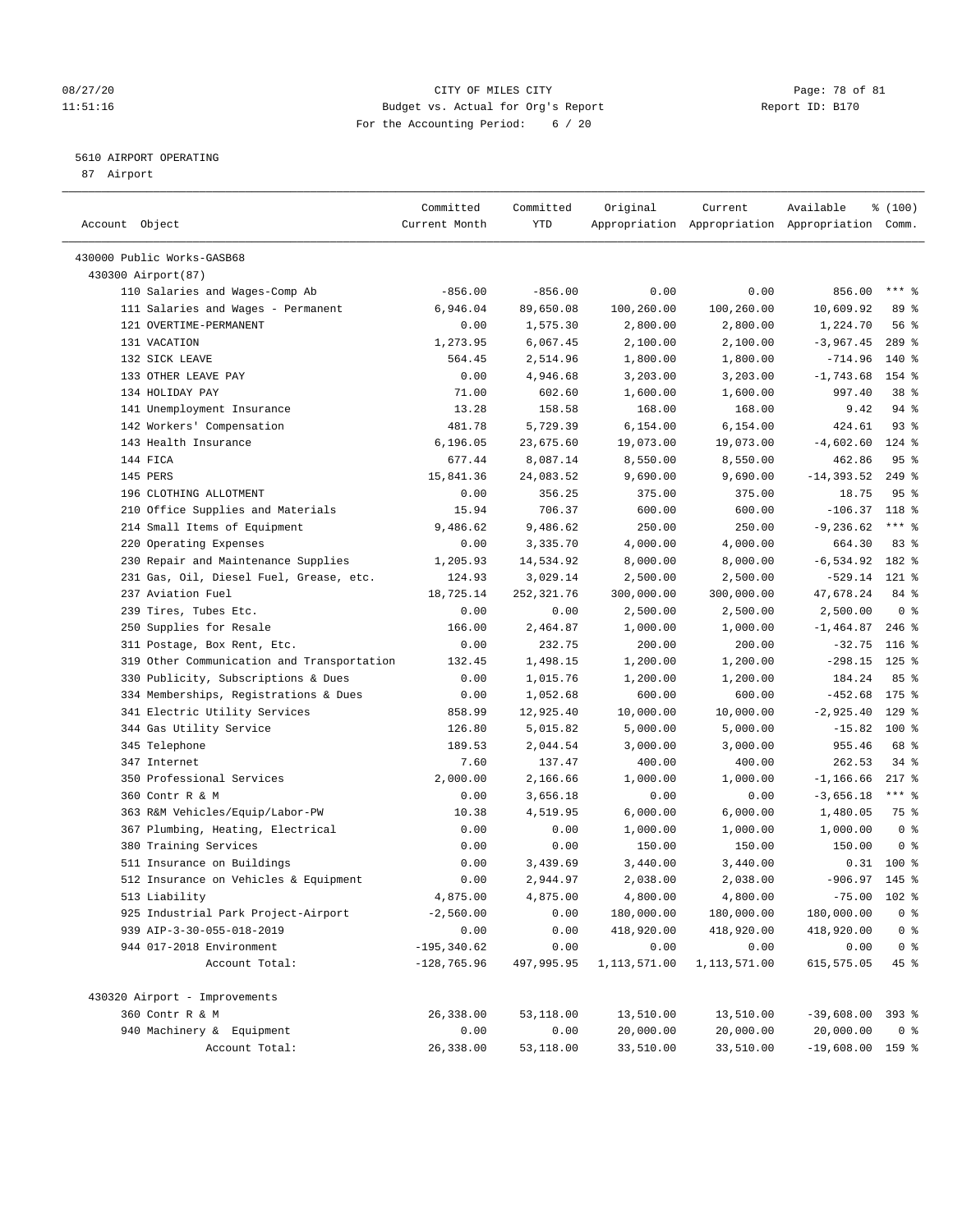# 08/27/20 Page: 79 of 81 11:51:16 Budget vs. Actual for Org's Report Report ID: B170 For the Accounting Period: 6 / 20

# 5610 AIRPORT OPERATING

87 Airport

| Account Object                           | Committed<br>Current Month | Committed<br><b>YTD</b> | Original     | Current      | Available<br>Appropriation Appropriation Appropriation | % (100)<br>Comm. |  |
|------------------------------------------|----------------------------|-------------------------|--------------|--------------|--------------------------------------------------------|------------------|--|
| Account Group Total:                     | $-102, 427.96$             | 551, 113.95             | 1,147,081.00 | 1,147,081.00 | 595,967.05                                             | 48 %             |  |
| 490000 DEBT SERVICE                      |                            |                         |              |              |                                                        |                  |  |
| 490500 Other Debt Service Payments       |                            |                         |              |              |                                                        |                  |  |
| 648 MT Aero Principle 06-2015            | $-19,953.00$               | $-3,000.00$             | 16,953.00    | 16,953.00    | 19,953.00                                              | $-18$ %          |  |
| 649 MT Aero Interest06-2015              | 0.00                       | 1,652.90                | 1,653.00     | 1,653.00     | 0.10                                                   | 100 %            |  |
| Account Total:                           | $-19,953.00$               | $-1, 347.10$            | 18,606.00    | 18,606.00    | 19,953.10                                              | $-7$ %           |  |
| Account Group Total:                     | $-19,953.00$               | $-1, 347.10$            | 18,606.00    | 18,606.00    | 19,953.10                                              | $-7$ $\approx$   |  |
| 510000 MISCELLANEOUS                     |                            |                         |              |              |                                                        |                  |  |
| 510400 Depreciation                      |                            |                         |              |              |                                                        |                  |  |
| 830 Depreciation - Closed to Retained    | 350,985.00                 | 350,985.00              | 0.00         | 0.00         | $-350,985.00$                                          | $***$ 2          |  |
| Account Total:                           | 350,985.00                 | 350,985.00              | 0.00         | 0.00         | $-350,985.00$                                          | $***$ $%$        |  |
| Account Group Total:                     | 350,985.00                 | 350,985.00              | 0.00         | 0.00         | $-350,985.00$                                          | $***$ %          |  |
| 520000 OTHER FINANCING USES              |                            |                         |              |              |                                                        |                  |  |
| 521000 Interfund Operating Transfers Out |                            |                         |              |              |                                                        |                  |  |
| 820 Transfers to Other Funds             | 1,683.00                   | 20,196.00               | 20,191.00    | 20,191.00    |                                                        | $-5.00$ 100 %    |  |
| Account Total:                           | 1,683.00                   | 20,196.00               | 20,191.00    | 20,191.00    | $-5.00$                                                | 100 %            |  |
| Account Group Total:                     | 1,683.00                   | 20,196.00               | 20,191.00    | 20,191.00    |                                                        | $-5.00$ 100 %    |  |
| Organization Total:                      | 230, 287.04                | 920, 947.85             | 1,185,878.00 | 1,185,878.00 | 264,930.15                                             | 78 %             |  |
|                                          |                            |                         |              |              |                                                        |                  |  |
| Fund Total:                              | 230, 287.04                | 920, 947.85             | 1,185,878.00 | 1,185,878.00 | 264,930.15 78 %                                        |                  |  |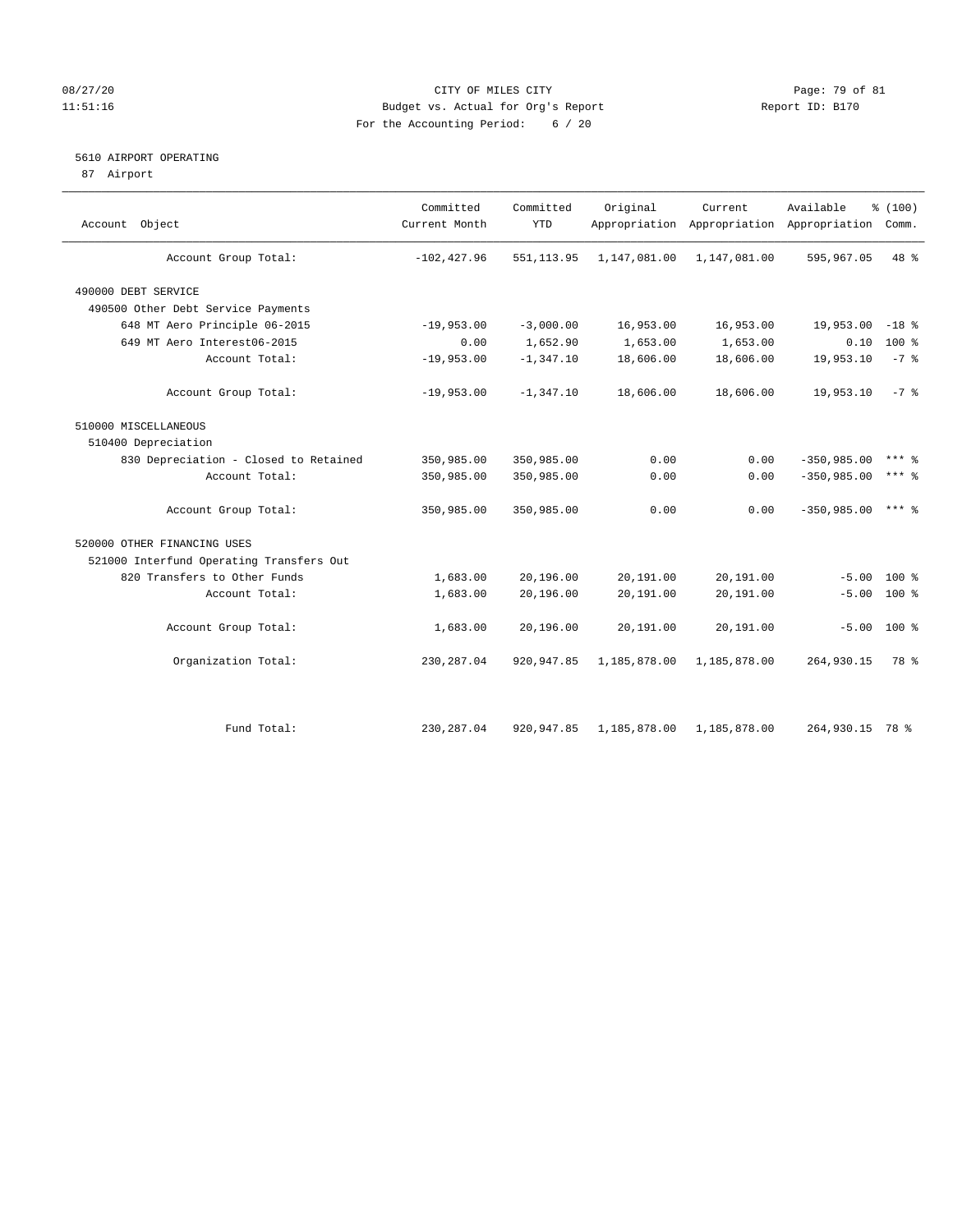#### 08/27/20 Page: 80 of 81 11:51:16 Budget vs. Actual for Org's Report Report ID: B170 For the Accounting Period: 6 / 20

# 6040 PUBLIC WORKS

910 Public Works City Garage

| Account Object                           | Committed<br>Current Month | Committed<br><b>YTD</b> | Original   | Current    | Available<br>Appropriation Appropriation Appropriation Comm. | % (100)         |
|------------------------------------------|----------------------------|-------------------------|------------|------------|--------------------------------------------------------------|-----------------|
| 430000 Public Works-GASB68               |                            |                         |            |            |                                                              |                 |
| 430220 Operations                        |                            |                         |            |            |                                                              |                 |
| 110 Salaries and Wages-Comp Ab           | $-1,782.00$                | $-1,782.00$             | 0.00       | 0.00       | 1,782.00                                                     | $***$ $%$       |
| 111 Salaries and Wages - Permanent       | 5,386.65                   | 85, 185.92              | 93,656.00  | 93,656.00  | 8,470.08                                                     | $91$ %          |
| 121 OVERTIME-PERMANENT                   | 216.21                     | 617.47                  | 1,200.00   | 1,200.00   | 582.53                                                       | $51$ %          |
| 131 VACATION                             | 1,516.87                   | 6,768.77                | 7,500.00   | 7,500.00   | 731.23                                                       | 90%             |
| 132 SICK LEAVE                           | 616.59                     | 3,664.12                | 7,000.00   | 7,000.00   | 3,335.88                                                     | $52$ $%$        |
| 133 OTHER LEAVE PAY                      | 0.00                       | 1,185.30                | 2,900.00   | 2,900.00   | 1,714.70                                                     | 41 %            |
| 134 HOLIDAY PAY                          | 0.00                       | 0.00                    | 1,700.00   | 1,700.00   | 1,700.00                                                     | 0 <sup>8</sup>  |
| 141 Unemployment Insurance               | 11.61                      | 146.57                  | 169.00     | 169.00     | 22.43                                                        | 87%             |
| 142 Workers' Compensation                | 558.45                     | 7,105.47                | 6,389.00   | 6,389.00   | $-716.47$                                                    | $111*$          |
| 143 Health Insurance                     | 854.70                     | 18,338.10               | 21,457.00  | 21,457.00  | 3,118.90                                                     | 85%             |
| 144 FICA                                 | 589.00                     | 7,441.62                | 8,608.00   | 8,608.00   | 1,166.38                                                     | 86 %            |
| 145 PERS                                 | 670.74                     | 8,446.43                | 9,756.00   | 9,756.00   | 1,309.57                                                     | 87%             |
| 196 CLOTHING ALLOTMENT                   | 0.00                       | 300.00                  | 400.00     | 400.00     | 100.00                                                       | 75 %            |
| 210 Office Supplies and Materials        | 261.83                     | 437.04                  | 500.00     | 500.00     | 62.96                                                        | 87%             |
| 214 Small Items of Equipment             | 0.00                       | 5,053.09                | 5,000.00   | 5,000.00   | $-53.09$                                                     | 101 %           |
| 220 Operating Expenses                   | 20.50                      | 899.61                  | 2,000.00   | 2,000.00   | 1,100.39                                                     | 45 %            |
| 222 Chemicals, Lab & Med Supplies        | 0.00                       | 0.00                    | 100.00     | 100.00     | 100.00                                                       | 0 <sup>8</sup>  |
| 226 Clothing and Uniforms                | 0.00                       | 150.00                  | 450.00     | 450.00     | 300.00                                                       | 33%             |
| 230 Repair and Maintenance Supplies      | 0.00                       | 3,653.76                | 700.00     | 700.00     | $-2,953.76$                                                  | $522$ $%$       |
| 231 Gas, Oil, Diesel Fuel, Grease, etc.  | 0.00                       | 720.13                  | 800.00     | 800.00     | 79.87                                                        | 90%             |
| 241 Consumable Tools                     | 0.00                       | 0.00                    | 100.00     | 100.00     | 100.00                                                       | 0 <sup>8</sup>  |
| 341 Electric Utility Services            | 421.21                     | 7,724.54                | 6,500.00   | 6,500.00   | $-1, 224.54$                                                 | 119.8           |
| 342 Water Utility Services               | 110.34                     | 1,321.80                | 1,500.00   | 1,500.00   | 178.20                                                       | 88 %            |
| 343 Sewer Utility Services               | 128.85                     | 1,541.16                | 1,600.00   | 1,600.00   | 58.84                                                        | 96%             |
| 344 Gas Utility Service                  | 25.61                      | 2,110.39                | 3,000.00   | 3,000.00   | 889.61                                                       | 70 %            |
| 345 Telephone                            | 74.55                      | 489.33                  | 500.00     | 500.00     | 10.67                                                        | 98 %            |
| 346 Garbage Service                      | 71.12                      | 974.86                  | 500.00     | 500.00     | $-474.86$                                                    | 195 %           |
| 347 Internet                             | 26.92                      | 537.85                  | 550.00     | 550.00     | 12.15                                                        | 98 %            |
| 350 Professional Services                | 0.00                       | 88.20                   | 500.00     | 500.00     | 411.80                                                       | 18 <sup>8</sup> |
| 360 Contr R & M                          | 0.00                       | 2,663.00                | 1,000.00   | 1,000.00   | $-1,663.00$                                                  | $266$ %         |
| 370 Travel                               | 32.00                      | 32.00                   | 200.00     | 200.00     | 168.00                                                       | 16 <sup>8</sup> |
| 380 Training Services                    | 0.00                       | 0.00                    | 200.00     | 200.00     | 200.00                                                       | 0 <sup>8</sup>  |
| Account Total:                           | 9,811.75                   | 165,814.53              | 186,435.00 | 186,435.00 | 20,620.47                                                    | 89 %            |
| Account Group Total:                     | 9,811.75                   | 165,814.53              | 186,435.00 | 186,435.00 | 20,620.47                                                    | 89 %            |
| 510000 MISCELLANEOUS                     |                            |                         |            |            |                                                              |                 |
| 510330 Comprehensive Liability Insurance |                            |                         |            |            |                                                              |                 |
| 513 Liability                            | 0.00                       | 1,615.42                | 1,616.00   | 1,616.00   |                                                              | $0.58$ 100 %    |
| Account Total:                           | 0.00                       | 1,615.42                | 1,616.00   | 1,616.00   |                                                              | $0.58$ 100 %    |
| Account Group Total:                     | 0.00                       | 1,615.42                | 1,616.00   | 1,616.00   | 0.58                                                         | $100$ %         |
| Organization Total:                      | 9,811.75                   | 167,429.95              | 188,051.00 | 188,051.00 | 20,621.05                                                    | 89 %            |